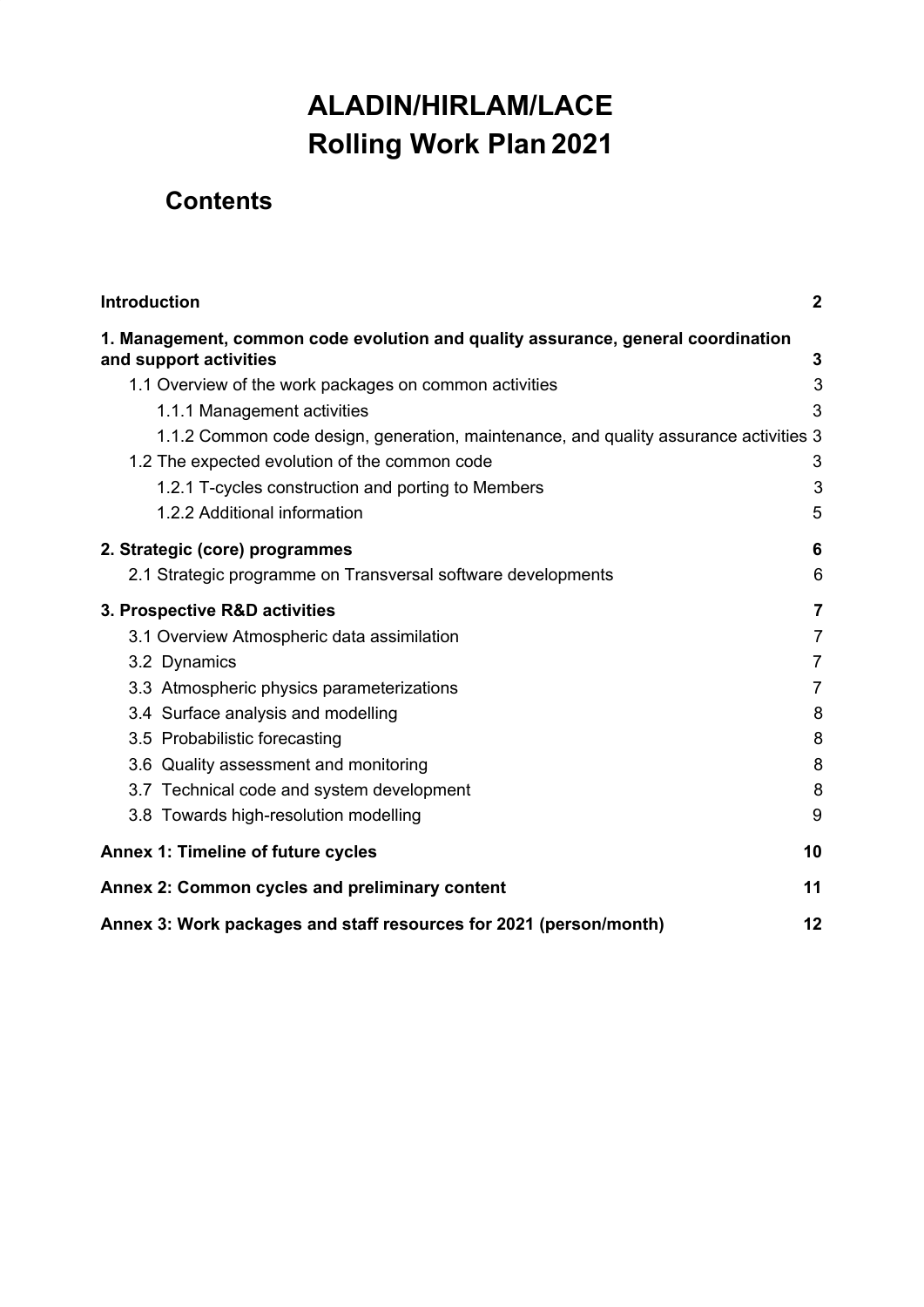# <span id="page-1-0"></span>**Introduction**

Since 2005, the ALADIN, LACE and HIRLAM consortia have been cooperating closely on the development of a common limited area model code within the framework of the IFS/Arpege codes. The cooperation takes the form of joint scientific and technical model developments within this shared ALADIN-LACE-HIRLAM System (ALH). Research and development efforts focus on three so-called canonical system configurations (CSC's) based on canonical model configurations (CMCs) which together make up the shared ALH System: Arome(-France), Alaro and Harmonie-Arome. It is these canonical system configurations which are defined and validated with specific sanity checks from cycle to cycle, and for which support within the consortia for users is guaranteed. Since 2018, the activities within the ALADIN-LACE-HIRLAM cooperation have been described in a yearly jointly produced rolling work plan.

From 2021 onwards, ALADIN, LACE and HIRLAM will start a new joint consortium. In the process towards the joint consortium, new strategic objectives were defined and it was decided to extend the scope of the common activities from the CMC's to CSC's in a stepwise manner. Also, a new joint strategy has been prepared for the period 2021-2025.

This document represents the joint rolling work plan (RWP) for 2021, updated to the strategy 2021-2025. The main aim of the RWP is to provide clarity on the expected evolution of the common code in the course of one year time and somewhat ahead, on the objectives underlying its scientific development and on the resources invested in that development by the various partners. To achieve this, three types of activities are distinguished in the three main parts of the plan:

- Common activities on the management of the consortium, on code design and engineering, generation of new CSC code and subsequent maintenance, on general support for local implementations, troubleshooting, training and information exchange (chapter 1).
- A limited number of strategic (core) programs: commonly agreed programs of recognized strategic importance that will benefit all partners (chapter 2). At this stage, it has been decided to define one single new strategic programme, on transversal software developments (SPTR), starting in 2021. Two earlier programmes, one on the scalability and efficiency of the dynamical core and one on providing a basic data assimilation setup for all members, will be incorporated in either the new SPTR programme or in one of the existing other work packages (see the bullet below). At a later stage, other programs may be introduced.
- Prospective R&D and/or operational-oriented activities which are carried out by a subgroup of members willing to invest resources in them. The activities are described in the form of a set of work packages for each of the main areas of development: data assimilation, dynamics, physics parameterizations, surface analysis and modeling, ensemble forecasting, very high resolution modeling, quality assurance and technical code and system development. In the detailed work package descriptions, which are given in chapter 3, it is attempted to specify the time scales on which the planned developments are expected to lead to new contributions to the common code. Certain work packages may directly lead to updates to the latest version of CSC codes, while others may represent more fundamental research, not providing short-term contributions to new code cycles. Furthermore, the work package description contains the information on the staff commitments for all areas and tasks, as proposed by the Members.

A summary of the planned evolution of the code is provided in the annexes 1 (timing of IFS/Arpege/LAM cycles) and 2 (content of recent and upcoming cycles).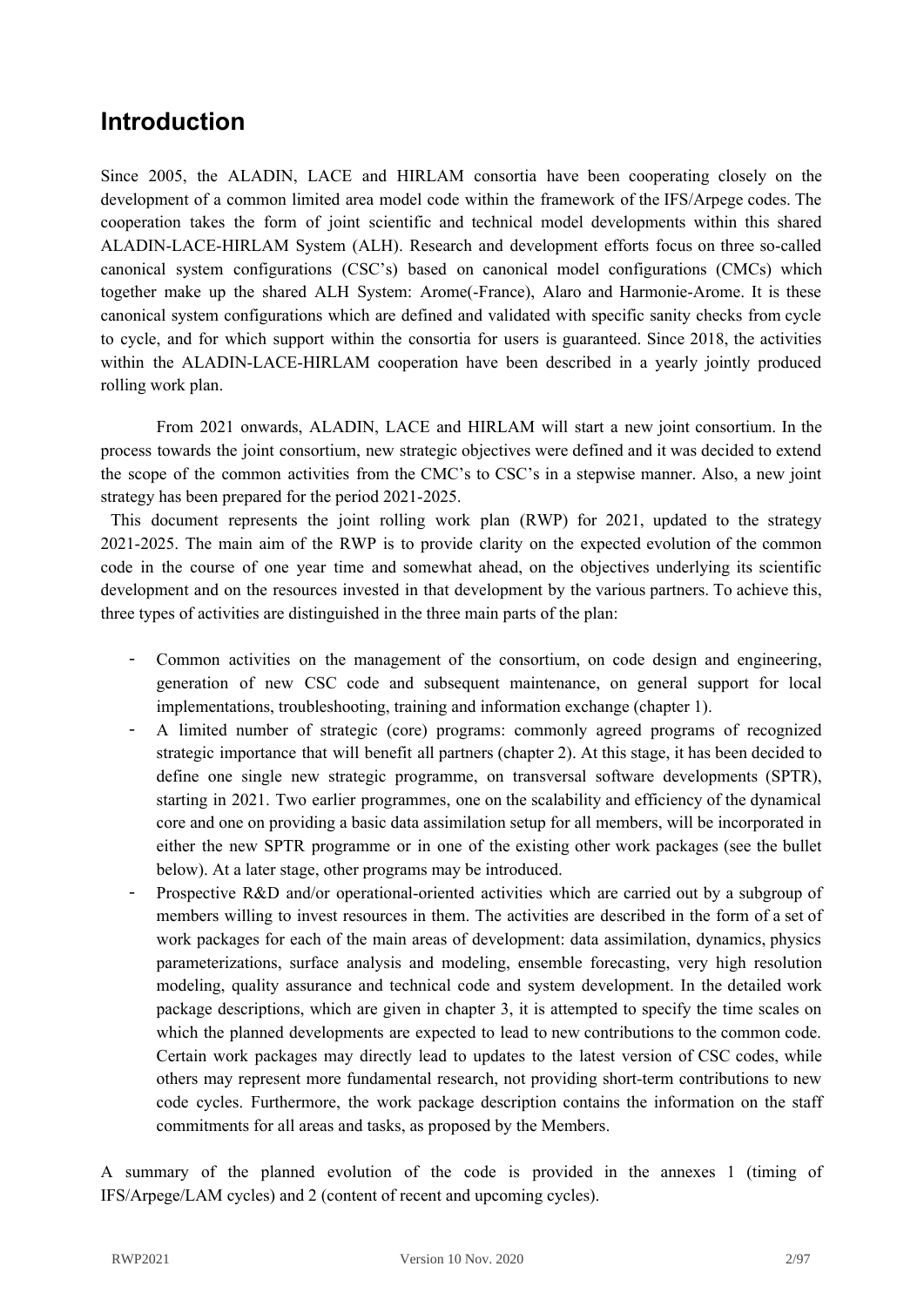# <span id="page-2-0"></span>**1. Management, common code evolution and quality assurance, general coordination and support activities**

## <span id="page-2-1"></span>*1.1 Overview of the work packages on common activities*

### <span id="page-2-2"></span>**1.1.1 Management activities**

As the new ALH management group will not be able to fully start its activities until after the first quarter of 2021, the work of the still existing ALADIN, LACE and HIRLAM management has been retained for the first quarter (in work packages MGMT1-3). Work package MGMT4 contains the planned work of the new ALH management group.

## <span id="page-2-3"></span>**1.1.2 Common code design, generation, maintenance, and quality assurance activities**

These are all the activities required to translate scientific developments in code suitable to enter the shared ALH system during phasing, to validate and maintain this code in scientific and technical sense, to ensure its quality and to provide general support for implementing new code cycles operationally. The RWP takes into account the day-to-day business of code evolution and quality assurance in the layout of today working practices (which are described in work package COM2.1). Furthermore, it describes the activities required for achieving the strategic longer-term goal of creating an improved process for code evolution (which are described in work package COM2.2).

### **1.1.3 General support activities**

Three types of general support activities are described in the RWP:

- WP COM3.1: Support for maintenance and Partners' implementations of the common ALH System in the Member countries, mainly through the activities of the Coordinator for Networking activities.
- WP COM3.3: Training activities
- WP COM3.4: Activities supporting general information exchange, through attendance, local organization, and preparation of contributions to the All Staff Workshop and SRNWP/EWGLAM meetings

## <span id="page-2-4"></span>*1.2 The expected evolution of the common code*

### <span id="page-2-5"></span>**1.2.1 T-cycles construction and porting to Members**

The R&D developments described in chapter 3 will eventually lead to an evolution of the CSC's in future code cycles. An overview of the expected consequences of the research and development activities in chapter 3 on the next few cycles is presented in Annex 2. Below, the major aspects of code management are described (what makes the codes change, who, how, some hints on future perspectives and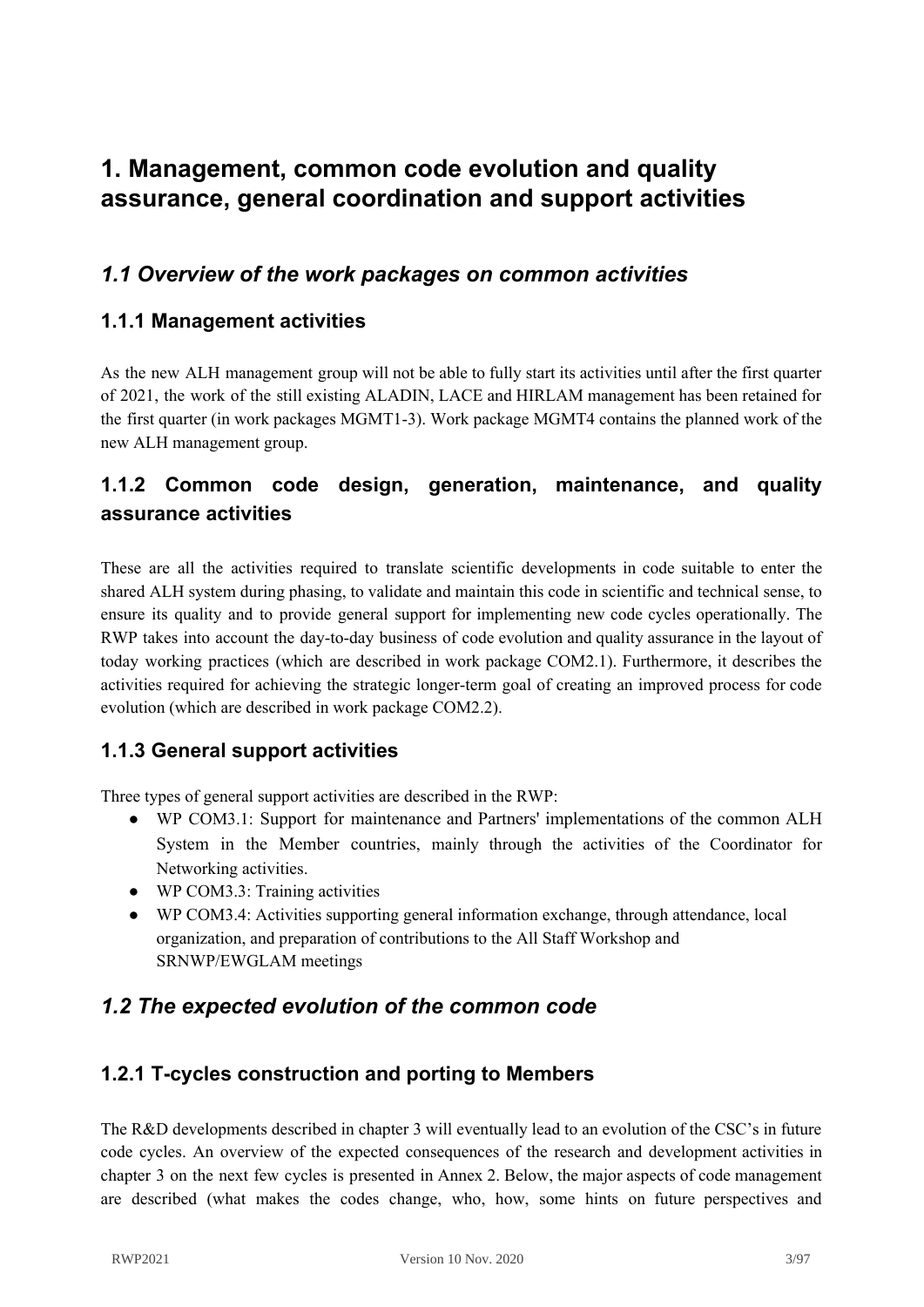difficulties, organization and staffing).

The content and timing of a new code release depend on the nature of that release. The content of LAM code versions is being discussed between the LAM partners in various meetings and communication (MG meetings, e-mails in preparation of T-cycles, specific CSC system coordination etc.). So-called T-cycles in Toulouse are ALH joint R&D code versions that are constructed in the same trunk as the IFS/ARPEGE code versions. Therefore, their timing especially is much guided by the decisions of the IFS/ARPEGE collaboration which settles the content and timing of the NWP codes jointly between Météo-France and ECMWF (Note: the ALH representatives are observers in these meetings). In practice, a new IFS/ARPEGE joint cycle is decided about every 9 months and these joint code versions are the base for subsequent T-cycles (eg. CY48 is the base for CY48T1). The table in Annex 1 summarizes the timing of the forthcoming cycles, as agreed at the IFS/ARPEGE coordination meeting of fall 2020.

T-cycles receive LAM (limited area model) R&D contributions and can be technically evaluated mostly by sanity checks (so-called "mitraillette" for the forecast model configurations or the new under development "davaï" tool) and specific experimentation (eg. data assimilation). Building a T-cycle requires about two to three months of initial efforts for several staff members, and it is a known weakness that data assimilation is being validated usually much later than forecast model configurations. It is worth mentioning that with "davaï", components of data assimilation will be validated much earlier in the process. Validation of all components of a CSC (that also includes data assimilation and perturbation methods) will be done subsequently.

From CY48 onwards, "davaï" will be used for the assessment of contributions, initially together with mitraillette; but eventually "davaï" is expected to replace the mitraillette tool. Presently it can only be used within the Meteo-France infrastructure, but it is aimed to develop a more portable version, so that the tool can be ported to other platforms to permit remote testing of new components in the future.

Another type of code versions are those versions specifically prepared for promotion and installation with any Member. These code versions are called "export versions". They usually derive from T-cycles plus additional fixes or small improvements provided by the LAM partners.

In HIRLAM, specific H-versions (H-cycles), based on T-cycles, are being defined and prepared for common operational use. H-cycles include fixes but also a fair amount of R&D developments, which are intended to be phased forward and submitted to future T-cycles. In the ALH strategy for 2021-2025, it is aimed to develop a more continuous and distributed phasing process, based on shared repositories. This development should make the present differences between T- and H-cycles increasingly irrelevant. The practical details of how "export versions" or "H-cycles" are being prepared will however still differ between the two groups of Members in the first years. Another aspect that will be considered is the transition from technical to meteorological quality assurance, where more coordinated efforts will be promoted throughout 2021-2025. Several specific steps are expected to trigger this increased coordination: the improved working methods on cycles, the steps towards a more common working environment (and semantics), the continued efforts on common developments of meteorological quality assurance tools, the common management structure per se. Eventually, it is intended to extend the scope of the common code assessment to include more components, initially data assimilation, and at later stages e.g. ensemble modelling and scripts.

In order to aid the member teams in local pre-operational evaluation, export versions (and bug fixes) are accompanied by a documented namelist, description of choices and recommendations. Recent scientific and technical developments are explained in documentation, Newsletters and at regular Consortium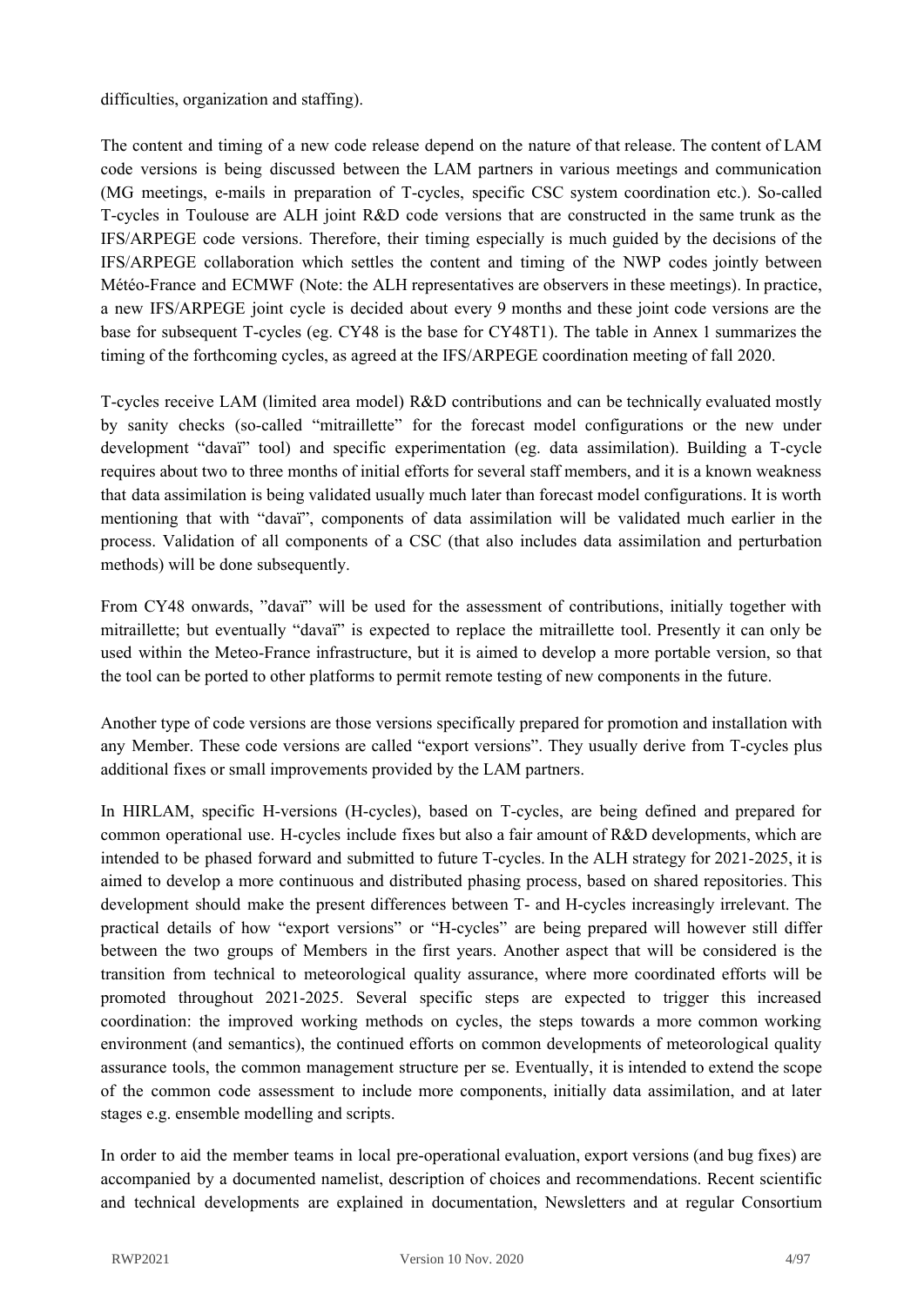workshops.

### <span id="page-4-0"></span>**1.2.2 Additional information**

Integration of the scientific novelties requires adapting the associated codes to the most recent official common version, as well as solving code conflicts where the same piece of the system is being touched by two or more developments. Another significant source of code changes is the evolution of the IFS/ARPEGE system itself, which requires adaptation of the LAM codes (at interfaces, on data structure, on architecture of the codes). The adaptation of the LAM codes to the evolution of the IFS/ARPEGE system is mostly handled during the code phasing efforts that are regularly being organized at Météo-France (at least once per year). During this phasing work, the last code release of the IFS (so-called R-cycle) is merged (or synchronized) with the last version of the T-cycles. The result is a new IFS/ARPEGE code release which will become available in both ECMWF and Météo-France's source code repositories. Similarly, when constructing a T-cycle, the core phasing work is organized at Météo-France, with specific preparation work discussed with and organized by the LAM partners (so-called "pre-phasing" of codes, cross-check of scientific and technical issues). A T-cycle can also be a good opportunity for implementing specific code optimization features.

Météo-France devotes about 7-8 FTE to phasing efforts per year. Staff from the ALADIN(-LACE) Members are invited to Météo-France and provide about 1 FTE of additional manpower for this sometimes tedious code phasing. HIRLAM staff (mostly system experts) spend a comparable amount of effort on (pre- and forward) phasing, only mostly off-site, under the coordination of a designated cycle master. For the future, the possibility to increase the efforts of preparatory technical work, feasible in a decentralized manner (at partner NMS's), will be assessed, as well as means to increase decentralized common code maintenance. Trends towards more automated testing of individual development branches, more progressive step-wise code implementations, systematic testing of components of DA, will all be explored. These investigations will involve using the new facilities provided by the OOPS framework, and specific dedicated tools like Python-scripting or GIT-tools. Another area for improvement is the progressive closer interaction between ALH lead scientists but also System Experts..

In addition to the main NWP shared codes of the IFS-ARPEGE-LAM "galaxy", the CSCs require specific specialized codes whose technical evolution is taking place in a dedicated community. LAM partners then are one component of this community, which has its own governance and standards. One such example of "external" code is SURFEX. This code is developed by the SURFEX community and maintained in a specific repository, which is separate from the repository of the common NWP code. New SURFEX versions are not *specifically* synchronized with the release of new T or H-cycles. Ways to improve this situation are being considered.

The specific tasks for code cycling and code maintenance, along with staffing and manpower for both the technical core activity and the required coordination, are listed in WP COM2.1.

The thematic work package sheets in chapter 3 provide an overview of the R&D developments and the resulting code implementations at a time scale of about 2-3 years. A detailed list of expected new code contributions, as derived from the list of tasks and T-code developments, is presented in Annex 2.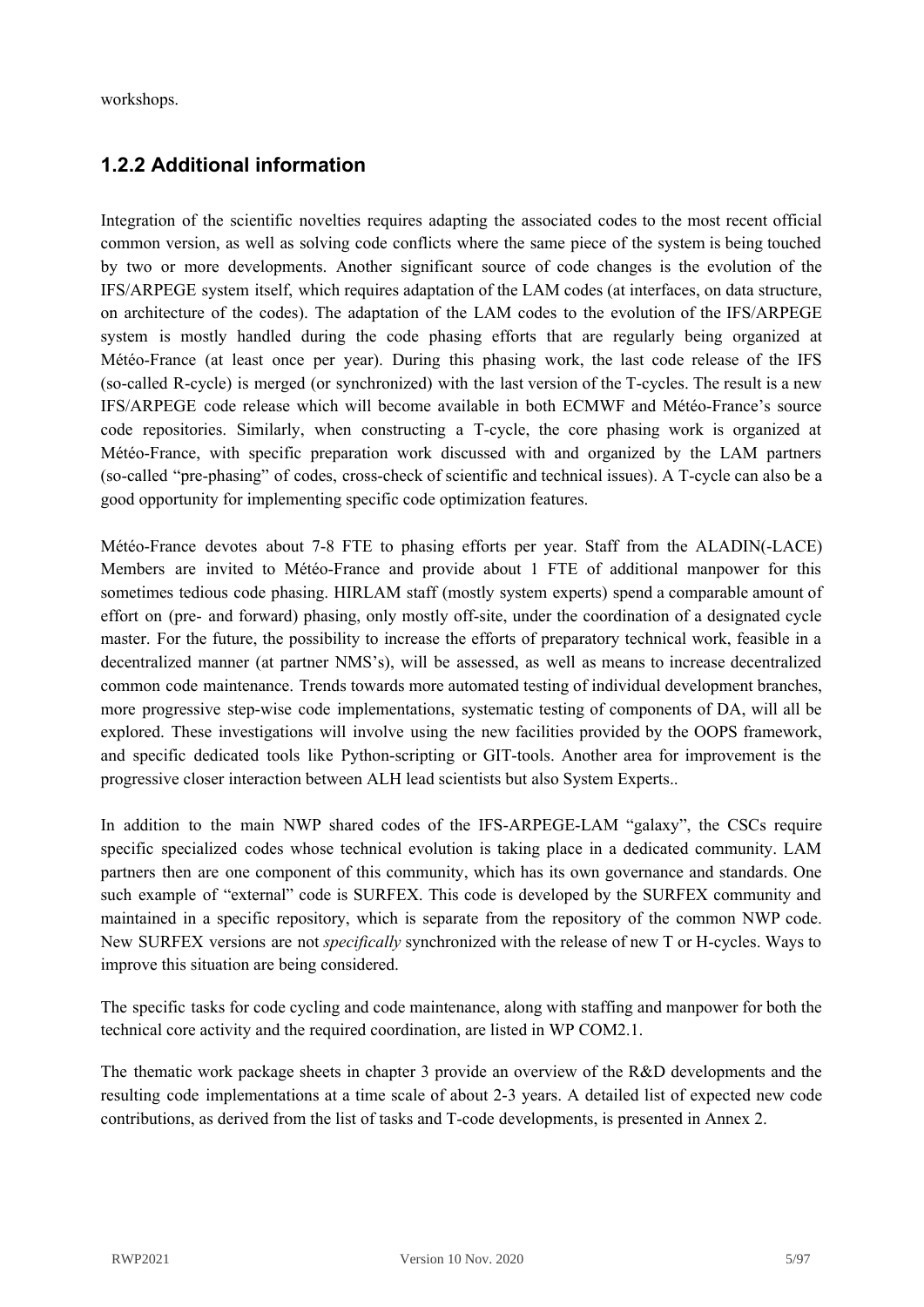# <span id="page-5-0"></span>**2. Strategic (core) programmes**

From 2018 until end 2020, there have been two strategic programmes within the Rolling Work Plan: (a) the Dynamics and scalability programme, aiming to address the question *"How should the dynamical* core evolve so that also in the future the combination of high accuracy and computational efficiency can *be guaranteed?"*; and (b) the Data assimilation programme, aiming to create and implement a basic data assimilation setup for all members. In the newly adopted ALH strategy 2021-2025, it was decided to (1) introduce a new strategic programme on Transversal software development (SPTR), (2) incorporate the activities in the Data assimilation programme as a new work package in the prospective data assimilation R&D activities, and (3) incorporate the activities from the Dynamics and Scalability programme partly into the new SPTR programme and partly in the existing prospective dynamics work packages.

## <span id="page-5-1"></span>*2.1 Strategic programme on Transversal software developments*

The new strategic programme on Transversal software developments, SPTR, is aiming to prepare our codes to function efficiently and in a maintainable manner on the computational hardware of the future. In view of the uncertain future evolution of the software infrastructures, the key element to achieve this is to follow the approach of separation of concerns, as explained in the ALH Strategy 2021-2025, in close cooperation with ECMWF's Scalability programme. The challenge is therefore to develop new layers of software that are capable of generating an efficient hardware-specific code, starting from the high-level abstract scientific code. For this purpose, the intention is to study and use the domain-specific language (DSL) approach that was adopted by the ECMWF.

Atlas is a framework being developed at ECMWF for the handling of data structures in parallel, distributed or heterogeneous hardware environments. Given the link between the code of ECMWF's IFS model and the approach followed in the new ALH strategy for developing a possible future dynamical core, one of the main tasks of this work package is to ensure that the Atlas framework will support our limited-area model configurations. Even though the introduction of Atlas in the IFS is not foreseen for the immediate future, LAM-awareness in Atlas has already been addressed by the ALH community in the past since its early design stage. The next step is to fully integrate the LAM features in the Atlas repository.

Thirdly, there is a need for flexibility in code components that perform calculations along a single dimension, by means of so-called "single column abstraction" (SCA) of these components. "Horizontal" dimensions, loop ordering and boundaries and of course the exact memory layout of the state variables are abstracted, so the SCA code itself only represents a compact form of the schemes or codes, with the "vertical" operations only. The approach which was originally developed for this in Switzerland and adopted later by ECMWF, called CLAW, will be studied and, if suitable, imported from them. To avoid future rewrites, CLAW will need to be adapted to Atlas at the same time as the existing representation of the state variables (GFL, GMV) needs to be made Atlas compatible. Dynamics developments on possible future alternatives to the present dynamical core (work packages DY2 and DY3) will strongly rely on the features of Atlas.

Ongoing activities of adapting recent cycles to existing and emerging technologies such as GPUs, and to optimize the code on existing familiar HPC platforms, are addressed in the SY1 work package.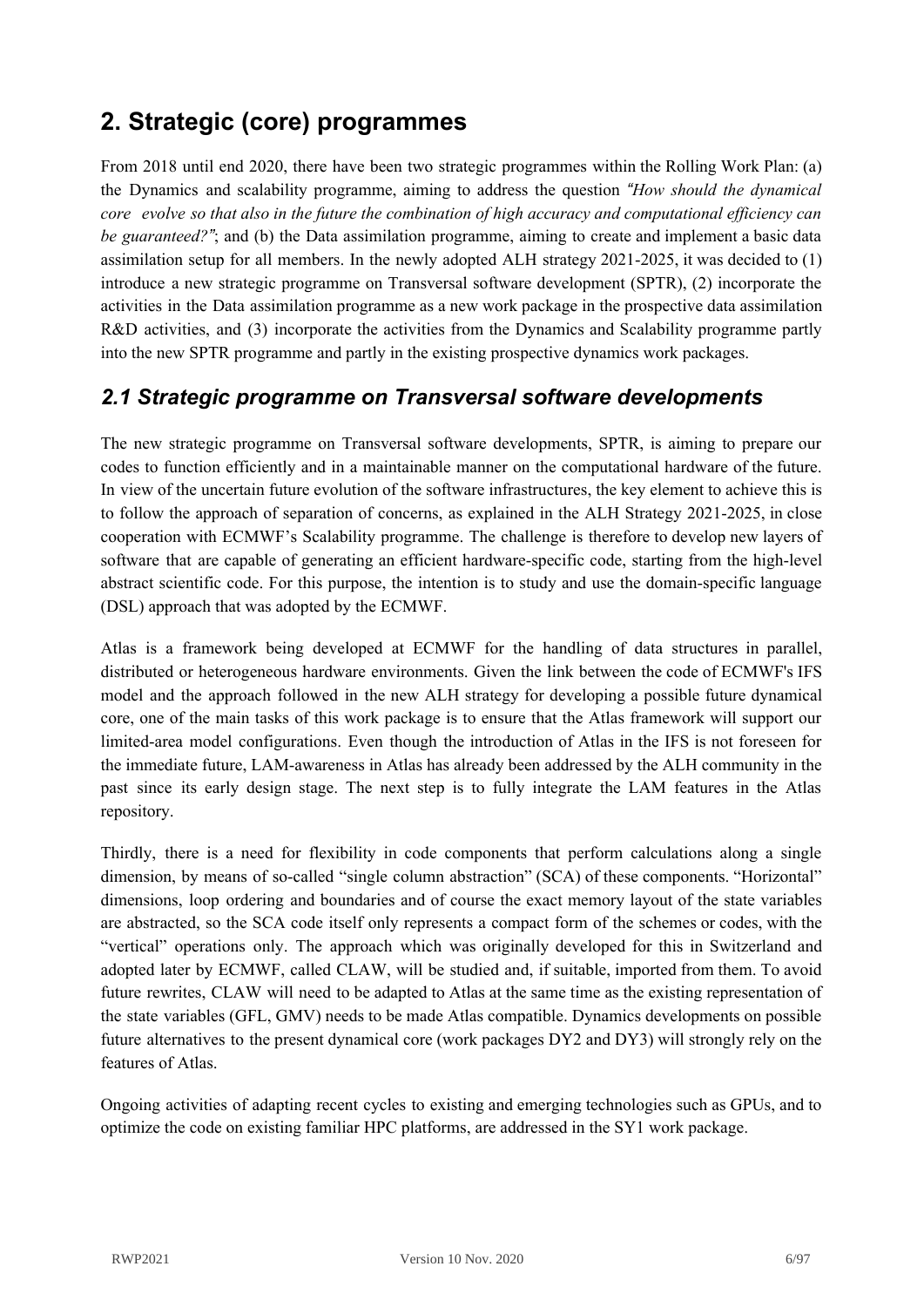# <span id="page-6-0"></span>**3. Prospective R&D activities**

### <span id="page-6-1"></span>*3.1 Overview Atmospheric data assimilation*

Presently, data assimilation in the operational suites of the members is still based on 3D-Var. While the 3D-Var system can still be improved in various ways (WP DA1), the focus is increasingly shifting towards the introduction of more advanced flow-dependent assimilation methods (WP DA2). In Harmonie CSC the development of a 4D-Var system is far advanced, and for ensemble forecasting purposes also a 3D-VAR/LETKF system has been developed. A more integrated system for ensemble forecasting (3- or 4D-EnVar) is under development, as this appears to offer a higher quality at significantly lower computational cost and better scalability. Members are pursuing somewhat different approaches for this.

A second trend is that the model is increasingly being used for nowcasting applications. It is being considered how data assimilation configurations may need to be adapted in order to optimally function in the nowcasting range (WP DA5). Aspects to be considered are the use and limitations of rapid cycling strategies and high-frequency observations, choice of initialization methods and time windows, and the options for giving cloud and radar observations greater weight.

In the use of observations, the main aims are (a) to make better use of observations which have already been incorporated into the data assimilation system (WP DA3), e.g. through variational bias corrections; and (b) to introduce new observation types of interest (WP DA4).

The LAM activities in the context of the OOPS redesign of the data assimilation code are described in WP DA6. Finally, WP DA7 contains the work taking place on observation pre-processing (e.g. SAPP) and the developments on observations diagnostics and monitoring tools including OPLACE. Finally, WP DA8 describes the activities undertaken to implement a basic data assimilation system for all members who do not yet possess it.

### <span id="page-6-2"></span>*3.2 Dynamics*

The present dynamical core of all three CSC's is spectral, with semi-Lagrangian advection and semi-implicit time stepping. WP DY1 describes the relatively short-term studies which are done with the aim to improve the performance of this existing dynamical core, through advances in the treatment of lateral boundary conditions, time stepping, discretization and semi-Lagrangian advection. The remaining two work packages contain longer-term developments towards alternative future dynamical cores. WP DY2 is aiming at assessing the developments of a finite-volume-based grid-point dynamical core (FVM) which have been initiated at ECMWF, and their potential usefulness as a framework for a new LAM dynamical core. The focus in WP DY3 is to assess the feasibility of a grid-point solver for dealing with the implicit terms of our model equation.

## <span id="page-6-3"></span>*3.3 Atmospheric physics parameterizations*

The key difference between the three present CSCs Arome-France, Harmonie-Arome and Alaro, lies in the choices for the physics parameterizations. Hence, the work packages in this area have been organized along the line of CMC's: WP PH1 describing the research on Arome-France physics, WP PH2 on Harmonie-Arome, and WP PH3 on Alaro. WP PH4 concerns the development, maintenance and use (for validation purposes) of the common 1D MUSC environment. WP PH5 aims to identify model post-processing output that is relevant to add to the common code for all CSCs, and make plans and preparations for developing and implementing such new common post-processing.

As a consequence of the new ALH strategy for 2021-2025, several new work packages have been added:

WP PH6: study of the cloud-radiation-aerosol-microphysics interactions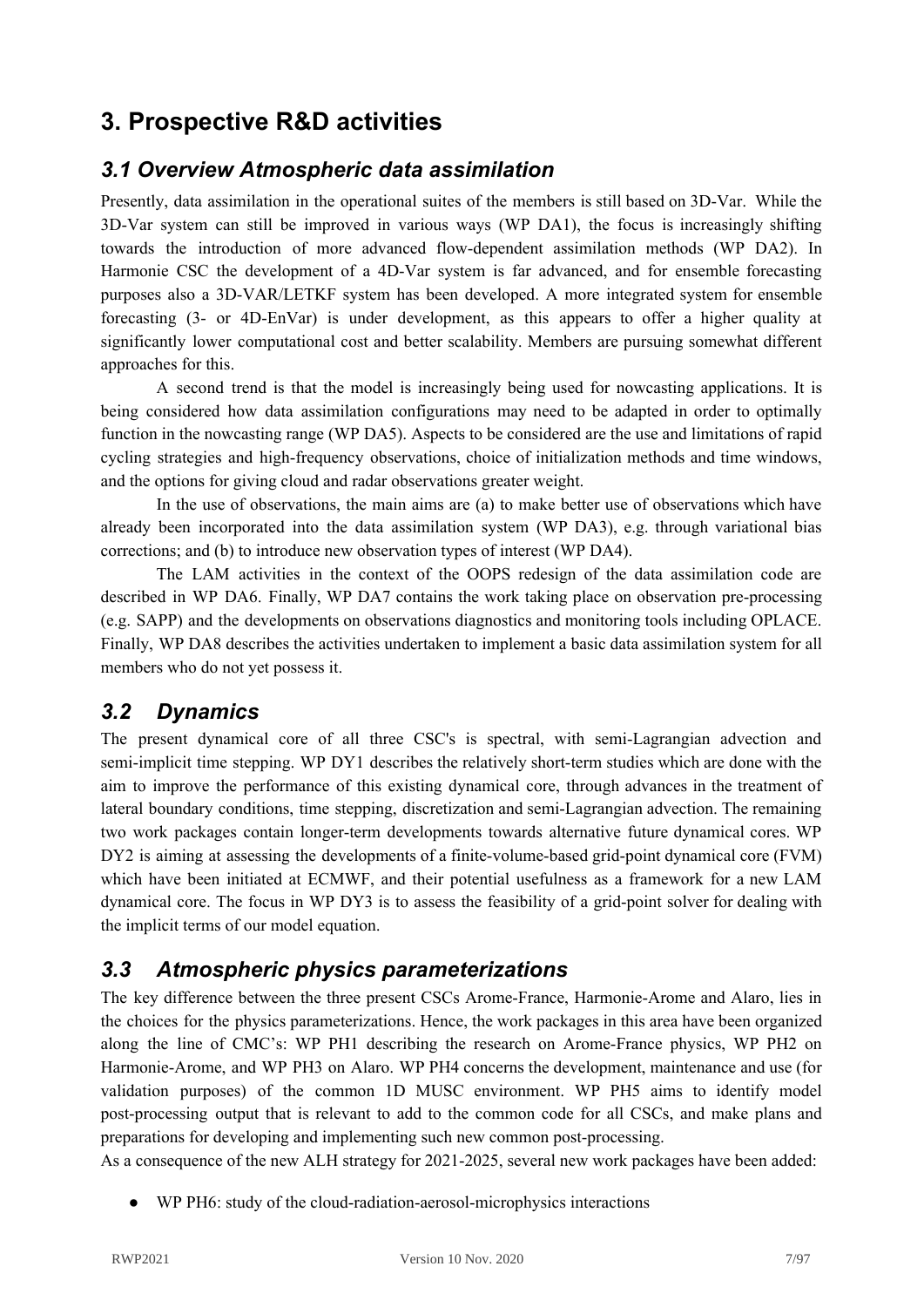- WP PH7: the development of new approaches for 3D-physics, required for modelling at very high spatial resolutions.
- WP PH8: assessment of the usefulness of applying machine learning techniques in physics parameterizations
- WP PH9: assessment of how the existing three main physics configurations (ALARO, Arome-France and Harmonie-Arome) can be made more interoperable
- WP PH10: study the options for developing more truly stochastic formulations for the physics parameterizations

# <span id="page-7-0"></span>*3.4 Surface analysis and modelling*

In this area, the following types of activities can be distinguished:

- the development of more advanced surface assimilation algorithms, to replace the present OI/CANARI system and permite the assimilation of remote sensing surface data (WP SU1)
- the use and assessment of (new) surface observations (WP SU2)
- the validation of existing SURFEX model options for NWP (WP SU3)
- the further development of (new) SURFEX model components (WP SU4)
- assessment and improvement of the surface characterization (WP SU5)
- coupling with the sea surface/ocean (WP SU6)

## <span id="page-7-1"></span>*3.5 Probabilistic forecasting*

The work packages in this area have been organized along the lines of the existing ensemble systems:

- the development of convection-permitting ensemble systems: the Arome-France EPS system PEARO (WP E1), the HarmonEPS system (WP E2.1-5), and the LACE convection-permitting ensemble systems (WP E3).
- the development, maintenance and operation of the LAEF (WP E4) system.
- the development of ensemble calibration and post-processing techniques (WP E6)
- the development of more user-oriented approaches to ensemble output and post-processing (WP) E7)

# <span id="page-7-2"></span>*3.6 Quality assessment and monitoring*

The work in this area entails the following activities:

- The development of the HARP verification system (WP MQA1)
- The development of new verification methods methods for verification and quality control (WP MQA2)
- Quality assessment of new cycles and alleviation of model weaknesses (WP MQA3)

# <span id="page-7-3"></span>*3.7 Technical code and system development*

The work in this area contains the following types of activities:

- code optimization and code cleaning (WP SY1)
- HIRLAM-only: the maintenance and development of the Harmonie Reference System (restricted to those activities not aimed at the development, validation and introduction of canonical model configuration code (which is described in WP COM2)) (WP SY2)
- HIRLAM-only: the revision of the Harmonie scripting system (WP SY3)
- In the ALH strategy 2021-2025, the development and implementation of a more common working environment was seen to be of high priority. Elements of this common working environment will be designed in WP COM2.2. In WP SY4, practical choices will be explored for the actual implementation of these designs. Prototypes will be made for common repositories, for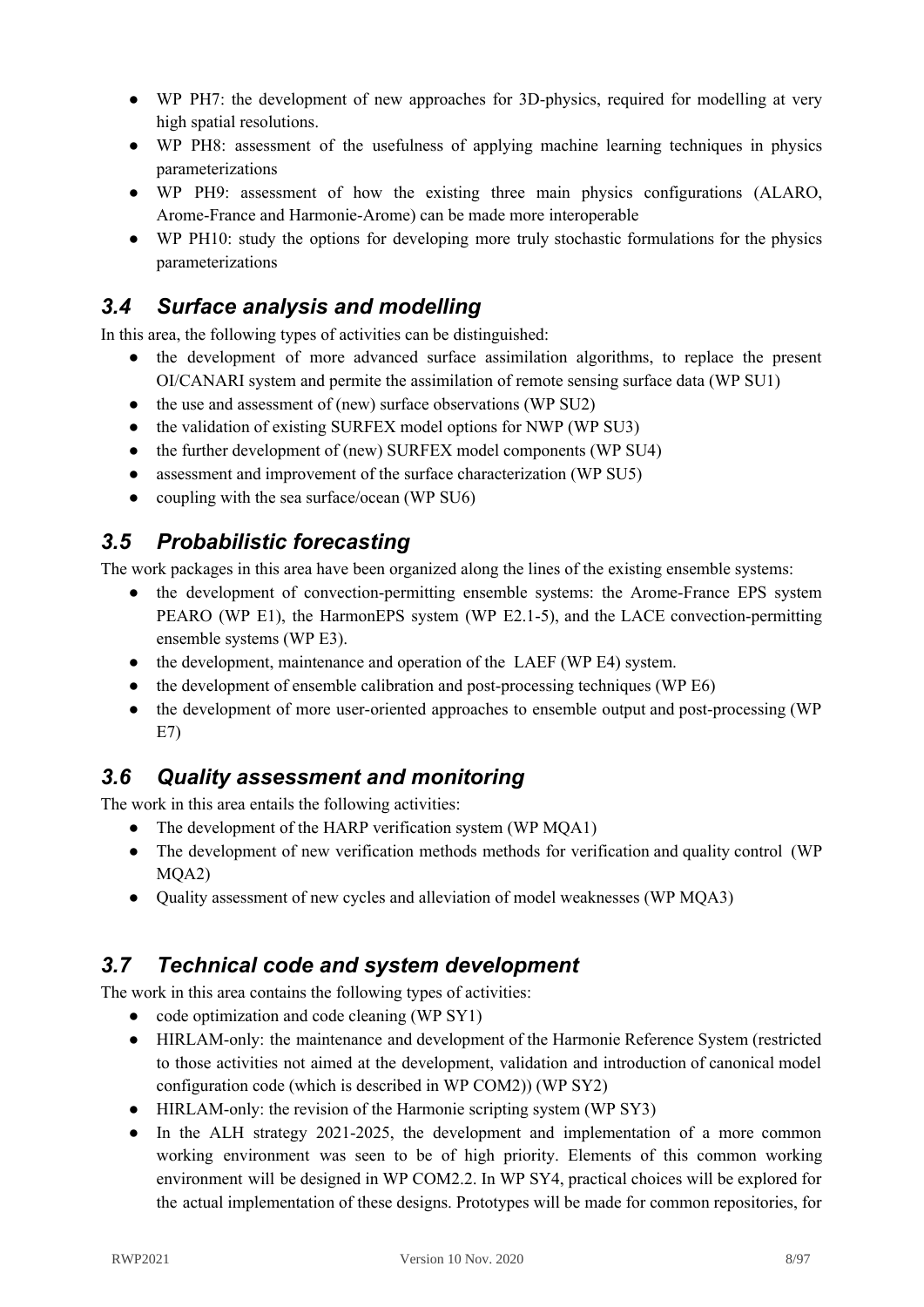a common testing environment based on the "davaï" tool developed at Meteo-France, for a common platform for technical information exchange which is well integrated with the multiple GIT repository infrastructure. Also, the options for converging towards a more common scripting system will be assessed.

## <span id="page-8-0"></span>*3.8 Towards high-resolution modelling*

The aims in this area are to prepare for increased operational resolution of our model and ensemble suites, and to study in which ways the models (and ensembles) should be adapted to permit them to be run at resolutions of ~200-1000m. These activities (WP HR1) are truly transversal in the sense that they require expertise across the full width of NWP model development.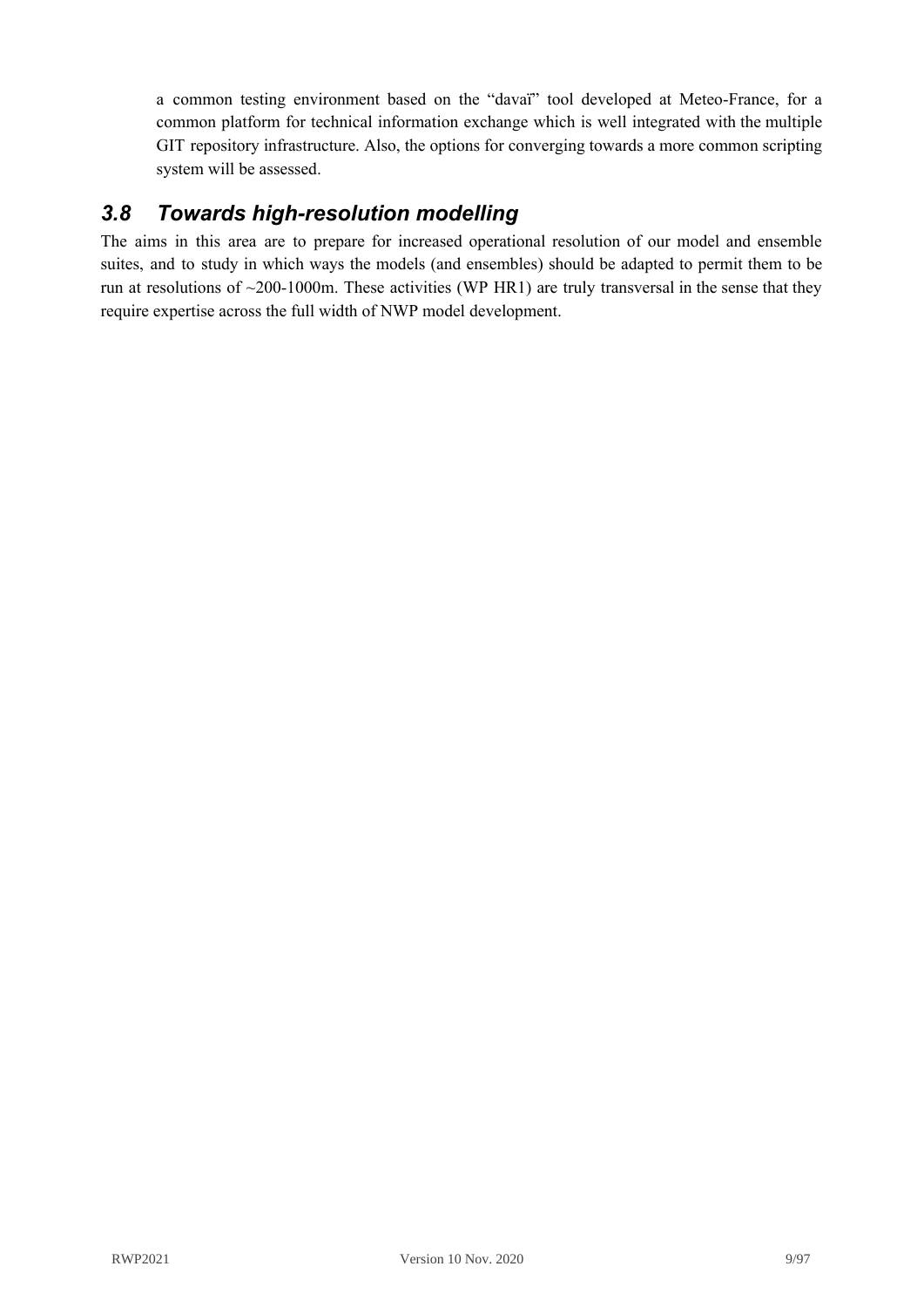# <span id="page-9-0"></span>*Annex 1: Timeline of future cycles*

*Hereafter is a draft table of timing of recent and upcoming IFS/Arpege/LAM cycles. The timing of the next cycles will be further discussed with ECMWF by December 2020.*

| Joint cycle ECMWF |        | MF                      | Start of phasing Declaration |                                                                                                                         | Misc. / Oper plans                                                                                  |
|-------------------|--------|-------------------------|------------------------------|-------------------------------------------------------------------------------------------------------------------------|-----------------------------------------------------------------------------------------------------|
| CY46              |        |                         | Start Jan $15th$ ,<br>2018   | 10 April 2018                                                                                                           | OOPS aspects added as<br>extra branch on CY45R1<br>for CY46                                         |
|                   |        | CY46T1                  | October 2018                 | 28 February 2019                                                                                                        | Technical update for<br>fixes (assimilation) plus<br>some science                                   |
|                   |        | $CY46T1$ bf $June~2019$ |                              | Version "bf.06"<br>enables running<br>the Arpege and<br>Arome main<br>configurations.<br>Declared on 14<br>October 2020 | several upgrades until<br>bf.06                                                                     |
|                   | CY46R1 |                         | 31 May 2018                  | Feb 2019                                                                                                                | OOPS updates + science.<br>Operational since 11<br>June 2019                                        |
| CY47              |        |                         | Mid-February<br>2019         | 19 Aug 2019                                                                                                             | Target joint cycle for<br>baseline OOPS in<br>Research mode                                         |
|                   |        | CY47T0                  | <b>End August</b><br>2019    | 3 September 2019                                                                                                        | OOPS-MF prototype $&$<br>array bound check                                                          |
|                   |        | CY47T1                  | 10 October<br>2019           | 30 January 2020                                                                                                         | MF aim was to wrap-up<br>all changes from<br>CY43T2 op2.                                            |
|                   | CY47R1 |                         | <b>July 2019</b>             | February 2020                                                                                                           |                                                                                                     |
|                   | CY47R2 |                         |                              | Autumn 2020                                                                                                             | Expected to become the<br>porting cycle for<br>Bologna.<br>Note: this code not<br>included in CY48! |
| CY48              |        |                         | 6-10 Jan 2020                | 3 Sept 2020                                                                                                             |                                                                                                     |
|                   |        | CY48T1                  | Oct 2020                     | End of Feb 2021                                                                                                         | Could be a base version<br>for OOPS/3DEnVar in<br>Arome-France?                                     |
|                   | CY48R1 |                         | Q3/2020?                     | Q4/2020?                                                                                                                | Single precision runs in<br><b>ENS</b>                                                              |
| CY49              |        |                         | Spring 2021 ?                |                                                                                                                         | To be discussed                                                                                     |
|                   |        | CY49T1                  |                              |                                                                                                                         | Tbc in 2021                                                                                         |
|                   | CY49R1 |                         | Late 2021                    | 2022                                                                                                                    | OOPS operational for<br>4D-VAR/IFS                                                                  |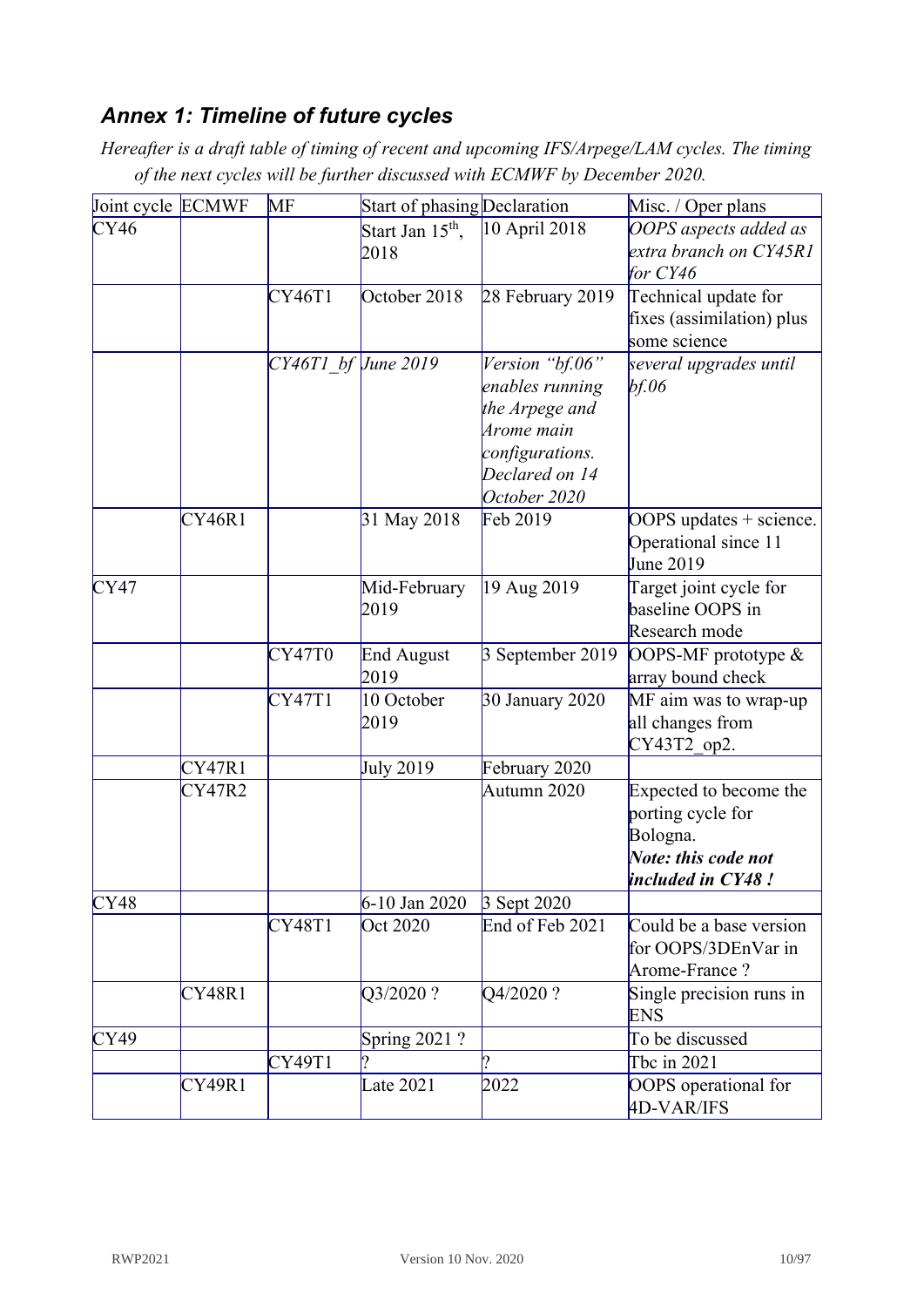## <span id="page-10-0"></span>*Annex 2: Common cycles and preliminary content*

*(status of this list as of 2 October. 2020)*

### **CY43T2\_bf latest upgrades:**

v09 was built on 28 June 2018:

- a few specific late fixes:
	- Fullpos/fpcorphy.F90 (R. Brozkova, R. El Khatib)
	- bator fix for HDF5 radar ODIM format (F. Guillaume)
	- changeset in Surfex/PGD codes in order to enable the handling of an E-zone in the native PGD file (A. Mary)
- this v09 became the base for the first Aladin export version

V10 as an incremental update of the Aladin export version, built on 27 February 2019 (input coordinated with LACE/ASCS and Aladin/ACNA)

v11 with additional changes prepared by Aladin and Hirlam partners, under coordination by ACNA and LACE ASC, released on 25 June 2020. NOTE: for the file

"arpifs/op\_obs/inv\_refl1dstat.F90", please use version bf.10 (only active for radar DA)

### **CY46T1\_bf:**

Validation of Arpège and Arome applications (Arpège 4D-VAR, Arome 3D-VAR, EDA etc.) is ongoing based on CY46T1\_bf. Several upgrades of the bugfix version have taken place, in order to add corrections found while validating DA as well as to catch up with the last operational Arpège/Arome versions (from CY43T2):

**CY46T1** bf.04: match up with CY43T2 op4 and base version for a long run validation of Arpège 4D-VAR (2 month validation period in GMAP started with this version) [9 June 2020]

**CY46T1\_bf.05**: 2 month-long Arpège 4D-VAR ran with accepted results + Arome 3D-VAR (actually using \_bf.03+) and AEARP. [2 Sept 2020]

**CY46T1\_bf.06**: fix for ISP, any other fix needed by other applications (eg PEARP, PEARO etc.). Update by end of Sept or beginning of Oct 2020.

CY46T1\_bf can be considered for an export version.

**CY48: January – April 2020 (EC/MF planned timing in beg. Of 2020).** The timing was constrained by MF's change of HPC, which was planned to occur in spring 2020. Porting the operational NWP suites to the new (BULL-Sequana) HPC would then take place from March/April onwards. This timing originally was rather in-line with EC's planning for the move of their new HPC to Bologna (though delays for EC already were announced in late 2019).

With both the additional delays of the move of EC's Data Centre to Bologna (now 2021) and the delays in installing and migrating to the new HPC solution in MF (now targeted for end 2020), the actual final timing of CY48 got shifted into the summer period. The declaration eventually took place on 3 Sept 2020.

**CY48T1:** The build process is proposed to be in two stages:

- 1. Oct-Dec 2020 with a trial process of quasi-continuous integration of contributions,
- 2. and an extension for finalization steps in January-February 2021.
- 3. More precise timing and milestones will be presented to all main system coordinators and contributors.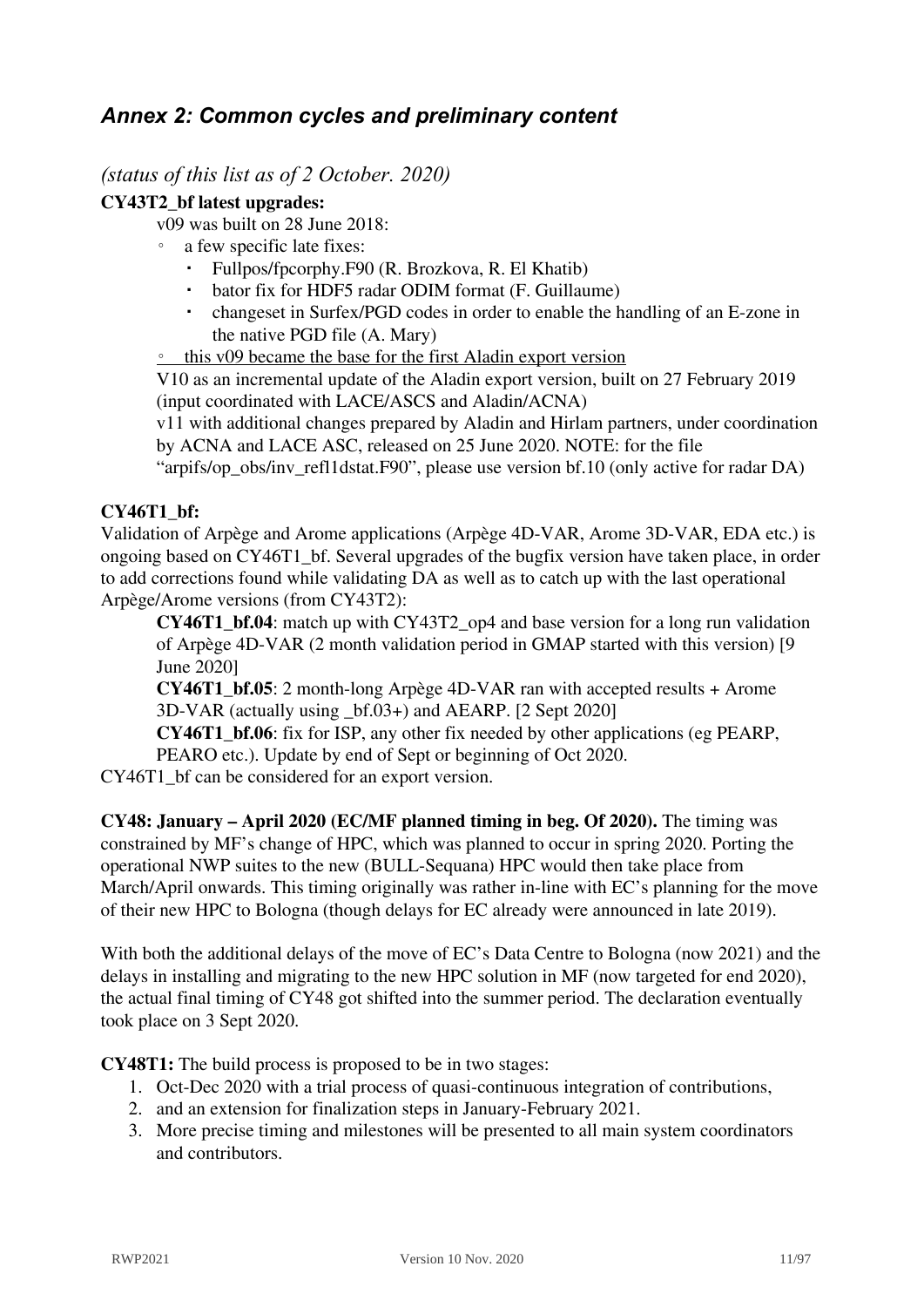# <span id="page-11-0"></span>*Annex 3: Work packages and staff resources for 2021 (person/month)*

| Work              | <b>Description</b>                                                                  | <b>Resources</b> |
|-------------------|-------------------------------------------------------------------------------------|------------------|
| package<br>MNGT1  | Management and ALADIN support activities                                            | (pm)<br>5.75     |
| MNGT <sub>2</sub> | Management LACE                                                                     |                  |
| MNGT3             | Management HIRLAM                                                                   | 4.75             |
|                   |                                                                                     | 15.25            |
| MNGT4             | <b>NEW!!!</b><br>Management ALH                                                     | 63               |
| COM2.1            | Code generation and maintenance: ongoing process, tools already used                | 96.5             |
| COM2.2            | Code generation and maintenance: evolution of the work practices and<br>environment | 7.5              |
| COM3.1            | Maintenance and Partners' implementations of ALH system                             | 120.25           |
| COM3.3            | Training (preparation, lectures, attendance)                                        | $\overline{4}$   |
| COM3.4            | Attendance and preparation of ASW & EWGLAM<br>NEW!!!                                | 21               |
| SPTR1             | NEW !!! Addressing future evolutions of software infrastructure                     | 23.5             |
| DY1               | Improvement of SISL spectral dynamical core (H and NH)                              | 19               |
| DY <sub>2</sub>   | FVM-like solution as an alternative to SISL dynamical core                          | $\overline{4}$   |
| DY3               | Development of methods for solving the implicit equation in gridpoint<br>space.     | 5.5              |
| DA1               | Further development of 3D-Var (alg. Settings)                                       | 32.5             |
| DA <sub>2</sub>   | Development of flow-dependent algorithms                                            | 59.5             |
| DA3               | Use of existing observations                                                        | 130.25           |
| DA4               | Use of new observations types                                                       | 110.5            |
| DA5               | Development of assimilation setups suited for nowcasting                            | 53               |
| DA6               | Participation in OOPS                                                               | 21.5             |
| DA7               | Observation pre-processing and diagnostic tools                                     | 22.5             |
| DA8               | Basic data assimilation setup                                                       | 42.5             |
| PH1               | Developments of AROME-France (and ARPEGE) physics                                   | 43               |
| PH <sub>2</sub>   | Developments of HARMONIE-AROME physics                                              | 24               |
| PH3               | Developments of ALARO physics                                                       | 32.75            |
| PH <sub>4</sub>   | Common 1D MUSC framework for parametrization validation                             | 4                |
| PH <sub>5</sub>   | Model Output Postprocessing Parameters                                              | 31.5             |
| PH <sub>6</sub>   | NEW !!! Study the cloud/aerosol/radiation (CAR) interactions                        | 28               |
| PH7               | NEW !!! Develop approaches for 3D physics                                           | 13.25            |
| PH <sub>8</sub>   | NEW !!! Assess the use of ML for physics parametrizations                           | 11.25            |
| PH <sub>9</sub>   | Consistency and convergence of the CSC physics                                      | 5.75             |
| <b>PH10</b>       | NEW !!! Litterature survey of existing fully stochastic physics<br>parametrizations | 17               |
| SU1               | Algorithms for surface assimilation                                                 | 20.5             |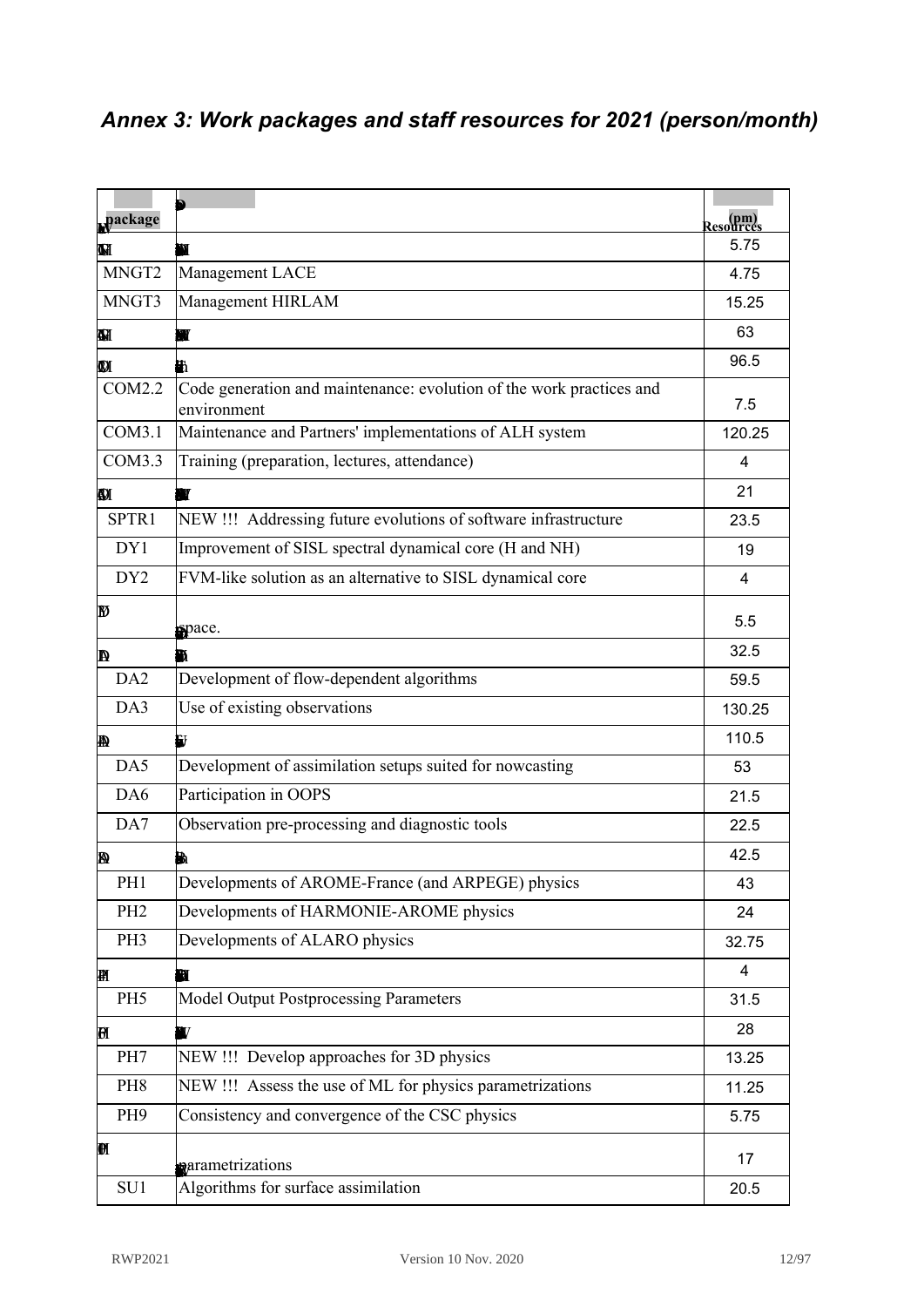| SU <sub>2</sub> | Use of observations in surface assimilation                                                     | 12             |
|-----------------|-------------------------------------------------------------------------------------------------|----------------|
| SU <sub>3</sub> | SURFEX: validation of existing options for NWP                                                  | 59.5           |
| SU <sub>4</sub> | SURFEX: development of model components                                                         | 13.5           |
| SU <sub>5</sub> | Assess/improve quality of surface characterization                                              | 19             |
| SU <sub>6</sub> | Coupling with sea surface/ocean                                                                 | 13             |
| E1              | Arome-France EPS (PEARO)                                                                        | 76             |
| E2.1            | Development of convection-permitting ensembles: HarmonEPS - Physics<br>perturbations            | 22.25          |
| E2.2            | Development of convection-permitting ensembles: HarmonEPS - Initial<br>conditions perturbations | 4.5            |
| E2.3            | Development of convection-permitting ensembles: HarmonEPS - Surface<br>perturbations            | 11.5           |
| E2.4            | Development of convection-permitting ensembles: HarmonEPS - Lateral<br>boundary perturbations   | 0.5            |
| E2.5            | Development of convection-permitting ensembles: HarmonEPS -<br>HarmonEPS system                 | $\overline{2}$ |
| E <sub>3</sub>  | Development, maintenance and operation of convection-permitting<br>ensembles for LACE           | 19.75          |
| E <sub>4</sub>  | Development, maintenance and operation of LAEF                                                  | 11             |
| E <sub>6</sub>  | <b>Ensemble calibration</b>                                                                     | 7.5            |
| E7              | <b>NEW!!!</b><br>Develop user-oriented approaches                                               | 32.25          |
| MQA1            | Development of HARP                                                                             | 11.25          |
| MQA2            | Development of new verification methods                                                         | 18             |
| MQA3            | Meteorological quality assessment of new cycles and alleviation of model<br>weaknesses          | 66             |
| SY1             | Code optimization                                                                               | 8              |
| SY <sub>2</sub> | Maintenance and development of the Harmonie Reference System                                    | 9.5            |
| SY3             | Revision of the Harmonie scripting system                                                       | 6              |
| SY4             | Towards a more common working environment: explore practical choices,<br>prototyping, scripting | 18.25          |
| HR1             | (Sub)-km modelling                                                                              | 69.75          |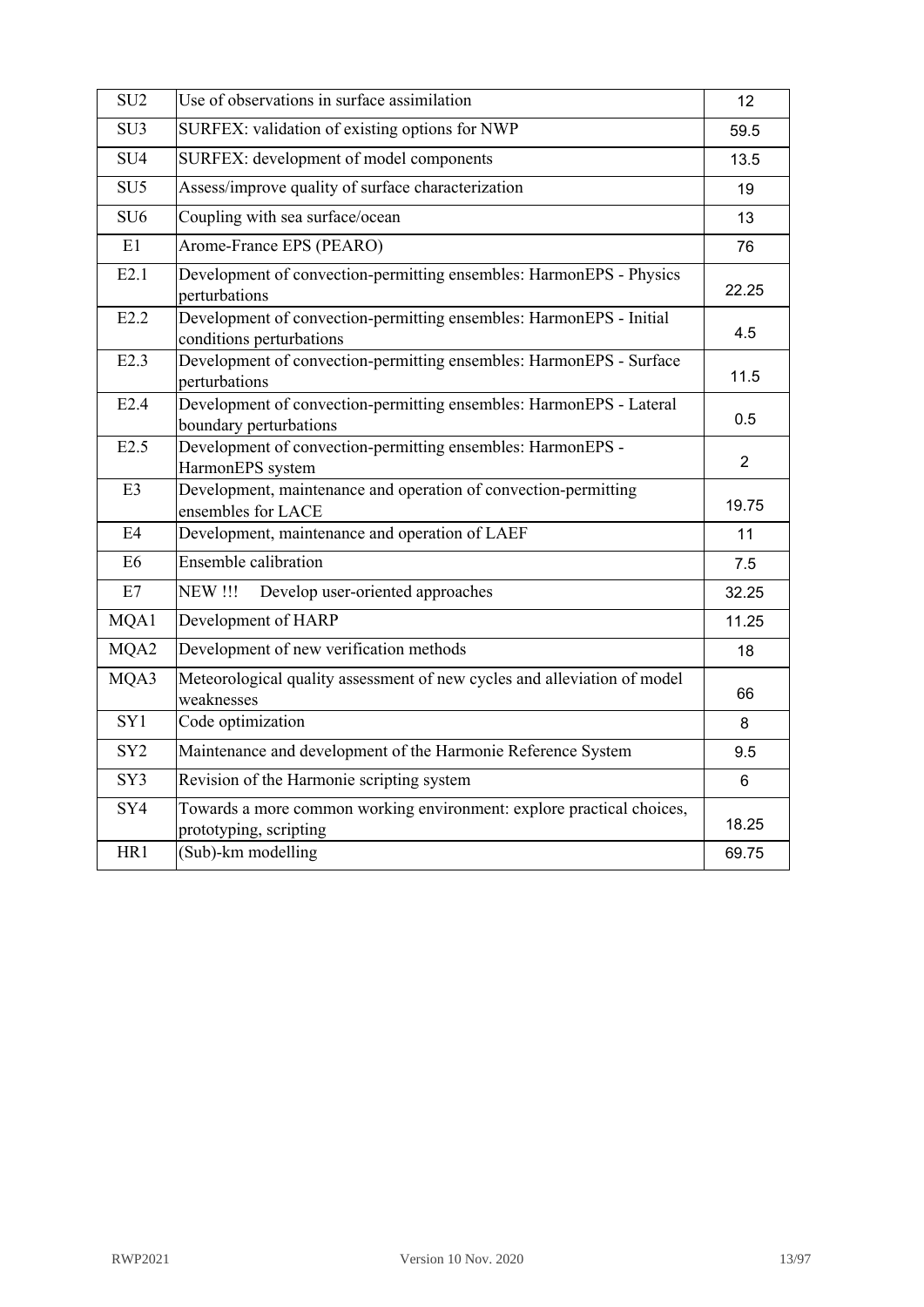| WP number             | ∣Name of WP                               |
|-----------------------|-------------------------------------------|
| <b>IMNGT1</b>         | Management and ALADIN support activities  |
| <b>WP main editor</b> | <b>Piet Termonia and Patricia Pottier</b> |

#### Table of participants

| Participant<br>Abbreviation | Participant                                                                                 | Institute            | <b>PersonMonth or External</b><br>project |
|-----------------------------|---------------------------------------------------------------------------------------------|----------------------|-------------------------------------------|
| PiTe                        | Piet Termonia                                                                               | RMI Belgium          |                                           |
| COOPE/D, AlJo,              | FrBo, ErEs, PaPo   COOPE/D, Alain Joly, François Bouyssel, Eric Escalière, Patricia Pottier | Météo-France         | 2                                         |
| LTM-Dz                      | LTM                                                                                         | ONM Algeria          | 0.25                                      |
| LTM-Au                      | LTM                                                                                         | <b>ZAMG Austria</b>  | 0.25                                      |
| LTM-Be                      | LTM                                                                                         | RMI Belgium          | 0.25                                      |
| LTM-Bq                      | LTM                                                                                         | <b>NIMH Bulgaria</b> | 0.25                                      |
| LTM-Hr                      | LTM                                                                                         | <b>DHMZ Croatia</b>  | 0.25                                      |
| LTM-Cz                      | LTM                                                                                         | <b>CHMI Czech</b>    | 0.25                                      |
| LTM-Hu                      | LTM                                                                                         | <b>OMSZ Hungary</b>  | 0.25                                      |
| LTM-Mo                      | LTM                                                                                         | Maroc Meteo          | 0.25                                      |
| LTM-PI                      | LTM                                                                                         | <b>IMGW Poland</b>   | 0.25                                      |
| LTM-Pt                      | LTM                                                                                         | <b>IPMA Portugal</b> | 0.25                                      |
| LTM-Ro                      | LTM                                                                                         | Meteo Romania        | 0.25                                      |
| LTM-Sk                      | LTM                                                                                         | <b>SHMU Slovakia</b> | 0.25                                      |
| LTM-Si                      | LTM                                                                                         | <b>ARSO Slovenia</b> | 0.25                                      |
| LTM-Tu                      | LTM                                                                                         | <b>INM Tunisia</b>   | 0.25                                      |
| LTM-Tk                      | LTM                                                                                         | <b>MGM Turkey</b>    | 0.25                                      |

#### WP objectives

This WP lists the main activities of the Management of the Consortium as defined in the ALADIN MoU5, including the support activities to the Program Manager.2021 first quarter only.

#### Descriptions of tasks

| Task     | <b>Description</b>                                                                                                      | Participant<br>abbrev.            | Type of deliverable            |
|----------|-------------------------------------------------------------------------------------------------------------------------|-----------------------------------|--------------------------------|
| MGMT1.1  | Execution of GA decisions                                                                                               | PiTe                              |                                |
| MGMT1.2  | Organisation, coordination, minutes of the GA, PAC, HMG-CSSI, meetings,<br>ALADIN Wk, WW and joint meetings with HIRLAM | PiTe. PaPo.<br>COOPE/D.<br>WK/ASM |                                |
| MGMT1.3  | Elaboration and execution of the RWP, reporting to the GA                                                               | PiTe                              | RWP submitted to GA            |
| MGMT1.4  | Preparation and execution of the annual budget                                                                          | PiTe, PaPo                        | budget submitted to GA         |
| MGMT1.5  | Management and monitoring of the contributions of Members (incl.<br>manpower), reporting to the GA                      | PiTe, PaPo                        | manpower submitted to GA       |
| MGMT1.6  | Preparation and publication of a joint ALADIN-HIRLAM Newsletter                                                         | PiTe, PaPo                        | 2 publications/year            |
| MGMT1.7  | Maintenance of an ALADIN official web-site where all the relevant information<br>about the project is published         | PaPo                              | http://www.umr-cnrm.fr/aladin/ |
| MGMT1.8  | Communication and coordination of operational changes of the commun<br>system (ARPEGE-ALADIN-AROME) in MF               | AlJo, FrBo,<br>COOPE/D            |                                |
| MGMT1.9  | Coordination of the ALADIN activities of their respective national ALADIN<br>project teams                              | all LTMs                          |                                |
| MGMT1.10 | Computing support to ALADIN users of MF machines, access to MF<br>machines, offices                                     | <b>ErEs</b>                       |                                |

#### t-code deliverables

| 'Task | .<br><b>D</b> ^^*<br>ำnsible<br>πt<br>. | ' Cγcle<br>. . | 'Time |
|-------|-----------------------------------------|----------------|-------|
|       |                                         |                |       |

| Task | Responsible | Type of deliverable | ∣Time |
|------|-------------|---------------------|-------|
|      |             |                     |       |
|      |             |                     |       |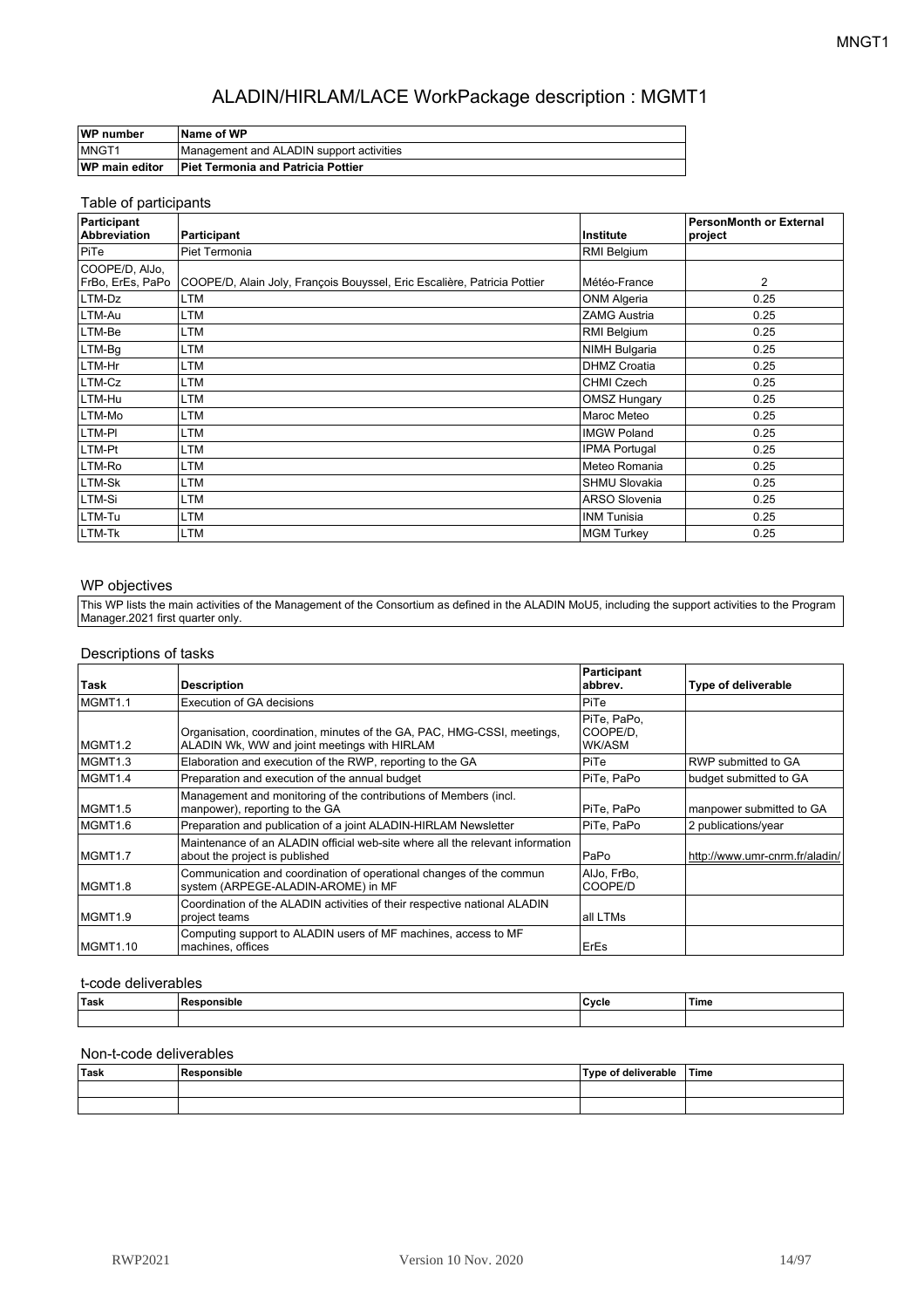| WP number             | <b>Name of WP</b> |
|-----------------------|-------------------|
| MNGT2                 | Management LACE   |
| <b>WP main editor</b> | Martina Tudor     |

#### Table of participants

| Participant<br><b>Abbreviation</b> | Participant                      | Institute            | PersonMonth or External<br>project |
|------------------------------------|----------------------------------|----------------------|------------------------------------|
| MaTu                               | Martina Tudor                    | <b>IDHMZ Croatia</b> | 0.75                               |
| MaBe                               | Martin Bellus                    | <b>SHMU Slovakia</b> | 0.5                                |
| <b>OISp</b>                        | <b>Oldrich Spaniel</b>           | <b>SHMU Slovakia</b> | 0.5                                |
| JuCe, BeSt                         | Jure Cedilnik, Benedikt Strajnar | IARSO Slovenia       |                                    |
| PeSm, AITr                         | Petra Smolikova, Alena Trojáková | CHMI Czech           |                                    |
| BoBo                               | Bogdan Bochenek                  | <b>IMGW Poland</b>   | 0.5                                |
| ChWi                               | Christoph Wittmann               | <b>ZAMG Austria</b>  | 0.5                                |

#### WP objectives

This WP gives a list of LACE management activities on development of ALADIN-HIRLAM system. 2021 first quarter only.

#### Descriptions of tasks

|          |                                                                                 | Participant |                     |
|----------|---------------------------------------------------------------------------------|-------------|---------------------|
| Task     | Description                                                                     | abbrev.     | Type of deliverable |
| MGMT 2.1 | Execution of LACE council decisions                                             | l MaTu      |                     |
| MGMT 2.2 | Actitivties on LACE related meetings, such LSC, council meeting and managem All |             |                     |
| MGMT 2.3 | Preparation, monitoring and execution of LACE work plan                         | All         |                     |
| MGMT 2.4 | Reporting to LACE council                                                       | l MaTu      |                     |
| MGMT 2.5 | Preparation and execution of the annual budget                                  | l MaTu      |                     |
| MGMT 2.6 | Maintenance of LACE official web-site                                           | ÓISp        |                     |

#### t-code deliverables

| <b>Task</b> | Cycle | ≀Time |
|-------------|-------|-------|
|             |       |       |

| Task<br>$\sim$ $\sim$ | .<br><b>Responsible</b> | Tyne of<br>∣ deliverable | <sup>≀</sup> Time |
|-----------------------|-------------------------|--------------------------|-------------------|
|                       |                         |                          |                   |
|                       |                         |                          |                   |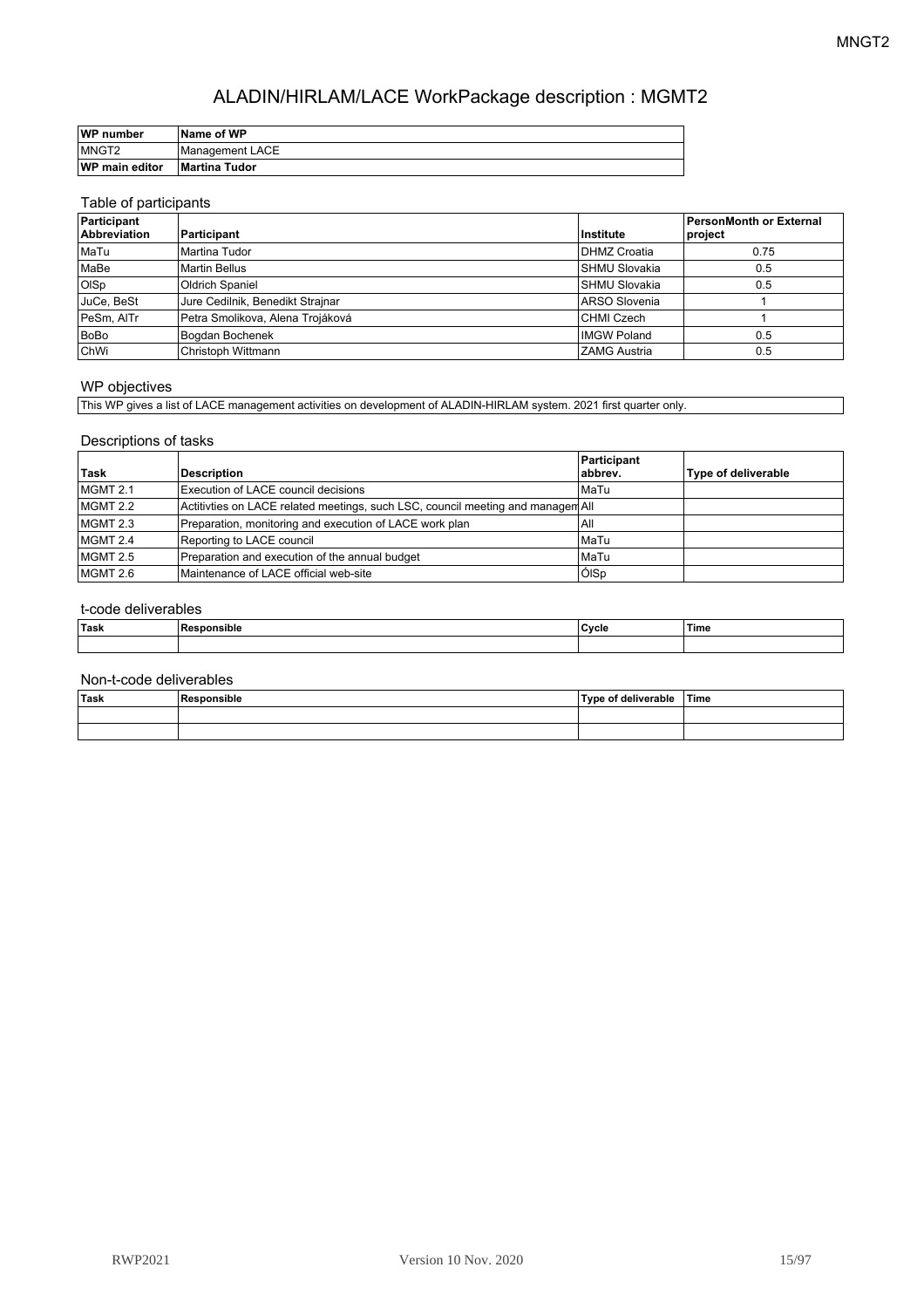| WP number             | <b>Name of WP</b>      |
|-----------------------|------------------------|
| <b>IMNGT3</b>         | Management HIRLAM      |
| <b>WP main editor</b> | <b>Jeanette Onviee</b> |

#### Table of participants

| Participant<br><b>Abbreviation</b> | Participant               | Institute          | <b>PersonMonth or External</b><br>project |
|------------------------------------|---------------------------|--------------------|-------------------------------------------|
| JeOn                               | Jeanette Onviee           | KNMI Netherlands   |                                           |
| DaSa                               | Daniel Santos             | <b>AEMET Spain</b> |                                           |
| PaSa                               | <b>Patrick Samuelsson</b> | <b>SMHI Sweden</b> | 1.25                                      |
| RoRa                               | Roger Randriamampianina   | Met Norwav         |                                           |
| <b>InFr</b>                        | Inger-Lise Frogner        | Met Norway         |                                           |
| l SaTi                             | Sander Tijm               | KNMI Netherlands   |                                           |

#### WP objectives

Management of the HIRLAM activities related to the development of the common ALH system. 2021 first quarter only.

#### Descriptions of tasks

| Task     | <b>Description</b>                                                                                                                                                                                                                                                                                                                                     | Participant<br>abbrev. | Type of deliverable                                                                          |
|----------|--------------------------------------------------------------------------------------------------------------------------------------------------------------------------------------------------------------------------------------------------------------------------------------------------------------------------------------------------------|------------------------|----------------------------------------------------------------------------------------------|
| MGMT 3.1 | Coordinate the R&D, validation and maintenance work of the HIRLAM team, in $\vert$ All<br>particular of the core group members, in close communication with the ALH<br>MG. Reporting on the progress in the programme to HAC and HIRLAM<br>Council. Strategic discussions with HAC and Council, execute strategic<br>decisions made by HIRLAM Council. |                        | coordination and preparation<br>of scientific plans and strategy                             |
| MGMT 3.3 | Prepare and execute a yearly staff and financial budget for examination by the<br>HAC and approval by HIRLAM Council. Keep an account on the realization of<br>these budgets and report on this to HAC and HIRLAM Council.                                                                                                                             | JeOn                   | Staff and financial budgets<br>and realization yearly<br>submitted to HAC and Council        |
| MGMT 3.4 | Ensure that at any time a Harmonie Canonical Model Configuration and<br>Reference System are defined and available for operational implementation,<br>and supervise the evolution of this CMC and Reference System.                                                                                                                                    | DaSa                   | Bringing out new Reference<br>releases and associated<br>change record and<br>documentation. |
| MGMT 3.5 | Coordinate the regular maintenance of scientific and technical documentation<br>for Harmonie-Arome and of the HIRLAM web site.                                                                                                                                                                                                                         | DaSa, FrLa             | https://hirlam.org/trac/wiki,<br>hirlam.org                                                  |
| MGMT 3.6 | Organize and coordinate ASM/Workshops, HMG meetings, and working<br>weeks.                                                                                                                                                                                                                                                                             | All                    | meetings and workshops                                                                       |
|          |                                                                                                                                                                                                                                                                                                                                                        |                        |                                                                                              |

#### t-code deliverables

| ≀Task | nıe<br>. | Cycle | 'Time |
|-------|----------|-------|-------|
|       |          |       |       |

| Task | Responsible | Type of deliverable | <sup>।</sup> Time |
|------|-------------|---------------------|-------------------|
|      |             |                     |                   |
|      |             |                     |                   |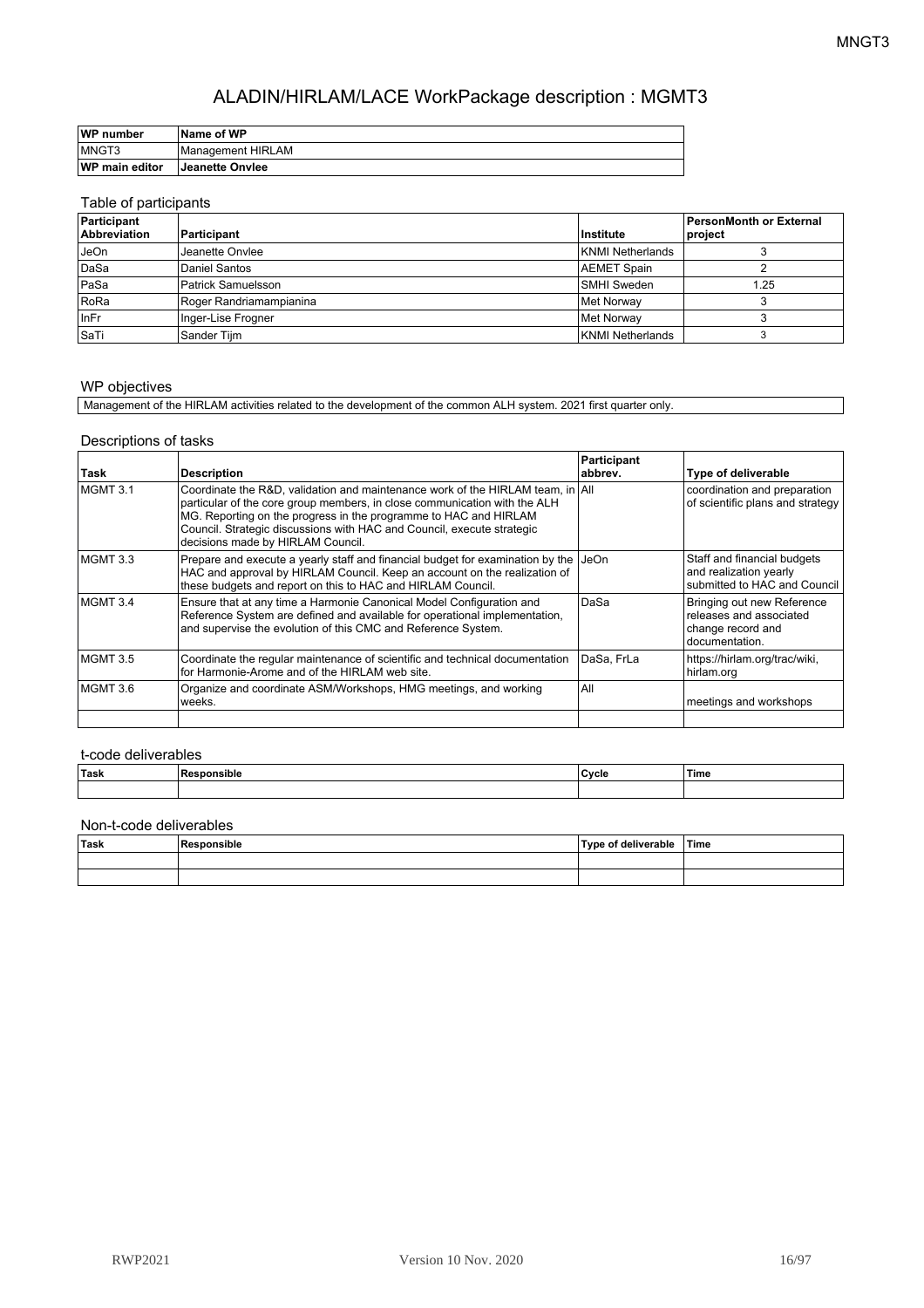| WP number             | ∣Name of WP                                                   |
|-----------------------|---------------------------------------------------------------|
| MNGT4                 | <b>NEW !!!</b><br>Management ALH                              |
| <b>WP main editor</b> | Piet Termonia, Jeanette Onviee, Martina Tudor, Claude Fischer |

#### Table of participants

| Participant<br>Abbreviation  | Participant                                                                                                                                  | Institute               | PersonMonth or External<br>project |
|------------------------------|----------------------------------------------------------------------------------------------------------------------------------------------|-------------------------|------------------------------------|
| <b>PM</b>                    | Programme Manager                                                                                                                            | Météo-France            | 11                                 |
| <b>CSS</b>                   | <b>Consortium Scientific Secretary</b>                                                                                                       | Météo-France            | 11                                 |
| IL                           | <b>Integration Leader</b>                                                                                                                    | Météo-France            |                                    |
| AL                           | Area Leader (8 Areas) => set to 0 for the time being, as we don't know the<br>names and they are probably already committed in the other WPs |                         |                                    |
| CSC-L                        | Canonical System Configuration (CSC) Leader: AROME                                                                                           | Météo-France            | 5.5                                |
| CSC-L                        | Canonical System Configuration (CSC) Leader: ALARO                                                                                           | <b>DHMZ Croatia</b>     | 5.5                                |
| CSC-L                        | Canonical System Configuration (CSC) Leader: HARMONIE-AROME                                                                                  | <b>KNMI Netherlands</b> | 5.5                                |
| AlJo, FrBo,<br>COOPE/D, ErEs | Alain Joly, François Bouyssel, COOPE/D, Eric Escalière                                                                                       | Météo-France            | 5                                  |
| <b>LTMs</b>                  | Local Team Manager                                                                                                                           | ONM Algeria             | 0.75                               |
| <b>LTMs</b>                  | Local Team Manager                                                                                                                           | <b>ZAMG Austria</b>     | 0.75                               |
| <b>LTMs</b>                  | Local Team Manager                                                                                                                           | RMI Belgium             | 0.75                               |
| <b>LTMs</b>                  | Local Team Manager                                                                                                                           | <b>NIMH Bulgaria</b>    | 0.75                               |
| <b>LTMs</b>                  | Local Team Manager                                                                                                                           | <b>DHMZ Croatia</b>     | 0.75                               |
| <b>LTMs</b>                  | Local Team Manager                                                                                                                           | <b>CHMI Czech</b>       | 0.75                               |
| <b>LTMs</b>                  | Local Team Manager                                                                                                                           | <b>OMSZ Hungary</b>     | 0.75                               |
| LTMs                         | Local Team Manager                                                                                                                           | Météo-France            | 0.75                               |
| <b>LTMs</b>                  | Local Team Manager                                                                                                                           | Maroc Meteo             | 0.75                               |
| <b>LTMs</b>                  | Local Team Manager                                                                                                                           | <b>IMGW Poland</b>      | 0.75                               |
| <b>LTMs</b>                  | Local Team Manager                                                                                                                           | <b>IPMA Portugal</b>    | 0.75                               |
| <b>LTMs</b>                  | Local Team Manager                                                                                                                           | Meteo Romania           | 0.75                               |
| <b>LTMs</b>                  | Local Team Manager                                                                                                                           | <b>SHMU Slovakia</b>    | 0.75                               |
| <b>LTMs</b>                  | Local Team Manager                                                                                                                           | <b>ARSO Slovenia</b>    | 0.75                               |
| <b>LTMs</b>                  | Local Team Manager                                                                                                                           | <b>INM Tunisia</b>      | 0.75                               |
| LTMs                         | Local Team Manager                                                                                                                           | <b>MGM Turkey</b>       | 0.75                               |
| <b>LTMs</b>                  | Local Team Manager                                                                                                                           | <b>DMI Denmark</b>      | 0.75                               |
| <b>LTMs</b>                  | Local Team Manager                                                                                                                           | <b>ESTEA Estonia</b>    | 0.75                               |
| <b>LTMs</b>                  | Local Team Manager                                                                                                                           | <b>FMI Finland</b>      | 0.75                               |
| <b>LTMs</b>                  | Local Team Manager                                                                                                                           | <b>IMO</b> Iceland      | 0.75                               |
| <b>LTMs</b>                  | Local Team Manager                                                                                                                           | <b>MET Eireann</b>      | 0.75                               |
| <b>LTMs</b>                  | Local Team Manager                                                                                                                           | <b>LHMS Lithuania</b>   | 0.75                               |
| <b>LTMs</b>                  | Local Team Manager                                                                                                                           | <b>KNMI Netherlands</b> | 0.75                               |
| <b>LTMs</b>                  | Local Team Manager                                                                                                                           | <b>MET Norway</b>       | 0.75                               |
| <b>LTMs</b>                  | Local Team Manager                                                                                                                           | <b>AEMET Spain</b>      | 0.75                               |
| <b>LTMs</b>                  | Local Team Manager                                                                                                                           | <b>SMHI Sweden</b>      | 0.75                               |
|                              |                                                                                                                                              |                         |                                    |
|                              |                                                                                                                                              |                         |                                    |
|                              |                                                                                                                                              |                         |                                    |
|                              |                                                                                                                                              |                         |                                    |
|                              |                                                                                                                                              |                         |                                    |

#### WP objectives

This WP sheet describes the tasks and manpower requested for the Management of the new single ALH consortium. The tasks are summarized from the Terms of Reference defined in the MoU-1. They encompass the link with the governance bodies and daily management aspects, the elaboration and execution of the Rolling Work Plan (RWP) and ensure this RWP enables the implementation of the Consortium 5-year Strategy, the elaboration of documentation, networking and communication.. Awaiting the actual nominations for the various management positions, only abbreviations of positions are referenced.

#### Descriptions of tasks

| <b>⊺Task</b> | <b>Description</b>                                                    | Participant<br>labbrev.            | Type of deliverable        |
|--------------|-----------------------------------------------------------------------|------------------------------------|----------------------------|
| MGMT4.1      | Execution of GA decisions                                             | <b>PM</b>                          |                            |
| MGMT4.2      | Organisation, coordination, minutes of the GA, STAC, PAC, MG meetings | PM, CSS, chairs of<br> GA/STAC/PAC |                            |
| MGMT4.3      | Elaboration and execution of the RWP, reporting to the GA             | <b>PM</b>                          | <b>RWP</b> submitted to GA |
| MGMT4.4      | Preparation and execution of the annual budget                        | IPM. CSS                           | budget submitted to GA     |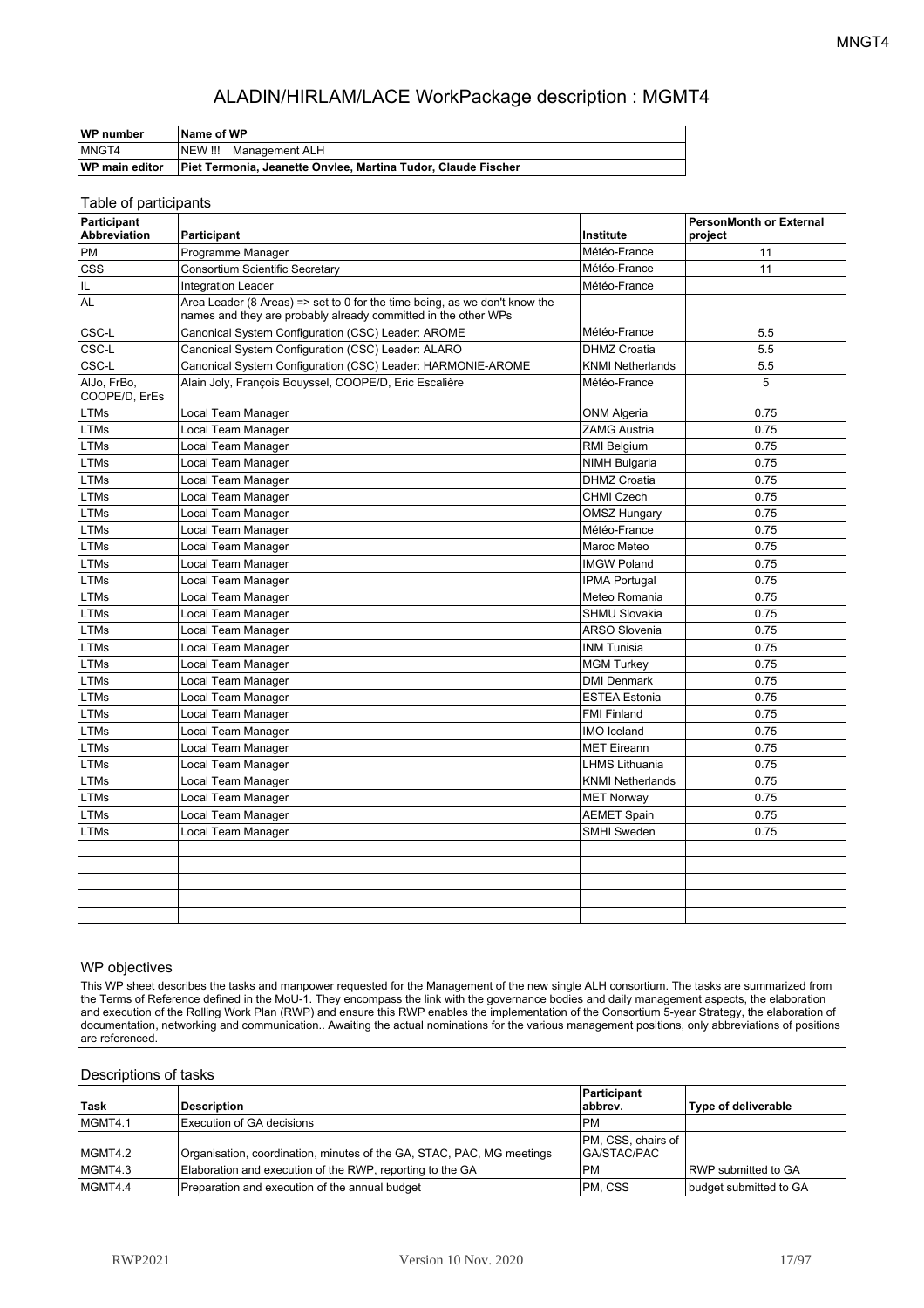| Task                | Responsible                                                                                                                                                                                 | Cycle                  | Time                     |
|---------------------|---------------------------------------------------------------------------------------------------------------------------------------------------------------------------------------------|------------------------|--------------------------|
| t-code deliverables |                                                                                                                                                                                             |                        |                          |
|                     |                                                                                                                                                                                             |                        |                          |
| MGMT4.13            | Computing support to Consortium users of MF machines, access to MF<br>machines, offices                                                                                                     | <b>ErEs</b>            |                          |
| MGMT4.12            | Coordination of the Consortium activities of their respective national project<br>teams                                                                                                     | all LTMs               |                          |
| MGMT4.11            | Communication and coordination of operational changes of the common<br>system (ARPEGE-AROME) in MF                                                                                          | AlJo, FrBo,<br>COOPE/D |                          |
| MGMT4.10            | Coordination within the CSC teams, link with transversal and topical<br>coordination with PM+AL+IL                                                                                          | CSC-L                  |                          |
| MGMT4.9             | Scientific & technical coordination within the 8 topical Areas, implementation of<br>corresponding goals of the Strategy, implementation of RWP tasks,<br>coordination with the CSC Leaders | PM, ALs, IL, CSC-L     |                          |
| MGMT4.8             | Maintenance of the Consortium official web-site where all the relevant<br>information about the project is published                                                                        | <b>CSS</b>             | website                  |
| MGMT4.7             | Preparation and negotiation of co-operation agreements                                                                                                                                      | <b>PM</b>              |                          |
| MGMT4.6             | Preparation and publication of the Consortium Newsletter                                                                                                                                    | PM, CSS                | 2 publications/year      |
| MGMT4.5             | Management and monitoring of the contributions of Members (incl.<br>manpower), reporting to the GA                                                                                          | PM, CSS                | manpower submitted to GA |

| Task | Responsible | Time |
|------|-------------|------|
|      |             |      |
|      |             |      |
|      |             |      |
|      |             |      |
|      |             |      |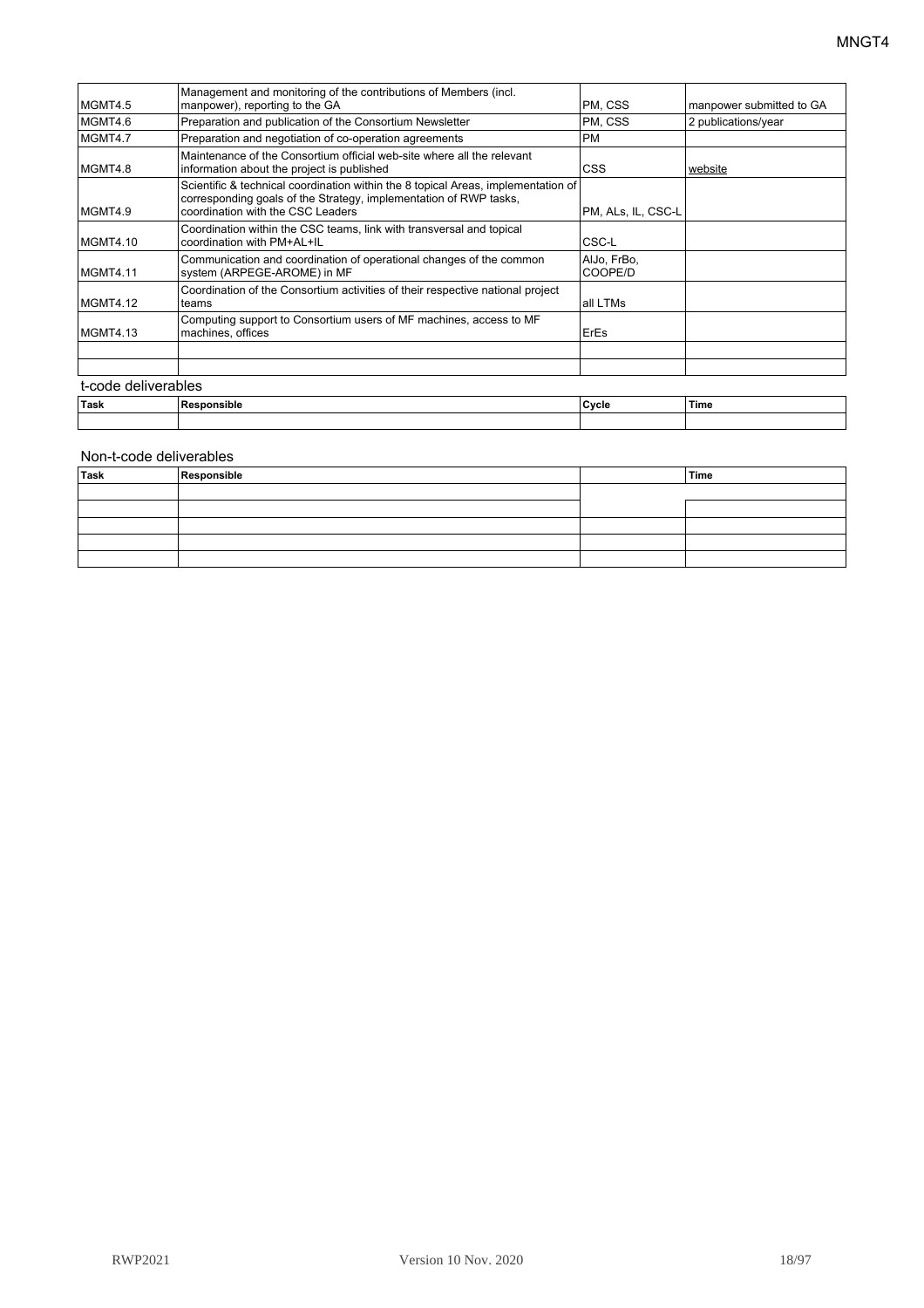| <b>WP</b> number      | Name of WP                                                           |
|-----------------------|----------------------------------------------------------------------|
| ICOM <sub>2.1</sub>   | Code generation and maintenance: ongoing process, tools already used |
| <b>WP</b> main editor | ∣Claude Fischer. Jeanette Onvlee                                     |

#### Table of participants

| Participant<br><b>Abbreviation</b> | Participant                                                                                                                      | Institute                                     | <b>PersonMonth or External</b><br>project |
|------------------------------------|----------------------------------------------------------------------------------------------------------------------------------|-----------------------------------------------|-------------------------------------------|
| GCO, COOPE/D,<br>AIMa, HaPe, REK,  |                                                                                                                                  |                                               |                                           |
| PaSa, FISu,<br><b>MFSci</b>        | GCO team, COOPE/D, A. Mary, H. Petithomme, R. El Khatib, P. Saez, F.<br>Suzat, Météo-France scientific code experts as requested | Météo-France                                  | 80                                        |
| <b>CNA</b>                         | <b>Coordinator for Network Activities</b>                                                                                        |                                               |                                           |
| DaDe                               | Daan Degrauwe                                                                                                                    | RMI Belgium                                   | 0.5                                       |
| <b>ASCS</b>                        | Oldrich Spaniel - LACE ASC                                                                                                       | <b>SHMU Slovakia</b>                          | 3.5                                       |
| <b>PHAS</b>                        | ALADIN phasers in Toulouse (Note: the total amount of ALADIN phasing staff<br>is evaluated to about 1 FTE per year)              | ALADIN (other than<br>MF. Poland.<br>Algeria) |                                           |
| <b>PHAS</b>                        | B. Bochenek (1), P. Sekula (1)                                                                                                   | <b>IMGW Poland</b>                            | 3                                         |
| <b>PHAS</b>                        | Algerian team                                                                                                                    | <b>ONM Algeria</b>                            |                                           |
| DaSa                               | Daniel Santos                                                                                                                    | <b>AEMET Spain</b>                            | 2                                         |
| <b>UlAn</b>                        | <b>Ulf Andrae</b>                                                                                                                | <b>SMHI Sweden</b>                            | 0.5                                       |
| ToMo, WidR,<br>JaBa                | Toon Moene (2.5), Wim de Rooij (1), Jan Barkmeijer (0.5)                                                                         | <b>KNMI Netherlands</b>                       | 4                                         |
| EoWh                               | Eoin Whelan                                                                                                                      | <b>MET Eireann</b>                            | 3                                         |
| CIFi                               | Claude Fischer (part of my PM reporting)                                                                                         |                                               |                                           |

#### WP objectives

This WP lists the major tasks necessary for preparing, building and validating new versions of the shared Aladin-Hirlam NWP System. The WP includes the efforts for building joint IFS/ARPEGE cycles (with ECMWF), since these cycles are the code bases of the so-called t-codes later. The WP also includes those efforts dedicated to technical validation (aka sanity checks or "mitraillette"). The preparation of new test programs, or making the test environment evolve is referenced in COM2.2. Efforts towards a new and improved common ALH development environment also are described in COM2.2.

#### Descriptions of tasks

| Task       | <b>Description</b>                                                                                                                                                                                                                                                                                                                                                                                           | Participant<br>abbrev.                                               | Type of deliverable |
|------------|--------------------------------------------------------------------------------------------------------------------------------------------------------------------------------------------------------------------------------------------------------------------------------------------------------------------------------------------------------------------------------------------------------------|----------------------------------------------------------------------|---------------------|
| COM 2.1.1  | Build of new IFS/ARPEGE/LAM common releases, as defined by the<br>ECMWF/Météo-France coordination meetings. Note that the LAM mitraillette<br>tests are being evaluated in these joint cycles, i.e. the LAM CMCs should<br>ideally work with these releases.                                                                                                                                                 | GCO, COOPE/D,<br>AIMa, HaPe, REK,<br>PaSa, MFSci.<br>PHAS, ASCS      | t-code (complete)   |
| COM 2.1.2  | Build of a T-cycle ARPEGE/LAM version, common to ALADIN and HIRLAM.<br>These are the cycles that will contain scientific and technical changes from the PHAS, ASCS, SAL,<br>LAM groups (and from MF for ARPEGE).                                                                                                                                                                                             | GCO. COOPE/D.<br>AIMa, HaPe, REK,<br>PaSa, MFSci,<br>SET, DACA, CIFI | t-code (complete)   |
| COM 2.1.3  | Cross-coordination aspects for planning timing and content of T-cycles<br>(exchange of information, tele-meetings, preparatory documents)                                                                                                                                                                                                                                                                    | COOPE/D. AIMa.<br>CNA, SAL, CIFi                                     | docs                |
| COM 2.1.4  | Maintenance, further development and handover (to specific developers) of<br>the code sanity check tool "mitraillette"                                                                                                                                                                                                                                                                                       | HaPe, PaSa, AlMa,<br>COOPE/D. DaDe                                   | non-t-code          |
| COM 2.1.5  | Generation of Harmonie-Arome CMC code version from the latest MF T<br>version available. Technical testing (running testbed daily at ECMWF), and<br>upward phasing of new code to the latest available cycle. Communication with<br>(not only) NMHS about the progress of local installations of this code,<br>encountered problems and their solution and reporting this to other<br>HIRLAM/ALADIN members. | DaSa, UlAn                                                           | non-t-code          |
| COM 2.1.6  | Communication with Meteo-France about the content and the schedule of new<br>T version. Collection and documentation of available fixes; reporting on the<br>progress whenever relevant. Close collaboration with ALADIN and RC LACE<br>ASC and MF contact point is an essential part of the activity.                                                                                                       | <b>SAL</b>                                                           | non-t-code (report) |
| COM 2.1.7  | Maintenance and specific tidying-up of the codes that are being used for<br>computing the PGD/climatological files                                                                                                                                                                                                                                                                                           | FISu, COOPE/D                                                        | t-code & scripts    |
| COM 2.1.8  | Pre-release validation and testing, release and maintenance of Harmonie-<br>Arome CMC.                                                                                                                                                                                                                                                                                                                       | DaSa, UlAn                                                           | Non-t-code          |
| COM 2.1.9  | Forward phasing of HIRLAM codes to the latest joint cycle. Coordination and<br>enhace HIRLAM scientists collaboration on porting the codes from Harmonie-<br>Arome CMC to the latest cycle available.                                                                                                                                                                                                        | DaSa, UIAn, EoWh,<br>WiRo, JaBa                                      | lt-code             |
| COM 2.1.10 | Preparation of code branches and/or reviewing of other code contributions, in<br>preparation for a T-cycle, from home                                                                                                                                                                                                                                                                                        |                                                                      | lt-code             |

|  | 'Tas. | .<br>__ | ומור | Time |
|--|-------|---------|------|------|
|--|-------|---------|------|------|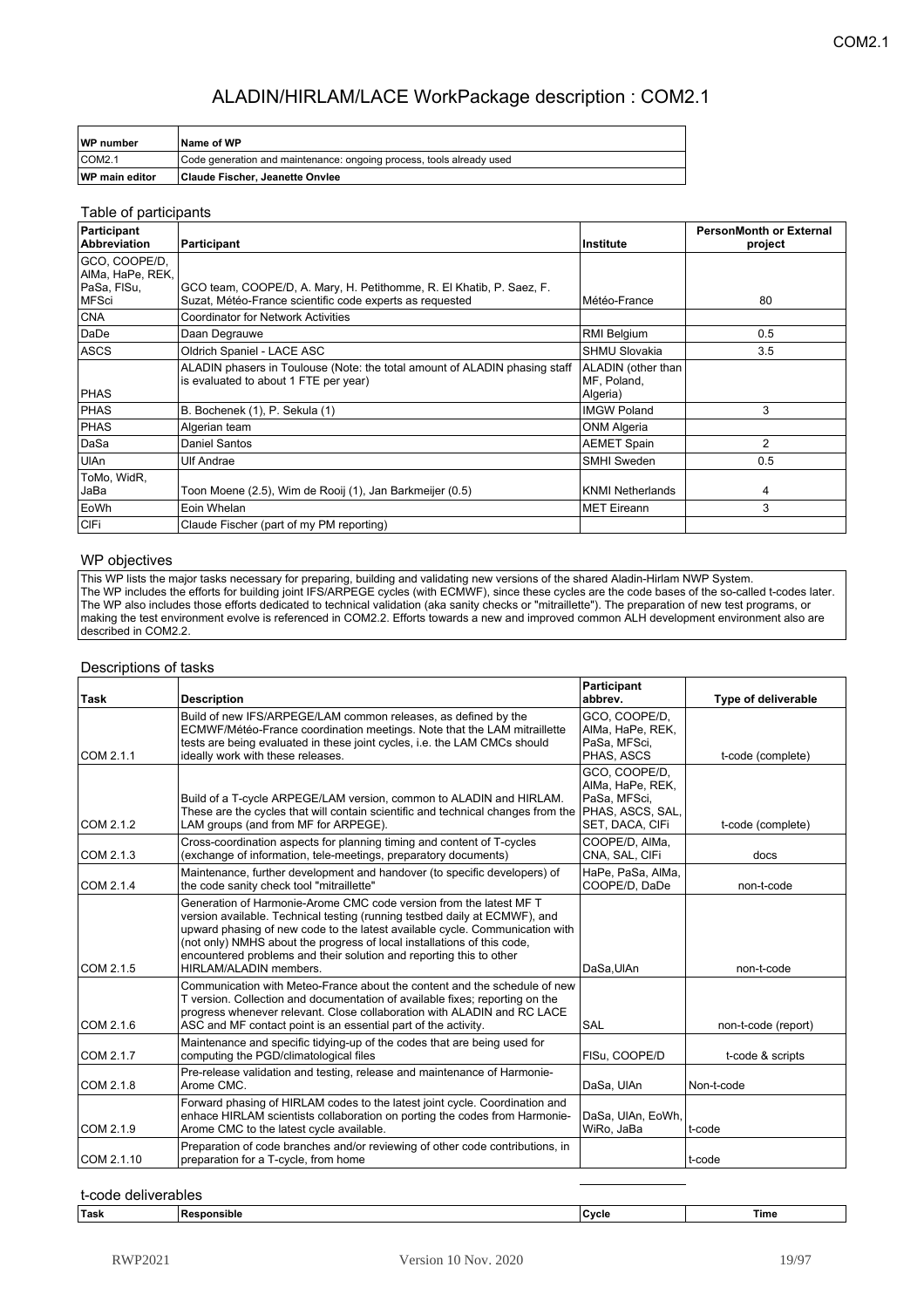| COM 2.1.1 | COOPE/D             | refer to timing of<br>cycles | CY48 to be declared in August<br>2020; CY49 tentatively planned<br>lin Q2/2021 (tbc)                                                                                                                                                                       |
|-----------|---------------------|------------------------------|------------------------------------------------------------------------------------------------------------------------------------------------------------------------------------------------------------------------------------------------------------|
| COM 2.1.2 | COOPE/D, AIMa, CIFI | refer to timing of<br>cycles | build CY48T1 (October 2020 -<br>Beg. of 2021)                                                                                                                                                                                                              |
| COM 2.1.7 | FISu. COOPE/D       | refer to timing of<br>cycles | the scripts work with CY43T2 in<br>2019 - the CLIMAKE scripting<br>tool has been distributed among<br>partners in the autumn 2019, and<br>should become the standard<br>scripting tool for computing clim<br>and PGD files on MF machines<br>(from remote) |

| Task      | Responsible                   | Type of deliverable               | Time                                                        |
|-----------|-------------------------------|-----------------------------------|-------------------------------------------------------------|
| COM 2.1.3 | COOPE/D, AIMa, CNA, SAL, CIFI | documentation,<br>I communication | 2/year @LTM meeting & @IFS-<br>Arpège coordination meetings |
| COM 2.1.4 | HaPe                          | scripts, data                     |                                                             |
| COM 2.1.5 | DaSa                          | h-code                            | 2021                                                        |
| COM 2.1.6 | DaSa                          | documentation,<br>communication   | 2021                                                        |
| COM 2.1.8 | DaSa                          | h-code                            | 2021                                                        |
| COM 2.1.9 | DaSa                          | documentation,<br>communication   | 2021                                                        |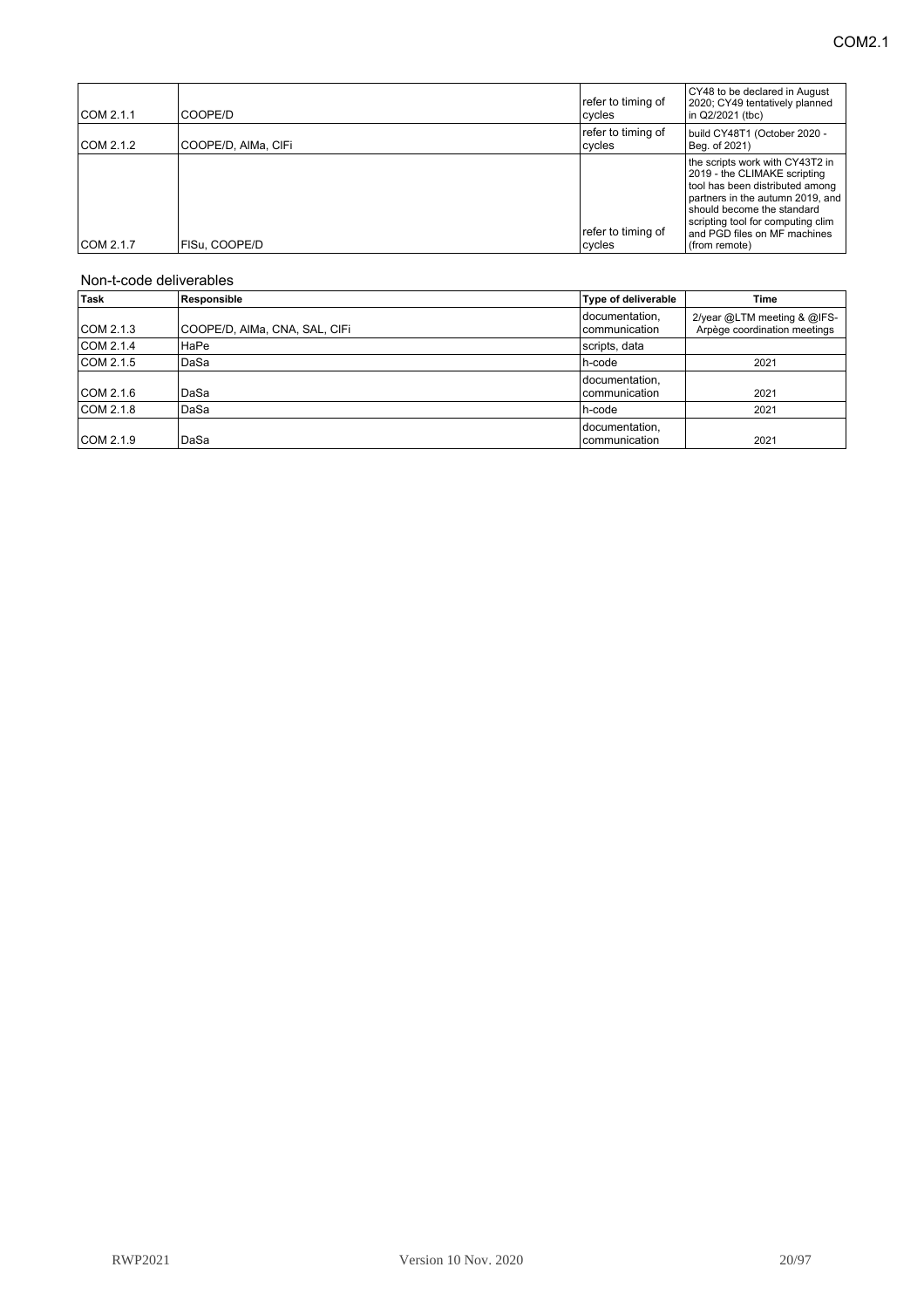| WP number             | Name of WP                                                                       |
|-----------------------|----------------------------------------------------------------------------------|
| COM <sub>2.2</sub>    | Code generation and maintenance: evolution of the work practices and environment |
| <b>WP</b> main editor | Claude Fischer, Jeanette Onvlee                                                  |

#### Table of participants

| Participant<br><b>Abbreviation</b> | Participant                                                         | Institute          | <b>PersonMonth or External</b><br>project |
|------------------------------------|---------------------------------------------------------------------|--------------------|-------------------------------------------|
| AIMa, FISu,<br> COOPE/D, HaPe,     |                                                                     |                    |                                           |
| GCO                                | Alexandre Mary, Florian Suzat, COOPE/D, Harold Petithomme, GCO team | Météo-France       |                                           |
| RoSt                               | Roel Stappers                                                       | Met Norway         |                                           |
| DaSa                               | Daniel Santos                                                       | <b>AEMET Spain</b> | ົ                                         |
| UIAn                               | <b>Ulf Andrae</b>                                                   | <b>SMHI Sweden</b> | 0.5                                       |
| <b>CIFi</b>                        | Claude Fischer (part of PM activity reporting)                      | <b>PM</b>          |                                           |
|                                    |                                                                     |                    |                                           |
|                                    |                                                                     |                    |                                           |

#### WP objectives

The whole NWP System will consist of a variety of codes, managed as different projects and repositories (e.g. the models core repository, the OOPS repository, the Surfex repository). Developments of the Consortium teams can concern code to be integrated in the models core repository, but also in the others. Among the executable files of the NWP System, some may need to assemble different repositories (e.g. models core + OOPS), when others can be built aside, standalone, and run in different tasks, or in a coupled way (coupling with an ocean model for instance). Methodologies and tools will be explored in order to manage this variety of codes and their evolution, both for the integration of code contributions and the assembling towards System components.

The ecosystem of shared repositories used by the ALH partners (IFS, MF, Harmonie, Surfex, OOPS, …) furthermore requires an ecosystem of technical testing tools. There are several levels of testing which can be ordered along their complexity in terms of components. We need to differentiate testing between component testing (checking a given task produces an expected result) and full System testing (with some level of assessment of non-deterioration of meteorological key parameters). In a more continuous phasing process component testing will gain in importance. New tools will be designed for this.

Other aspects to be considered are a common platform for information exchange, the need for meetings and training.

#### Descriptions of tasks

| Task     | <b>Description</b>                                                                                                                                                                                                                                                                                                                                                                                                                                                                                                                                                                                                                                                                                                                                                                                                                                                                                                                                                                                                                                                                                                                                                                                                              | Participant<br>abbrev.                       | Type of deliverable                                                    |
|----------|---------------------------------------------------------------------------------------------------------------------------------------------------------------------------------------------------------------------------------------------------------------------------------------------------------------------------------------------------------------------------------------------------------------------------------------------------------------------------------------------------------------------------------------------------------------------------------------------------------------------------------------------------------------------------------------------------------------------------------------------------------------------------------------------------------------------------------------------------------------------------------------------------------------------------------------------------------------------------------------------------------------------------------------------------------------------------------------------------------------------------------------------------------------------------------------------------------------------------------|----------------------------------------------|------------------------------------------------------------------------|
| COM2.2.1 | Design a shared multiple repository infrastructure and associated working<br>practices:<br>• Consider how the main code repositories should be re-organized to<br>facilitate sharing. Consider also which additional repositories may need to be<br>shared (e.g. for OOPS, SURFEX, scripts, and/or open source tools)<br>. Explore what could be an efficient and flexible tool to use for the bundling<br>of information from multiple repositories.<br>• Consider what new working practices may be needed for coordinating<br>code developments that could affect several repositories.<br>. Ensure access to the repositories by the main ALH developers sharing the AIMa, COOPE/D,<br>responsibility for the maintenance of the three CSC's.                                                                                                                                                                                                                                                                                                                                                                                                                                                                               | GCO, CIFI                                    | Script, YML, coordination<br>documents                                 |
| COM2.2.2 | Implement process and tools for systematic technical software validation:<br>The overall task here encompasses the elaboration of a logical structure for<br>the validation process, with common semantics, across the Consortium, and<br>the content of testing for either component testing or full System testing<br>(including the definition of the expected result, the link with code integration<br>and assembling, the timing or the frequency). Aspects to be considered are:<br>. Define the content of the required systematic technical validation tests.<br>Coordinate the development of further component tests where needed.<br>Ensure access to the tests and testing tools by the main ALH developers. The<br>tasks required for the practical implementation of the testing environment and<br>process are described in SY4.2.<br>• Additionally, design and later introduce testing tools for supplementary<br>codes, scripts and tools needed for a fully integrated system (e.g Harmonie<br>Testbed)<br>• Establish a dataflow/infrastructure for the technical testing of code from<br>the main repositories and for integrated system testing, and a concise<br>visualization of the testing outcomes. | AIMa. FISu.<br>COOPE/D, HaPe,<br><b>CIFi</b> | Script (in python), input<br>resources (files, namelists,<br>XML etc.) |
| COM2.2.3 | Exploration of an efficient and flexible shared platform for information<br>exchange close to the GIT philosophy. The platform should be easily<br>accessible for any partner. It should enable posting of code contributions,<br>ticketing, assigning tasks,  The cost of transferring existing information to<br>the new platform should be considered. The prototyping of the platforms will<br>be done in SY4.3                                                                                                                                                                                                                                                                                                                                                                                                                                                                                                                                                                                                                                                                                                                                                                                                             | AIMa, FISu,<br>COOPE/D, CIFi                 | Documentation                                                          |
| COM2.2.4 | Define how methods, procedures and working practices may need to be<br>adapted towards a more continuous code integration process for LAM<br>partners and taking into account the link with ECMWF.                                                                                                                                                                                                                                                                                                                                                                                                                                                                                                                                                                                                                                                                                                                                                                                                                                                                                                                                                                                                                              | AIMa, COOPE/D,<br><b>CIFi</b>                | Documentation                                                          |
| COM2.2.5 | Establish regular meetings on Code and System aspects (between 2 and 4<br>per year) with the aim of creating a community of code maintenance experts.<br>These meetings will be held based on a draft agenda and minutes.                                                                                                                                                                                                                                                                                                                                                                                                                                                                                                                                                                                                                                                                                                                                                                                                                                                                                                                                                                                                       | AIMa, COOPE/D,<br><b>CIFi</b>                |                                                                        |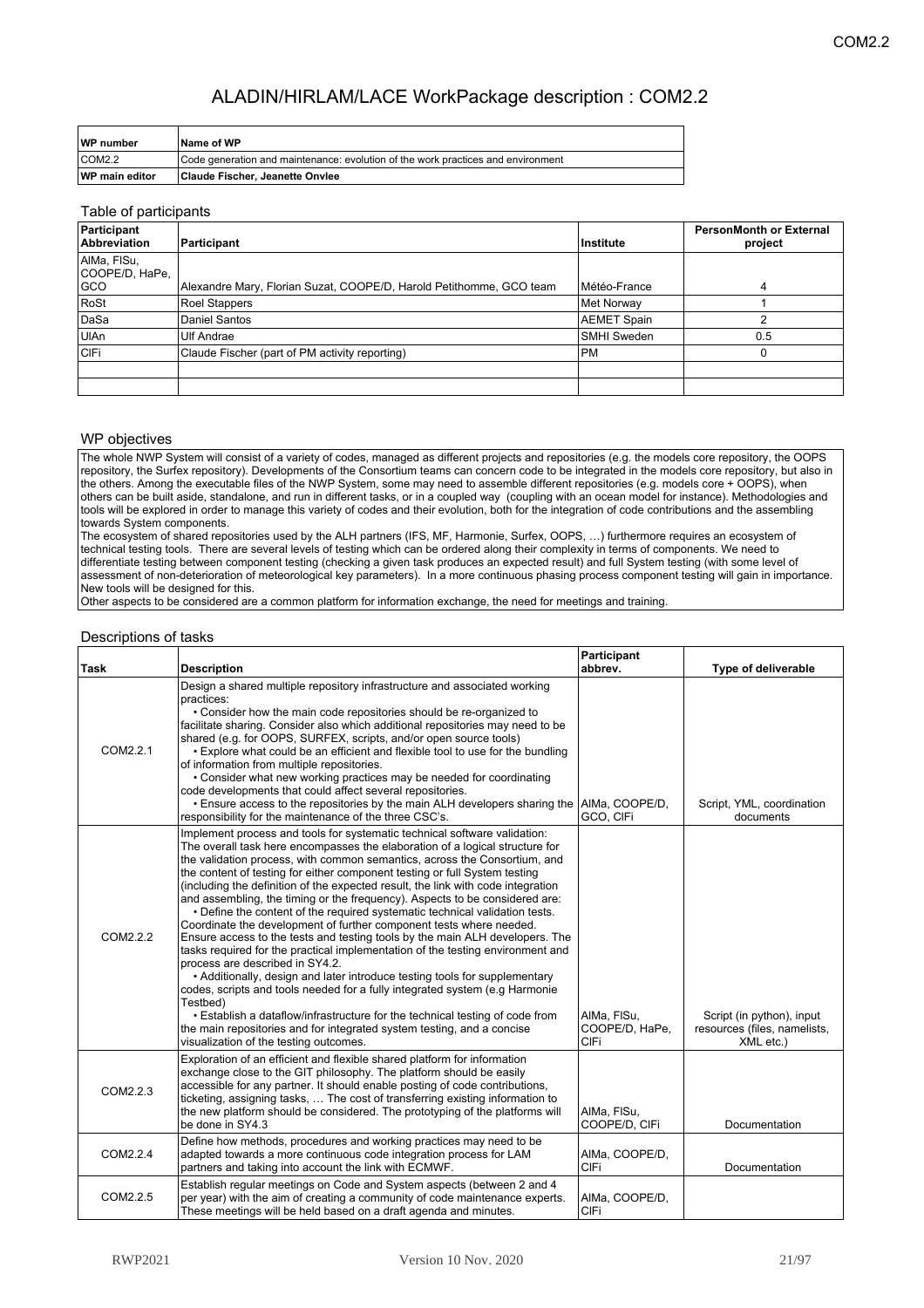| <b>Task</b>         | Resnonsible                                                                                                                                                                                                                                                                     | l Cycle.               | Time |
|---------------------|---------------------------------------------------------------------------------------------------------------------------------------------------------------------------------------------------------------------------------------------------------------------------------|------------------------|------|
| t-code deliverables |                                                                                                                                                                                                                                                                                 |                        |      |
|                     |                                                                                                                                                                                                                                                                                 |                        |      |
|                     |                                                                                                                                                                                                                                                                                 |                        |      |
|                     |                                                                                                                                                                                                                                                                                 |                        |      |
|                     |                                                                                                                                                                                                                                                                                 |                        |      |
| COM2.2.6            | Define solutions for training staff on tools, for training staff on how to run<br>components and assembled parts of the System. When needed, training will<br>be organized at different levels to facilitate the transition to a more common<br>and efficient working practice. | AIMa, COOPE/D,<br>CIFi |      |

| Task | Responsible | Cyc e | Time |
|------|-------------|-------|------|
|      |             |       |      |
|      |             |       |      |
|      |             |       |      |

| <sup>≀</sup> Task | Responsible | Type of deliverable | Time |
|-------------------|-------------|---------------------|------|
|                   |             |                     |      |
|                   |             |                     |      |
|                   |             |                     |      |
|                   |             |                     |      |
|                   |             |                     |      |
|                   |             |                     |      |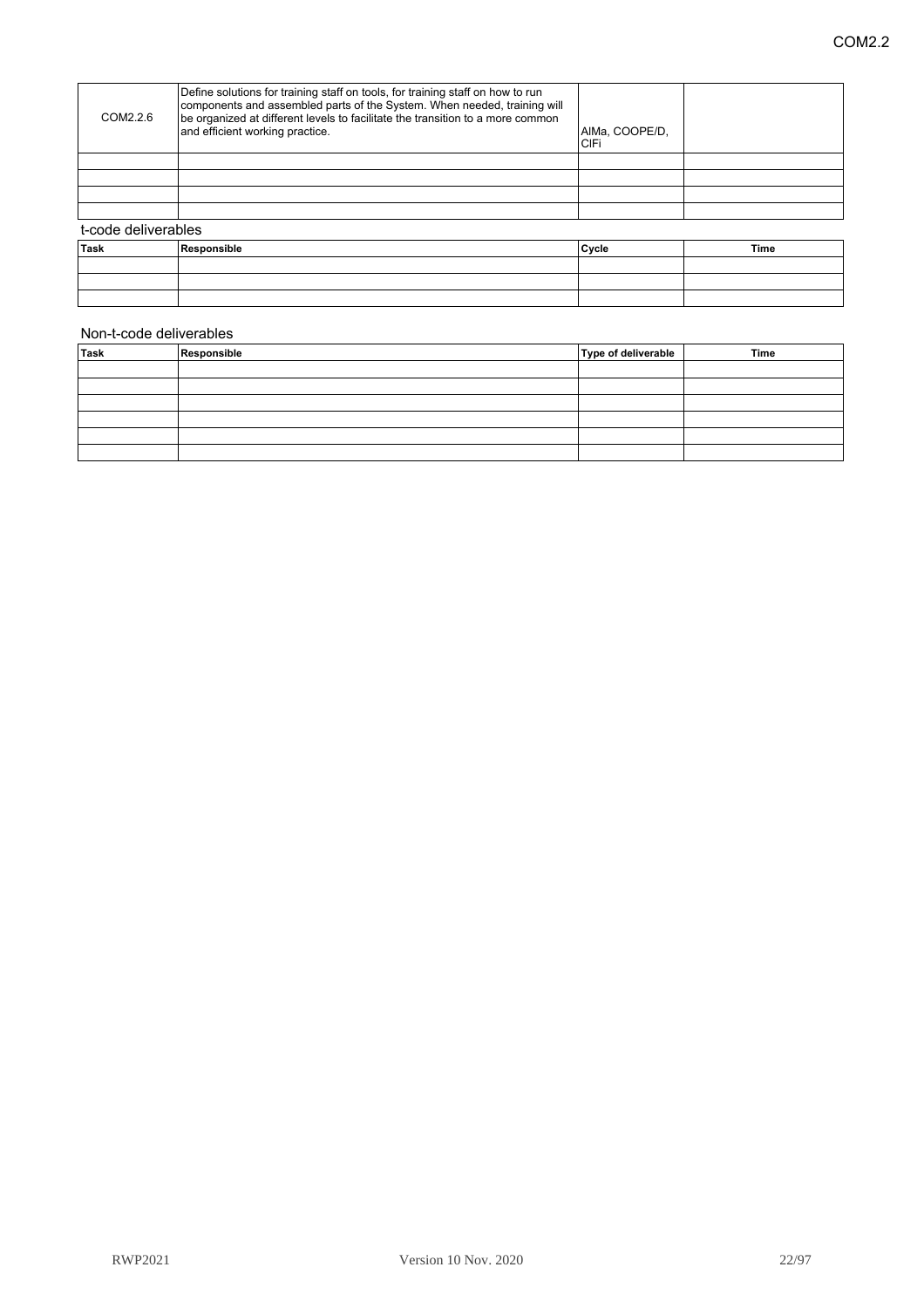| <b>WP</b> number      | Name of WP                                                          |
|-----------------------|---------------------------------------------------------------------|
| ICOM3.1               | Maintenance and Partners' implementations of ALH system             |
| <b>WP</b> main editor | CNA (Piet Termonia, Jeanette Onvlee, Martina Tudor, Claude Fischer) |

#### Table of participants

| Participant<br><b>Abbreviation</b> | Participant                            | Institute               | <b>PersonMonth or External</b><br>project |
|------------------------------------|----------------------------------------|-------------------------|-------------------------------------------|
| MaDe, OISp                         | Maria Derkova, Oldrich Spaniel         | <b>SHMU Slovakia</b>    | 2.5                                       |
| COOPE/D, AlJo,<br>FrBo             | COOPE/D, Alain Joly, François Bouyssel | Météo-France            | 1                                         |
| all                                | Belgium team                           | RMI Belgium             | 10                                        |
| all                                | Croatia team                           | <b>DHMZ Croatia</b>     | 14                                        |
| all                                | Slovenia team                          | <b>ARSO Slovenia</b>    | 13.5                                      |
| all                                | Czech Republic team                    | <b>CHMI Czech</b>       | 15                                        |
| all                                | Austria team                           | <b>ZAMG Austria</b>     | 9                                         |
| all                                | Hungary team                           | <b>OMSZ Hungary</b>     | 11                                        |
| all                                | Romania team                           | Meteo Romania           | 12                                        |
| all                                | Morocco team                           | Maroc Meteo             |                                           |
| all                                | Tunisia team                           | <b>INM Tunisia</b>      | 11                                        |
| all                                | Turkey team                            | <b>MGM Turkey</b>       | 11                                        |
| SysTeam                            |                                        | <b>DMI Denmark</b>      | 0.5                                       |
| SysTeam                            |                                        | <b>ESTEA Estonia</b>    | 0.5                                       |
| SysTeam                            |                                        | <b>FMI Finland</b>      | 1.5                                       |
| SysTeam                            |                                        | IMO Iceland             | 0.25                                      |
| SysTeam                            |                                        | <b>MET Eireann</b>      | 1.5                                       |
| SysTeam                            |                                        | <b>KNMI Netherlands</b> | 1.5                                       |
| SysTeam                            |                                        | <b>MET Norway</b>       | 1.5                                       |
| SysTeam                            |                                        | <b>AEMET Spain</b>      | 1.5                                       |
| SysTeam                            |                                        | SMHI Sweden             | 1.5                                       |

#### WP objectives

The aim of the WP is to support and coordinate the activities leading to implementation of new code version at the Members' NMS; distribute relevant information among Partners, collect reported problems and their solutions and assist in preparation of code bugfixes; follow the contributions to new code releases. In parallel a coordination of operational changes between MF and the other Partners is needed. Reporting to relevant bodies.

| Task      | <b>Description</b>                                                                                                                                                                                                                                                                                                                                                                                                                                                                                                                                         | Participant abbrev.    | Type of deliverable  |
|-----------|------------------------------------------------------------------------------------------------------------------------------------------------------------------------------------------------------------------------------------------------------------------------------------------------------------------------------------------------------------------------------------------------------------------------------------------------------------------------------------------------------------------------------------------------------------|------------------------|----------------------|
| COM3.1.1  | Supervision and coordination of local installation of new export version of the<br>code by all members. The work comprises communication with Meteo-France<br>about the content and the schedule of the latest T-release and export version<br>package of the common code; communication with (not only) LTMs about the<br>progress of local installations of this code, encountered problems and their<br>solution and reporting this to other Partners; collection and documentation of<br>available fixes; reporting on the progress whenever relevant. | lMaDe                  | non-t-code (report)  |
| COM3.1.2  | Collection of reported problems from COM3.1.1 and their solutions and<br>contribution to the preparation of the bugfix for the export code                                                                                                                                                                                                                                                                                                                                                                                                                 | MaDe                   | t-code               |
| COM3.1.3  | Preparation and chairmanship of the LTMs meetings                                                                                                                                                                                                                                                                                                                                                                                                                                                                                                          | MaDe                   | non-t-code (meeting) |
| COM3.1.4  | Coordination of operational changes with Partners                                                                                                                                                                                                                                                                                                                                                                                                                                                                                                          | COOPE/D, AlJo,<br>FrBo |                      |
| COM3.1.5  | Operational implementations at NMSs                                                                                                                                                                                                                                                                                                                                                                                                                                                                                                                        | lall                   |                      |
| COM3.1.6  | Quality assessment of operational suites                                                                                                                                                                                                                                                                                                                                                                                                                                                                                                                   | all                    |                      |
| COM 3.1.7 | Support on porting Harmonie-Arome CSC configuration to different platforms<br>and ensuring platform equivalence                                                                                                                                                                                                                                                                                                                                                                                                                                            | SysTeam                | non t-code           |
| COM 3.1.8 | Maintenance and troubleshooting support for Harmonie-Arome by system<br>group (e.g. through forum)                                                                                                                                                                                                                                                                                                                                                                                                                                                         | SysTeam                | non-t-code           |
| COM 3.1.9 | Work on backup and trouble-shooting guidelines to ensure smooth operational<br>running                                                                                                                                                                                                                                                                                                                                                                                                                                                                     | SysTeam                | Non-t-code           |

#### t-code deliverables

| ∣Task    | Responsible                                 | Cvcle                                               | Time |
|----------|---------------------------------------------|-----------------------------------------------------|------|
| COM3.1.2 | MaDe (+ HIRLAM PL for system + RC LACE ASC) | latest available<br>export version of a T-<br>cvcle |      |

| Task     | Responsible | Type of deliverable | Time                |
|----------|-------------|---------------------|---------------------|
| COM3.1.1 | 'MaDe       | report              | 2/year @LTM meeting |
| COM3.1.3 | l MaDe      | meetina             | 2/year @LTM meeting |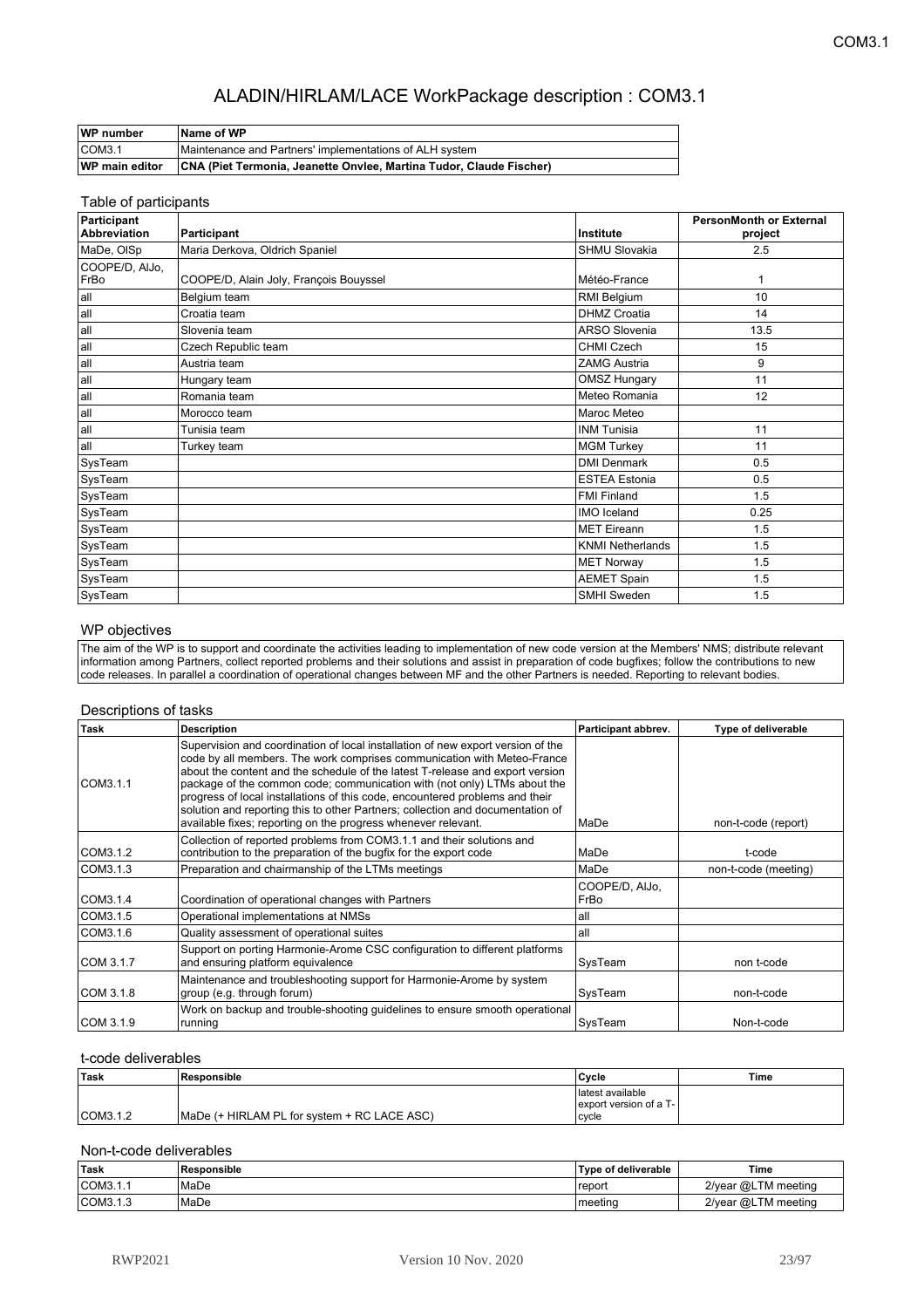| COM 3.1.7 | DaSa   | h-code             |
|-----------|--------|--------------------|
| COM3.1.8  | l DaSa | l report           |
| COM 3.1.9 | EoWh   | report, bug fixes  |
|           |        | bug fixes, scripts |
| COM 3.1.9 | UIAn   | and optimizations  |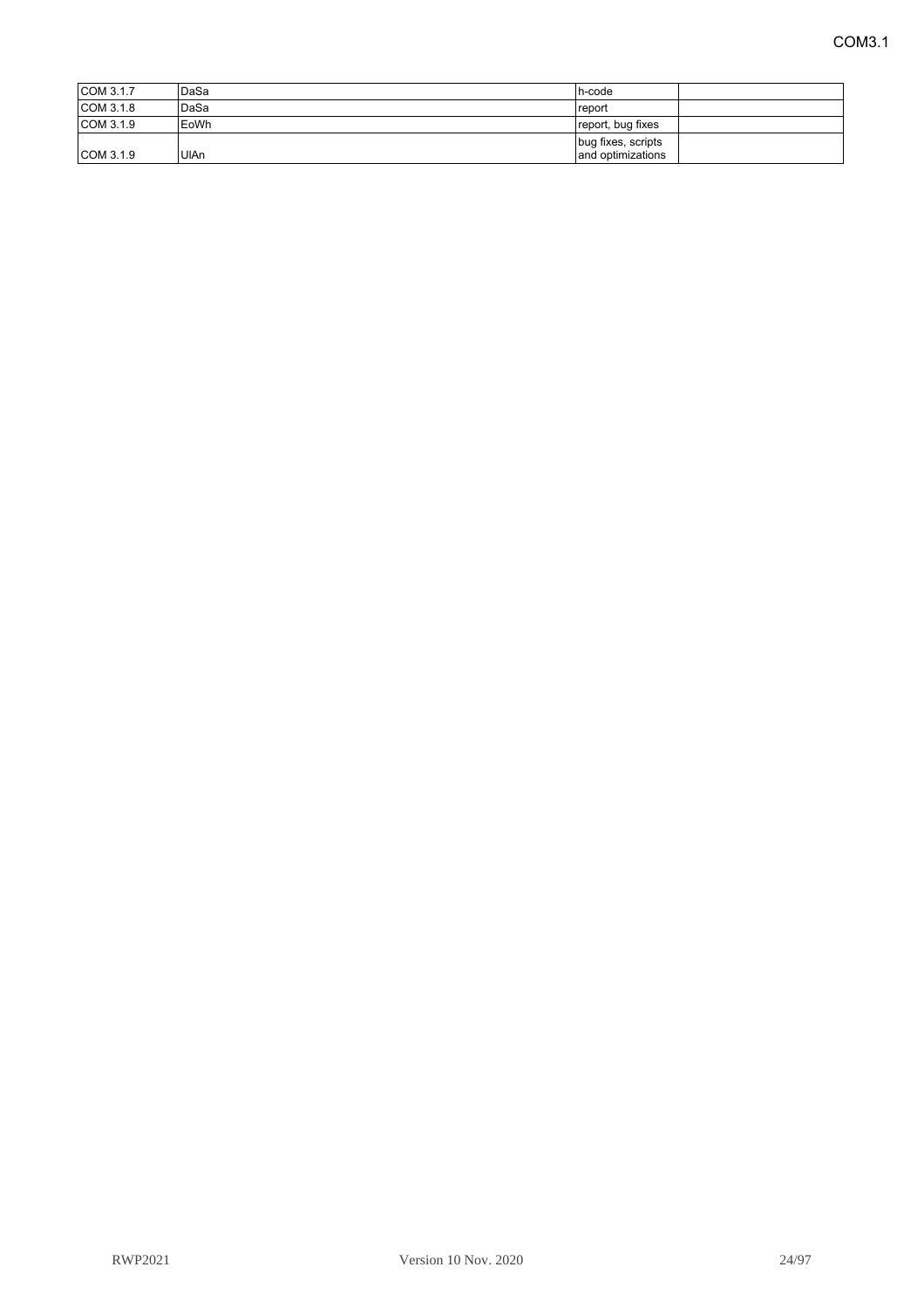| WP number             | Name of WP                                                    |
|-----------------------|---------------------------------------------------------------|
| COM3.3                | Training (preparation, lectures, attendance)                  |
|                       |                                                               |
|                       |                                                               |
|                       |                                                               |
| <b>WP main editor</b> | Jeanette Onviee, Piet Termonia, Martina Tudor, Claude Fischer |

#### Table of participants

| Participant<br>Abbreviation | Participant                                                                 | ∣Institute   | PersonMonth or External<br>project |
|-----------------------------|-----------------------------------------------------------------------------|--------------|------------------------------------|
| CIFi                        | Claude Fischer (0 - if any, this will be part of the PM activity reporting) | Météo-France |                                    |
| <b>GMAP</b>                 | any volunteering GMAP staff                                                 | Météo-France |                                    |
|                             |                                                                             |              |                                    |
|                             |                                                                             |              |                                    |
|                             |                                                                             |              |                                    |
|                             |                                                                             |              |                                    |
|                             |                                                                             |              |                                    |
|                             |                                                                             |              |                                    |

#### WP objectives

This WP is specifically devoted to describing the various training and tutorial efforts within Member teams. The training can be either cross-consortium (code training days, on-line tutorials of about codes or scientific material in direct relationship with our common codes, etc.) or local work (eg. spend a few days time explaining code structure, or how to install the codes to a newcomer, etc.). So what counts is the direct link with the common codes and the audience should include NWP Aladin-LACE-Hirlam team staff. To summarize, this WP is about any preparation and provision of training with the aim to increase the scientific and technical knowledge about the common codes.

#### Descriptions of tasks

|           |                                                                                                                                                                                                                                                                                                                                                                                                                | Participant  |                                                                                     |
|-----------|----------------------------------------------------------------------------------------------------------------------------------------------------------------------------------------------------------------------------------------------------------------------------------------------------------------------------------------------------------------------------------------------------------------|--------------|-------------------------------------------------------------------------------------|
| Task      | <b>Description</b>                                                                                                                                                                                                                                                                                                                                                                                             | abbrev.      | Type of deliverable                                                                 |
| CCOM3.3.1 | Claude regularly gives several hours of introductory tutorials to the code<br>architecture, the link with some basic scientific ideas (eq. SISL spectral, LAM,<br>LBC, DA etc.) and jargon vocabulary of our NWP community. This is done in<br>front of a whiteboard, without specific input material. The audience usually is<br>limited to about 3 persons, newcomer ALADIN phasers or GMAP<br>"youngsters". | CIFi         | the outcome would be that<br>newcomers become a little<br><b>IFS/AAAH NWP-aware</b> |
| COM3.3.2  | The French NWP Section tries to regularly arrange dedicated 1h tutorials on<br>specific topics of interest, either scientific or technical. These tutorials are<br>called "SistemD". Speech and slides are in French.                                                                                                                                                                                          | <b>GMAP</b>  | tutorial                                                                            |
| COM3.3.3  | Postponed from 2020: "data assimilation code training days" are planned in<br>Toulouse in 2021. Due to the COVID- crisis, the specific nature of these<br>training days remains open (physical meeting or somehow remotely?)                                                                                                                                                                                   | GMAP, others | tutorial material                                                                   |
|           |                                                                                                                                                                                                                                                                                                                                                                                                                |              |                                                                                     |
|           |                                                                                                                                                                                                                                                                                                                                                                                                                |              |                                                                                     |
|           |                                                                                                                                                                                                                                                                                                                                                                                                                |              |                                                                                     |
|           |                                                                                                                                                                                                                                                                                                                                                                                                                |              |                                                                                     |
|           |                                                                                                                                                                                                                                                                                                                                                                                                                |              |                                                                                     |
|           |                                                                                                                                                                                                                                                                                                                                                                                                                |              |                                                                                     |
|           |                                                                                                                                                                                                                                                                                                                                                                                                                |              |                                                                                     |

#### t-code deliverables

| <b>⊺Task</b> | .<br><b>Doo</b><br>∵nsible ∴ | Cycle | Time |
|--------------|------------------------------|-------|------|
|              |                              |       |      |

| Task | Responsible | Type of deliverable | <b>⊺Time</b> |
|------|-------------|---------------------|--------------|
|      |             |                     |              |
|      |             |                     |              |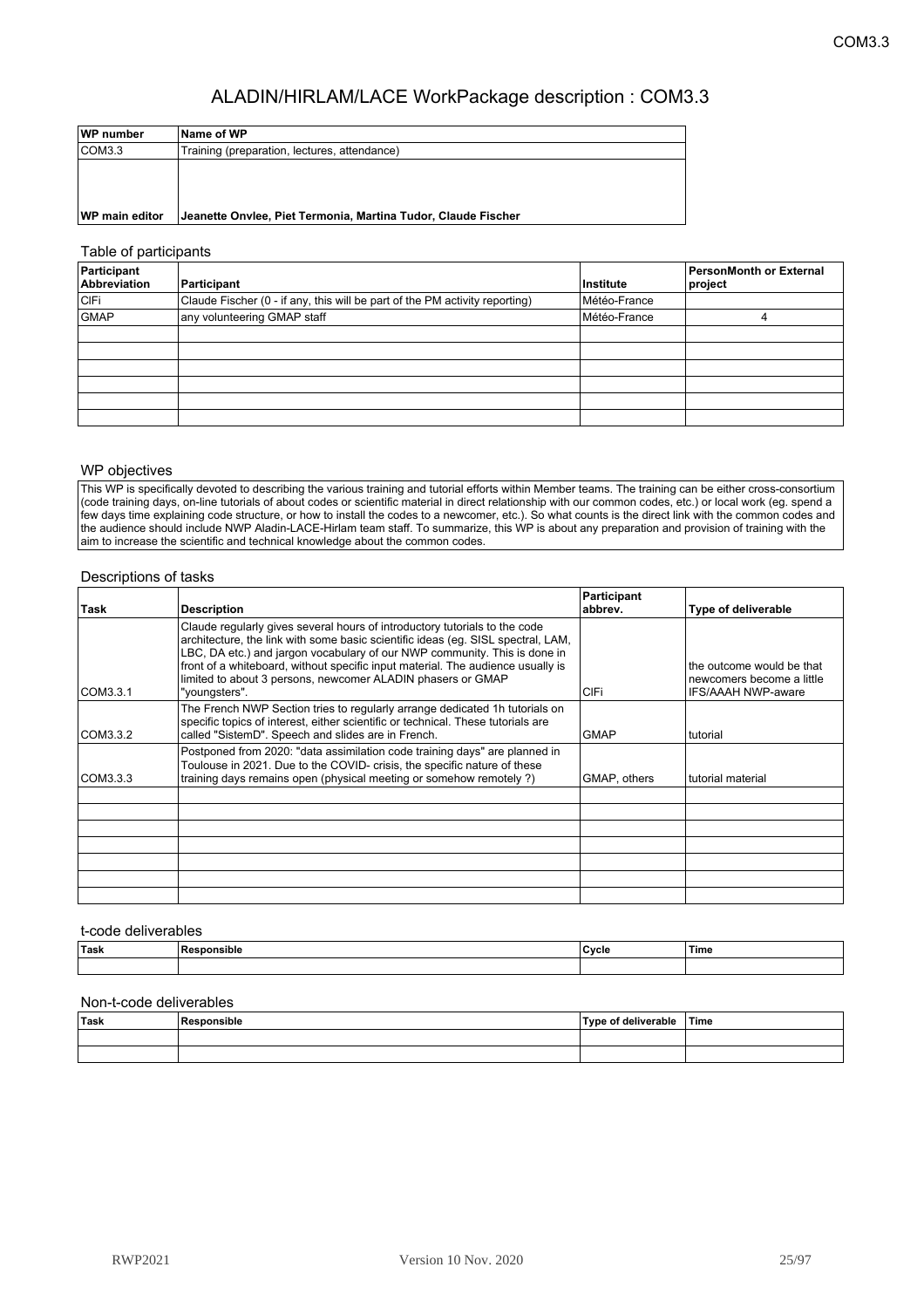| WP number             | ∣Name of WP                                                   |
|-----------------------|---------------------------------------------------------------|
| COM3.4                | NEW!!! Attendance and preparation of ASW & EWGLAM             |
|                       |                                                               |
|                       |                                                               |
|                       |                                                               |
| <b>WP main editor</b> | Jeanette Onviee, Piet Termonia, Martina Tudor, Claude Fischer |

#### Table of participants

| Participant<br><b>Abbreviation</b> | Participant                                                   | Institute               | PersonMonth or External<br>project |
|------------------------------------|---------------------------------------------------------------|-------------------------|------------------------------------|
| <b>PM</b>                          | Programme Manager (accounted for in MNGT4)                    | Météo-France            | 0                                  |
| <b>CSS</b>                         | Consortium Scientific Secretary (accounted for in MNGT4)      | Météo-France            | 0                                  |
| LocOrg                             | Local Organizer of ASW (or EWGLAM venue if in an ALH country) | <b>ARSO Slovenia</b>    | $\mathbf{1}$                       |
| <b>CNA</b>                         | <b>Coordinator for Networking Activities</b>                  | <b>SHMU Slovakia</b>    | 0.5                                |
| LTMs                               | Local Team Manager                                            | <b>ONM Algeria</b>      | 0.75                               |
| <b>LTMs</b>                        | Local Team Manager                                            | <b>ZAMG Austria</b>     | 0.75                               |
| LTMs                               | Local Team Manager                                            | RMI Belgium             | 0.75                               |
| <b>LTMs</b>                        | Local Team Manager                                            | <b>NIMH Bulgaria</b>    | 0.75                               |
| <b>LTMs</b>                        | Local Team Manager                                            | <b>DHMZ Croatia</b>     | 0.75                               |
| LTMs                               | Local Team Manager                                            | <b>CHMI Czech</b>       | 0.75                               |
| <b>LTMs</b>                        | Local Team Manager                                            | <b>OMSZ Hungary</b>     | 0.75                               |
| LTMs                               | Local Team Manager                                            | Météo-France            | 0.75                               |
| <b>LTMs</b>                        | Local Team Manager                                            | Maroc Meteo             | 0.75                               |
| <b>LTMs</b>                        | Local Team Manager                                            | <b>IMGW Poland</b>      | 0.75                               |
| <b>LTMs</b>                        | Local Team Manager                                            | <b>IPMA Portugal</b>    | 0.75                               |
| <b>LTMs</b>                        | Local Team Manager                                            | Meteo Romania           | 0.75                               |
| <b>LTMs</b>                        | Local Team Manager                                            | SHMU Slovakia           | 0.75                               |
| <b>LTMs</b>                        | Local Team Manager                                            | <b>ARSO Slovenia</b>    | 0.75                               |
| <b>LTMs</b>                        | Local Team Manager                                            | <b>INM Tunisia</b>      | 0.75                               |
| <b>LTMs</b>                        | Local Team Manager                                            | <b>MGM Turkey</b>       | 0.75                               |
| <b>LTMs</b>                        | Local Team Manager                                            | <b>DMI Denmark</b>      | 0.75                               |
| LTMs                               | Local Team Manager                                            | <b>ESTEA Estonia</b>    | 0.75                               |
| <b>LTMs</b>                        | Local Team Manager                                            | <b>FMI Finland</b>      | 0.75                               |
| <b>LTMs</b>                        | Local Team Manager                                            | <b>IMO</b> Iceland      | 0.75                               |
| <b>LTMs</b>                        | Local Team Manager                                            | <b>MET Eireann</b>      | 0.75                               |
| <b>LTMs</b>                        | Local Team Manager                                            | <b>LHMS Lithuania</b>   | 0.75                               |
| <b>LTMs</b>                        | Local Team Manager                                            | <b>KNMI Netherlands</b> | 0.75                               |
| <b>LTMs</b>                        | Local Team Manager                                            | <b>MET Norway</b>       | 0.75                               |
| <b>LTMs</b>                        | Local Team Manager                                            | <b>AEMET Spain</b>      | 0.75                               |
| <b>LTMs</b>                        | Local Team Manager                                            | SMHI Sweden             | 0.75                               |
|                                    |                                                               |                         |                                    |
|                                    |                                                               |                         |                                    |

#### WP objectives

There are two yearly meetings where many of the ALH staff meet and which are also used for coordination purposes within ALH: the All Staff Workshop (ASW) and the SRNWP/EWGLAM meeting. The tasks in this work package involve the organisation of the meetings, preparation of presentations/posters, attendance at ASW & EWGLAM, and the preparation of Newsletter contributions related to the ASW. The scientific exchanges during Working Days or Working Weeks belong to the scientific workpackage. Generally the ASW and EWGLAM meetings are held as physical meetings, but in case the meetings will be held in the form of a web conference, attendance of the meetings will also be counted as contributions.

#### Descriptions of tasks

| ∣Task | <b>Description</b>                                         | Participant<br>abbrev. | <b>Type of deliverable</b>                                                                                 |
|-------|------------------------------------------------------------|------------------------|------------------------------------------------------------------------------------------------------------|
| 3.4.1 | Preparation of the meeting (venue or online and programme) | CSS, LocOrg, PM        | programme, list of<br>participants, any published<br>information or organisational<br>note about the venue |
| 3.4.2 | Preparation and presentation of national poster            | <b>LTMs</b>            | national poster                                                                                            |
| 3.4.3 | Attendance                                                 | <b>LTMs</b>            |                                                                                                            |
| 3.4.4 | Preparation of Newsletter contribution                     | <b>LTMs</b>            | newsletter contrib.                                                                                        |
|       |                                                            |                        |                                                                                                            |
|       |                                                            |                        |                                                                                                            |
|       |                                                            |                        |                                                                                                            |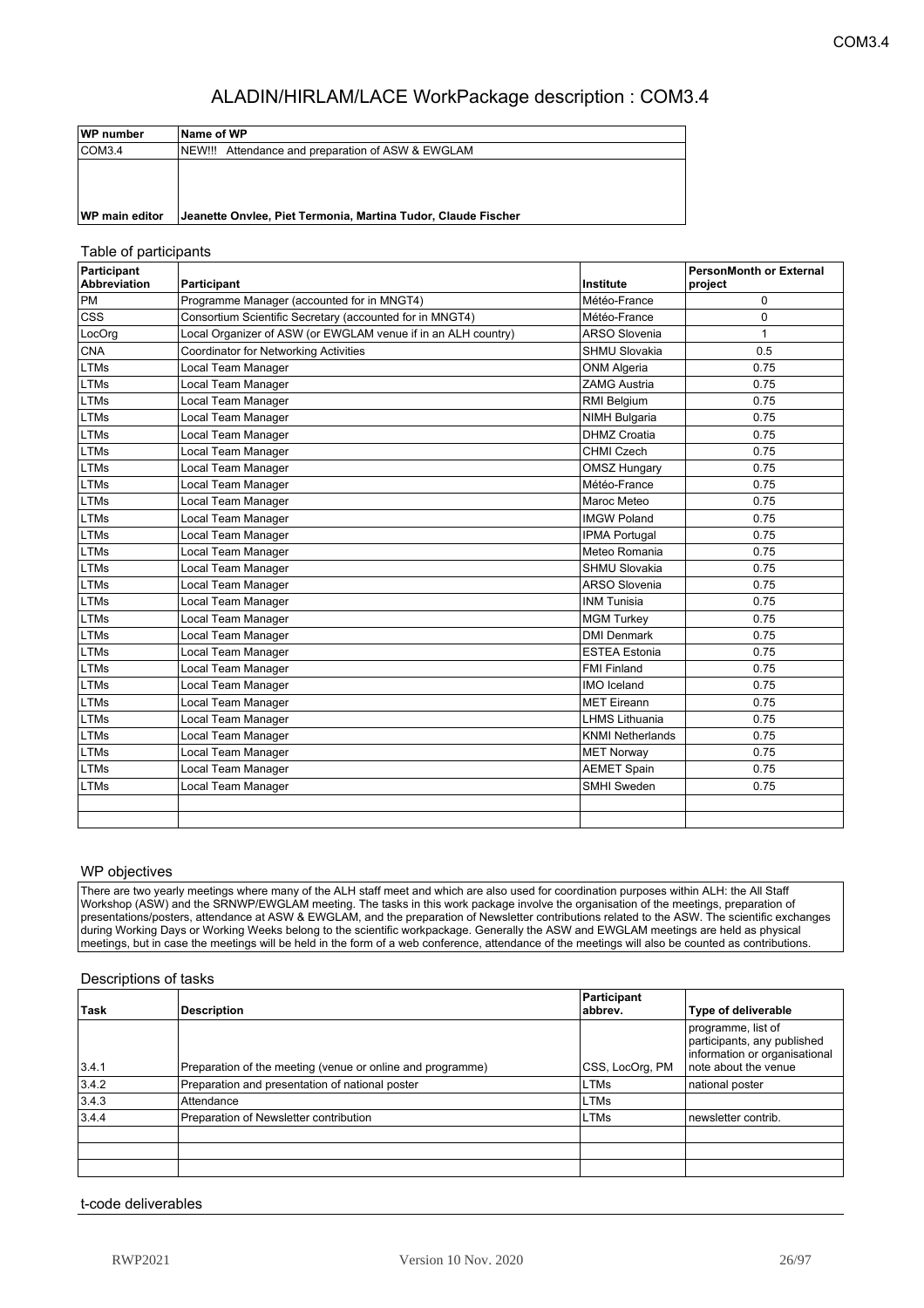| Task | . .<br>ືື∩nsible<br>ĸ | Cycle | Time |
|------|-----------------------|-------|------|
|      |                       |       |      |

| Task | Responsible | Type of deliverable | <b>Time</b> |
|------|-------------|---------------------|-------------|
|      |             |                     |             |
|      |             |                     |             |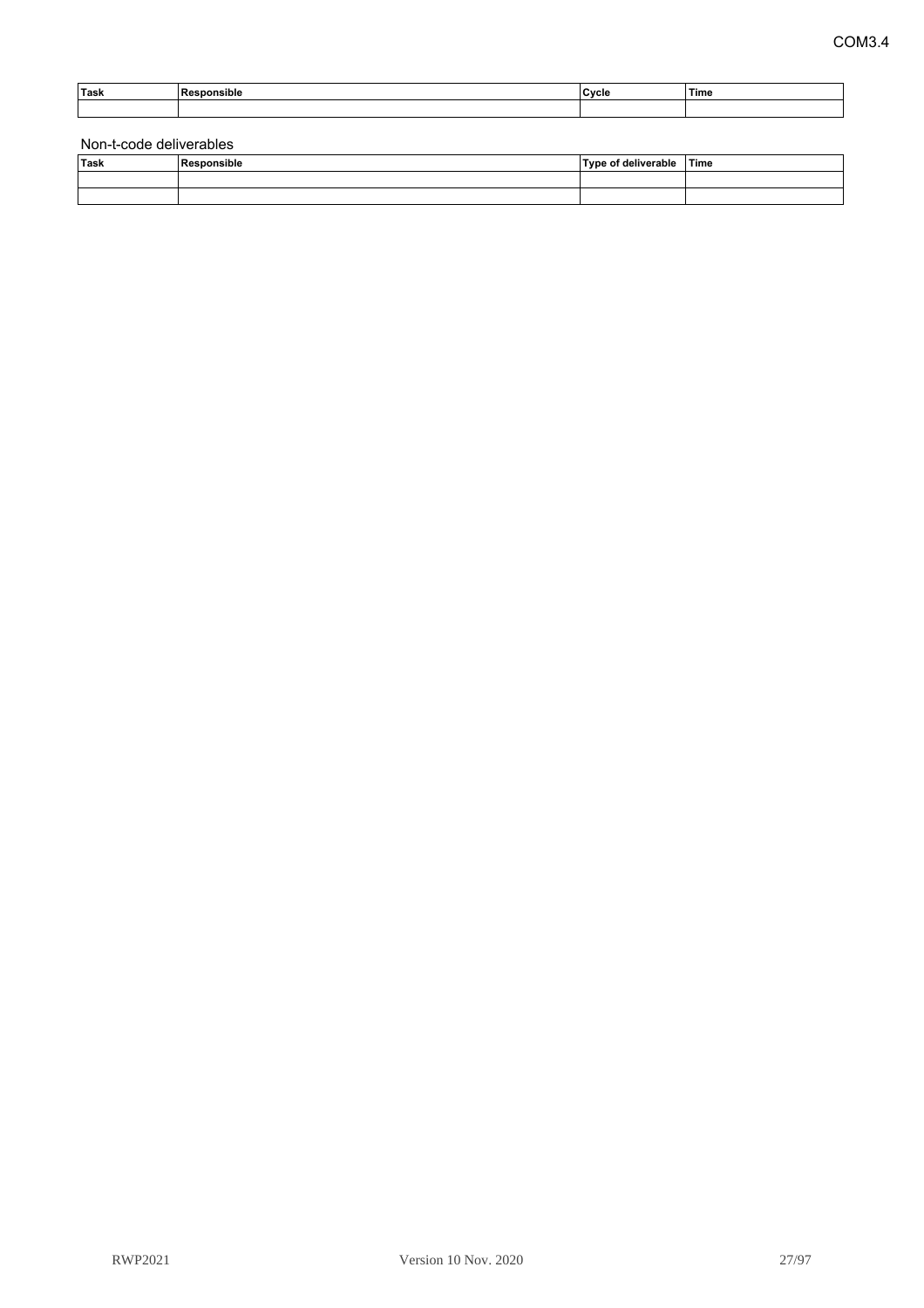| WP number             | Name of WP                                                                 |  |
|-----------------------|----------------------------------------------------------------------------|--|
| <b>SPTR1</b>          | Addressing future evolutions of software infrastructure<br><u>INEW !!!</u> |  |
| <b>WP</b> main editor | Piet Termonia, Daan Degrauwe, Claude Fischer                               |  |

| Table of participants              |                                                                                                                     |                    |                                    |
|------------------------------------|---------------------------------------------------------------------------------------------------------------------|--------------------|------------------------------------|
| Participant<br><b>Abbreviation</b> | Participant                                                                                                         | <b>Institute</b>   | PersonMonth or External<br>project |
| DaDe, PiTe                         | Daan Degrauwe, Piet Termonia                                                                                        | <b>RMI Belgium</b> | 5                                  |
| ThBu, PhMa, MF                     | Thomas Burgot, Philippe Marguinaud, other MF/GMAP staff from the<br>dynamics/system (ALGO) and physics (PROC) teams | Météo-France       | 13                                 |
| <b>CoCI</b>                        | Colm Clancy                                                                                                         | <b>MET</b> Eireann | 4.5                                |
| PaMe                               | Paulo Medeiros                                                                                                      | <b>SMHI Sweden</b> |                                    |
|                                    |                                                                                                                     |                    |                                    |
|                                    |                                                                                                                     |                    |                                    |
|                                    |                                                                                                                     |                    |                                    |

#### WP objectives

In order to address the uncertain future evolution of the software infrastructures we will follow the approach of *separation of concerns* as explained in the ALH Strategy 2021-2025. The challenge is therefore to develop new layers of software that generate an efficient but specific hardware code starting from the high-level abstract code. We will study the domain-specific language (DSL) approach that was adopted by the ECMWF. We will increase our link with ECMWF through the ongoing phasing of specific codes with ECMWF. Atlas is a framework being developed at ECMWF for the handling of data structures in parallel, distributed or heterogeneous hardware environments. Given the link between the code of ECMWF's IFS model and the approach followed in work packages DY2 and DY3, one of the main tasks of this work package is to ensure that the Atlas framework will support our limited-area model configurations. Even though the introduction of Atlas in the IFS is not foreseen for the immediate future, LAMawareness in Atlas has already been addressed by the ALH community in the past since its early design stage. The next step is to fully integrate the LAM features in the Atlas repository. Lasty, there is a need for flexibility to code components that perform calculations along a single dimension, by means of so-called "single column abstraction" (SCA) of these components. "Horizontal" dimensions, loop ordering and boundaries and of course the exact memory layout of the state variables are abstracted, so the SCA code itself only exposes a compact form of the schemes or codes, with the "vertical" operations only. The ECMWF approach that was developed by Swiss institutions, called CLAW, will be studied and, if suitable, imported from them. To avoid future rewrites, it needs to be adapted to Atlas at the same time as the existing representation of the state variables (GFL, GMV) needs to be made Atlas compatible. The dynamics developments in work packages DY2 and DY3 will stongly rely on the features of Atlas.The ongoing activities of adapting the recent cycles to existing and emerging technologies such as GPUs, and to optimize the code on the existing familiar HPC platforms, are addressed in the SY1 work package.

| <b>Description</b>                                                                                                                                                                                                                                                                                                                                                                                                                                                                                                                                                                                                                                                 | Participant abbrev.                              | Type of deliverable                                       |
|--------------------------------------------------------------------------------------------------------------------------------------------------------------------------------------------------------------------------------------------------------------------------------------------------------------------------------------------------------------------------------------------------------------------------------------------------------------------------------------------------------------------------------------------------------------------------------------------------------------------------------------------------------------------|--------------------------------------------------|-----------------------------------------------------------|
| Follow ECMWF's Atlas developments and keep existing LAM features<br>alive.                                                                                                                                                                                                                                                                                                                                                                                                                                                                                                                                                                                         | DaDe                                             | Code on ECMWF git-<br>repository                          |
| Impact of projection (map factors and compass) on numerical operators<br>like finite-volume derivatives.                                                                                                                                                                                                                                                                                                                                                                                                                                                                                                                                                           | DaDe                                             | Code on ECMWF git-<br>repository                          |
| Atlas (C++) interface to the LAM spectral transforms ("etrans").                                                                                                                                                                                                                                                                                                                                                                                                                                                                                                                                                                                                   | DaDe                                             | Code on ECMWF git-<br>repository                          |
| Run ESCAPE dwarfs (e.g. sparse solver GCR, SL advection) in LAM<br>configuration.                                                                                                                                                                                                                                                                                                                                                                                                                                                                                                                                                                                  | DaDe, CoCl, PaMe                                 | Code                                                      |
| Develop Atlas-based test program ("dwarf") for non-spectral multigrid-<br>preconditioned iterative Helmholtz solver for NH dynamics in LAM<br>geometry. This task serves several purposes: (i) familiarization with<br>Atlas; (ii) implementation of necessary LAM features in Atlas; (iii) stand-<br>alone scalability test program; (iv) test program for maintenance of LAM<br>features in Atlas (e.g. to be included in Mitraillette).                                                                                                                                                                                                                         | DaDe, CoCl                                       | Code                                                      |
| Adapt the IO server or its ECMWF extension called multIO to Atlas;<br>optimize I/O using Atlas tools                                                                                                                                                                                                                                                                                                                                                                                                                                                                                                                                                               | PhMa?                                            | t-code                                                    |
| Analyse existing approaches to introduce flexibility in the 1D<br>components, namely physical parameterizations and surface models.<br>One may rely on introducing OpenACC directives (or the latest<br>OpenMP standard, already a choice to make). Alternatively, one may<br>follow ECMWF and implement single column abstraction, using the<br>Claw-derived software. Both approaches have pros and cons, they<br>need to be analysed and a consortium wide decision must be taken.<br>There seems to be a related decision about which form of the software<br>the development of physics should continue to be performed on, if or<br>when Claw is introduced. | ThBu, PhMa, some<br>MF/ALGO+PROC team<br>members | documentation, Decision on<br>the 1D flexibility approach |
| Training, analysis and documentation: (i) to get familiarized with Atlas,<br>(ii) on MultIO, (iii) the chosen 1D flexibility approach as decided in<br>SPTR3 and (iv) DSL.                                                                                                                                                                                                                                                                                                                                                                                                                                                                                         | DaDe, Cocl                                       | training material                                         |
|                                                                                                                                                                                                                                                                                                                                                                                                                                                                                                                                                                                                                                                                    |                                                  |                                                           |
|                                                                                                                                                                                                                                                                                                                                                                                                                                                                                                                                                                                                                                                                    |                                                  |                                                           |
| Responsible                                                                                                                                                                                                                                                                                                                                                                                                                                                                                                                                                                                                                                                        | Cycle                                            | <b>Time</b>                                               |
|                                                                                                                                                                                                                                                                                                                                                                                                                                                                                                                                                                                                                                                                    |                                                  |                                                           |
|                                                                                                                                                                                                                                                                                                                                                                                                                                                                                                                                                                                                                                                                    | Descriptions of tasks<br>t-code deliverables     |                                                           |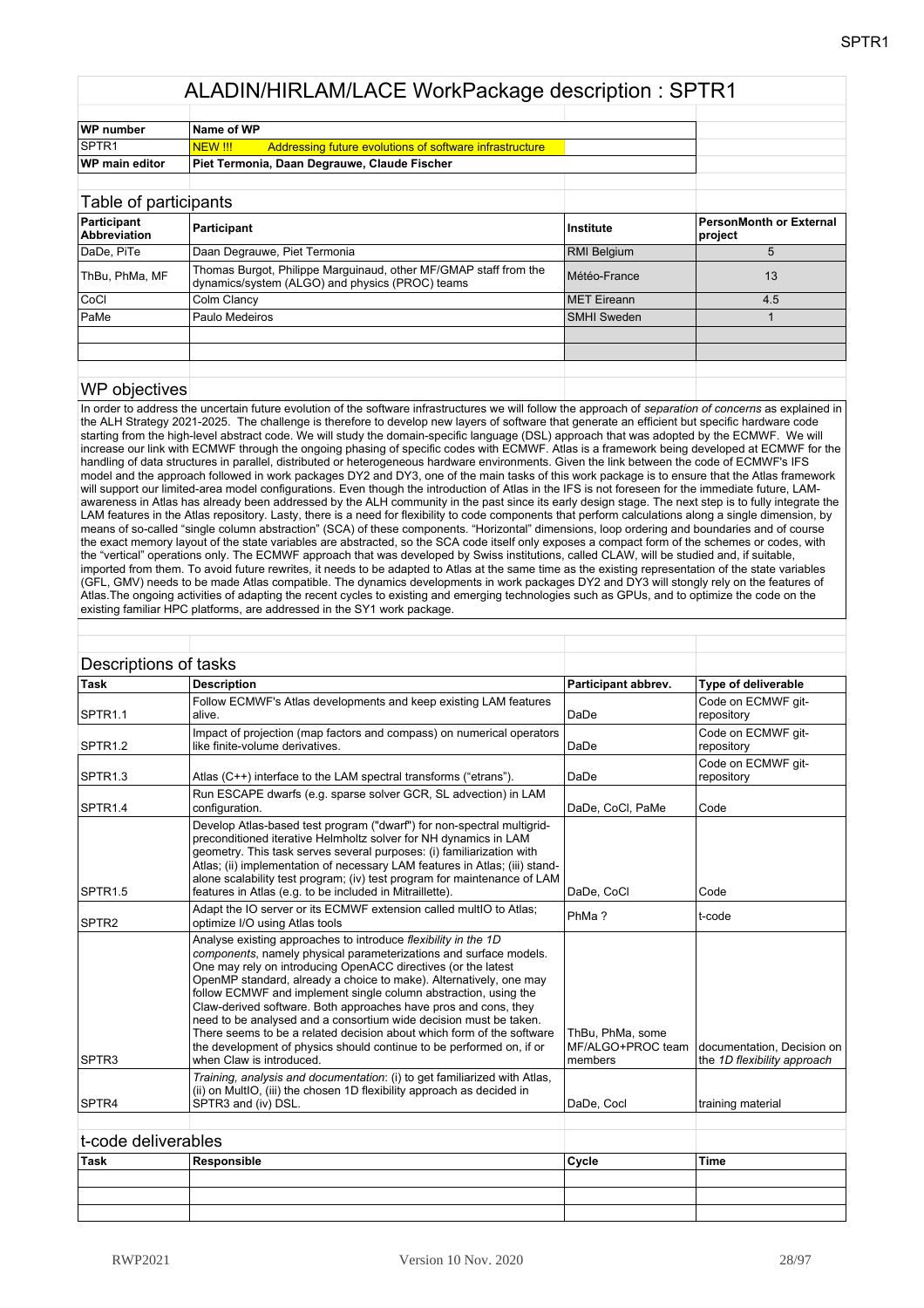| Non-t-code deliverables |             |                     |             |
|-------------------------|-------------|---------------------|-------------|
| <b>Task</b>             | Responsible | Type of deliverable | <b>Time</b> |
|                         |             |                     |             |
|                         |             |                     |             |
|                         |             |                     |             |
|                         |             |                     |             |
|                         |             |                     |             |
|                         |             |                     |             |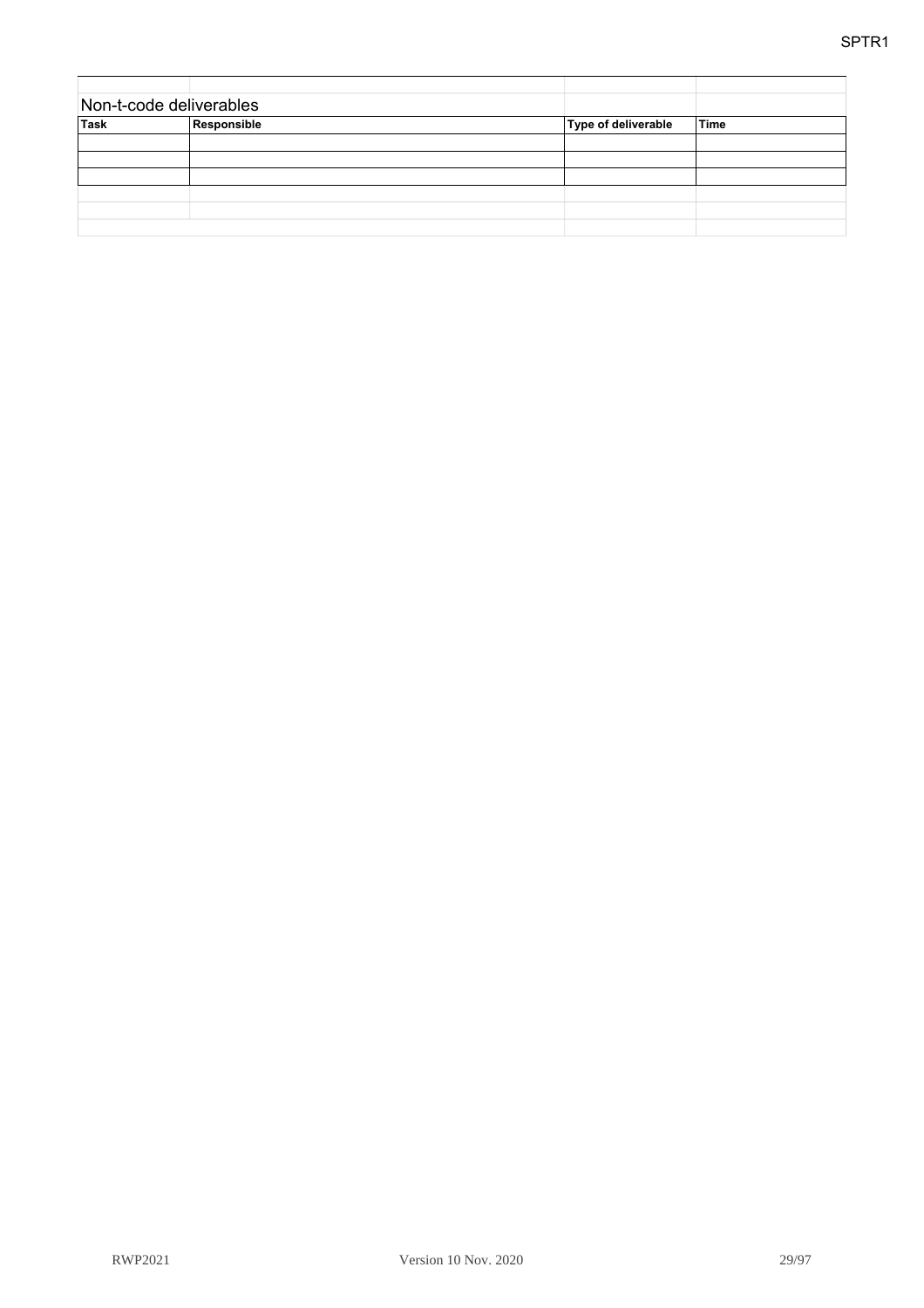| WP number             | Name of WP                                             |  |
|-----------------------|--------------------------------------------------------|--|
| IDY1                  | Improvement of SISL spectral dynamical core (H and NH) |  |
| <b>WP main editor</b> | Petra Smolikova & Sander Tiim                          |  |
|                       |                                                        |  |

#### Table of participants

| Participant<br><b>Abbreviation</b> | Participant                                     | Institute            | PersonMonth or External<br>project |
|------------------------------------|-------------------------------------------------|----------------------|------------------------------------|
| REK, GhFa                          | Ryad El Khatib, Ghislain Faure                  | Météo-France         |                                    |
| FaVo                               | <b>Fabrice Voitus</b>                           | Météo-France         |                                    |
| PeSm                               | Petra Smolíková                                 | <b>CHMI Czech</b>    | 4.5                                |
| l JoVi                             | Jozef Vivoda                                    | <b>SHMU Slovakia</b> | 4.5                                |
| AICr                               | Alexandra Craciun                               | IMeteo Romania       |                                    |
| MaHr, IvDo                         | Mario Hrastinski, Iva Dominović                 | <b>DHMZ Croatia</b>  |                                    |
| BB, PiSe, GaSt                     | Bohdan Bochenek, Piotr Sekuła, Gabriel Stachura | <b>IMGW Poland</b>   |                                    |
|                                    |                                                 |                      |                                    |

#### WP objectives

 The modernization of the current hydrostatic and non-hydrostatic dynamical core of the ALADIN-HIRLAM System. The basic algorithmic choices remain unchanged: semi-implicit or iterative centered implicit time scheme, semi-Lagrangian advection and spectral horizontal representation of prognostic variables with finite difference or finite element representation of vertical operators, and mass based hybrid pressure vertical coordinate. One concern of the development is the stability, in particular related to steep orography that represents conditions for which the nonhydrostatic kernel seems to be less stable compared to its hydrostatic counterpart. Different strategies are currently explored: The use of a modified vertical velocity variable including a part of the orography in such a way that the bottom boundary condition is homogeneous. The exploration of new stability constraints on the design of vertical discretization schemes inspired by modern derivation of the primitive equations. Formulation of Euler equations as the increment of hydrostatic primitive equations allowing to add nonhydrostaticity only gradually.

 The maintenance of the current ALADIN-HIRLAM dynamical core: cleaning and pruning of the existing branches, merging different algoritmic choices and extending them to the whole kernel (allowing all meaningfull combinations).

 Aspects deserving further study in the coupling and nesting procedure for lateral boudaries: the handling of coupling files, the influence of domain size on the coupling process, the influence of the width of the relaxation zone, the choice of model top and upper boundary treatment and the number of horizontal interpolation steps and the vertical interpolation used in the boundary generation.

| Descriptions of tasks |                                                                                                                                                                                                                                                                                                                                                                                                                                                                                                                                                                                                                                                                   |                               |                                         |
|-----------------------|-------------------------------------------------------------------------------------------------------------------------------------------------------------------------------------------------------------------------------------------------------------------------------------------------------------------------------------------------------------------------------------------------------------------------------------------------------------------------------------------------------------------------------------------------------------------------------------------------------------------------------------------------------------------|-------------------------------|-----------------------------------------|
| <b>Task</b>           | <b>Description</b>                                                                                                                                                                                                                                                                                                                                                                                                                                                                                                                                                                                                                                                | Participant abbrev.           | Type of deliverable                     |
| DY1.1                 | Simplify the procedure for getting coupling files from IFS: development<br>and optimisation of configuration 903, operational implementation and<br>testing, documentation, testing of different options and quality control.<br>The options include: quadratic or cubic grid output, horizontal and<br>vertical resolution, the role of clim files, treatment of prognostic<br>variables (condensates), surface, and possibly other.                                                                                                                                                                                                                             | REK, GhFa                     | t-code, configuration,<br>documentation |
| DY1.2                 | Dynamic definition of the iterative time schemes: the corrector step "on<br>demand" according to a diagnostic of scheme stability or according to a<br>prescribed pattern (i.e. every Nth step in a given set of vertical levels)<br>for non-linear residual calculation.                                                                                                                                                                                                                                                                                                                                                                                         | JoVi, PeSm, AICr              | t-code                                  |
| DY1.3                 | Reformulation of the nonhydrostatic nonlinear model using new<br>definitions for the vertical motion variable "W" to obtain simple bottom<br>boundary condition with the goal to minimize the residual in the<br>prognostic pressure equation and increase the overall stability of the<br>scheme. A relaxation towards the classical vertical speed with vertical<br>levels is prescribed. This formulation has entered the code on a<br>developement branch and stability was improved in first simulations.<br>Further testing will be performed on different situations (currently an<br>AROME domain over the Alps with 375m horizontal resolution is used). | FaVo, JoVi, PeSm              | t-code                                  |
| DY1.4                 | Refined calculation of vertical Laplacian operator, PGF term and<br>vertical interpolation in the NH model part.                                                                                                                                                                                                                                                                                                                                                                                                                                                                                                                                                  | FaVo                          | t-code                                  |
| DY1.5                 | Formulation of Euler equations as the increment of hydrostatic primitive<br>equations. The aim is to add nonhydrostaticity gradually and omit it<br>where numerical stability is questionable (with vertical or time from start<br>dependency).                                                                                                                                                                                                                                                                                                                                                                                                                   | FaVo, JoVi, PeSm              | t-code                                  |
| DY1.6                 | Extension of the VFE discretization to the new vertical motion variable<br>"W".                                                                                                                                                                                                                                                                                                                                                                                                                                                                                                                                                                                   | FaVo, JoVi, PeSm              | t-code                                  |
| DY1.7                 | Testing the influence of the definition of vertical coordinate eta on the<br>accuracy of vertical interpolation.                                                                                                                                                                                                                                                                                                                                                                                                                                                                                                                                                  | PeSm                          | non-t-code                              |
| DY1.8                 | Coupling procedure: the influence of increased coupling frequency (1h),<br>reduction of the LBC files size through the frame approach in the LBC<br>files and through the choice of truncation in the LBC files                                                                                                                                                                                                                                                                                                                                                                                                                                                   | MaHr, IvDo, BB, PiSe,<br>GaSt | non-t-code                              |
|                       |                                                                                                                                                                                                                                                                                                                                                                                                                                                                                                                                                                                                                                                                   |                               |                                         |
| t-code deliverables   |                                                                                                                                                                                                                                                                                                                                                                                                                                                                                                                                                                                                                                                                   |                               |                                         |
| Task                  | Responsible                                                                                                                                                                                                                                                                                                                                                                                                                                                                                                                                                                                                                                                       | Cycle                         | <b>Time</b>                             |
| DY1.2                 | <b>AICr</b>                                                                                                                                                                                                                                                                                                                                                                                                                                                                                                                                                                                                                                                       | CY48T1                        | end 2021                                |
| DY1.3                 | FaVo                                                                                                                                                                                                                                                                                                                                                                                                                                                                                                                                                                                                                                                              | CY48T1                        | end 2021                                |

DY1.4 FaVo CY48T1 end 2021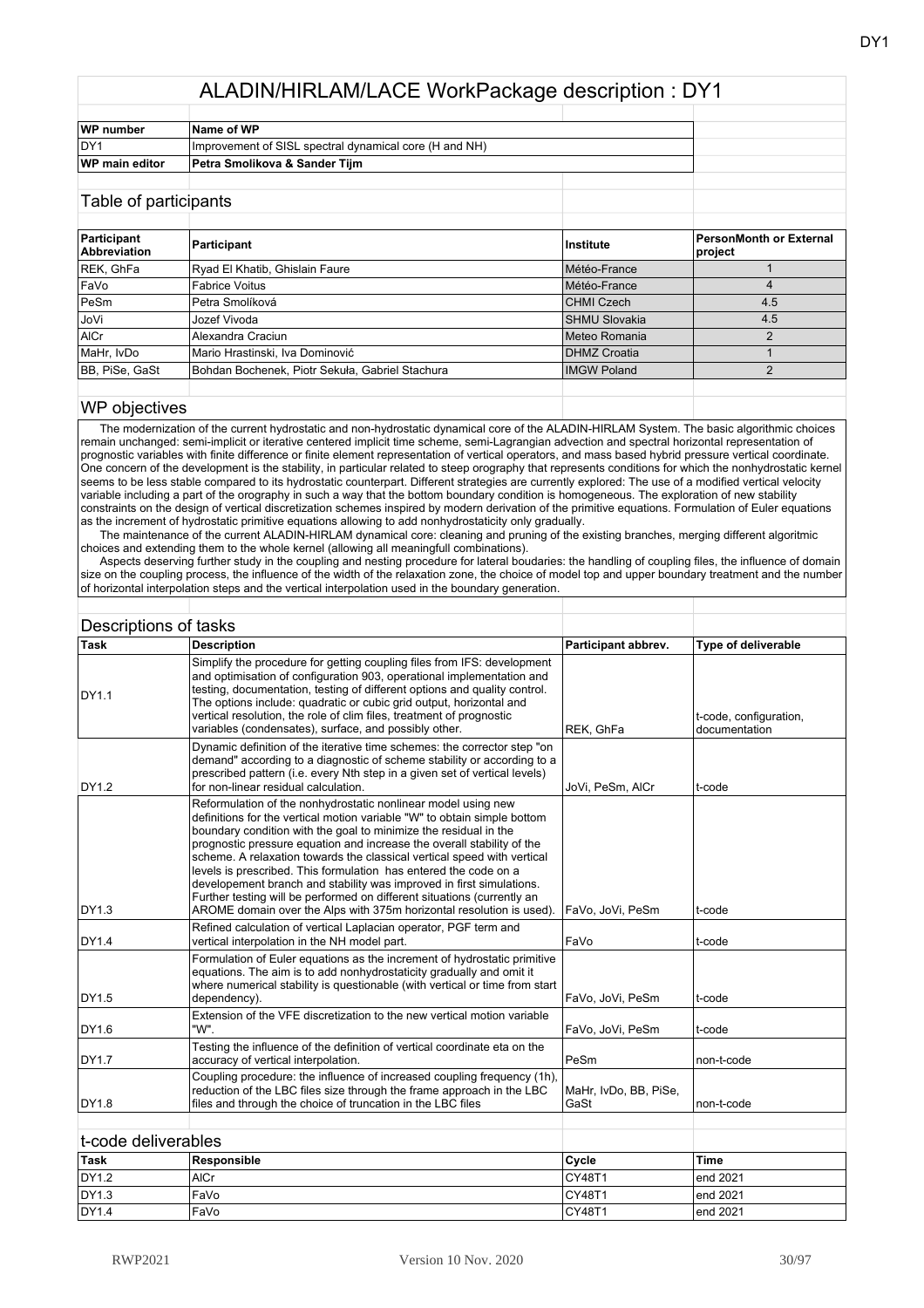| DY1.5  | JoVi                       | CY48T1                   | end 2021    |
|--------|----------------------------|--------------------------|-------------|
| DY1.6  | PeSm                       | CY48T1                   | end 2021    |
|        |                            |                          |             |
|        | Non-t-code deliverables    |                          |             |
| Task   | Responsible                | Type of deliverable      | <b>Time</b> |
| DY1.3  | FaVo, JoVi, PeSm           | Report, scientific paper | end 2021    |
| DY1.5  | JoVi                       | Report                   | end 2021    |
| DY1.7  | PeSm                       | Report                   | end 2021    |
| DY 1.8 | MaHr, IvDo, BB, PiSe, GaSt | Report                   | end 2021    |
|        |                            |                          |             |
|        |                            |                          |             |
|        |                            |                          |             |
|        |                            |                          |             |
|        |                            |                          |             |
|        |                            |                          |             |
|        |                            |                          |             |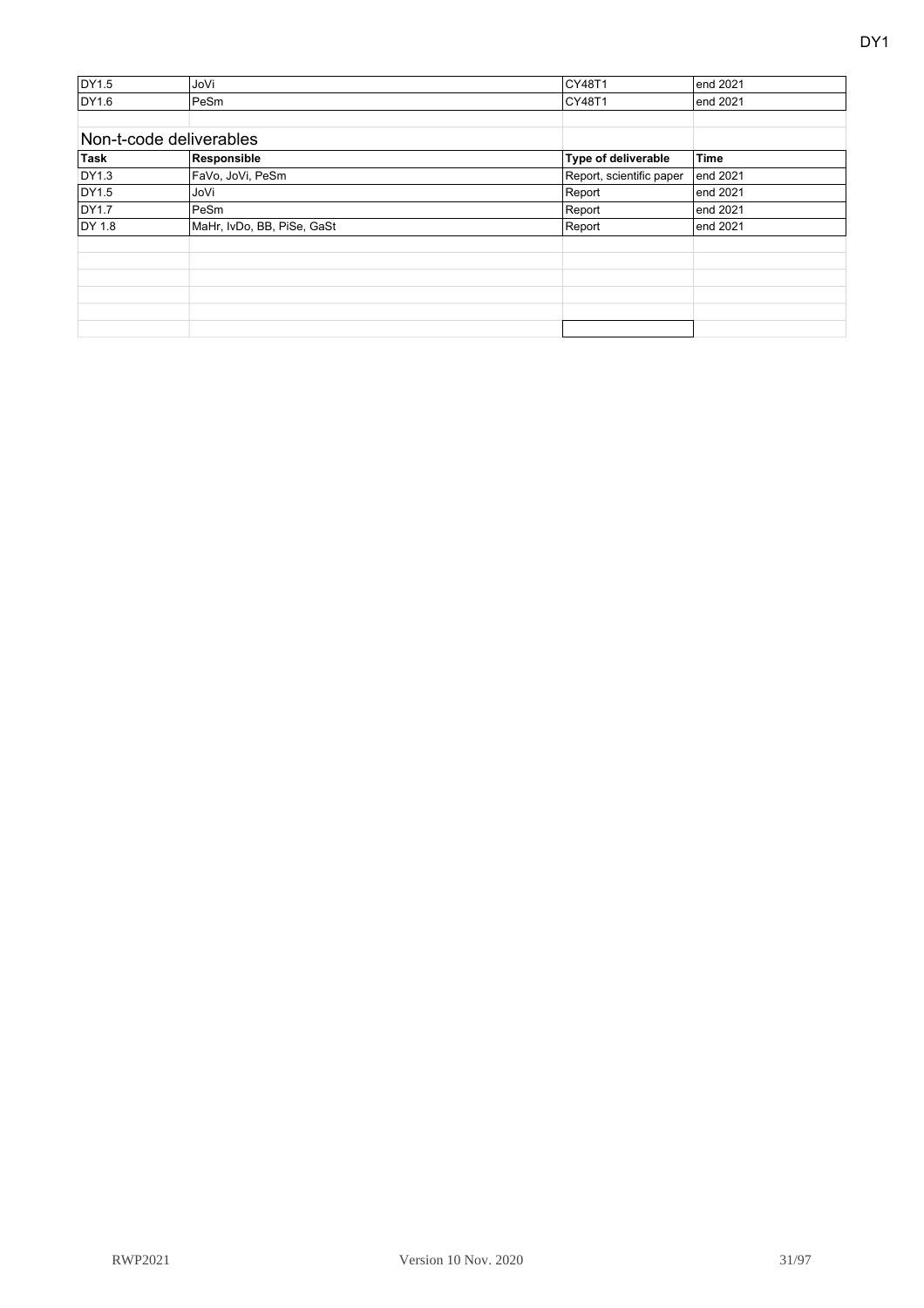| <b>WP</b> number                   | Name of WP                                                 |              |                                    |
|------------------------------------|------------------------------------------------------------|--------------|------------------------------------|
| DY <sub>2</sub>                    | FVM-like solution as an alternative to SISL dynamical core |              |                                    |
| <b>WP</b> main editor              | Ludovic Auger, Sander Tijm                                 |              |                                    |
|                                    |                                                            |              |                                    |
| Table of participants              |                                                            |              |                                    |
| Participant<br><b>Abbreviation</b> | Participant                                                | Institute    | PersonMonth or External<br>project |
| FaVo                               | <b>Fabrice Voitus</b>                                      | Météo-France | 4                                  |
|                                    |                                                            |              |                                    |
|                                    |                                                            |              |                                    |
|                                    |                                                            |              |                                    |
|                                    |                                                            |              |                                    |
|                                    |                                                            |              |                                    |

#### WP objectives

Our dynamical core uses a spectral semi-implicit and semi Lagrangian approach. It has proven to be quite efficient, taking advantage of the spectral transforms, allowing a trivial implicit treatment of fast waves to greatly improve efficiency. Because of the possible unmanageable cost of the spectral transforms in the long term, but also because of the potential benefit of more complex schemes, the purpose of that workpackage is to start developing an alternative dynamical core for ALADIN.

Since ECMWF is currently developing a new NH gridpoint dynamical core, named Finite Volume Module (FVM), with a conservative advection scheme and using a new library for geometry and data structure (ATLAS), FVM will be a natural framework for developing this new dynamical core.

| Descriptions of tasks |                                                                                                                                                                                                                                                                                                                                                                                                                                |                     |                            |
|-----------------------|--------------------------------------------------------------------------------------------------------------------------------------------------------------------------------------------------------------------------------------------------------------------------------------------------------------------------------------------------------------------------------------------------------------------------------|---------------------|----------------------------|
| Task                  | <b>Description</b>                                                                                                                                                                                                                                                                                                                                                                                                             | Participant abbrev. | <b>Type of deliverable</b> |
| SPDY <sub>1.1</sub>   | The possibility to implement a local area version of FVM will be<br>considered. First, the way to develop a local area version of FVM<br>should be studied and carefully looked at, using the possibilities of<br>ATLAS library. Different components of FVM might be of less interest<br>for us (for instance the transport scheme).<br>Research and development orientations should be discussed in a<br>dedicated workshop. |                     |                            |
|                       |                                                                                                                                                                                                                                                                                                                                                                                                                                |                     |                            |

| t-code deliverables |                         |                                 |                     |
|---------------------|-------------------------|---------------------------------|---------------------|
| Task                | Responsible             | Cycle                           | <b>Time</b>         |
|                     |                         |                                 |                     |
|                     | Non-t-code deliverables |                                 |                     |
| <b>Task</b>         | Responsible             | Type of deliverable             | <b>Time</b>         |
| SPDY <sub>1.1</sub> | FaVo                    | Documentation on the<br>QE code | base code in CY46T1 |
|                     |                         |                                 |                     |
| SPDY2.2             |                         |                                 | tbd                 |
|                     | Non-t-code deliverables |                                 |                     |
| Task                | Responsible             | Type of deliverable             | <b>Time</b>         |
| SPDY2.1             | LuAu                    | Scientific publication          |                     |

SPDY2.3 LuAu LuAu Scientific publication SPDY2.4 PiBe Scientific publication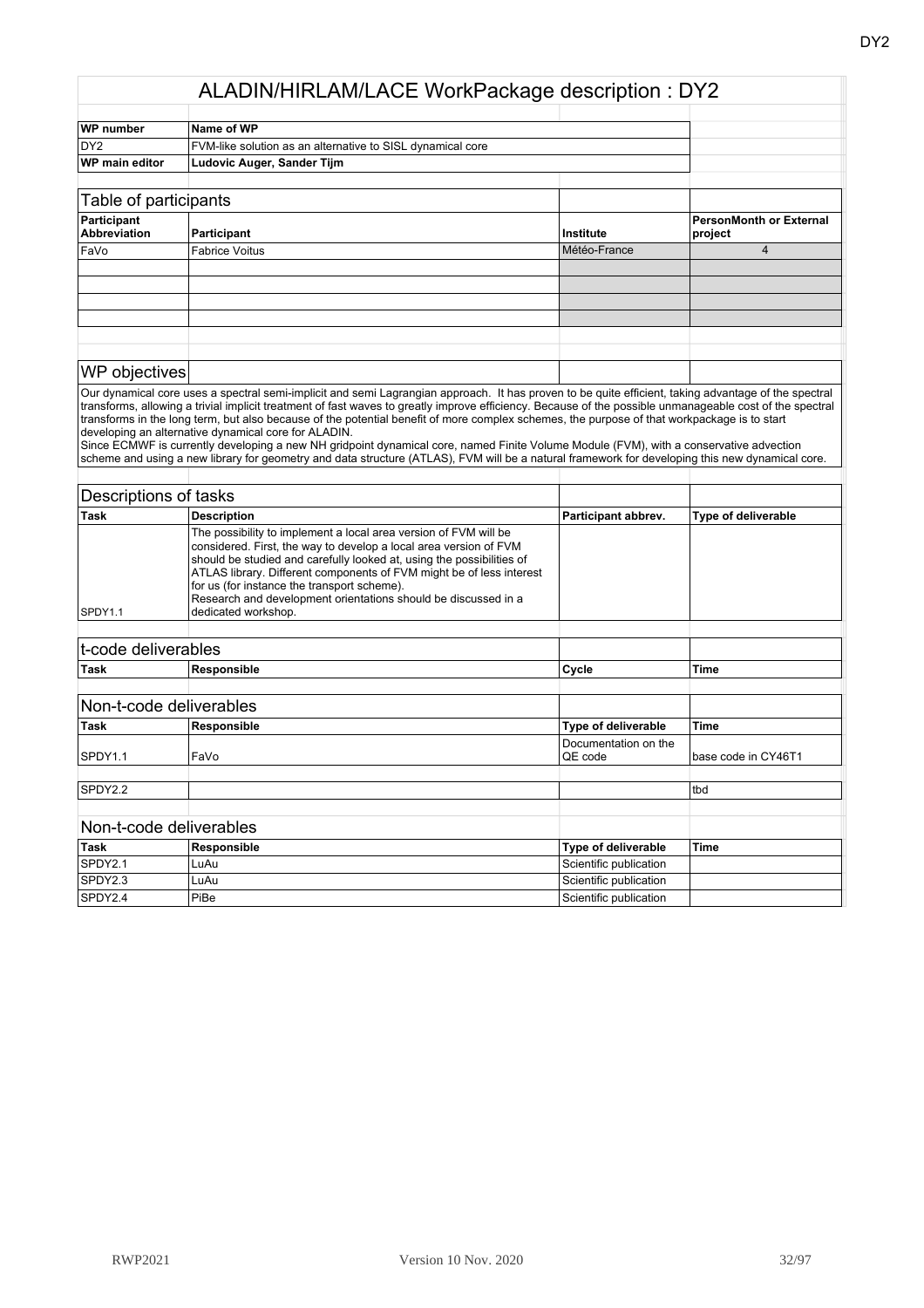| <b>WP</b> number                   | Name of WP                                                                   |                      |                                    |
|------------------------------------|------------------------------------------------------------------------------|----------------------|------------------------------------|
| DY3                                | Development of methods for solving the implicit equation in gridpoint space. |                      |                                    |
| WP main editor                     | Ludovic Auger, Sander Tijm                                                   |                      |                                    |
|                                    |                                                                              |                      |                                    |
| Table of participants              |                                                                              |                      |                                    |
| Participant<br><b>Abbreviation</b> | Participant                                                                  | <b>Institute</b>     | PersonMonth or External<br>project |
| LuAu, PiBe                         | Ludovic Auger, Pierre Bénard                                                 | Météo-France         | 4                                  |
| ThBu                               | Thomas Burgot (PhD)                                                          | Météo-France         |                                    |
| DaDe                               | Daan Degrauwe                                                                | <b>RMI Belgium</b>   |                                    |
| JoVi                               | Jozef Vivoda                                                                 | <b>SHMU Slovakia</b> | 0.5                                |
|                                    |                                                                              |                      |                                    |
|                                    |                                                                              |                      |                                    |
|                                    |                                                                              |                      |                                    |
|                                    |                                                                              |                      |                                    |

#### WP objectives

The current semi-implicit semi-lagrangian dynamical core of ALADIN is organized around its spectral nature, enabling some part of the computations like the solving of the implicit equation very efficiently. In order to lessen the impact of global communications inherent to 2D spectral transforms on the next generations of supercomputers, the task of this WP will be to test gridpoint alternatives to the spectral solver used today for the implicit equation. Another asset of a gridpoint solver technique is to be able to use a more complex basis state for the implicit system that could enable a better stability as regards steep slopes. This WP will adapt existing iterative solvers such as Krylov space solvers and make the necessary developments around aforementioned methods to replace the spectral solver of the implicit equation. The idea is to stick to the 2 time level, semiimplicit, semi-lagrangian algorithm on the A-grid.

| Descriptions of tasks |                                                                                                                                                                                                                                                                                                                                                                                                                                                                                                                                                                                                                                |                           |                            |
|-----------------------|--------------------------------------------------------------------------------------------------------------------------------------------------------------------------------------------------------------------------------------------------------------------------------------------------------------------------------------------------------------------------------------------------------------------------------------------------------------------------------------------------------------------------------------------------------------------------------------------------------------------------------|---------------------------|----------------------------|
| <b>Task</b>           | <b>Description</b>                                                                                                                                                                                                                                                                                                                                                                                                                                                                                                                                                                                                             | Participant abbrev.       | <b>Type of deliverable</b> |
| SPDY2.1               | Feasibility of grid-point solver assessment.<br>Implement different types of solvers into a 2D vertical plane model. The<br>2 subtypes of krylov solvers that might be the most appropriate for the<br>implicit proablem are GMRES (Generalized Minimal Residual Method)<br>and CONGRAD (CONjugate GRAdient method). The testing should be<br>made with classical test cases. The use of different pre-conditionning<br>strategies, different settings should be tested.                                                                                                                                                       | LuAu, ThBu                |                            |
| SPDY2.2               | Implementation of gridpoint solvers in the 3D code (scalability)<br>We limit this WP to the hydrostatic equations and an explicit treatment<br>of the orography to avoid a solver for 2<br>Helmholtz Eqs. (for d and D). (discussion : the implementation could be<br>done nevertheless in NH, what workforce on that task?)                                                                                                                                                                                                                                                                                                   | LuAu, JoVi, DaDe,<br>ThBu |                            |
| SPDY2.3               | Develop a solver for an implicit orography treatment for the fully<br>compressible system.<br>The objective is to obtain a more stable system as regards steep<br>slopes. This involves the solving of the implicit equation as a whole,<br>without projection onto vertical modes. The use of a preconditioner will<br>be mandatory to obtain efficiency.                                                                                                                                                                                                                                                                     | LuAu, DaDe                |                            |
| SPDY2.4               | Further developments of gridpoint discretizations on the sphere.<br>The spherical coordinate system presents a singularity at the poles that<br>results in some issues when performing computations (such as<br>derivatives) on a regular grid. Using spectral space is a way to solve the<br>problem. In gridpoint space careful computations must be performed.<br>This task will continue the current investigations on proper gridpoint<br>computations, by theoretical studies and by carrying on the<br>development of a shallow water model to test the stability of the<br>appropriate discretization for derivatives. | PiBe                      |                            |
|                       |                                                                                                                                                                                                                                                                                                                                                                                                                                                                                                                                                                                                                                |                           |                            |
| t-code deliverables   |                                                                                                                                                                                                                                                                                                                                                                                                                                                                                                                                                                                                                                |                           |                            |
| <b>Task</b>           | Responsible                                                                                                                                                                                                                                                                                                                                                                                                                                                                                                                                                                                                                    | Cycle                     | Time                       |
| SPDY2.2               |                                                                                                                                                                                                                                                                                                                                                                                                                                                                                                                                                                                                                                |                           | tbd                        |
|                       |                                                                                                                                                                                                                                                                                                                                                                                                                                                                                                                                                                                                                                |                           |                            |
|                       | Non-t-code deliverables                                                                                                                                                                                                                                                                                                                                                                                                                                                                                                                                                                                                        |                           |                            |

| Non-t-code deliverables |             |                            |      |
|-------------------------|-------------|----------------------------|------|
| <sup>∣</sup> Task       | Responsible | <b>Type of deliverable</b> | Time |
| SPDY2.1                 | LuAu        | Scientific publication     |      |
| SPDY2.3                 | LuAu        | Scientific publication     |      |
| SPDY2.4                 | PiBe        | Scientific publication     |      |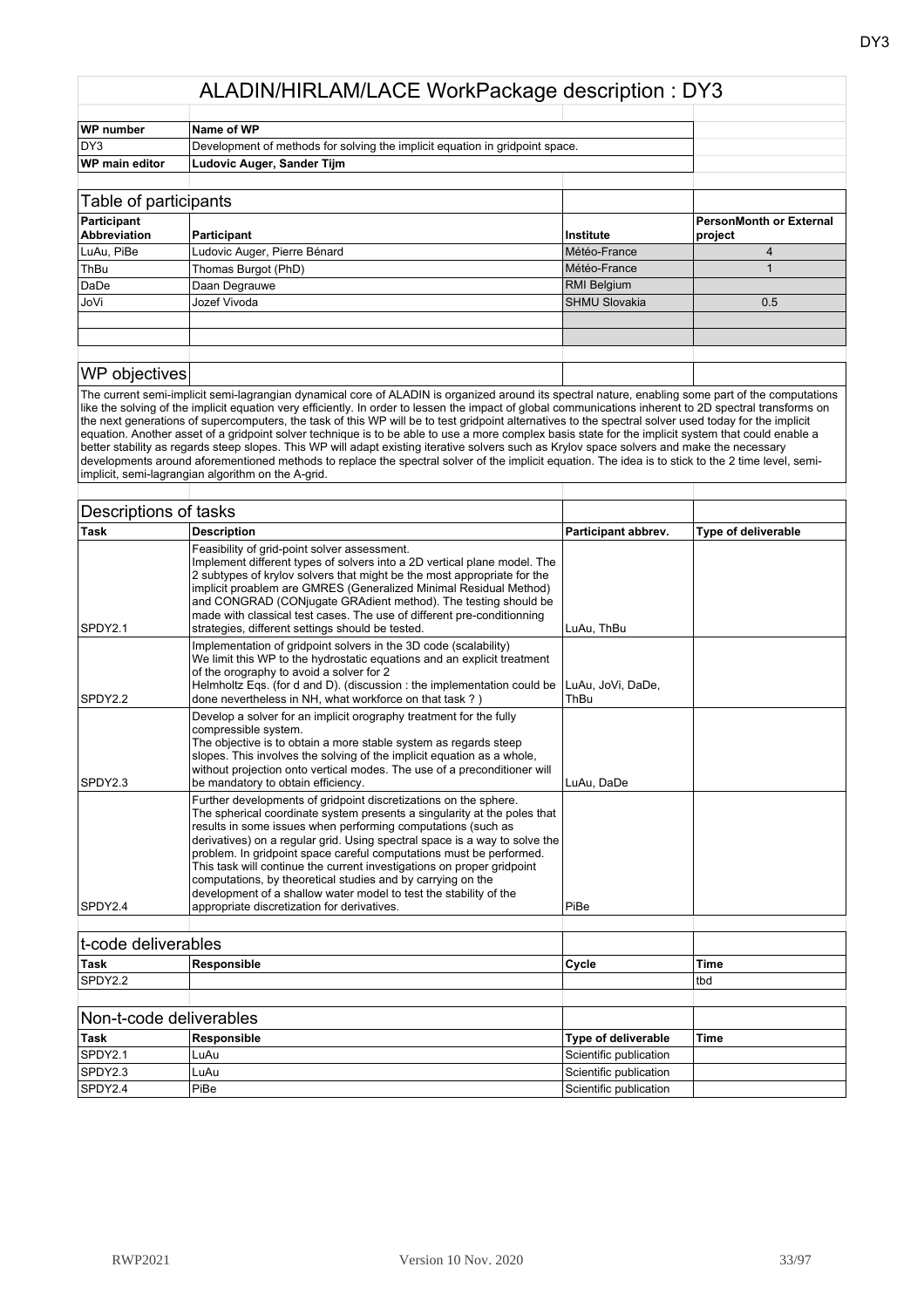| <b>WP</b> number      | Name of WP                                                 |  |  |
|-----------------------|------------------------------------------------------------|--|--|
| DA <sub>1</sub>       | Further development of 3D-Var (alg. Settings)              |  |  |
| <b>WP main editor</b> | Roger Randriamampianina, Benedikt Strajnar, Claude Fischer |  |  |
|                       |                                                            |  |  |

| Table of participants              |                                                                                                      |                      |                                           |
|------------------------------------|------------------------------------------------------------------------------------------------------|----------------------|-------------------------------------------|
| Participant<br><b>Abbreviation</b> | Participant                                                                                          | <b>Institute</b>     | <b>PersonMonth or External</b><br>project |
| JaSa                               | Jana Sanchez (3)                                                                                     | <b>AEMET Spain</b>   | 3                                         |
| AITr, AnBu                         | Alena Trojakova (2), Antonin Bucanek(3)                                                              | <b>CHMI Czech</b>    | 5                                         |
| AnSt, SuPa                         | Antonio Stanesic (1.5), Suzana Panezic (1)                                                           | <b>DHMZ Croatia</b>  | 2.5                                       |
| XiYa, MaDah                        | Xiaohua Yang(CARRA), Mats Dahlbom (2)                                                                | <b>DMI Denmark</b>   | 2                                         |
| <b>WaKh</b>                        | Wafa Khalfaoui (2)                                                                                   | <b>INM Tunisia</b>   | 2                                         |
| RoRa, MaMi, PeDah                  | Roger Randriamampianina (CARRA, Alertness), Mate Mile (Alertness),<br>Per Dahlgren (CARRA, PRECISE)  | <b>MET Norway</b>    |                                           |
| PiBr, PhCh, OlGu                   | Pierre Brousseau, Philippe Chambon, Oliver Guillet                                                   | Météo-France         | 12                                        |
| MaLi, MaRi, SuHa,<br>JeBo          | Magnus Lindskog (AWS Microsat), Martin Ridal (1.5), Susanna Hagelin<br>(0.5), Jelena Bojarova (iOBS) | <b>SMHI Sweden</b>   | 2                                         |
| BeSt                               | Benedikt Strainar (1)                                                                                | <b>ARSO Slovenia</b> |                                           |
| MarDer                             | Maria Derkova (3)                                                                                    | <b>SHMU Slovakia</b> | 3                                         |
|                                    |                                                                                                      |                      |                                           |

#### WP objectives

Refine and optimize the system based on 3D-Var in several ways:

 - improve the realism of structure functions and the sampling of uncertainty; assess alternative ways of generating structure functions and the validity of the assumed balances.

 - seek ways to reduce the fast evolution of small-scale noise which is often seen in analysis increments. Compare different background error statistics formulations (estimated using downscaling, EDA, Brand, with and without large scale mixing) with respect to the balance between control variables and the increments evolution in the first 2 h of model integration. Explore the impact of initialization by applying the incremental analysis update (IAU) scheme, the back and forth nudging scheme (Auroux et al. 2005, 2011) (note: this task has been started in 2017 with very promising results of the concept with single observation test), and also by considering the variational technique encoded in a non-hydrostatic model operator in building the balance between control variables in data assimilation. The initialisation technique related tasks are now moved to DA6 (DA6.6). - study the most effective way to use large scale information from the host model.

 - study optimal ways to account for scales of observations and the need of super-obbing/thinning in observation space or averaging in model space (supermodding).

 - tune the overall assimilation system in terms of bias corrections, thinning strategy, observation and background error statistics, assimilation frequency and analysis resolution.

| Descriptions of tasks |                                                                                                                                                                                                                                                                                                                                                                                                                                                                                                                                                                                        |                                                                                     |                            |
|-----------------------|----------------------------------------------------------------------------------------------------------------------------------------------------------------------------------------------------------------------------------------------------------------------------------------------------------------------------------------------------------------------------------------------------------------------------------------------------------------------------------------------------------------------------------------------------------------------------------------|-------------------------------------------------------------------------------------|----------------------------|
| <b>Task</b>           | <b>Description</b>                                                                                                                                                                                                                                                                                                                                                                                                                                                                                                                                                                     | Participant abbrev.                                                                 | <b>Type of deliverable</b> |
| DA1.1                 | High-resolution observations: optimize structure functions generation for<br>assimilation of high-resolution data (sampling on appropriate scales,<br>spectral spin-up, impact of imbalances and numerical noise) (See also<br>E2.2.4.); evaluate scales of variability in mesoscale phenomena;<br>investigate the effective model resolution, optimal scales for super-<br>obbing and meaningful scales for analysis updates; develop<br>methodology to account for correlated observation errors and to allow<br>re-linearization, spatial averaging and integration "along a path". | MaLi, MaRi, RoRa,<br>JaSa, WaKh, SuHa,<br>MaMi, OIGu                                | Code and scientific note   |
| DA1.2                 | Evaluate the impact of different formulations of the background error<br>statistics (EDA, Brand, Forcing, LETKF) on the balance between control<br>variables and on spinup.                                                                                                                                                                                                                                                                                                                                                                                                            | RoRa, AnBu, JeBo,<br>MaRi                                                           | Scientific note            |
| DA1.3                 | Large scale information: Compare various mechanisms for taking the<br>large scales into account (Jk, LSMIX, via preconditioning, ).<br>Promising results were observed after implementing the Jk in<br>Harmonie-Arome, but further tuning is still needed. Consider increased<br>lateral boundary condition coupling frequency.                                                                                                                                                                                                                                                        | MaDah, XiYa, AnSt                                                                   | Scientific note            |
| DA1.4.1-2             | Observing system simulation experiment: 1) Adapt the Harmonie data<br>assimilation system for OSSE experiments. 2)Adapt the environment of<br>Observing System Simulation Experiments with the AROME 3D-Var to<br>a more recent code cycle.                                                                                                                                                                                                                                                                                                                                            | RoRa, NiGu, MaLi                                                                    | Scientific note            |
| DA1.5                 | Maintenance and evolution of the state-of-art [Arome/Alaro/Harmonie-<br>Arome] [3D-Var/BlendVar] assimilation cycles: follow-on changes of e-<br>suites, exchange about scientific results between Aladin and Hirlam<br>partners. Maintenance of the reanalysis script system, and organise<br>meetings to promote it.                                                                                                                                                                                                                                                                 | PiBr, PhCh, RoRa,<br>BeSt, AITr, AnBu, AnSt, Scientific note<br>PeDah, MarDer, SuPa |                            |
|                       |                                                                                                                                                                                                                                                                                                                                                                                                                                                                                                                                                                                        |                                                                                     |                            |
| t-code deliverables   |                                                                                                                                                                                                                                                                                                                                                                                                                                                                                                                                                                                        |                                                                                     |                            |
| <b>Task</b>           | Responsible                                                                                                                                                                                                                                                                                                                                                                                                                                                                                                                                                                            | Cycle                                                                               | <b>Time</b>                |
|                       |                                                                                                                                                                                                                                                                                                                                                                                                                                                                                                                                                                                        |                                                                                     |                            |
|                       |                                                                                                                                                                                                                                                                                                                                                                                                                                                                                                                                                                                        |                                                                                     |                            |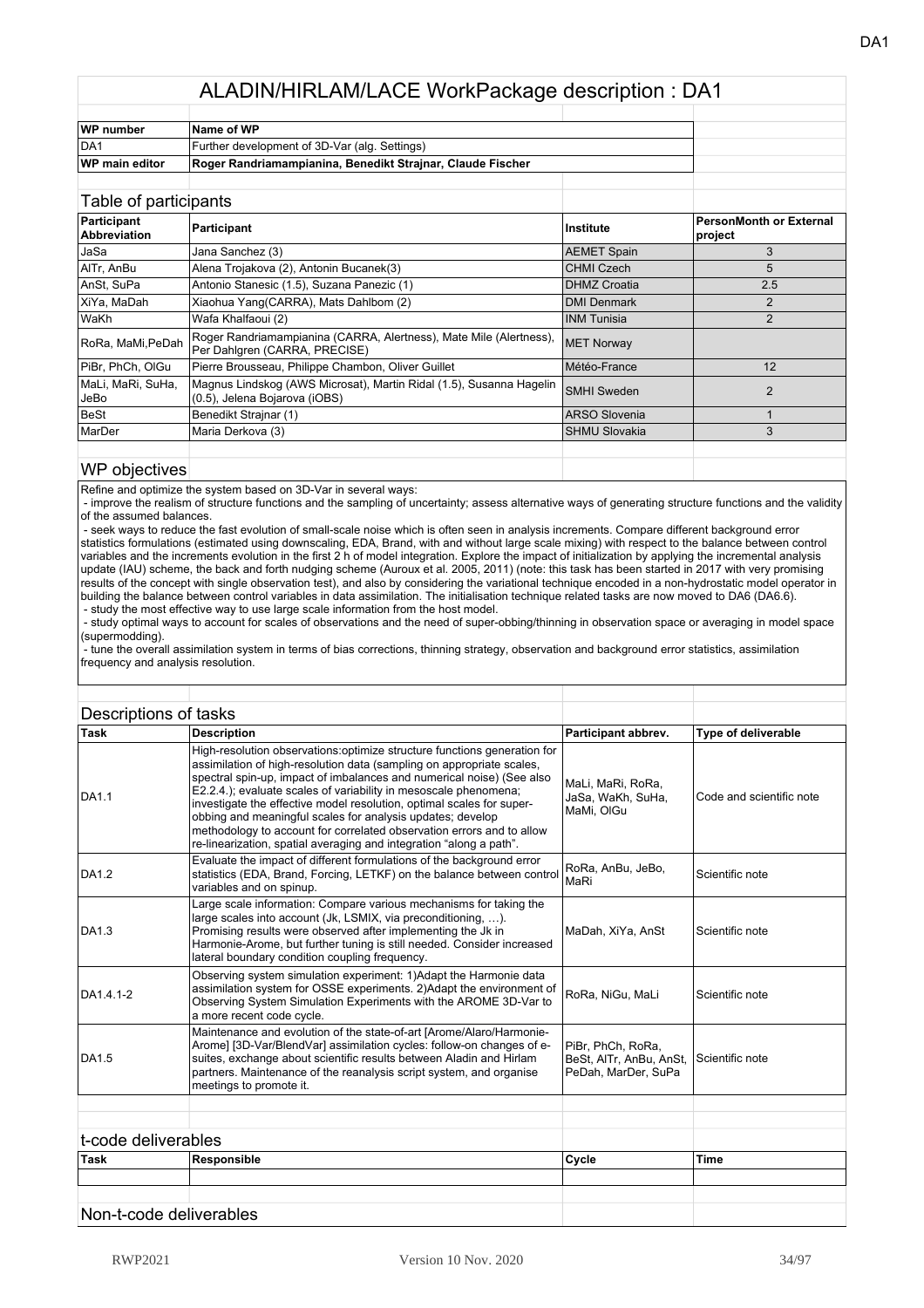| <b>Task</b> | Responsible            | Type of deliverable                                                                                                                                                                                                        | <b>Time</b> |
|-------------|------------------------|----------------------------------------------------------------------------------------------------------------------------------------------------------------------------------------------------------------------------|-------------|
| DA1.1       | MaRi                   | Report on optimal<br>(background and<br>observation)<br>uncertainties<br>representation in high<br>resolution data<br>assimilation (HRDA).<br>Report on reduced<br>representativeness error<br>of observations in<br>HRDA. | end 2021    |
| DA1.2       | JeBo                   | Report on impact of<br>differently computed B<br>matrices                                                                                                                                                                  | end 2021    |
| DA1.3       | MaDah, XiYa            | Possible solution for use<br>in the reference system<br>about large scale<br>consideration.                                                                                                                                | end 2021    |
| DA1.4       | RoRa                   | Specific Harmonie<br>branch ready for OSSE.                                                                                                                                                                                | end 2021    |
| DA1.5       | PiBr, RoRa, BeSt, AITr | Technical report                                                                                                                                                                                                           | end 2021    |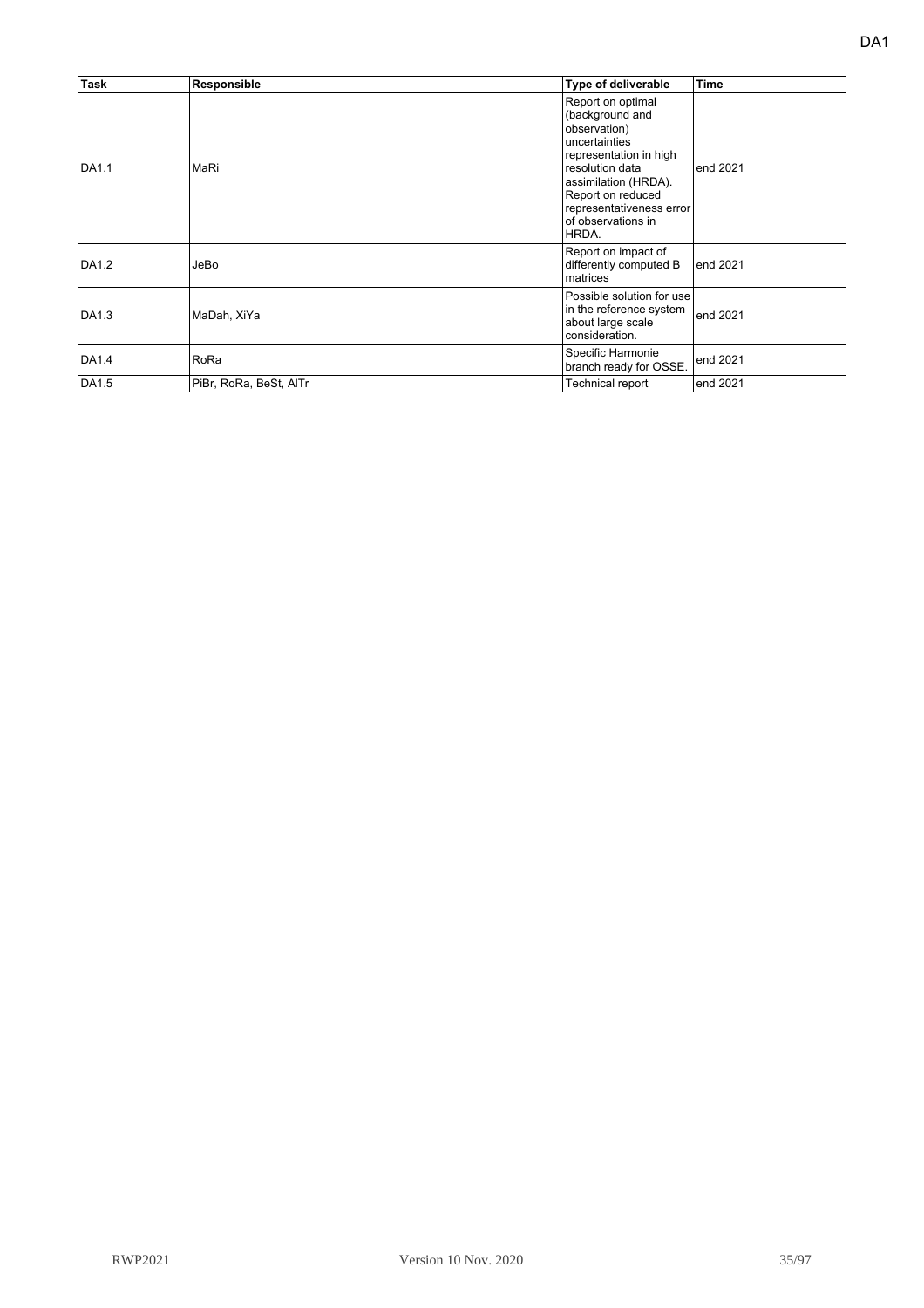| WP number             | Name of WP                                 |  |  |
|-----------------------|--------------------------------------------|--|--|
| DA <sub>2</sub>       | Development of flow-dependent algorithms   |  |  |
| <b>WP main editor</b> | Roger Randriamampianina and Claude Fischer |  |  |
|                       |                                            |  |  |

| Table of participants                                      |                                                                                                                                              |                         |                                           |
|------------------------------------------------------------|----------------------------------------------------------------------------------------------------------------------------------------------|-------------------------|-------------------------------------------|
| Participant<br><b>Abbreviation</b>                         | Participant                                                                                                                                  | Institute               | <b>PersonMonth or External</b><br>project |
| PaEs,CaGe, JaSa                                            | Pau Escriba (3), Carlos Geijo (2), Jana Sanchez (3)                                                                                          | <b>AEMET Spain</b>      | 8                                         |
| XiYa                                                       | Xiaohua Yang (0.5)                                                                                                                           | <b>DMI Denmark</b>      | 0.5                                       |
| JaBa                                                       | Jan Barkmeijer (2)                                                                                                                           | <b>KNMI Netherlands</b> |                                           |
| EoHa, EoWh                                                 | Eoghan Harney, Eoin Whelan (1)                                                                                                               | <b>IMET Eireann</b>     |                                           |
| RoSt, RoRa, RoAz                                           | Roel Stappers (1) (H2O), Roger Randriamampianina (0.5) (Alertness,<br>H2O), Roohollah Azad (Alertness)                                       | MET Norway              | 1.5                                       |
| LoBe, NiGi, CeLo,<br>YaMi, PiBr, EtAr,<br>OIGu. MaDe. VaVo | Loik Berre, Nicole Girardot, Cécile Loo, Yann Michel, Pierre Brousseau,<br>Etienne Arbogast, Oliver Guillet, Mayeul Destouches, Valérie Vogt | Météo-France            | 40                                        |
| JeBo, NiGu, MaLi,<br>PaMa                                  | Jelena Bojarova (1), Magnus Lindskog (2), Paulo Madeiros (1)                                                                                 | <b>SMHI Sweden</b>      | $\overline{4}$                            |
| IsMo, VaCo                                                 | Isabel Monteiro (2), Vanda Costa (0.5)                                                                                                       | <b>IPMA Portugal</b>    | 2.5                                       |
|                                                            |                                                                                                                                              |                         |                                           |

#### WP objectives

A number of approaches have been investigated in recent years. At the 2020 Strategy meeting, priority topics have been agreed: continuation of maintenance of 3D-VAR, 4D-VAR, hybrid EnVar. For hybrid EnVar, two versions are likely to be explored based on recently published papers. Elements of an LETKF scheme can be considered for the hybrid EnVar approach. At implementation level, a major strategical goal will be to bring the OOPS-based VAR and EnVar to pre-operational stage for a few early members by 2022 or 2023. Efforts, in the framework of the VAR and EnVar methods, towards the extended use of ensemble information, the efficient correction of hydrometeor fields and improvements in B will be continued.

| Descriptions of tasks |                                                                                                                                                                                                                                                                                                                                                                                                                                                                                                                                                                                                                                                                                                                                                                                                |                                                                                                      |                            |  |
|-----------------------|------------------------------------------------------------------------------------------------------------------------------------------------------------------------------------------------------------------------------------------------------------------------------------------------------------------------------------------------------------------------------------------------------------------------------------------------------------------------------------------------------------------------------------------------------------------------------------------------------------------------------------------------------------------------------------------------------------------------------------------------------------------------------------------------|------------------------------------------------------------------------------------------------------|----------------------------|--|
| Task                  | <b>Description</b>                                                                                                                                                                                                                                                                                                                                                                                                                                                                                                                                                                                                                                                                                                                                                                             | Participant abbrev.                                                                                  | <b>Type of deliverable</b> |  |
| <b>DA2.1</b>          | Towards operational implementation of 4D-Var: investigate error<br>propagation and predictability limits (linear regime of development,<br>impact of moist physics, energy growth saturation); re-address<br>initialisation; optimize 4D-Var configuration (length of assimilation and<br>observation windows, increment resolution, physics in high and low<br>resolution runs and trajectory truncations); address the convergence<br>issue in the variational scheme; investigate ways to improve 4D-Var<br>computational performance and scalability (see also SY1); Exploit the<br>benefit of tendency increments; compare the performance and<br>accuracy of 4D-Var with that of 3D-Var in both short-range (0-48h) and<br>nowcasting applications; 4D-Var tested and tuned in CY43h2.2. | MaLi, MaRi, RoRa,<br>RoAz, JaSa, WaKh,<br>SuHa, MaMi, OlGu,<br>PaMa, EoHa, EoWh,<br>PaEs, XiYa, JaBa | Code and scientific note   |  |
| DA2.2                 | Evaluate performance of HybridEnVar algorithm with regards to the<br>different ensemble generation strategies (EDA, BRAND, LETKF) and<br>tune the algorithm on its optimal performance. Options to consider:<br>scale decomposition in space-scale dependent localisation; time<br>lagging strategy for ensemble; initialisation; 4D-Var and probabilistic<br>verfication frameworks.                                                                                                                                                                                                                                                                                                                                                                                                          | JeBo, RoRa                                                                                           | Code and scientific note   |  |
| DA2.3                 | EnVar in OOPS: improve scientific options (localization, advection),<br>adapt IAU (to reduce spin-up effects), update with respect to refactored<br>IFS Cycles, assess scalability and optimization; assess the<br>performance of the statistical balance constraint in the minimisation.<br>Design the hybrid gain environment. Cloud variables in control vector<br>and B.                                                                                                                                                                                                                                                                                                                                                                                                                   | LoBe, EtAr, YaMi, PiBr,<br>MaDe, VaVo, RoSt,<br>RoRa, JeBo, MaLi,<br>PaEs, CaGe                      | code and scientific notes  |  |
| DA2.4                 | EDA: AEARP and AEARO: scientific improvements in both EDA<br>systems. Porting of the deterministic DA and of the EDA systems to<br>MF's new HPC (both ARPEGE and AROME).                                                                                                                                                                                                                                                                                                                                                                                                                                                                                                                                                                                                                       | LoBe, NiGi, CeLo,<br>OlGu, YaMi, PiBr                                                                | code and scientific notes  |  |
| DA2.5                 | Use of Ensemble DA information in an AROME-based variational<br>system.                                                                                                                                                                                                                                                                                                                                                                                                                                                                                                                                                                                                                                                                                                                        | YaMi, PiBr                                                                                           | code and scientific notes  |  |
| DA2.6                 | Start to enhance HybridEnVar formulations with a particle filter like<br>functionalities to allow more efficient use of observations in presence of<br>non-Gaussian and non-linear uncertainties.                                                                                                                                                                                                                                                                                                                                                                                                                                                                                                                                                                                              | JeBo                                                                                                 | code and scientific notes  |  |
| <b>DA2.7</b>          | Exploring the available (and not tested) options in LETKF algorithm<br>(ex. cy43) like multiplicative inflation based on observation increments,<br>inflation cycling or balancing methods for initial state.                                                                                                                                                                                                                                                                                                                                                                                                                                                                                                                                                                                  | PaEs                                                                                                 | code and scientific notes  |  |
| DA2.8                 | Explore the possibilty of extending the control variables in EnVar<br>scheme to support coupled atmospheric and surface data assimilation<br>(see also SU1.9).                                                                                                                                                                                                                                                                                                                                                                                                                                                                                                                                                                                                                                 | RoRa, RoSt                                                                                           |                            |  |
| DA2.9                 | Explore the implementation of modelization of covariances with<br>Gaussian Integrals for DA of scalar fields (e.g. humidity, clouds,<br>aerosols, etc) in deterministic and ensemble contexts.                                                                                                                                                                                                                                                                                                                                                                                                                                                                                                                                                                                                 | CaGe                                                                                                 | code and scientific notes  |  |
|                       |                                                                                                                                                                                                                                                                                                                                                                                                                                                                                                                                                                                                                                                                                                                                                                                                |                                                                                                      |                            |  |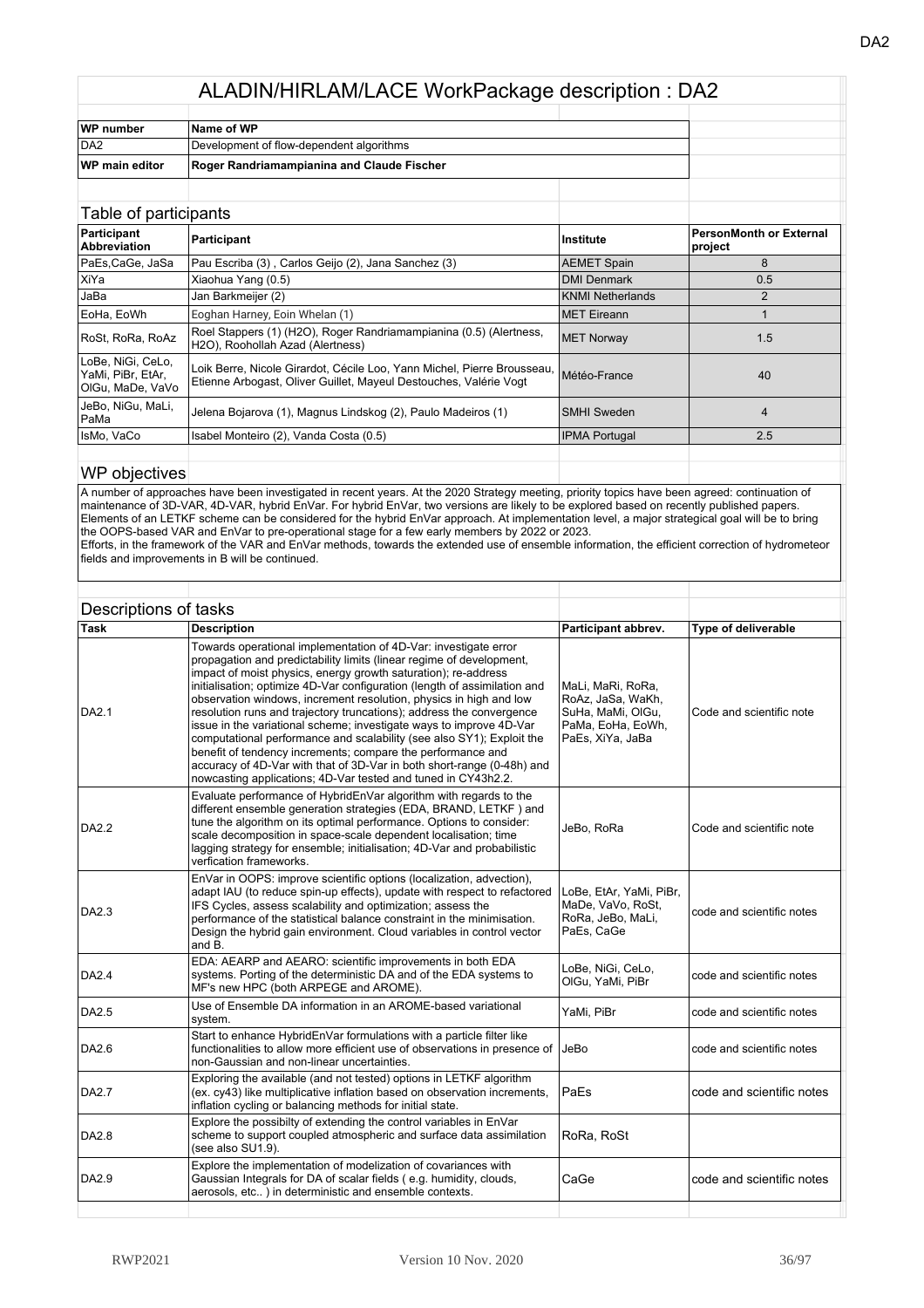| t-code deliverables |                         |                                                                                                      |                                                                                                                                                                                  |
|---------------------|-------------------------|------------------------------------------------------------------------------------------------------|----------------------------------------------------------------------------------------------------------------------------------------------------------------------------------|
| Task                | Responsible             | Cycle                                                                                                | Time                                                                                                                                                                             |
| <b>DA2.1</b>        | JaBa, RoSt              | CY47 or later                                                                                        | 2019-2021                                                                                                                                                                        |
| DA2.2               | JeBo, PaEs              | CY47 or later                                                                                        | 2020-2022                                                                                                                                                                        |
| DA2.3               | LoBe, EtAr, YaMi        | prototyping now in<br>CY46T1, porting to<br>CY47T1 on its way.<br>Plan to move to<br>CY48T1 in 2021. | 2018-2022                                                                                                                                                                        |
| DA2.4               | LoBe, YaMi              | CY47T1 - CY48T1                                                                                      | end 2020 / 2021                                                                                                                                                                  |
| DA2.5               | YaMi, PiBr              | CY47T1                                                                                               | mostly completed for now.<br>Not all options that have<br>been explored actually are<br>kept for operations for the<br>time being. The topic might<br>be resumed in some future. |
| DA2.8               | RoSt                    | CY48 or later                                                                                        | 2021-2023                                                                                                                                                                        |
|                     |                         |                                                                                                      |                                                                                                                                                                                  |
|                     |                         |                                                                                                      |                                                                                                                                                                                  |
|                     | Non t ande deliverables |                                                                                                      |                                                                                                                                                                                  |

|              | Non-t-code deliverables |                                                                                              |                                                                             |
|--------------|-------------------------|----------------------------------------------------------------------------------------------|-----------------------------------------------------------------------------|
| Task         | Responsible             | Type of deliverable                                                                          | Time                                                                        |
| <b>DA2.1</b> | MaLi                    | update of 4D-Var script<br>and namelists for<br>operational application                      | 2019-2021                                                                   |
| DA2.2        | JeBo                    | update of Harmonie<br>script and namelists                                                   | Harmonie scripts and<br>namelists updated. Testing<br>will continue in 2021 |
| DA2.3        | LoBe                    | scientific papers about<br>progress with<br>OOPS/EnVar                                       | end 2021                                                                    |
| DA2.4        | LoBe, PiBr, YaMi        | 1) scientific papers,<br>namelists for the MF<br>suites; 2) mirror suites<br>on MF's new HPC | end 2021                                                                    |
| DA2.5        | YaMi, PiBr              | scientific papers or<br>notes, OLIVE scripting<br>adaptations                                | for now, status as of end of<br>2019                                        |
| DA2.6        | JeBo                    | Scientific paper                                                                             | end 2021                                                                    |
| DA2.7        | PaEs, CaGe              | Scientific paper                                                                             | end 2021                                                                    |
| DA2.9        | CaGe                    | Code and Scientific<br>paper                                                                 | end 2021                                                                    |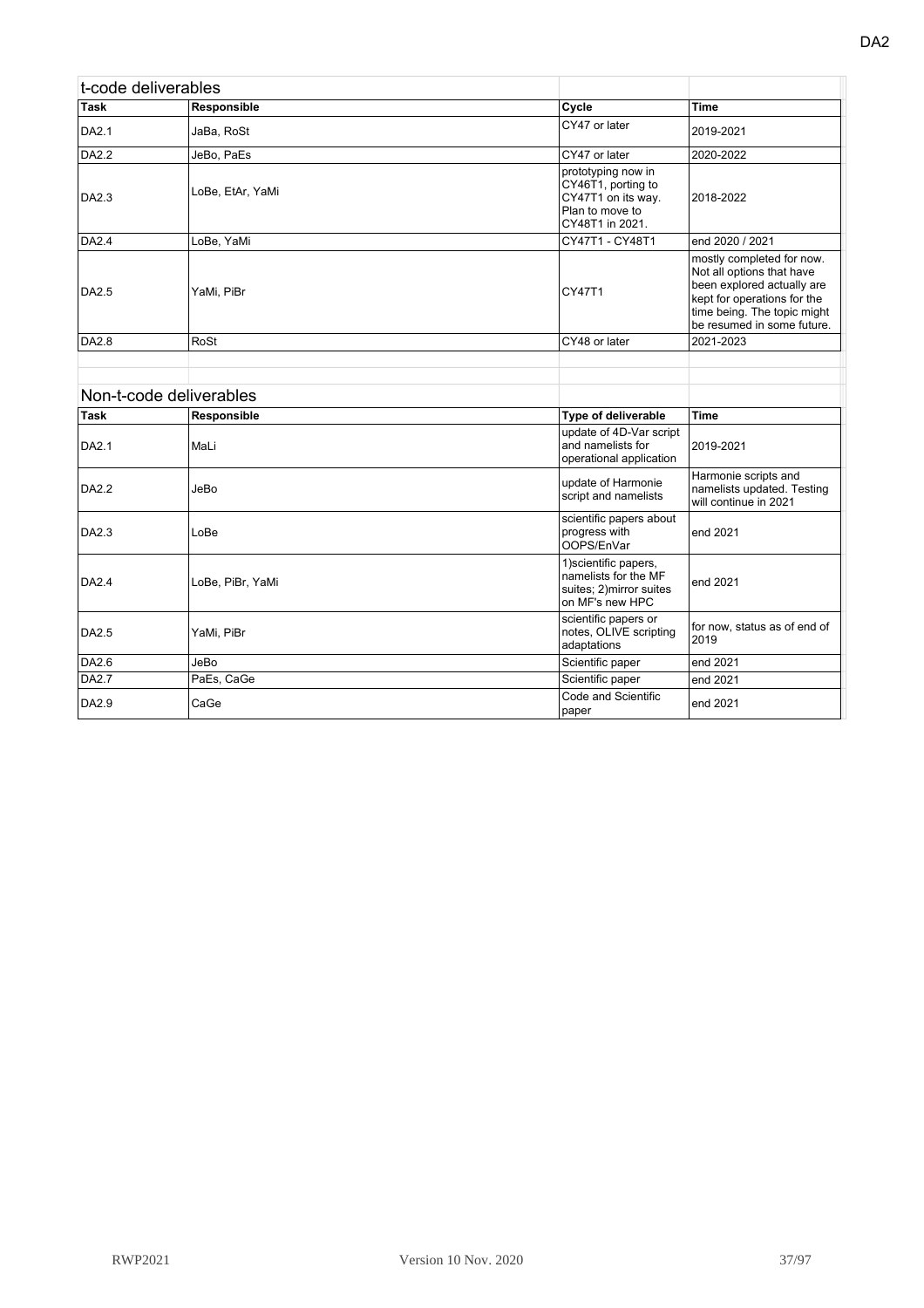| WP number             | Name of WP                                     |  |
|-----------------------|------------------------------------------------|--|
| DA3                   | Use of existing observations                   |  |
| <b>WP main editor</b> | Roger Randriamampianina, Jean-François Mahfouf |  |
|                       |                                                |  |

| Table of participants                                                     |                                                                                                                                                                                                                               |                         |                                           |
|---------------------------------------------------------------------------|-------------------------------------------------------------------------------------------------------------------------------------------------------------------------------------------------------------------------------|-------------------------|-------------------------------------------|
| Participant<br><b>Abbreviation</b>                                        | Participant                                                                                                                                                                                                                   | Institute               | <b>PersonMonth or External</b><br>project |
| JoCa, MaDi, Jasa,<br>PaEs                                                 | Joan Campins(2), Maria Diez(4), Jana Sanchez(4), Pau Escriba (1)                                                                                                                                                              | <b>AEMET Spain</b>      | 11                                        |
| BeSt, PeSm, ViSv,<br>JuCe                                                 | Benedikt Strajnar (1.75), Peter Smerkol (1), Vito Svagelj (1), Jure<br>Cedilnik (2)                                                                                                                                           | <b>ARSO Slovenia</b>    | 5.75                                      |
| AnBu, AITr                                                                | Antonin Bucanek (5), Alena Trojakova (3)                                                                                                                                                                                      | <b>CHMI Czech</b>       | 8                                         |
| AnSt, SuPa                                                                | Antonio Stanesic (1), Suzana Panezić (3.25)                                                                                                                                                                                   | <b>DHMZ Croatia</b>     | 4.25                                      |
| MaDah, HeVe                                                               | Mats Dahlbom(2), Henrik Vedel(0.5)                                                                                                                                                                                            | <b>DMI Denmark</b>      | 2.5                                       |
| DaSch, ErGr, Re, Er                                                       | David Schönach (HOPE), Erik Gregow (iOBS), Reima Eresmaa (1.5)                                                                                                                                                                | <b>FMI Finland</b>      | 1.5                                       |
| SiTh                                                                      | Sigurdur Thorsteinsson (3)                                                                                                                                                                                                    | <b>IMO</b> Iceland      | 3                                         |
| HaBe, WaKh                                                                | Haythem Belgrissi (1), Wafa Khalfaoui (1)                                                                                                                                                                                     | <b>INM Tunisia</b>      | $\overline{2}$                            |
| IsMo, MaMo                                                                | Isabel Monteiro(2), Maria Monteiro (1.5)                                                                                                                                                                                      | <b>IPMA Portugal</b>    | 3.5                                       |
| SdH, WiVe, JaBa                                                           | Siebren de Haan(1), Wim Verkleij(6), Jan Barkmeijer(1)                                                                                                                                                                        | <b>KNMI Netherlands</b> | 8                                         |
| FaHd, ZaSa                                                                | Fatima Hdidou, Zahra Sahlaoui                                                                                                                                                                                                 | <b>Maroc Meteo</b>      | 2                                         |
| RoDa, EoHa                                                                | Ronan Darcy (3), Eoghan Harney (1.5)                                                                                                                                                                                          | <b>MET Eireann</b>      | 4.5                                       |
| MaMi, RoRa,<br>PeDah                                                      | Máté Mile (Alertness), Roger Randriamampianina (0.5), Per Dahgren<br>(CARRA, PRECISE)                                                                                                                                         | <b>MET Norway</b>       | 0.5                                       |
| FrGu, NaFo, ViGu,<br>PaMo, ViPo, ErWa,<br>MaMa, JFMa,<br>ChPa, MaBo, OlDu | Frank Guillaume, Nadia Fourrié, Patrick Moll, Vivien Pourret, Maud<br>Martet, J.-F. Mahfouf, C. Payan, 1 or 2 newcomers in the GMAP/OBS<br>team (provisional accounting of 2 times 0.5 FTE), Mary Borderie, Olivier<br>Dupont | Météo-France            | 25                                        |
| DuAk, YeCe                                                                | Duygu Aktaş (1), Yelis Cengiz (3)                                                                                                                                                                                             | <b>MGM Turkey</b>       | $\overline{4}$                            |
| ViHo, ZsKo, KrSz,<br>GaTo                                                 | Viktoria Homonnai (0.5), Zsofia Kocsis (0.5), Kristof Szanyi (5),<br>Gabriella Toth (2)                                                                                                                                       | <b>OMSZ Hungary</b>     | 8                                         |
| GhCh, MOAM                                                                | Ghiles Chemrouk (2), Mohand Ouali Ait Meziane (2)                                                                                                                                                                             | <b>ONM Algeria</b>      | $\overline{4}$                            |
| MaDe, MiNe, Malm,<br>KaCa, JoVi                                           | Maria Derkova (1), Michal Nestiak (4), Martin Imrisek (4), Katarina<br>Catlosova (8), Jozef Vivoda (1)                                                                                                                        | <b>SHMU Slovakia</b>    | 18                                        |
| MaLi, MaRi, GuHa                                                          | Magnus Lindskog(1), Martin Ridal(2.25), Günther Haase(0.5)                                                                                                                                                                    | <b>SMHI Sweden</b>      | 3.75                                      |
| FIMe, FIWe                                                                | Florian Meier (3), Florain Weidle (3)                                                                                                                                                                                         | <b>ZAMG Austria</b>     | 6                                         |
| AIDu                                                                      | Alina Dumitru (1)                                                                                                                                                                                                             | Meteo Romania           | $\mathbf{1}$                              |
| MSG, GaSt                                                                 | Malgorzata Szczech-Gajewska (1), Gabriel Stachura (2)                                                                                                                                                                         | <b>IMGW Poland</b>      | 3                                         |
| LeDC, AIDe, IdDe                                                          | Alex Deckmyn (1)                                                                                                                                                                                                              | <b>RMI Belgium</b>      | $\mathbf{1}$                              |
|                                                                           |                                                                                                                                                                                                                               |                         |                                           |

## WP objectives

In the past years various types of high-resolution observations have been made available in the assimilation system and found to positively impact forecast quality, such as radar reflectivities, GNSS ZTD, Mode-S, ASCAT winds, AMVs, and satellite radiances. It is a high priority task to ensure that these observations become available operationally to as many members as possible.

For observation types already available in the assimilation system, ways are being investigated to optimize their use with regard to quality control, thinning/super-obbing, the size of their footprint with respect to the modelled values, and bias correction. For radar data, quality control investigations will remain a point of attention.

| <b>Peopliptions</b> or table |                                                                                                                                                                                                                                                                                                                                                                                                                                                                                                                                                                                                                             |                                                                                                                                                                                                         |                             |
|------------------------------|-----------------------------------------------------------------------------------------------------------------------------------------------------------------------------------------------------------------------------------------------------------------------------------------------------------------------------------------------------------------------------------------------------------------------------------------------------------------------------------------------------------------------------------------------------------------------------------------------------------------------------|---------------------------------------------------------------------------------------------------------------------------------------------------------------------------------------------------------|-----------------------------|
| ∣Task                        | <b>Description</b>                                                                                                                                                                                                                                                                                                                                                                                                                                                                                                                                                                                                          | Participant abbrev.                                                                                                                                                                                     | <b>Type of deliverable</b>  |
| <b>DA3.1</b>                 | Assist local implementation of radar data assimilation: optimize radar<br>assimilation, prepare for operational introduction; continue to harmonize<br>and improve quality control procedures and pre-processing (intelligent<br>thinning / super-obbing): test alternative velocity dealiassing algorithms<br>and provide feedback to OPERA; generalize radar assimilation to 4D-<br>Var and later to hybrid systems; impact studies to assess value of radar<br>data in different weather regimes. Perform monitoring and assimilation<br>of various European radars. Test radar based initialisation of<br>hydrometeors. | AnBu, AnSt, FIMe,<br>MiNe. MaDah. MaRi.<br>WiVe, GuHa, AITr.<br>FrGu, MaMa, JFMa,<br>ZaSa, JaBa, JaSa,<br>BeSt. PeSm. ViSv.<br>KrSz, DuAk, EoHa,<br>SuPa. MaMo. JoVi.<br>KaCa. MSG. GaSt.<br>DuAk, FiMe | T-codes and scientific note |
| DA3.2                        | Aircraft-derived data (ADD): assist implement Mode-S wind and<br>temperature (EHS and MRAR) pre-processing; refine quality control,<br>thinning/super-obbing; evaluate VarBC for ADD; impact assessment.                                                                                                                                                                                                                                                                                                                                                                                                                    | BeSt, JK, SdH, RoRa.<br>FIMe, FrGu, ViPo,<br> PaMo. MaRi. MaLi.<br>MaDe, KaCa, FiMe,<br>MaDi,LeDC, AlDe, IdDe,<br>GaTo, JaSa, KaCa                                                                      | T-codes and scientific note |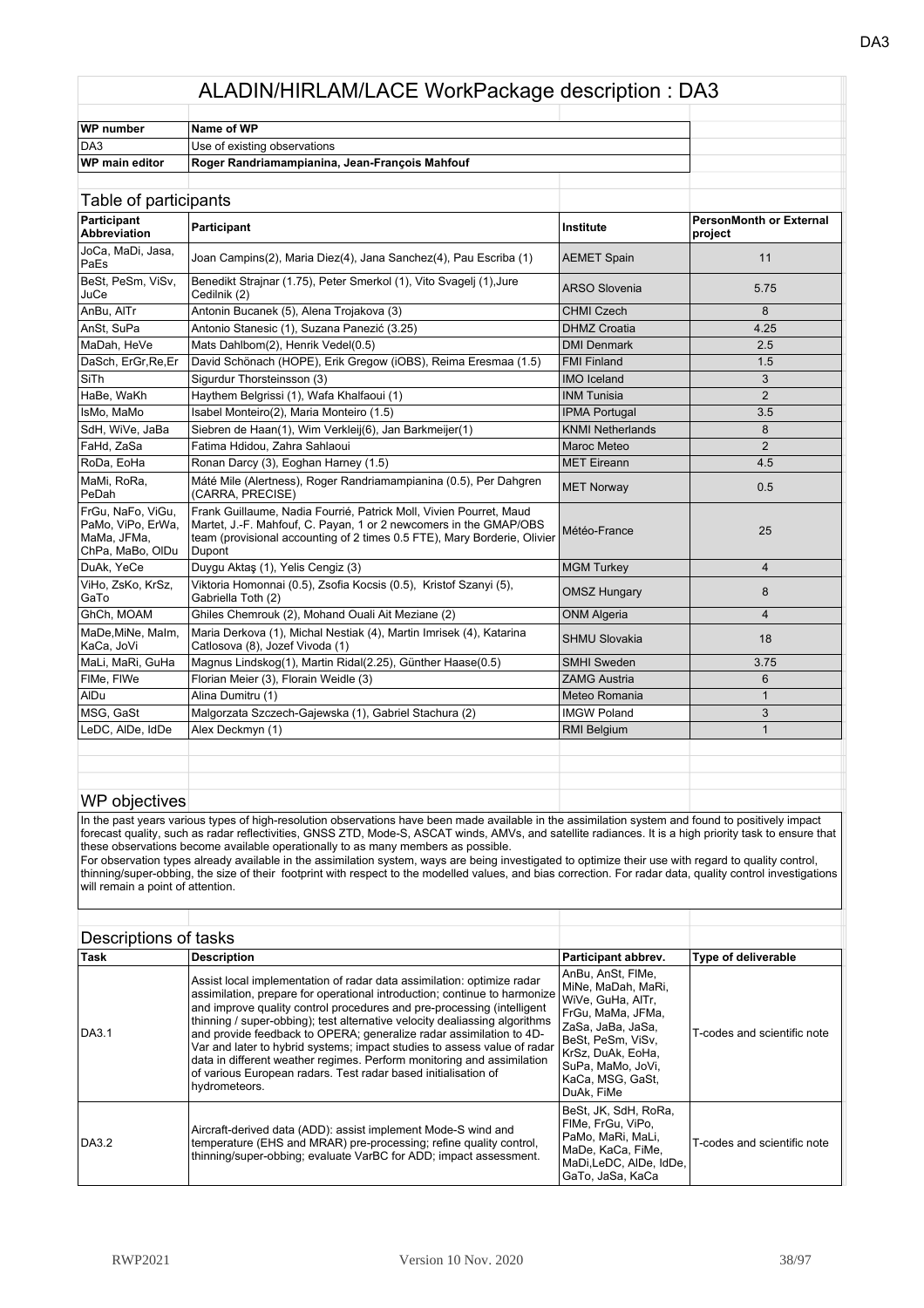| DA3.3        | Ground-based GNSS ZTD: further elaborate the assimilation of ZTD<br>data, including onboard train measurement, without or with less<br>anchoring observations; refine white- or blacklisting of GNSS stations<br>and use of VarBC; conduct impact study; apply with 4D-Var.                                                                                                                                                                                                                                                                          | JaSa, SiTh, MaLi,<br>HeVe, PaMo, Malm,<br>FaHd, BeSt, Milm,<br>FIMe, LeDC, AIDe, IdDe,<br>RoDa, SuPa, GhCh.<br>FiMe, FiWe | T-codes and scientific note  |
|--------------|------------------------------------------------------------------------------------------------------------------------------------------------------------------------------------------------------------------------------------------------------------------------------------------------------------------------------------------------------------------------------------------------------------------------------------------------------------------------------------------------------------------------------------------------------|---------------------------------------------------------------------------------------------------------------------------|------------------------------|
| DA3.4        | Scatterometer winds: optimize settings for update frequency.<br>thinning/accounting for footprint size in first-quess departure<br>(supermodding), correlated observation errors, and assess impact in-<br>different weather regimes; Port the supermodding approach into the<br>common code; Explore and add in the reference system the use of<br>scatterometer data from international agencies: Chinese-French<br>Oceanographic SATellite (CFOSAT), the Chinese HY-2A/B, the Indian<br>OSCAT-3 and ASCAT-A/B/C (use of high resolution product). | MaMi, IsMo, BeSt,<br>ChPa                                                                                                 | T-codes and scientific note  |
| DA3.5        | AMV: Assist the implementation of both locally (NWCSAF HRW<br>software) and EUMETSAT generated AMV's; elaborate the blacklisting<br>procedure.                                                                                                                                                                                                                                                                                                                                                                                                       | FM, MMi, DaSch, TL,<br>ZsKo, ViHo, RoRa,<br>PeDah, YeCe                                                                   | T-codes and scientific note  |
| DA3.6.1-3    | Clear-sky radiances: 1) Seviri, 2) IASI and CrIS, and 3) ATOVS,<br>ATMS, and MWHS: improve the estimation of surface emissivity and<br>skin temperature to allow their assimilation over sea ice and land,<br>including radiances from low-peaking channels. Support the operational<br>implementation for both emissivity handling approache and<br>observations.                                                                                                                                                                                   | MaMo, MaDah, SiTh,<br>MaDi, JoCa, WaKh,<br>MaLi, RoRa, ReEr,<br><b>MOAM</b>                                               | T-codes and scientific note  |
| <b>DA3.7</b> | Cloud-affected radiances: IASI and CrIS radiances: allow assimilation<br>of cloud-affected radiances (e.g. CO2 slicing).                                                                                                                                                                                                                                                                                                                                                                                                                             | ViGu, NaFo                                                                                                                | T-codes and scientific note  |
| <b>DA3.8</b> | Assist local implementation of high-resolution radiosondes: optimize<br>local pre-processing, extend observation operator.                                                                                                                                                                                                                                                                                                                                                                                                                           | HaBe, MaDe                                                                                                                | T-codes and scientific note. |
| DA3.9        | Assimilation of surface pressure observations; Address quality control<br>and bias correction; Perform impact assessment; promote data<br>exchange between NMS's                                                                                                                                                                                                                                                                                                                                                                                     | PaEs, RoRa, JaSa,<br>RoSt, ErGr, MaRi, MiNe                                                                               | T-codes and scientific note  |
| DA3.10       | Assimilation of sodar data                                                                                                                                                                                                                                                                                                                                                                                                                                                                                                                           | JuCe                                                                                                                      | T-codes and scientific note  |
|              |                                                                                                                                                                                                                                                                                                                                                                                                                                                                                                                                                      |                                                                                                                           |                              |

| t-code deliverables |                  |             |
|---------------------|------------------|-------------|
| Responsible         | Cycle            | <b>Time</b> |
| MaDa                | CY48T1 or later  | end 2021    |
| EoWh, RoRa, PM      | CY48T1 or later  | end 2021    |
| MaLi, HaBe, PaMo    | CY48T1 or later  | end 2021    |
| <b>GJM</b>          | CY48T1 or later  | end 2021    |
| EoWh, RoRa          | CY48T1 or later  | end 2021    |
| MaDi                | CY48T1 or later  | end 2021    |
| SiTh, RoRa          | CY48T1 or later  | end 2021    |
| MaDa                | CY48T1 or later  | end 2021    |
| EoWh                | ICY48T1 or later | end 2021    |
| JuCe                | CY48T1 or later  | end 2021    |
|                     |                  |             |

| <b>Task</b>  | Responsible | Type of deliverable                                                              | <b>Time</b> |
|--------------|-------------|----------------------------------------------------------------------------------|-------------|
| <b>DA3.1</b> | MaMo        | Common pre-<br>processing and Bator<br>for (OPERA) radar data.                   | lend 2021   |
| DA3.4        | <b>IsMo</b> | Report about the<br>implementation of the<br>different observations              | end 2021    |
| DA3.61-3     | JaSa        | Report about the impact<br>assessment                                            |             |
| <b>DA3.7</b> |             |                                                                                  |             |
| DA3.9        | Pa Es       | Report about system<br>(scripts and namelist)<br>update and impact<br>assessment | lend 2021   |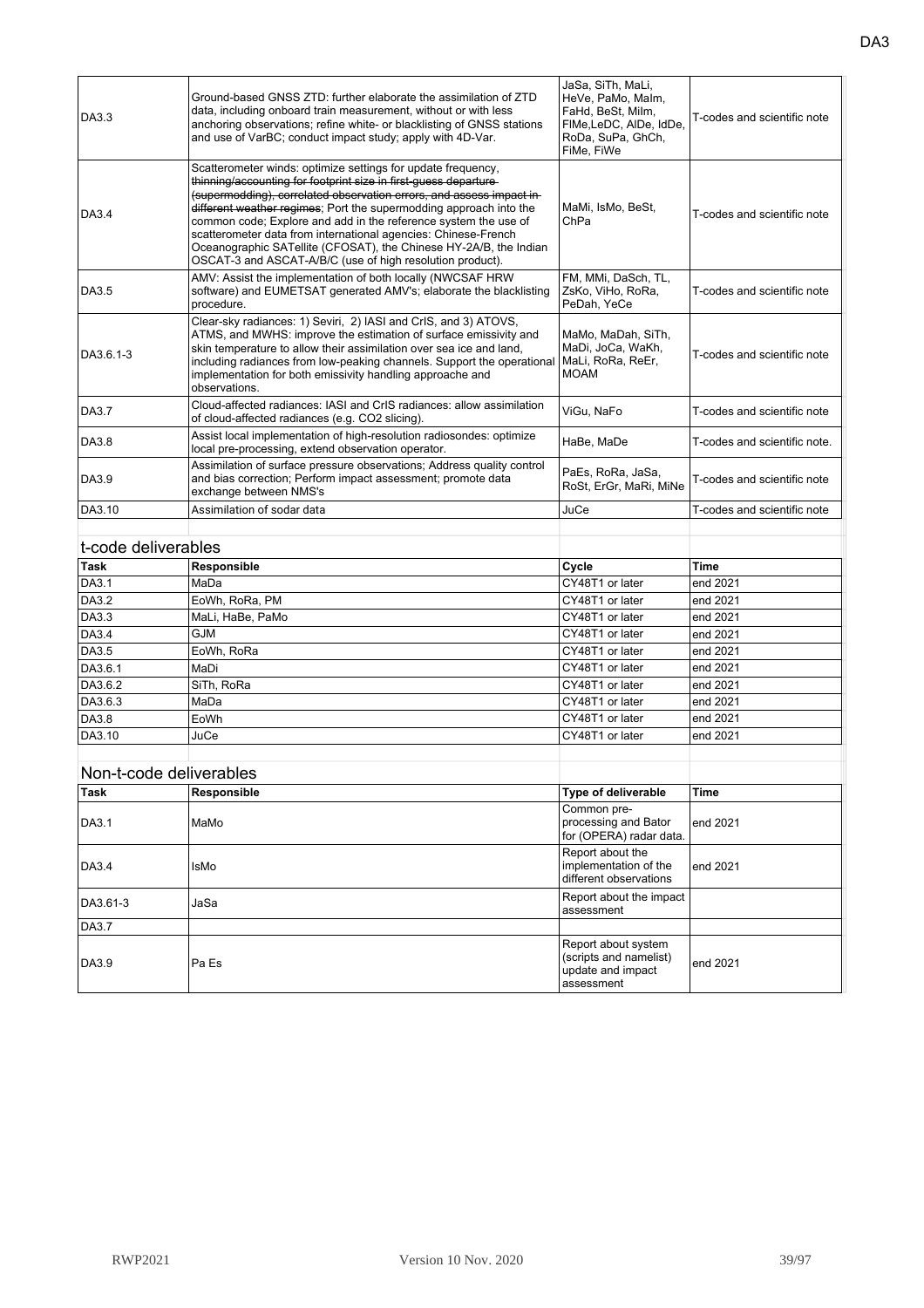| WP number             | Name of WP                                        |  |
|-----------------------|---------------------------------------------------|--|
| DA4                   | Use of new observations types                     |  |
| <b>WP main editor</b> | Jean-François Mahfouf and Roger Randriamampianina |  |

#### Table of participants **Participant Abbreviation Participant Institute PersonMonth or External project** KaHi Kasper Hintz (1) DMI Denmark 1 CdB, SdH, JaBa Cisco de Bruijn (1), Siebren de Haan (1) KNMI Netherlands 2 FaHd Fatima Hdidou Maroc Meteo 1 MaDi, CaGe Maria Diez (2), Carlos Geijo(1) AEMET Spain 3 IsMo Isabel Monteiro (0.5) Contract Contract Contract American Contract Contract Contract Contract Contract Contract Contract Contract Contract Contract Contract Contract Contract Contract Contract Contract Contract Contra RoDa, EoWh Ronan Darcy, Eoin Whelan (1) NET Eireann MET Eireann 1 MaLi, SuHu, MaRi, PaMa Magnus Lindskog (Mode-S project, AWS miscosat), Susanna Hagelin Magnus Lindskog (Mode-S project, AVVS miscosat), Susanna Hagelin SMHI Sweden 1998 (November 20.5)<br>(Aeolus, AWS), Martin Ridal (0.5) (iOBS), Paulo Madeiros (iOBS) 1998 (SMHI Sweden 1999) RoRa, RoAz, RoSt Roger Randriamampianina(Alertness), Roohollah Azad (Alertness), Roel Stappers (1) (iOBS) MET Norway <sup>1</sup> ReEr Reima Eresmaa (1.5) Reima Eresmaa (1.5) Reima Eresmaa (1.5) Reima Eresmaa (1.5) Reima Eresmaa (1.5) Reima E PaMo, ErWa, FrGu, NaFo, PhCh, FaDu, ViPo, ChPa, JFM, GuTh, MaBa, MaSa, OlCo Patrick Moll, Maud Martet, Frank Guillaume, Nadia Fourrié, Philippe Chambon, Vivien Pourret, Christophe Payan, Jean-François Mahfouf, Guillaume Thomas, Marylis Barreyat, Matic Savli, Olivier Coopmann Météo-France **185** OlCa Olivier Caumont Météo-France MOAM Mohand Ouali Ait Meziane (2) North Contract of CONM Algeria 2 FlMe, PhSc Florian Meier (0.5), Phillip Scheffknecht (4) ZAMG Austria 4.5 BeSt, PeSm Benedikt Strajnar (1.5), Peter Smerkol (2) ARSO Slovenia 3.5 Malm Martin Imrisek (2), Michal Nestiak (2) SHMU Slovakia 4 (3) 4 (3) SHMU Slovakia

#### WP objectives

The general goal is to prepare the use of new (not yet routinely available in the LAM DA system) observations in the various LAM variational data assimilation systems (for current 3D/4D-Vars and future 3D/4D-En-Vars). The quality of mesoscale analyses relies on an efficient extraction of smallscale information contained in data available at high spatial and temporal scales. The priority should be on observations that can help to constrain the model evolution in terms of water vapour, clouds and precipitation (radiances, GPS-derived data, aircraft humidity observations, delays in telecommunication links due to rain). In order to make an optimal usage of the various data types, significant activities should be devoted to the specification of quality controls (e.g. cloud detection for satellite radiances), error specifications, bias corrections and data sampling/averaging. Explore the application of machine learning technique in quality control of high temporal and spatial resolution observations.

| <b>Task</b>  | <b>Description</b>                                                                                                                                                                                                                                                                                                                                                                                                   | Participant abbrev.                                                             | <b>Type of deliverable</b> |
|--------------|----------------------------------------------------------------------------------------------------------------------------------------------------------------------------------------------------------------------------------------------------------------------------------------------------------------------------------------------------------------------------------------------------------------------|---------------------------------------------------------------------------------|----------------------------|
| <b>DA4.1</b> | All-sky radiances: 1) Implement the use of all-sky radiances starting<br>with ATOVS and SSMI/S (ECMWF method) in CY43h2. 2) Finalise the<br>design of the assimilation of "all-sky" microwave radiances using a<br>Bayesian inversion in the AROME 3D-Var (MF method). 3) Use the<br>RTTOV-SCATT radiative transfer model for the quality control of<br>microwave radiances before assimilation in the AROME 3D-Var. | RoRa, RoAz, PhCh,<br>MaBa, JFM, MOAM                                            | Codes and scientific note  |
| DA4.2        | GNSS slant delay: assist the implementation and porting process to the<br>common code, conduct impact study with 3D/4D-Var.                                                                                                                                                                                                                                                                                          | SdH. Malm                                                                       | Codes and scientific note  |
| DA4.3        | GNSS ZTD horizontal gradients: Perform impact studies with data<br>provided by IGN.                                                                                                                                                                                                                                                                                                                                  | PaMo, FaHd, FrGu                                                                | Codes and scientific note  |
| DA4.4        | High-resolution surface observations (surface pressure, T2m, q2m):<br>further explore the potential of volunteered observations from<br>crowdsourced, private weather sations, cars, and smartphones.<br>Implement the machnie learning technique to quality control these<br>observations in the common T-code.                                                                                                     | KaHi, CdB, RoSt, MaRi,<br>OICa, RoDa, PaMa,<br>FiMe                             | Codes and scientific note  |
| DA4.5.1-6    | Future satellite instruments: Preparations for assimilation of,<br>respectively, 1) Aeolus L2 HLOS winds, 2) MTG-IRS, 3) IASI-NG, 4)<br>winds from various scatterometers (see also DA3.4), 5) EPS SG-MWS,<br>6) AWS-MW.                                                                                                                                                                                             | RoAz, FruG, ViPo,<br>ChPa, IsMo, MaLi,<br>SuHa, MaSa, ViPo,<br>ChPa, EoWh, ReEr | Codes and scientific note  |
| DA4.6        | Use of AMDAR humidity observations: Continue to monitor, optimize<br>the QC and perform impact study of AMDAR humidity in the<br>ALARO/AROME 3D-Var.                                                                                                                                                                                                                                                                 | MaDi, PaMo                                                                      | Code and scientific note   |
| <b>DA4.7</b> | Set-up a new framework for OSSEs with full AROME observing system<br>(including radar data) for the preparation of IRS/MTG in AROME 3D-<br>Var                                                                                                                                                                                                                                                                       | NaFo, OICo, PhCh                                                                | Code and scientific note   |
| DA4.8        | Assimilate wind data from recreational hot-air balloon flights in<br>HARMONIE-AROME                                                                                                                                                                                                                                                                                                                                  | CdB                                                                             | Code and Scientific note   |
| DA4.9        | Start to explore the different products (cloud-related products, also<br>AMVs) from SAF/NWC in DA processes (short-range and nowcasting<br>applications). See also PH6 and MQA3.                                                                                                                                                                                                                                     | CaGe                                                                            | Scientific note            |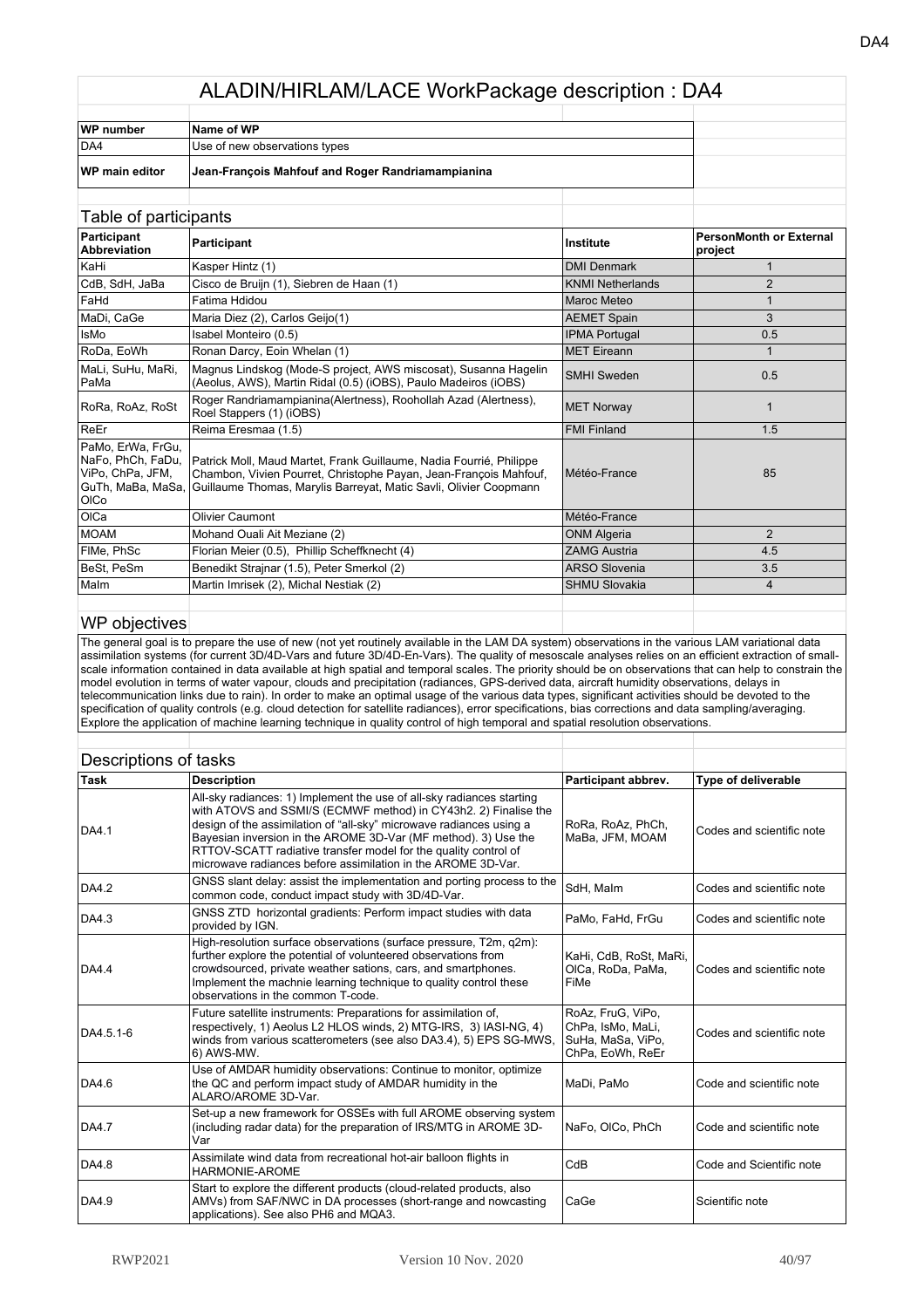| DA4.10 | Assimilation of attenuation in telecommunication microwave links due to  <br>rain: Refine the preprocessing to efficiently separate dry and wet<br>attenuation. Develop suitable observation operator to assimilate<br>retrieved rain rates (initially as saturated humidity observation in rainy<br>areas). | lBeSt. PeSm. PhSc | Codes and Scientific note |
|--------|--------------------------------------------------------------------------------------------------------------------------------------------------------------------------------------------------------------------------------------------------------------------------------------------------------------|-------------------|---------------------------|
| DA4.11 | Assess use of radar polarimetric data; more European OPERA data for<br>Iassimilation in Arome-France                                                                                                                                                                                                         | OICa. MaMa        | scientific note           |
|        |                                                                                                                                                                                                                                                                                                              |                   |                           |

# t-code deliverables

| t-code deliverables |                         |                         |             |
|---------------------|-------------------------|-------------------------|-------------|
| Task                | Responsible             | Cycle                   | <b>Time</b> |
| DA4.1               | 1) RoRa, 2-3) PhCh      | CY48T1 or later         | 2020-2021   |
| DA4.2               | SdH, Malm               | CY48T1 or later         | 2020-2021   |
| <b>DA4.4</b>        | KaHi                    | CY48T1 or later         | End of 2021 |
| DA4.5.1-4           | 1-RoAz, FrGu            | CY48T1 or later         | End of 2021 |
| DA4.6               | MaDi, PaMo              | CY48T1 or later         | End of 2021 |
| <b>DA4.7</b>        | NaFo                    | CY48T1 or later         | End of 2021 |
| DA4.8               | CbB                     | CY48T1 or later         | End of 2021 |
| DA4.9               | CaGe                    | CY48T1 or later         | End of 2021 |
| DA4.10              |                         | CY48T1 or later         | End of 2021 |
|                     | Non-t-code deliverables |                         |             |
| Task                | Responsible             | Type of deliverable     | <b>Time</b> |
|                     |                         | Report about the status |             |

| IDA4.1 | RoRa            | <b>Report about the status</b><br>of the implementation of End of 2021<br>All-Sky in CY43h2 |             |
|--------|-----------------|---------------------------------------------------------------------------------------------|-------------|
| DA4.7  |                 | Technical report                                                                            | End of 2021 |
| DA4.8  | CdB             | Technical report                                                                            | End of 2021 |
| DA4.11 | l CdBOICa, MaMa | Technical report                                                                            | End of 2021 |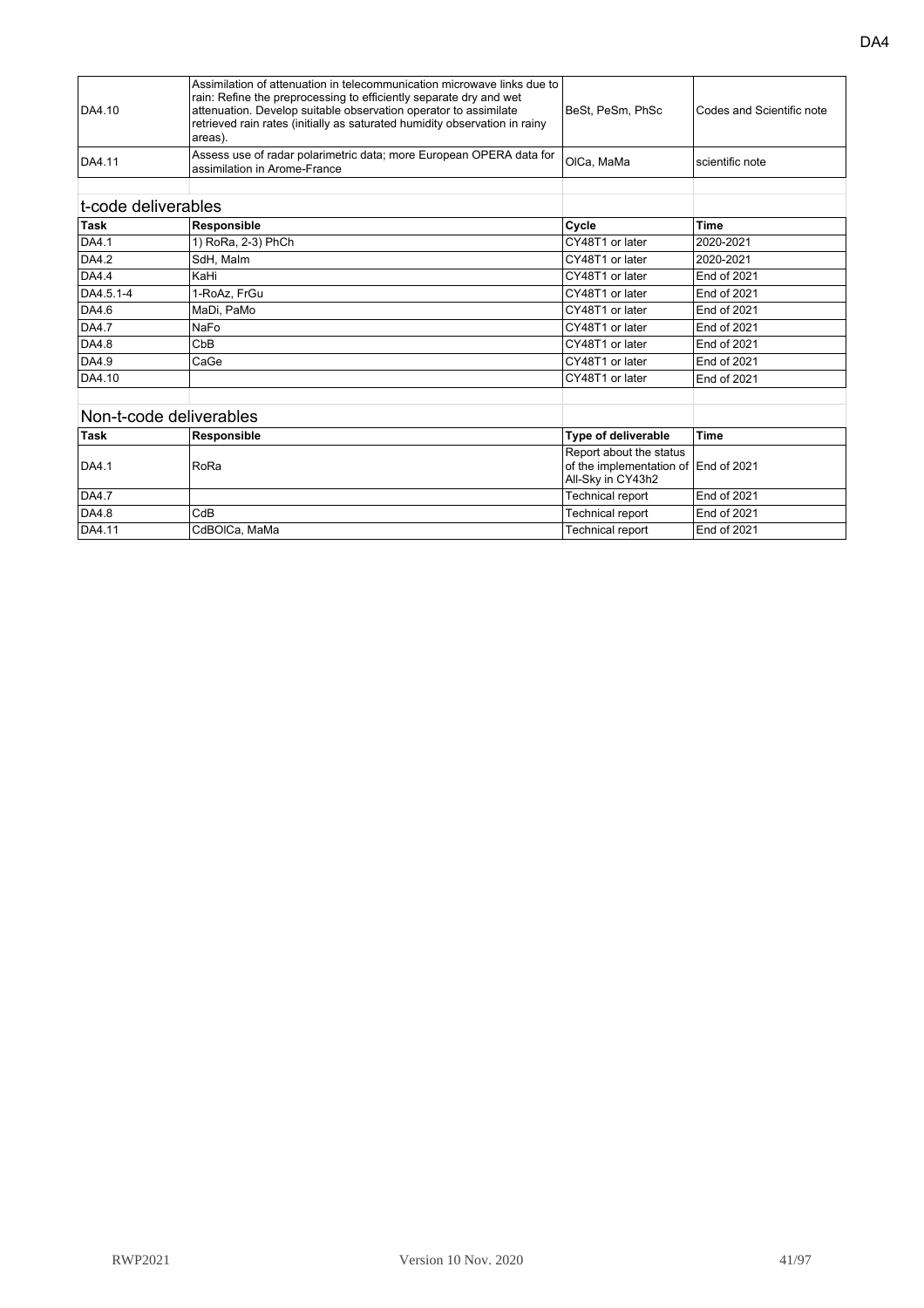| Name of WP                                               |  |
|----------------------------------------------------------|--|
| Development of assimilation setups suited for nowcasting |  |
| Xiaohua Yang, Pierre Brousseau, Florian Meier            |  |
|                                                          |  |

| rabic or participarity |                                                                                  |                         |                                           |
|------------------------|----------------------------------------------------------------------------------|-------------------------|-------------------------------------------|
|                        | 3 Participant                                                                    | Institute               | <b>PersonMonth or External</b><br>project |
| CaGe, MaDi             | Carlo Geijo (5), Maria Diez(1)                                                   | <b>AEMET Spain</b>      | 6                                         |
| BeSt                   | Benedikt Strainar (1.5)                                                          | <b>ARSO Slovenia</b>    | 1.5                                       |
| AITr, AnBu             | Alena Trojakova (0.5), Antonin Bucanek (0.5)                                     | <b>CHMI Czech</b>       |                                           |
| XiYa, CIPe, KaHi       | Xiaohua Yang (1.5), Claus Pedersen(2), Kasper Hintz(1.5)                         | <b>DMI Denmark</b>      | 5                                         |
| ErGr                   | Erik Gregow (3)                                                                  | <b>FMI Finland</b>      | 3                                         |
| SdH, JaBa              | Siebren de Haan (1), Jan Barkmeijer (1)                                          | <b>KNMI Netherlands</b> | $\overline{2}$                            |
| FaHd, ZaSa             | Fatima Hdidou (1), Zahra Sahlaoui (1)                                            | Maroc Meteo             | $\overline{2}$                            |
| ViHo, GaTo             | Viktoria Homonnai (3), Gabriella Toth (3)                                        | <b>OMSZ Hungary</b>     | 6                                         |
| PiBr, NiMe, ThMo       | Pierre Brousseau (0.5), Nicolas Merlet (9.5), Thibaut Montmerle (2.25)           | Météo-France            | 12.25                                     |
| MiNe, MaDia            | Michal Nestiak(3), Martin Dian (1)                                               | <b>SHMU Slovakia</b>    | 4                                         |
| MaLi, ToLa, JeBo       | Magnus Lindskog(MetCoOp) (1.5), Tomas Landelius (SEA), Jelena<br>Bojarova (0.75) | <b>SMHI</b> Sweden      | 2.25                                      |
| <b>FIMe</b>            | Florian Meier (2.5)                                                              | <b>ZAMG Austria</b>     | 2.5                                       |
| EoHa                   | Eoghan Harney (1.5)                                                              | <b>MET Eireann</b>      | 1.5                                       |
| LeDC                   | Lesley De Cruz                                                                   | RMI Belgium             |                                           |
| AhMe, IvAn, SuTo       | Ahto Mets(0.5), Ivar Ansper(1), Sulev Tokke(2.5)                                 | <b>ESTEA Estonia</b>    | 4                                         |
|                        |                                                                                  |                         |                                           |

#### WP objectives

Nowcasting and very short range forecasting (~1-6h) require rapid and frequent updating of the model initial state with the most recent (and frequent) observations. 3D-Var nowcasting setups with hourly or even sub-hourly cycling are presently being experimented with, with plan of development using 4DVAR or 4DEnVar on overlapped assimilation windows. Because of their high time frequencies, observations from radars, GNSS, geostationary satellites, aircraft, polar orbiting satellites for high latitude domains, and surface networks provide relevant observational input data. Especially, high density crowd source data such as smartphone pressure measurement and measurement from private weather network provides potentially useful information for capturing rapidly developing system in small scale. The problem of how to account for spatially and temporally correlated observation errors in the analysis of these data needs to be tackled. Ways to reduce model spinup and optimizing cycling and initialization strategies in the nowcasting range will be considered. Several methods are being developed with the aim of giving greater weight to observations, in particular radar data and cloud satellite imagery. Nudging techniques are being considered within LACE. In HIRLAM, algorithm development in 4DVAR and 4DEnVAR will also be extended to nowcasting applications, in which particular focus will be given on approaches for an effective minimisation and quick delivery. HIRLAM will also explore cloud initialization technique (using satellite imagery to initialize model humidity fields) to utilise a wider range of cloud products from the SAF/NWC. At high resolutions, it becomes increasingly important for the analysis system to correct for displacement errors in fine-scale atmospheric features. The field alignment and image warping techniques, developed to identify and correct for displacement errors with respect to e.g. radar data or satellite imagery, will be integrated into the variational assimilation system. Nested (subkilometric) models with or without data assimilation will be, as well, tested. For the method to have optimal effect, alternative formulations of balance may be required; this will also be investigated in WP DA1.2.

| סיוסטיון איוסוויט פו נ |                                                                                                                                                                                                                                                                                                                                                                                                                                                 |                                                                                                                                                   |                                                                                         |
|------------------------|-------------------------------------------------------------------------------------------------------------------------------------------------------------------------------------------------------------------------------------------------------------------------------------------------------------------------------------------------------------------------------------------------------------------------------------------------|---------------------------------------------------------------------------------------------------------------------------------------------------|-----------------------------------------------------------------------------------------|
| Task                   | <b>Description</b>                                                                                                                                                                                                                                                                                                                                                                                                                              | Participant abbrev.                                                                                                                               | <b>Type of deliverable</b>                                                              |
| <b>DA5.1</b>           | Observation networks suitable for RUC/RR setup (e.g.: Mode-S, GNSS<br>ZTD, GNSS STD, Radar, Seviri, surface, AO, crowd source ): monitor<br>observations usage; evaluate quality, promote data exchange from<br>local observation networks.                                                                                                                                                                                                     | SdH, ErGr, FIMe, BeSt,<br>MiNe, MaMo, ZaSa,<br>MaDia, ViHo, GaTo,<br>KaHi, MaDi                                                                   | Codes and scientific note                                                               |
| DA5.2                  | Assimilation cycling strategy: evaluate aspects of assimilation setup<br>with various assimilation schemes (3D, 4D, deterministic and<br>ensemble) on updating frequency, rapid refresh (RR) vs RUC. Test of<br>rapid refresh with use of moving assimilation window and assimilation<br>cycling with overlapping windows. Test the optimal use of all high<br>resolution (horizontally and temporally) observations in case of 4D<br>approach. | RoAz, XiYa, KaHi, ErGr,<br>CIPe, FIMe, MaLi, JaBa,<br>NiGu, CaGe, LeDC,<br>EoHa, JeBo, BeSt,<br>IvAn, SuTo, GaTo,<br>FaHd,ZaSa,NiMe,ThMo,<br>PiBr | Codes and scientific note                                                               |
| DA5.3                  | Comprehensive testing in CY40h1.1.1 and CY43h2 of the Field<br>Alignment and the Variational Constraints (FA+VC) algorithms in the<br>context of data assimilation for NWC, preferably with sub-hourly<br>updates. Consider HDF5 format usage in Field Alignment context.                                                                                                                                                                       | CaGe                                                                                                                                              | Codes and scientific note                                                               |
| <b>DA5.4</b>           | Towards cloud initialisation: initialize humidity fields from CPP products<br>and evaluate their impact on the cloud initialization; study pre-<br>conditioning of the first guess using radar data. Study weather regime<br>dependent balances between hydrometeor model variables and control<br>state variables, possibly using ensemble techniques.                                                                                         | CIPe                                                                                                                                              | <code>ErGr, MaLi, ToLa, MiNe,<math>\big _\text{Codes}</math> and scientific note</code> |
| DA5.5                  | Optimize setup for nowcasting range: optimize design and<br>implementation of a data assimilation system both in terms of algorithm<br>(3DVAR, 4DVAR on overlapped windows) and high density observation   SuTo, AhMe, AITr,<br>data suitable for the very short range (0-6h). Test of combination of<br>upper air 4DVAR or 3DVAR for coarse resolution domain with<br>internally nested high resolution downscaling using radar data nudging.  | AnBu, PiBr                                                                                                                                        | Codes and scientific note                                                               |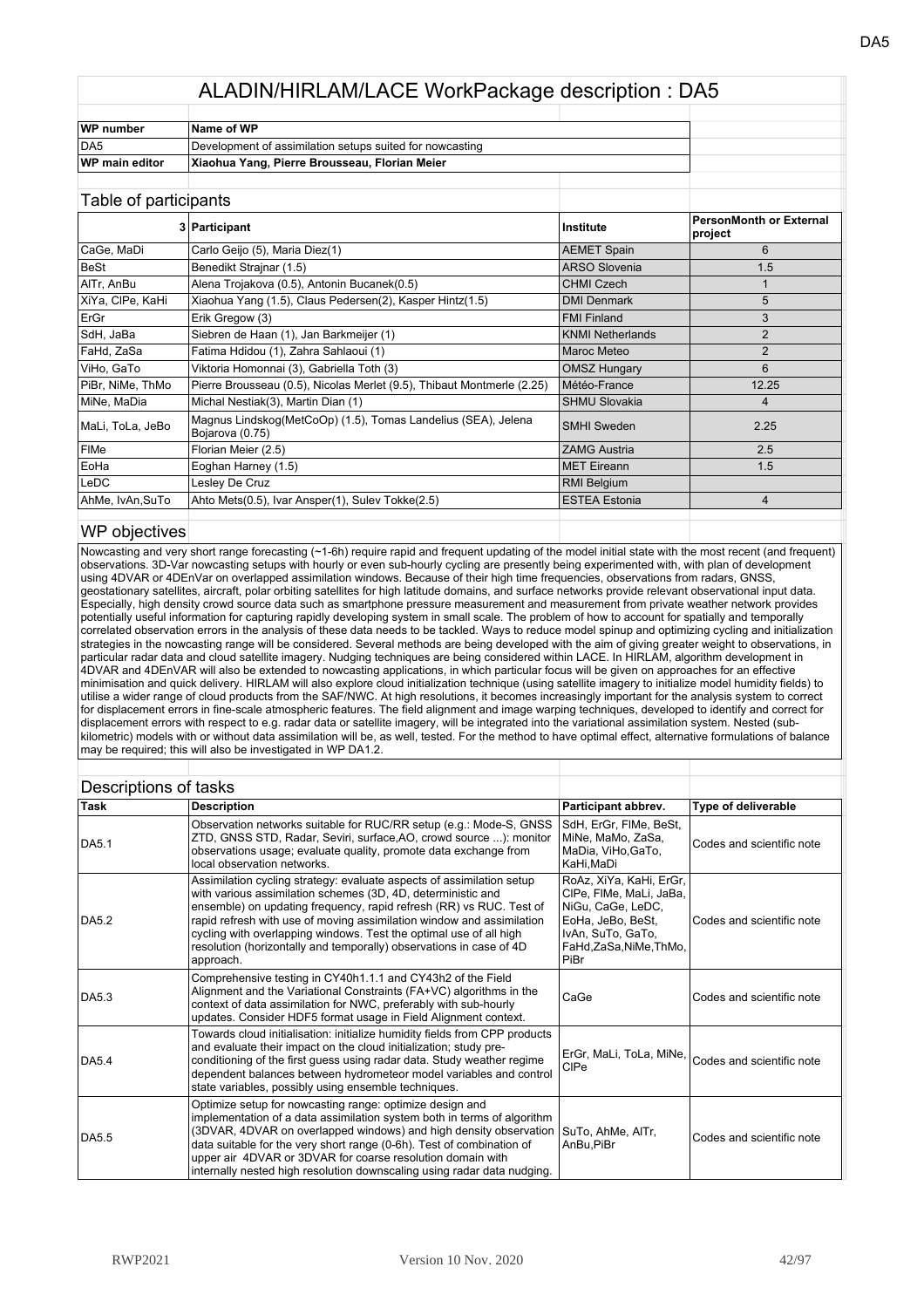| DA5.6<br><b>DA5.7</b>   | Implement HybridEnVar scheme based on tracking of structures for a<br>very short forecast ranges (0-9h) base on the EPS and alpha control<br>variables.<br>Test of EnVar under OOPS for nowcasting. | JeBo<br>NiMe, ThMo, PiBr               | Codes and scientific note<br>Codes and scientific note |
|-------------------------|-----------------------------------------------------------------------------------------------------------------------------------------------------------------------------------------------------|----------------------------------------|--------------------------------------------------------|
| t-code deliverables     |                                                                                                                                                                                                     |                                        |                                                        |
| <b>Task</b>             | Responsible                                                                                                                                                                                         | Cycle                                  | <b>Time</b>                                            |
| DA5.4                   | ErGr                                                                                                                                                                                                | CY48T1                                 | end 2020                                               |
|                         |                                                                                                                                                                                                     |                                        |                                                        |
| Non-t-code deliverables |                                                                                                                                                                                                     |                                        |                                                        |
| Task                    | Responsible                                                                                                                                                                                         | Type of deliverable                    | <b>Time</b>                                            |
| <b>DA5.1</b>            | SdH                                                                                                                                                                                                 | script and code in<br>CY43h2 or CY46h1 | end of 2021                                            |
| DA5.2                   | PiBr                                                                                                                                                                                                | script and code                        | end of 2021                                            |
| DA5.3                   | CaGe, RoRa                                                                                                                                                                                          | script and code in<br>CY43h2 or CY46h1 | end of 2021                                            |
| DA5.5                   | RoAz, XiYa                                                                                                                                                                                          | script and code in<br>CY43h2 or CY46h1 | end of 2021                                            |
| DA5.6                   | JeBo                                                                                                                                                                                                | script and code                        | end of 2021                                            |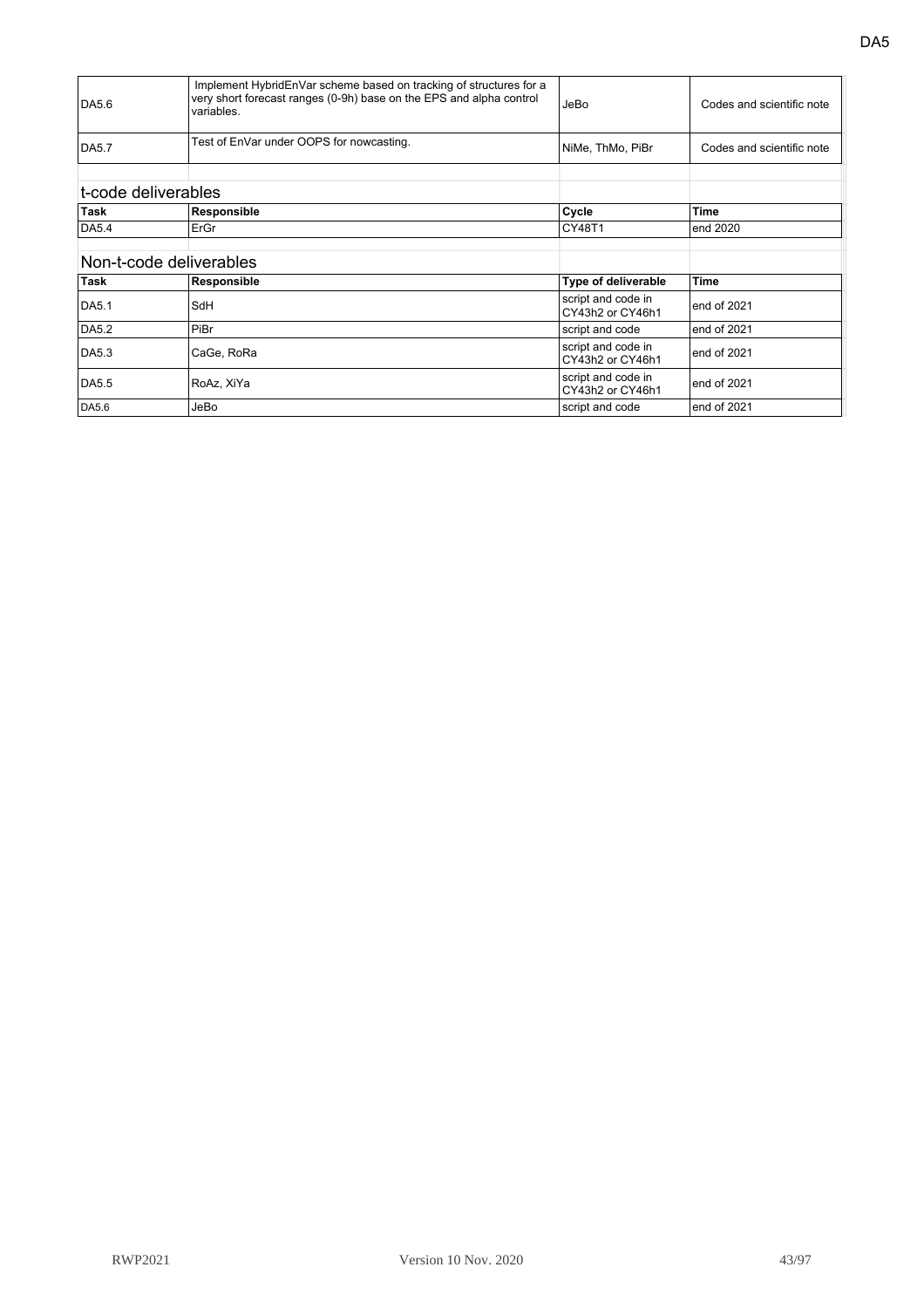| WP number             | Name of WP                                   |  |
|-----------------------|----------------------------------------------|--|
| DA6                   | Participation in OOPS                        |  |
| <b>WP</b> main editor | Claude Fischer, Roel Stappers, Daan Degrauwe |  |
|                       |                                              |  |

| Table of participants                               |                                                                                                                                       |                     |                                    |
|-----------------------------------------------------|---------------------------------------------------------------------------------------------------------------------------------------|---------------------|------------------------------------|
| Participant<br><b>Abbreviation</b>                  | Participant                                                                                                                           | Institute           | PersonMonth or External<br>project |
| RoSt, RoRa                                          | Roel Stappers, Roger Randriamampianina                                                                                                | <b>MET Norway</b>   |                                    |
| DaSM, PaEs, CaGe                                    | Daniel Santos-Munoz, Pau Escriba, Carlos Geijo                                                                                        | <b>AEMET Spain</b>  |                                    |
| EtAr, AIMa, REK,<br>FISu, FaVo, HaPe,<br>PiBr, VaVo | Etienne Arbogast, Alexandre Mary, Ryad El Khatib, Florian Suzat,<br>Fabrice Voitus, Harold Petithomme, Pierre Brousseau, Valérie Vogt | Météo-France        | 18                                 |
| DaDe                                                | Daan Degrauwe                                                                                                                         | <b>RMI Belgium</b>  | 0.5                                |
| l JeBo. MaLi                                        | Jelena Bojarova (0.5), Magnus Lindskog (0.5)                                                                                          | <b>SMHI Sweden</b>  |                                    |
| EoWh                                                | Eoin Whelan                                                                                                                           | <b>IMET</b> Eireann |                                    |
| <b>CIFi</b>                                         | Claude Fischer (part of my PM reporting)                                                                                              |                     |                                    |
|                                                     |                                                                                                                                       |                     |                                    |

#### WP objectives

The general goal is to enable an object-oriented C++ layer for control of the IFS/ARPEGE/LAM data assimilation (and forecast model) applications. The computational code remains in FORTRAN, based on the IFS/Arpège/LAM shared codes, but has to be adapted (re-factored) towards an OO coding.

The ultimate target is be to be ready to switch any NWP system to OOPS binaries in a (reasonably not too long) delay of time after ECMWF did so for IFS. The present plan at EC is to switch OOPS to operations after the completed move of their HPC to Bologna, though perhaps not in the very first e-suite there (2022 or even 2023, tbc). For MF, this would actually mean to prepare for a switch of all or part of their assimilation systems at roughly the same time as EC.

| <b>Task</b>         | <b>Description</b>                                                                                                                                                                                                                                                                                                 | Participant abbrev.                                        | <b>Type of deliverable</b>       |
|---------------------|--------------------------------------------------------------------------------------------------------------------------------------------------------------------------------------------------------------------------------------------------------------------------------------------------------------------|------------------------------------------------------------|----------------------------------|
| DA6.1               | FORTRAN code re-factoring, within IFS/ARPEGE cycles, including<br>ARPEGE and LAM phasing to re-factoring aspects. The aim of this task<br>is to rearrange the IFS/ARPEGE/LAM codes in order to enable the 4D-<br>VAR and 3D-VAR configurations to work within the OOPS framework<br>including VarBC and VarQC.     | AIMa, REK, CIFi, RoSt,<br>EtAr, FISu, HaPe                 | t-codes                          |
| DA6.2               | Participation in C++ layer (short term: proto at MF; mid-term: managed<br>via ECMWF repo) and in support to scientists (for getting hand-on the<br>OOPS system)                                                                                                                                                    | EtAr. RoSt                                                 | t-codes, OOPS interface<br>codes |
| DA6.3               | Consolidate the prototypes of assimilation as unit tests, including tests<br>of OOPS objects. Implement in DAVAÏ framework. Plan visit by Roel to<br>MF and/or assess the possibility for an enhanced remote collaboration<br>by Roel with MF team.                                                                | EtAr, AIMa, RoSt, CIFi                                     | non t-codes                      |
| DA6.4               | Develop prototype of full assimilation cycle using OOPS binaries, in the<br>OLIVE/VORTEX (MF) and in the Harmonie frameworks. This work will<br>require collaboration first on keeping consistent solutions with unit<br>testing (DA6.3) and exchange of results.                                                  | EtAr, PiBr, VaVo, RoSt,<br>MaLi, RoRa, PaEs,<br>CaGe, EoWh | non t-codes                      |
| DA6.5               | Full-POS for OOPS & use of the new configuration "903"                                                                                                                                                                                                                                                             | <b>REK</b>                                                 | t-codes                          |
| DA6.6               | Specific ARPEGE/LAM issues for re-factoring (DDH, LBC)                                                                                                                                                                                                                                                             | AIMa, FaVo, HaPe                                           | t-codes                          |
| DA6.7               | Digital filter initialization; Incremental Analysis Update (IAU) in OOPS                                                                                                                                                                                                                                           | DaDe, PiBr                                                 | t-codes                          |
| DA6.8               | Develop large scale error constraint, allow centred FGAT. Hybrid-envar,<br>LAM 4DVAR. Implement alpha-control variables for LAM and LETKF<br>scheme. Find flexible technical solutions for consistent ensemble<br>variational DA/EPS schemes.                                                                      | RoSt, JeBo                                                 | t-codes                          |
| DA6.9               | Participation to technical coordination meetings (incl with EC) or<br>specific workshops, if any are organized. Participation to IFS/Arpège<br>coordination meetings where now OOPS status and progress (at EC<br>and MF) are being discussed regularly (note: the OOPS Board had<br>ceased to exist end of 2018). | CIFi, EtAr, AIMa, RoSt,<br>DaSM, HaPe, RoRa                | minutes of meetings              |
|                     |                                                                                                                                                                                                                                                                                                                    |                                                            |                                  |
| t-code deliverables |                                                                                                                                                                                                                                                                                                                    |                                                            |                                  |
| <b>Task</b>         | Responsible                                                                                                                                                                                                                                                                                                        | Cycle                                                      | <b>Time</b>                      |
| DA6.1               | ECMWF/MF coordination (coordinators)                                                                                                                                                                                                                                                                               | from CY46T1 to<br>CY48T1                                   | end 2021                         |
| DA6.2               | EtAr & RoSt                                                                                                                                                                                                                                                                                                        | $\overline{\phantom{0}}$                                   | ?                                |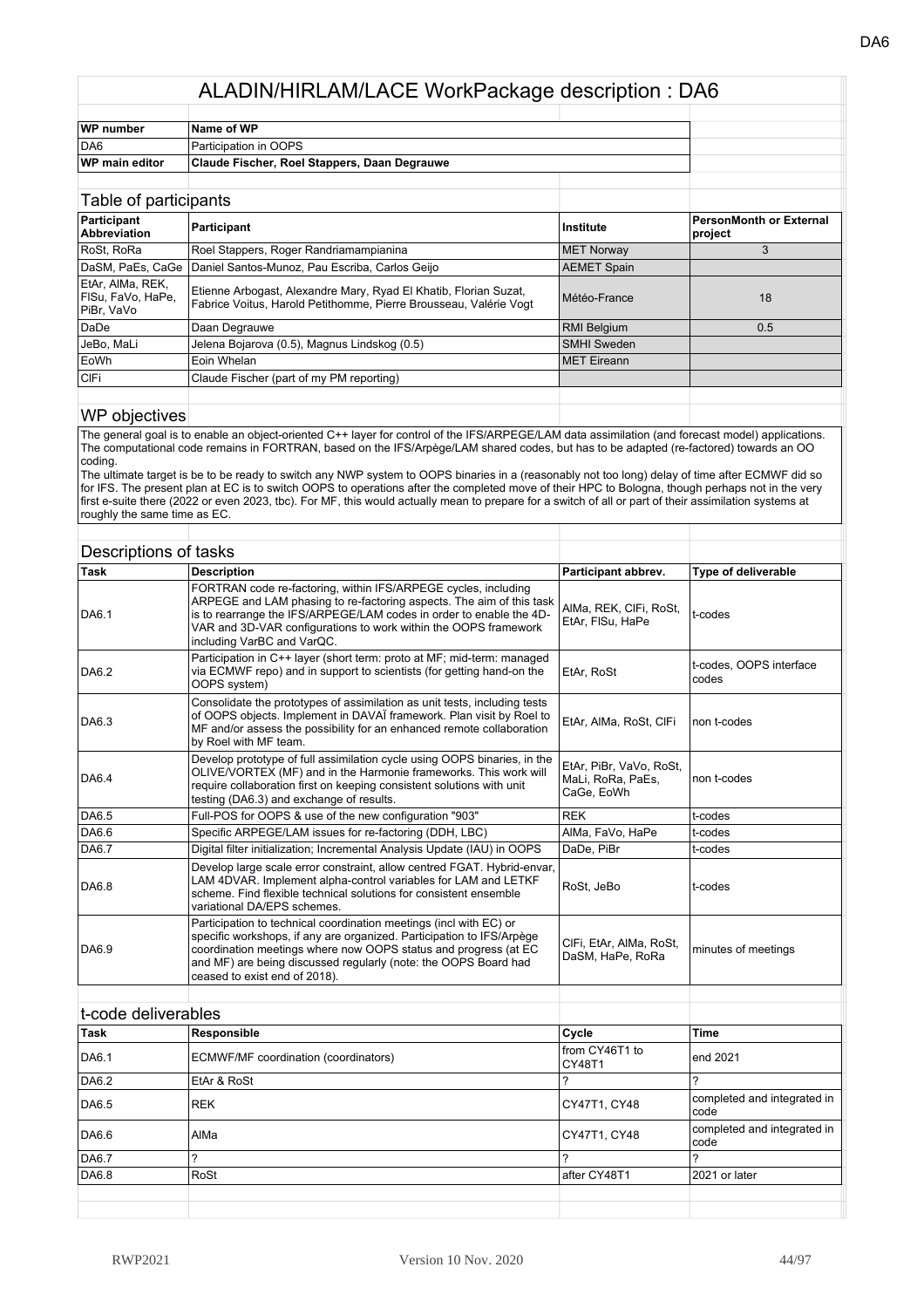| Non-t-code deliverables |                             |                                                                            |             |
|-------------------------|-----------------------------|----------------------------------------------------------------------------|-------------|
| Task                    | Responsible                 | Type of deliverable                                                        | <b>Time</b> |
| DA6.3                   | EtAr+AIMa for MF prototypes | updated prototype<br>codes (outside IFS<br>cycles)                         |             |
| DA6.9                   | CIFi, RoSt, RoRa            | minutes of meetings,<br>technical notes,<br>presentations for<br>workshops | as relevant |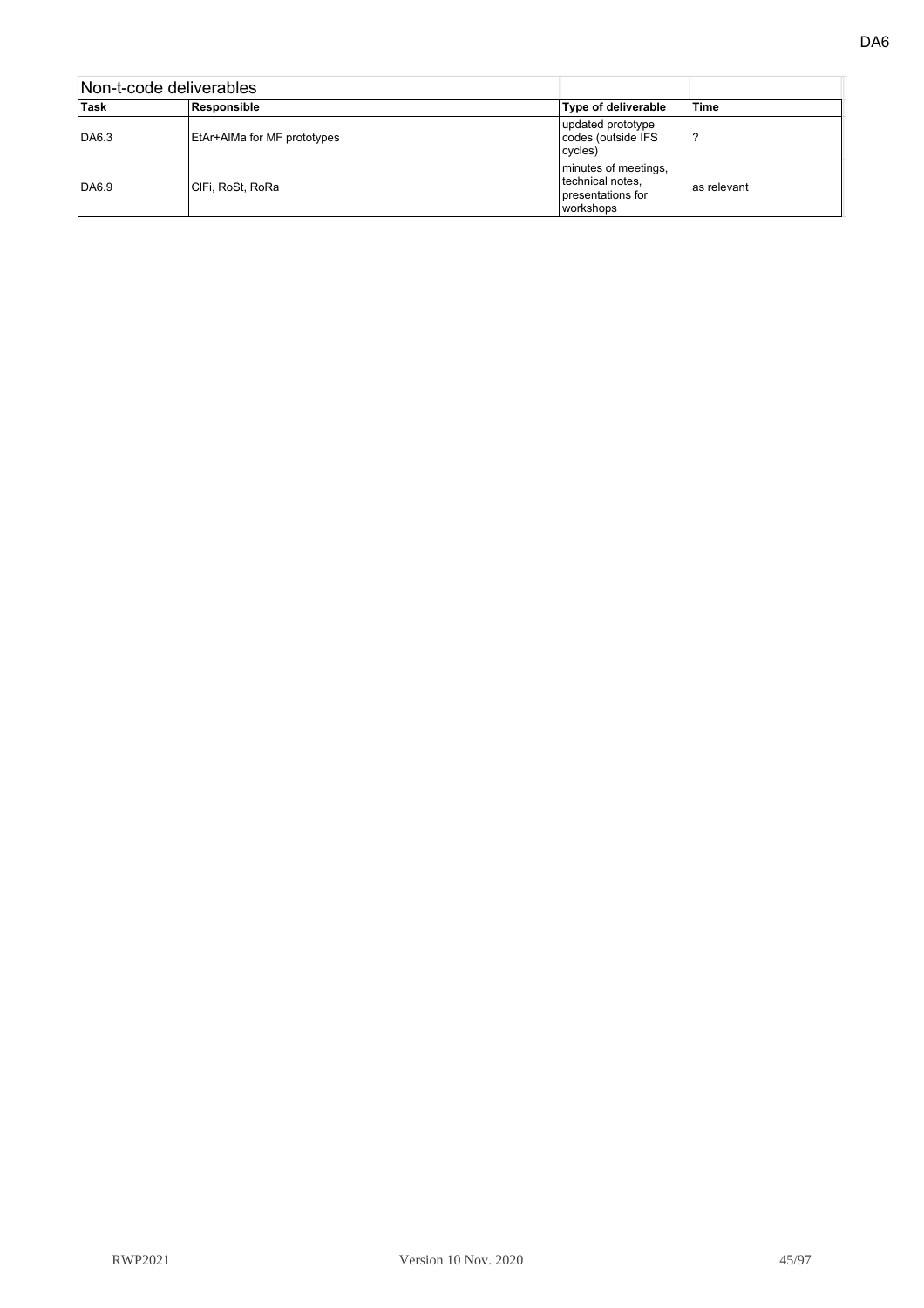| WP number             | Name of WP                                      |  |
|-----------------------|-------------------------------------------------|--|
| DA7                   | Observation pre-processing and diagnostic tools |  |
| <b>WP main editor</b> | ⊺Eoin Whelan. Alena Troiaková                   |  |

| Table of participants                       |                                                                         |                      |                                           |
|---------------------------------------------|-------------------------------------------------------------------------|----------------------|-------------------------------------------|
| <b>Participant Abbreviation Participant</b> |                                                                         | ∣Institute           | <b>PersonMonth or External</b><br>project |
| JaSa                                        | Jana Sanchez (1), Maria Diez (1)                                        | <b>AEMET Spain</b>   | $\mathfrak{p}$                            |
| AITr                                        | Alena Trojakova (4)                                                     | <b>CHMI Czech</b>    |                                           |
| BjAm, MaDah                                 | Bjarne Amstrup (2), Mats Dahlbom(2)                                     | <b>DMI Denmark</b>   | 4                                         |
| SiTh                                        | Sigurdur Thorsteinsson (1)                                              | <b>IMO</b> Iceland   |                                           |
| ViHo                                        | Viktoria Homonnai (1)                                                   | <b>OMSZ Hungary</b>  |                                           |
| IsMo, VaCo                                  | Isabel Monteiro (0.5), Vanda Costa (0.5)                                | <b>IPMA Portugal</b> |                                           |
| EoWh                                        | Eoin Whelan (1)                                                         | <b>MET Eireann</b>   |                                           |
| HeBe, FrGu, DoPu, DoRa                      | Hervé Benichou, Frank Guillaume, Dominique Puech, Dominique Raspaud (6) | Météo-France         | 6                                         |
| l PaMa                                      | Paulo Medeiros (0.5)                                                    | <b>SMHI Sweden</b>   | 0.5                                       |
| HaBe                                        | Haythem Belghrissi (1)                                                  | <b>INM Tunisia</b>   |                                           |
| MuSe                                        | Mustafa Sert (1)                                                        | <b>MGM Turkey</b>    |                                           |
|                                             |                                                                         |                      |                                           |

#### WP objectives

Objectives are:<br>- To contribute to the overhaul and streamlining of the observation pre-processing which is being realized in the COPE project. A main area of attention there will be<br>the handling of radar observations in t

 - For new observation types, such as e.g. MTG/IRS, all-sky radiances, develop software for the pre-processing and quality control of these data, and assess the need to apply variational bias correction.

- Where needed, extend observation usage monitoring and diagnostics tools with more diagnostics. Currently, we have the Obsmon for observation usage<br>monitoring, the ObsTool for checking the effective observation error and observations in the analysis system, and the MTEN (moist total energy norm) for evaluation of the sensitivity of the forecast model to the observations.

- Study the feasibility of implementation of the FSOI (forecast sensitivity to observation impact) in limited area model (LAM).<br>- Explore alternative for observation pre-processing. Recently, SAPP (scalable acquisition and local implementation and application.

| Descriptions of tasks |                                                                                                                                                                                                                                                                                                                                                                                                                                                                                                                                                                                                                                                                                                                                                                                                                                                                                                        |                                                                                      |                            |
|-----------------------|--------------------------------------------------------------------------------------------------------------------------------------------------------------------------------------------------------------------------------------------------------------------------------------------------------------------------------------------------------------------------------------------------------------------------------------------------------------------------------------------------------------------------------------------------------------------------------------------------------------------------------------------------------------------------------------------------------------------------------------------------------------------------------------------------------------------------------------------------------------------------------------------------------|--------------------------------------------------------------------------------------|----------------------------|
| Task                  | <b>Description</b>                                                                                                                                                                                                                                                                                                                                                                                                                                                                                                                                                                                                                                                                                                                                                                                                                                                                                     | Participant abbrev.                                                                  | <b>Type of deliverable</b> |
| <b>DA7.1</b>          | Re-evaluate COPE with SAPP BUFR and CY46 and report on its potential, in<br>particular address requirements for observations not currently assimilated by<br>ECMWF : replace QC filters from the pre-processing software; implement local<br>data formats (radar, Mode-S, BUFR, ASCII) and functionalities (HDF reader,<br>Lambert projection, report destruction); development of common blacklisting<br>software; evaluate functionality a new prototype pre-processing system.                                                                                                                                                                                                                                                                                                                                                                                                                      | MaDi(0.5), EoWh (0.5),<br>MaDah (1), BjAm (1)                                        | T-Codes and non-T-codes    |
| DA7.2                 | Diagnostic tools: Continue the implementation and extension of diagnostics tools.<br>1) ObsTool to evaluate the effective observation error and thinning distance. At the<br>current stage, this tool is developed to be use with local environment only; 2) DFS<br>to evaluate the impact of observations on the analyses. A common (play-file)<br>solution is needed to allow the existing solution for wider use; 3) ObsMon to<br>monitor the use and contribution of observations in DA. Single (up to date)<br>development stream requested; 4) MTEN to evaluate the impact of observations<br>on the forecast model, assist the explorartion and maintenance of the existing<br>solution under the Harmonie branch; 5) Improve the tool providing the verification<br>against all observations; 6) Feasibility study of FSOI in LAM. Update the wiki page<br>on "how-to" on the different tools. | JaSa (1), MaDi(0.5),<br>MaDah (1), HeBe,<br>DoPu, DoRa, PaMa<br>$(0.5)$ , SiTh $(1)$ | non-T-codes<br>report      |
| <b>DA7.3</b>          | Maintenance and development of ODB software, basic extraction tools from the<br>raw observations to ODB (bator, b2o). Update Bator to handle new types of<br>observations such as All-Sky radiances and MTG-IRS sample data provided by<br>EUMETSAT. Implementation of ADM Aeolus was a good cooperation Meteo<br>France and MET Norway in 2018-2019. Investigate possibility to produce ODB2<br>formatted feedback output from the Screening and Minimization tasks.                                                                                                                                                                                                                                                                                                                                                                                                                                  | EoWh (0.5), BjAm(1),<br>FrGu                                                         | non-T-codes                |
| <b>DA7.4</b>          | Assist the local implementation of SAPP for local observations pre-processing with<br>special focus on observations not yet handled by the package.                                                                                                                                                                                                                                                                                                                                                                                                                                                                                                                                                                                                                                                                                                                                                    | BjAm(1), IsMo(0.5),<br>VaCo(0.5), AITr(1),<br>MuSe(1)                                | non-T-codes                |
| <b>DA7.5</b>          | OPLACE: Maintenance and development of observation preprocessing software<br>(before the conversion to ODB - task DA7.3), new observation types data handling $\text{AITr}(3)$ , ViHo(1), HaBe<br>data acquisition and observation format conversion tools, simple QC, TAC2BUFR $(1)$<br>migration.                                                                                                                                                                                                                                                                                                                                                                                                                                                                                                                                                                                                    |                                                                                      | non-T-codes, report        |
|                       |                                                                                                                                                                                                                                                                                                                                                                                                                                                                                                                                                                                                                                                                                                                                                                                                                                                                                                        |                                                                                      |                            |
| T-code deliverables   |                                                                                                                                                                                                                                                                                                                                                                                                                                                                                                                                                                                                                                                                                                                                                                                                                                                                                                        |                                                                                      |                            |
| Task                  | Responsible                                                                                                                                                                                                                                                                                                                                                                                                                                                                                                                                                                                                                                                                                                                                                                                                                                                                                            | <b>Type of deliverable</b>                                                           | Time                       |
| <b>DA7.1</b>          | <b>EW</b>                                                                                                                                                                                                                                                                                                                                                                                                                                                                                                                                                                                                                                                                                                                                                                                                                                                                                              | CY48T1                                                                               | end 2021                   |

#### Non-t-code deliverables **Task Responsible Cycle Time** DA7.1 EoWh CY48 end 2021 DA7.2 DoRa DoRa Technical report end 2021 DA7.2.1 script and code end 2021 DA7.2.2 RoRa RoRa script and play-file end 2021 DA7.2.3 PaMa Script and code (CI) end 2021<br>
DA7.2.4 RoRa CI end 2021 DA7.2.4 RoRa CI end 2021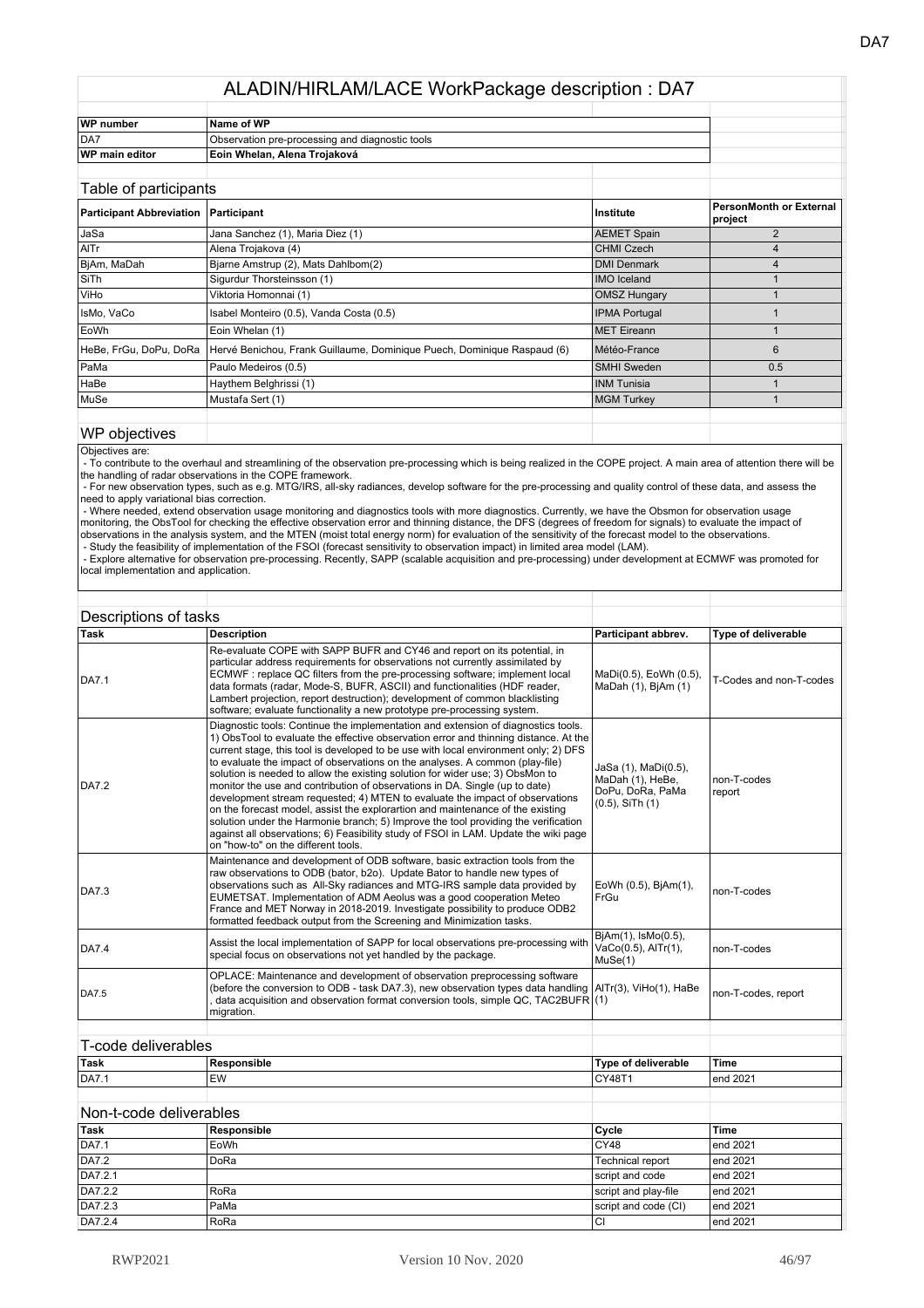| IDA7.3 | EoWh       | CY48           | end 2021      |
|--------|------------|----------------|---------------|
| IDA7.4 | IsMo. EoWh | Technical note | end 2021      |
| DA7.5  | AITr       | Technical note | end 2021<br>. |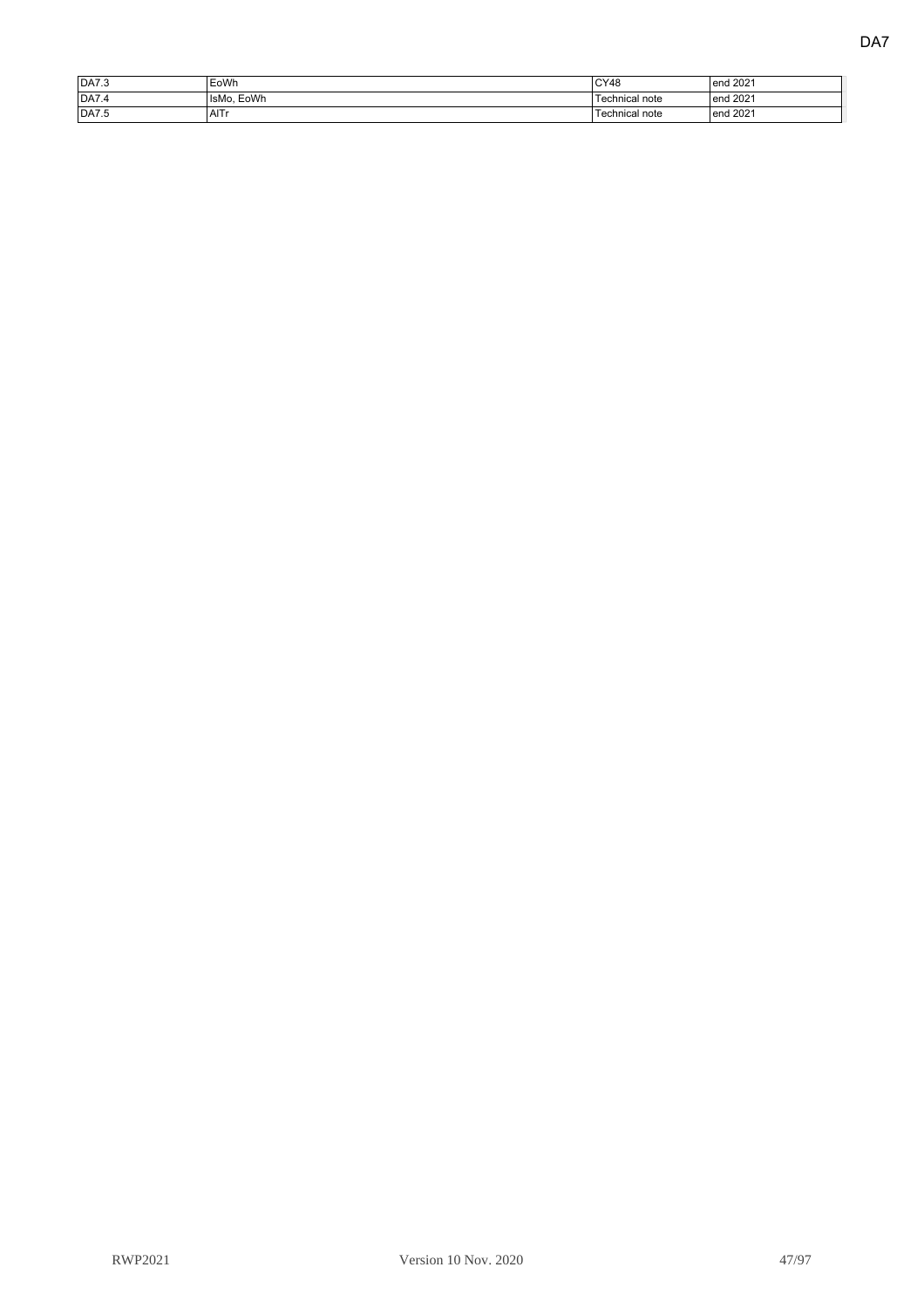| WP number      | Name of WP                                     |  |  |
|----------------|------------------------------------------------|--|--|
| DA8            | Basic data assimilation setup                  |  |  |
| WP main editor | Piet Termonia, Maria Monteiro, Alena Trojakova |  |  |
|                |                                                |  |  |

| Table of participants          |                                                                                     |                      |                                    |
|--------------------------------|-------------------------------------------------------------------------------------|----------------------|------------------------------------|
| Participant<br>Abbreviation    | Participant                                                                         | Institute            | PersonMonth or External<br>project |
| MSG, GaSt                      | Malgorzata Szczech-Gajewska (3), Gabriel Stachura (1)                               | <b>IMGW Poland</b>   |                                    |
| HaBe, WaKh                     | Haythem Belgrissi (2), Wafa Khalfaoui (1)                                           | INM Tunisia          | 3                                  |
| MaMo                           | Maria Monteiro (6)                                                                  | <b>IPMA Portugal</b> | 6                                  |
| ZaSa, FaHd                     | Zahra Sahlaoui (4), Fatima Hdidou (1)                                               | <b>Maroc Meteo</b>   | 5                                  |
| AIGu, MeSe, YeCe               | Alper Güser (1), Meral Sezer (1), Yelis Cengiz (4)                                  | <b>MGM Turkey</b>    | 6                                  |
| AnBo,BoTs,RiVa,<br><b>MiTs</b> | Andrey Bogatchev (1), Boryana Tsenova (1), Rilka Valcheva (1), Milen<br>Tsankov (1) | <b>NIMH Bulgaria</b> | 4                                  |
| MOAM, GhCh                     | Mohand Ouali Ait Meziane (3), Ghiles Chemrouk (2)                                   | <b>ONM Algeria</b>   | 5                                  |
| AIDe,IdDe,LedC                 | Alex Deckmyn (3), Idir Dehmous (3), Lesley de Cruz (0.5)                            | <b>RMI Belgium</b>   | 6.5                                |
| AIDu                           | Alina Dumitru (3)                                                                   | Meteo Romania        | 3                                  |
|                                |                                                                                     |                      |                                    |

#### WP objectives

The objectives of this program are

1. to develop a cross-consortia coordination to help all ALADIN and HIRLAM NMS's that wish to apply data assimilation operationally, to set up a basic 3D-Var data assimilation cycle with a (limited) set of observation data.

2. While doing so, define the required codes and build a list of ALADIN-HIRLAM common codes for the basic data assimilation configuration. This can include codes for the assimilation algorithms and for observation processing, and scripts to run the data assimilation cycles. The programme is still under construction.

| Task         | <b>Description</b>                                                                                                                                                                                                                                                                                                                                                                                                                                                                                           | Participant abbrev.                          | <b>Type of deliverable</b> |
|--------------|--------------------------------------------------------------------------------------------------------------------------------------------------------------------------------------------------------------------------------------------------------------------------------------------------------------------------------------------------------------------------------------------------------------------------------------------------------------------------------------------------------------|----------------------------------------------|----------------------------|
| <b>DA8.1</b> | Data acquisition:<br>As a starting point, arrangements have to be made for local acquisition<br>of GTS conventional data. An overview should be prepared of<br>additional local non-GTS synoptic observations and/or other<br>conventional data such as upper air soundings, wind profilers and<br>aircraft observations available for routine assimilation (including data<br>format and the possible need for local data conversion to BUFR<br>format).                                                    | All, MaMo(0.25)                              | technical reports          |
| <b>DA8.2</b> | Data pre-processing:<br>GTS SYNOP data contain duplications (corrections/amendments<br>messages), and given observations can be disseminated in several<br>GTS messages. Data pre-processing should ensure that duplications<br>are removed from the data sample, and may comprise a basic quality<br>control (completeness, ).                                                                                                                                                                              | All, MaMo (0.25)                             | code and technical reports |
| DA8.3        | Implementation and validation of BATOR:<br>The data assimilation system software requires observations in ODB<br>format. A tool for data conversion is to be installed and validated<br>(BATOR). Besides data conversion, BATOR performs blacklisting,<br>geographical selection, setting up of observation errors, etc. When<br>BATOR is functioning, the ingest of the acquired and pre-processed<br>observations in BATOR can be tested. Discussion/validation of<br>implemented data processing systems. | All, MaMo (0.25)                             | code and technical reports |
| DA8.4        | Setup of observation monitoring:<br>An observation monitoring system is an essential part of any data<br>assimilation system. The main objective is to provide an informative<br>selection of monitored parameters (statistics of availability and quality<br>control (QC) status, time evolution of satellite biases, etc.). A local<br>implementation of tools to inspect/extract ODB information (odbsql) is<br>essential. Eventually a more advanced system/tool is desirable.                           | All, MaMo (0.25), MeSe<br>$(1)$ , ApGu $(1)$ | reports                    |
| DA8.5        | Setup of a cycling system:<br>The cycling in assimilation is generally arranged in a script system. For<br>this, the Harmonie scripting or a part of it may be used, but also simpler<br>cycling scripts used with LACE. For a combined surface+upper-air<br>variational algorithm, a first B-matrix needs to be computed (locally or<br>remotely). Besides, sharing a common verification tool suitable for local<br>observations usage is a need.                                                          | Be, Pt, Tn, Tk, MaMo<br>(4), YeCe (2)        | scientific reports         |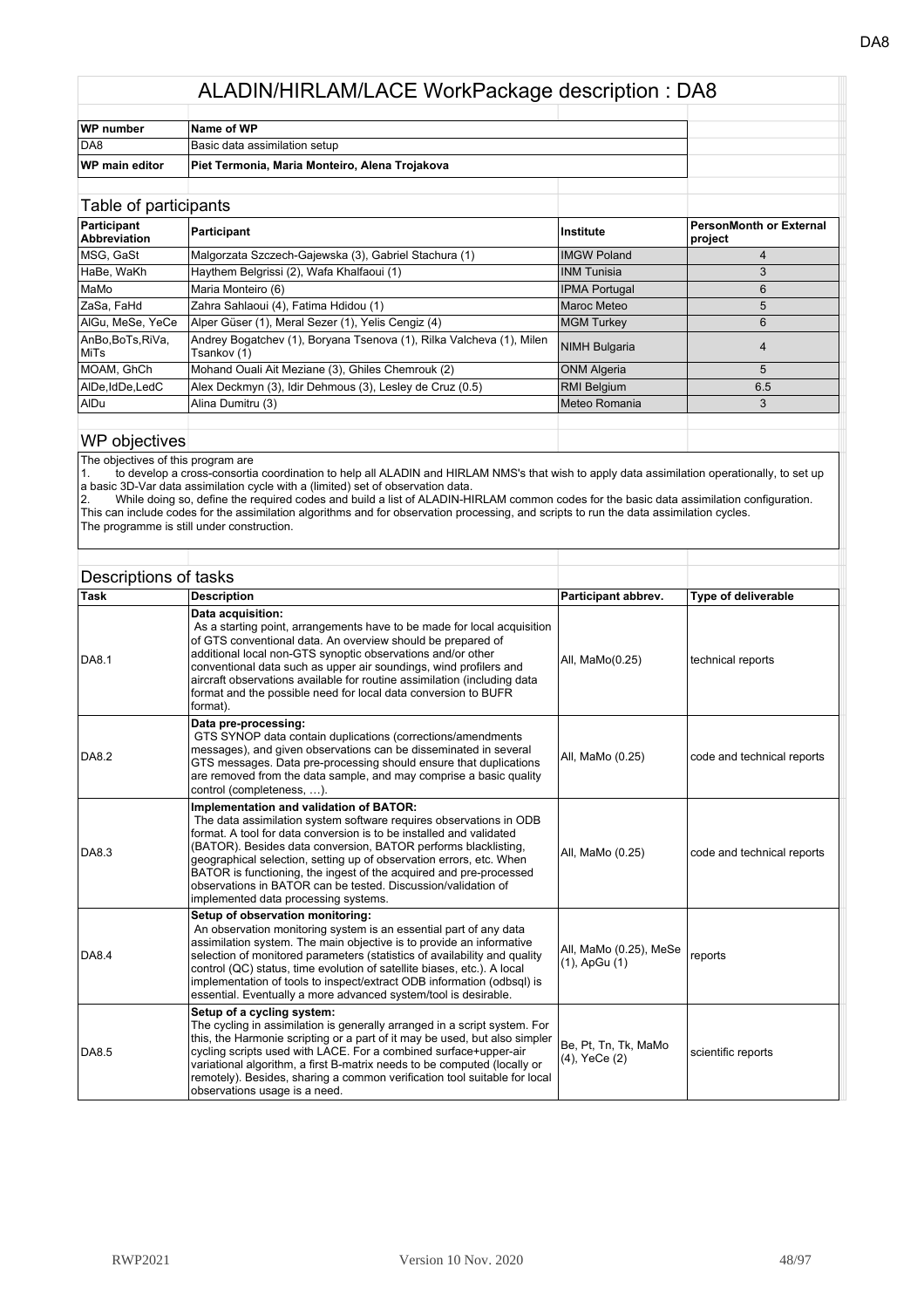| DA8.6 | Definition of the basic data assimilation configuration:<br>The aim is to define and document the common code required for the<br>basic data assimilation configuration, as a starting point for extending<br>the CMC concept to the data assimilation system. This will be done by<br>the HIRLAM code analyst for data assimilation. At a later point, (a<br>limited number of) more advanced data assimilation configurations can<br>be defined additionally, involving e.g. flow-dependent assimilation<br>algorithms and a wider range of (non-conventional) observations.<br>A list will be drawn up of all the codes and scripts for observation pre-<br>processing, monitoring, cycling and data assimilation (including B-<br>matrix computation) used in this basic data assimilation configuration.<br>The monitoring of the evolution of this list, as well as the development<br>of sanity tests for different parts of the data assimilation system, in<br>order to check the validity of the basic data assimilation configuration<br>from cycle to cycle, will be done in the context of WP COM1 in the<br>lfuture. | All, MaMo (1), YeCe (2) | Code and technical or<br>scientific reports |
|-------|------------------------------------------------------------------------------------------------------------------------------------------------------------------------------------------------------------------------------------------------------------------------------------------------------------------------------------------------------------------------------------------------------------------------------------------------------------------------------------------------------------------------------------------------------------------------------------------------------------------------------------------------------------------------------------------------------------------------------------------------------------------------------------------------------------------------------------------------------------------------------------------------------------------------------------------------------------------------------------------------------------------------------------------------------------------------------------------------------------------------------------|-------------------------|---------------------------------------------|
|-------|------------------------------------------------------------------------------------------------------------------------------------------------------------------------------------------------------------------------------------------------------------------------------------------------------------------------------------------------------------------------------------------------------------------------------------------------------------------------------------------------------------------------------------------------------------------------------------------------------------------------------------------------------------------------------------------------------------------------------------------------------------------------------------------------------------------------------------------------------------------------------------------------------------------------------------------------------------------------------------------------------------------------------------------------------------------------------------------------------------------------------------|-------------------------|---------------------------------------------|

| <br>t-code deliverables |             |                    |       |
|-------------------------|-------------|--------------------|-------|
| Task                    | Responsible | <sup>'</sup> Cycle | 'Time |
|                         |             |                    |       |
|                         |             |                    |       |

## Non-t-code deliverables

|       | TVUITE-COUC UCIIVETADICS |                                                                                                        |                 |
|-------|--------------------------|--------------------------------------------------------------------------------------------------------|-----------------|
| Task  | Responsible              | Type of deliverable                                                                                    | Time            |
| DA8.1 |                          | all countries have<br>access to SYNOP (local<br>in some cases), TEMP,<br><b>AMDAR and BUOY</b><br>data | <b>End 2021</b> |
| DA8.2 |                          | Updates on code and<br>technical note                                                                  | End 2021        |
| DA8.3 |                          | joint local<br>porting/validation in<br>CY43T2 - SYNOP,<br>TEMP, AMDAR                                 | End 2020        |
| DA8.4 |                          | joint local<br>implementation of<br><b>OBSMON</b>                                                      | End 2021        |
| DA8.5 |                          | basic scripts KIT<br>(combined oi main +<br>3D-var) for testing and<br>validation                      | End 2022        |
| DA8.6 | AIDe, MaMo               | discussion on combined<br>oi main+3D-Var basic<br>set of scripts                                       | End 2022        |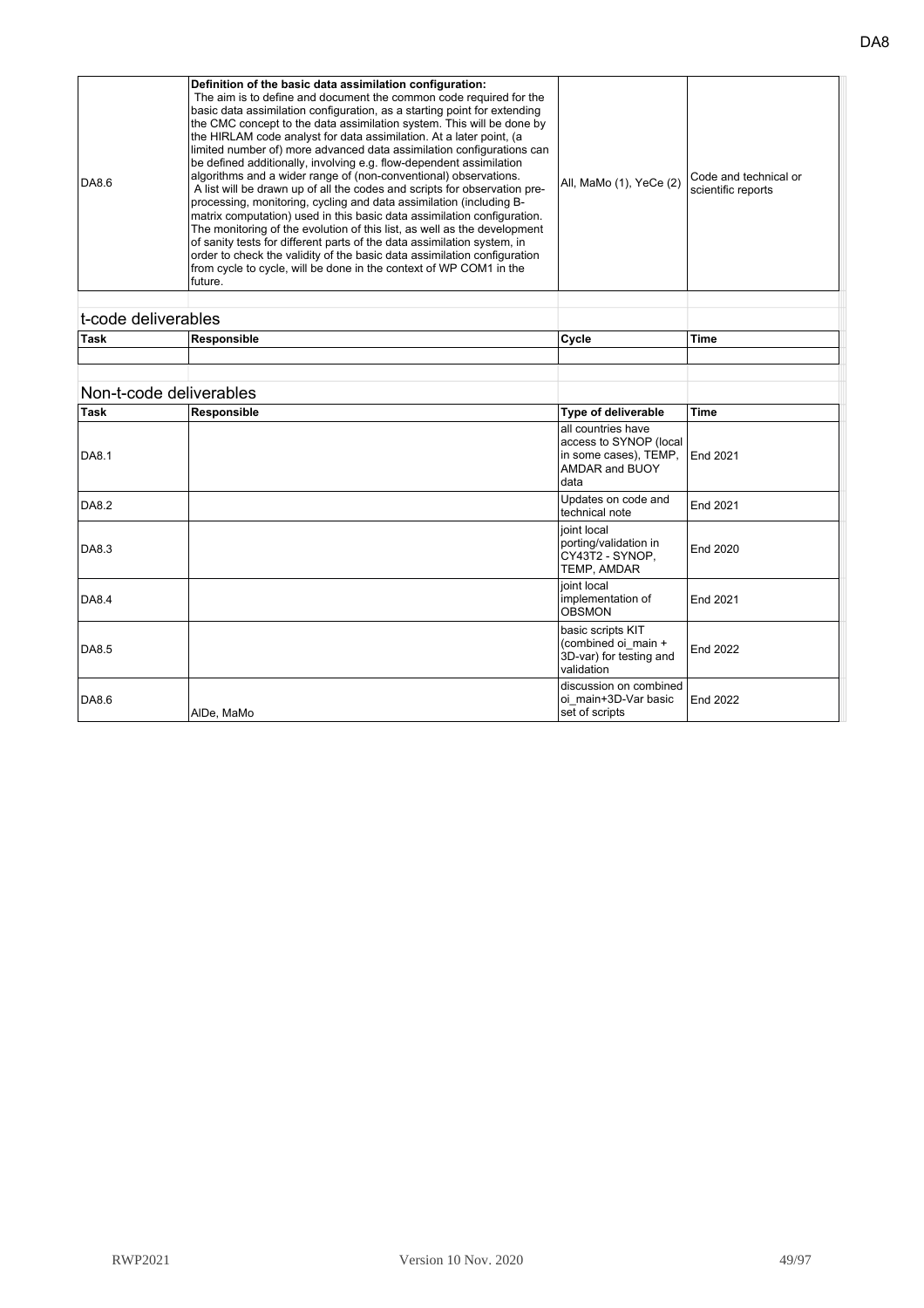| WP number       | Name of WP                                        |  |
|-----------------|---------------------------------------------------|--|
| PH <sub>1</sub> | Developments of AROME-France (and ARPEGE) physics |  |
| WP main editor  | <b>Claude Fischer and Yves Bouteloup</b>          |  |
|                 |                                                   |  |

| Table of participants                                                           |                                                                                                                                                                         |                      |                                           |
|---------------------------------------------------------------------------------|-------------------------------------------------------------------------------------------------------------------------------------------------------------------------|----------------------|-------------------------------------------|
| Participant<br><b>Abbreviation</b>                                              | Participant                                                                                                                                                             | Institute            | <b>PersonMonth or External</b><br>project |
| KEL, NaMa                                                                       | Kamal El Karouni, Najla Marass                                                                                                                                          | Maroc Meteo          |                                           |
| YvBo, ErBa, YaSe,<br>RaHo, PaMa, JMP,<br> CeLo, InEt, OlJa,<br>AnHu, AlMa, FISu | Yves Bouteloup, Eric Bazile, Yann Seity, Rachel Honnert, Pascal<br>Marquet, Jean-Marcel Piriou, Cécile Loo, Antoine Hubans, Alexandre<br>Mary, Florian Suzat: CNRM/GMAP | Météo-France         | 11                                        |
| ChLa, SeRi, BeVi,<br>QuLi                                                       | Christine Lac, Sébastien Riette, Benoit Vié, Quentin Libois :<br>CNRM/GMME                                                                                              | Météo-France         | 23                                        |
| HaDh, RaBR                                                                      | Hajer Dhouioui, Rahma Ben Romdhane                                                                                                                                      | <b>INM Tunisia</b>   | 3                                         |
|                                                                                 | MoMo, AbAm, AbBa   Mohamed Mokhtari (1), Abdenour Ambar (2), Abdelhak Bahlouli (1.5)                                                                                    | <b>ONM Algeria</b>   | 4.5                                       |
| <b>ChWi</b>                                                                     | Christoph Wittmann                                                                                                                                                      | <b>ZAMG Austria</b>  | 0.5                                       |
| <b>BoTs</b>                                                                     | Boryana Tsenova                                                                                                                                                         | <b>NIMH Bulgaria</b> |                                           |
|                                                                                 |                                                                                                                                                                         |                      |                                           |

#### WP objectives

Improve the physics parameterizations and diagnostics of the MF NWP configurations, which encompass AROME-France CMC, the other AROME configurations (Overseas, Assistance etc.) and ARPEGE. This activity includes addressing model weaknesses seen in the operational MF suites, developing R&D for improving or extending existing parameterizations as well as developing new parameterizations. Additional efforts relate to developing new model research diagnostics, new model output products (using mostly output from the physics), addressing the use of physics as a component of multi-physics in the EPS, linearized physics for global 4D-VAR.

Note: work on sub-km versions of AROME is reported in the corresponding work package sheet (very high resolution)

| Descriptions of tasks |                                                                                                                                                                                                                                                                                                                                                                                                                                                                                                                                                                                                                                                                                                               |                                                                    |                                         |
|-----------------------|---------------------------------------------------------------------------------------------------------------------------------------------------------------------------------------------------------------------------------------------------------------------------------------------------------------------------------------------------------------------------------------------------------------------------------------------------------------------------------------------------------------------------------------------------------------------------------------------------------------------------------------------------------------------------------------------------------------|--------------------------------------------------------------------|-----------------------------------------|
| <b>Task</b>           | <b>Description</b>                                                                                                                                                                                                                                                                                                                                                                                                                                                                                                                                                                                                                                                                                            | Participant abbrev.                                                | Type of deliverable                     |
| PH1.1                 | AROME core physics efforts:<br>assess performance of dynamical adaptation versus DA versions, seen<br>from the forecast model point of view, improve wind qust modelling,<br>further improve ICE3/ICE4 especially with respect to forecast of hail,<br>add fog deposition term in ICE3, assess the dependence of AROME<br>microphysics to model time step, tests of LIMA with a view on numerical<br>cost versus meteorological performance. Porting of AROME<br>configurations to next MF HPC. A study has revealed a non-<br>conservativity of rain by the dynamics in AROME. Adjustments of<br>lagrangian interpolators have improved precipitation forecast for some<br>cases on the south-east of France | YaSe, ErBa, RaHo,<br>SeRi, HaDh(1), RaBR<br>(0.5), KEL, ChWi, BoTs | doc. t-code                             |
| PH1.2                 | LIMA microphysics scheme development                                                                                                                                                                                                                                                                                                                                                                                                                                                                                                                                                                                                                                                                          | BeVi, ChLa, HaDh(1),<br>RaBR(0.5)                                  | doc (Méso-NH results at first<br>place) |
| PH1.3                 | Reassess some basics about thermodynamics and turbulence in our<br>models: Lewis number #1, review stability functions for PBL, consistent<br>moist energy definition and energy transformation cycle. Collaboration<br>with ECMWF to construct a new Estimated Inversion Strength (EIS) in<br>IFS.                                                                                                                                                                                                                                                                                                                                                                                                           | PaMa                                                               | doc, papers, t-code                     |
| PH <sub>1.4</sub>     | Assess a first (early) version of dust aerosol forecast facility in AROME                                                                                                                                                                                                                                                                                                                                                                                                                                                                                                                                                                                                                                     | FrBs, YaSe, YvBo,<br>AbAm, MoMo, AlMa                              | doc                                     |
| PH1.5                 | Processes and parameterization codes for radiation: get an overall<br>knowledge of existing radiation codes, their underlying processes, the<br>input data (optical properties, input climatologies, etc.). Assess their<br>performances within MF's NWP systems. Note: this work includes the<br>new code ECRAD from ECMWF.                                                                                                                                                                                                                                                                                                                                                                                  | QuLi, YvBo, AbBa                                                   | doc                                     |
| PH1.6                 | Model diagnostics: further improve DDH                                                                                                                                                                                                                                                                                                                                                                                                                                                                                                                                                                                                                                                                        | YvBo, JMP, NaMa,<br>YaSe                                           | notes, t-code                           |
| <b>PH1.7</b>          | ARPEGE-specific aspects:<br>reassess the scientific choices and the code of the convection scheme<br>PCMT (collaboration with climate group), intensive tests of the IFS deep<br>convection scheme, intercomparison effort of parameterization<br>schemes between ARPEGE and IFS (PhD of AnHu / orography & GWD<br>by FISu), linearized physics (microphysics aspects) in 4D-VAR. Porting<br>of ARPEGE configurations to next MF HPC.                                                                                                                                                                                                                                                                         | JMP, YvBo, PaMa,<br>ErBa, CeLo, AnHu, FISu                         | t-code, namelists                       |
|                       |                                                                                                                                                                                                                                                                                                                                                                                                                                                                                                                                                                                                                                                                                                               |                                                                    |                                         |

| t-code deliverables |                                                        |                                                                   |             |
|---------------------|--------------------------------------------------------|-------------------------------------------------------------------|-------------|
| ∣Task               | Responsible                                            | Cycle                                                             | <b>Time</b> |
| PH1.1               | YaSe (fog deposition, cleaning of microphys interface) | CY48T1                                                            | 2021        |
| PH1.3               | PaMa                                                   | CY49T1?                                                           | 2022 ?      |
| <b>PH1.6</b>        | YaSe (writing of DDH surface fields)                   | CY48T1                                                            | 2021        |
| <b>PH1.7</b>        | YvBo                                                   | CY48T1 or later, and<br>CY46T1 op for an e-suite<br>lin 2020/2021 | 2021        |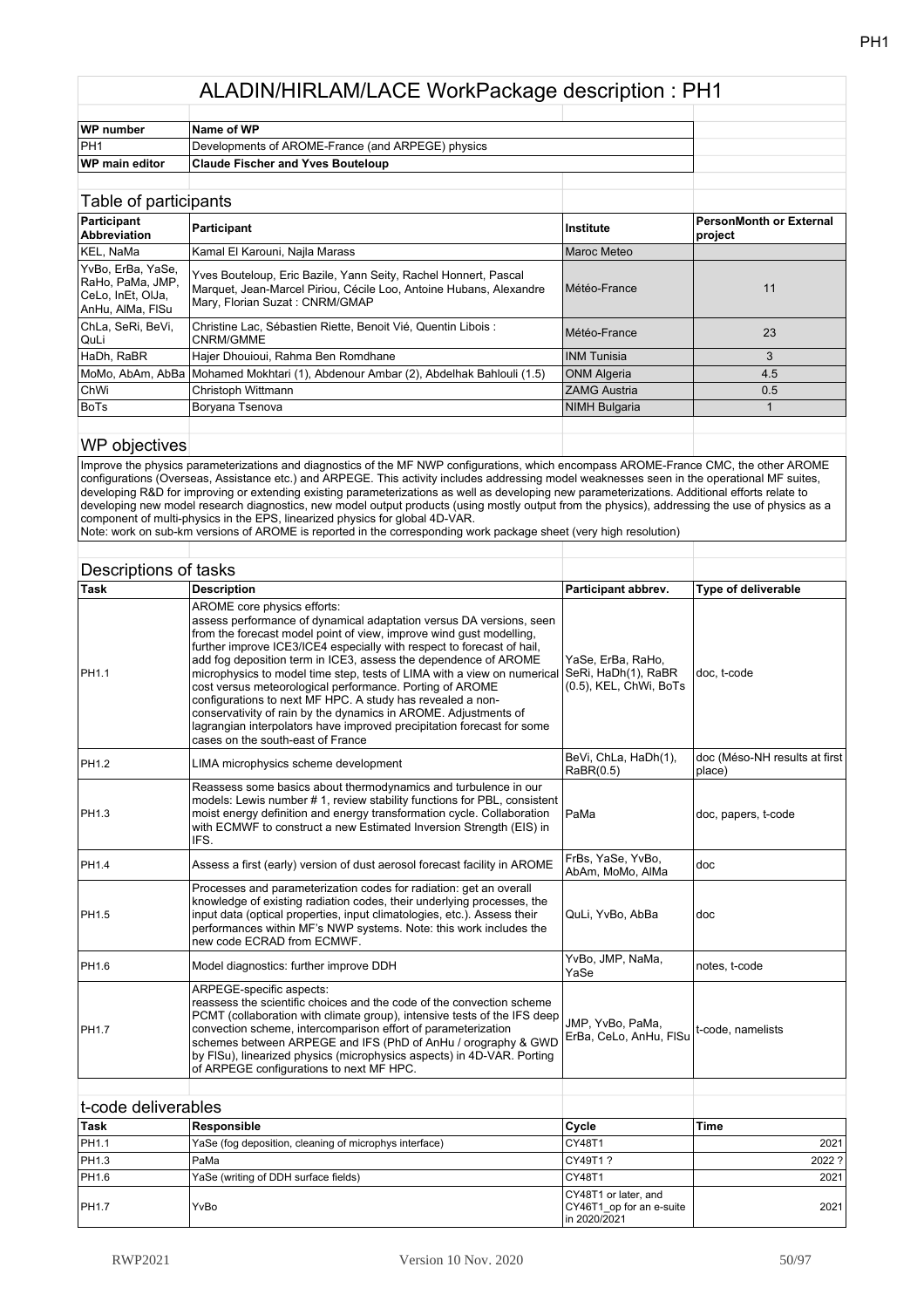| Non-t-code deliverables |             |                                        |       |
|-------------------------|-------------|----------------------------------------|-------|
| ∣Task                   | Responsible | <b>Type of deliverable</b>             | ˈTime |
| <b>PH1.1</b>            | YaSe        | presentation on SL<br>adjustment       | 2020  |
| <b>PH1.3</b>            | PaMa        | short note for WGNE<br>vearly bulletin | 2020  |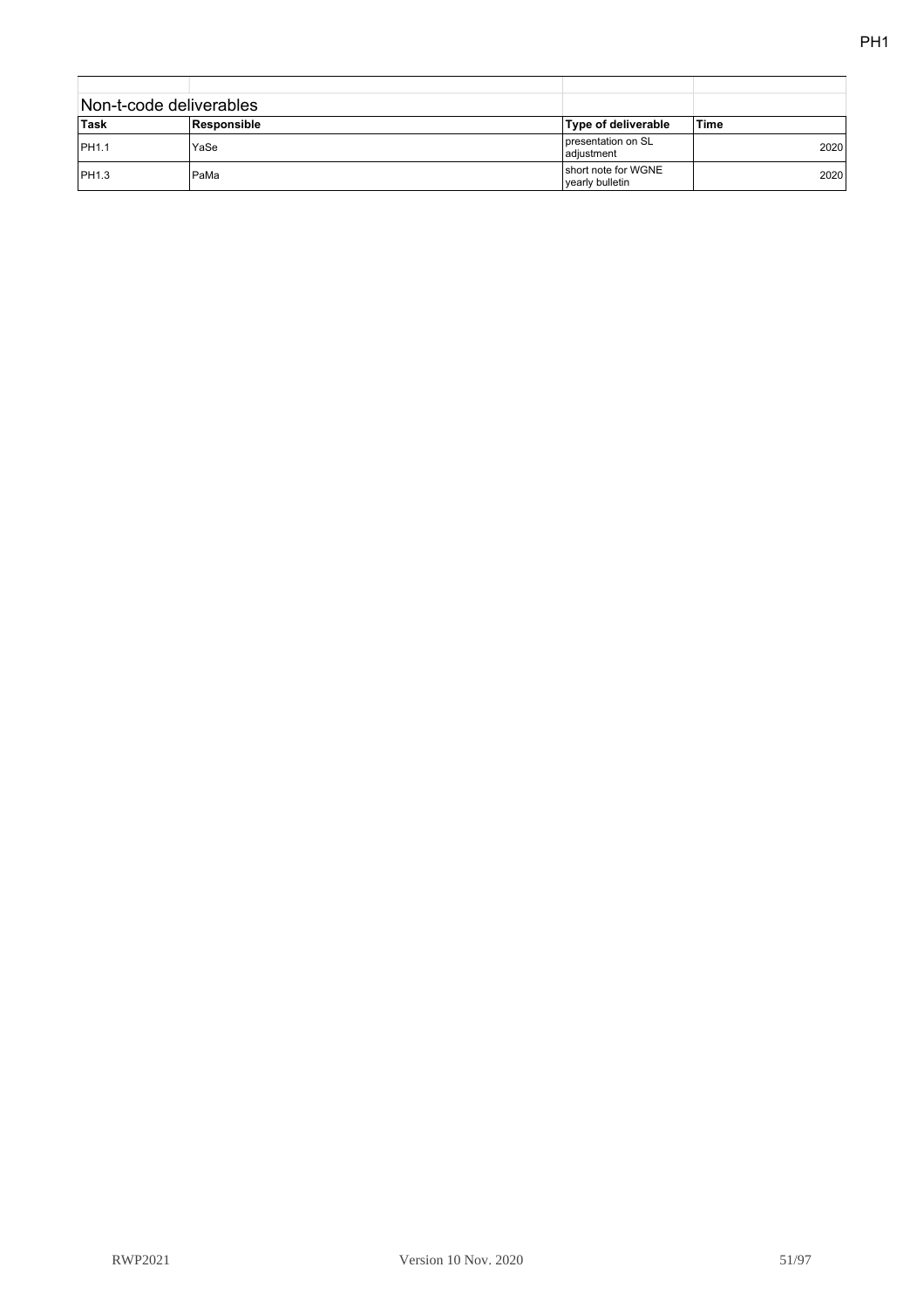| WP number             | Name of WP                             |  |
|-----------------------|----------------------------------------|--|
| IPH <sub>2</sub>      | Developments of HARMONIE-AROME physics |  |
| <b>WP</b> main editor | <b>Sander Tiim</b>                     |  |
|                       |                                        |  |

| Table of participants              |                                                                                             |                    |                                    |
|------------------------------------|---------------------------------------------------------------------------------------------|--------------------|------------------------------------|
| Participant<br><b>Abbreviation</b> | Participant                                                                                 | <b>Institute</b>   | PersonMonth or External<br>project |
| JaCa, DMP                          | Javier Calvo (1), Daniel Martin Perez (2)                                                   | <b>AEMET Spain</b> | 3                                  |
| KPN                                | Kristian Pagh Nielsen                                                                       | <b>DMI Denmark</b> |                                    |
| LaRo                               | Laura Rontu (1)                                                                             | <b>FMI Finland</b> |                                    |
| WdR, SaTi, SeCO,<br><b>NaTh</b>    | Wim de Rooij (3.5), Sander Tijm, Sebastián Contreras Osorio (4.5),<br>Nathalie Theeuwes (1) | KNMI Netherlands   | 9.5                                |
| EmGI, EwMA                         | Emily Gleeson (1), Ewa McAufield (3)                                                        | <b>MET Eireann</b> | 4                                  |
| BJE, TeVa, MaKa                    | Bjorg Jenny Engdahl (3), Marvin Kähnert (ext, 9)                                            | <b>MET Norway</b>  | 3                                  |
| KII, MeSh                          | Karl-Ivar Ivarsson (1), Meto Shapkalijevski (1.5)                                           | <b>SMHI</b> Sweden | 2.5                                |
| DaBe                               | Danijel Belusic (ext)                                                                       | <b>SMHI Sweden</b> |                                    |
|                                    |                                                                                             |                    |                                    |
|                                    |                                                                                             |                    |                                    |

#### WP objectives

Verify and where possible improve the general representation of clouds and microphysics (tasks PH2.1 - PH2.2). Weaknesses like the too weakly precipitating cold outbreak convection are studied and where possible improved. Further, the impact of more realistic descriptions for aerosols/ condensation nuclei on the development of clouds and precipitation are studied and where possible, improved. The behaviour of the LIMA scheme will be assessed and compared to the present ICE3 scheme.

Work is done for all CSCs to improve the realism of the radiation schemes and the interaction between radiation and clouds and/or aerosol (tasks PH2.3 - PH2.5, mostly moved to PH6). Currently very simple assumptions are made for aerosols that have a significant impact on the clouds and radiation. The aim is to achieve a more realistic description of aerosol and thereby achieve a more accurate model representation of clouds and radiation. Also, the impact of the intermittent calling of the full radiation scheme and possible improvements are investigated.

Study the model weaknesses under stable boundary layer conditions and test potential improvements (tasks PH2.6 – PH2.7). Especially the generally too low nighttime temperatures and the failure to represent observed very low temperature minima in very cold conditions will be targeted. Improvements for fog that were found in 2020 will be consolidated in a further developing environment with LIMA as microphysics scheme and NRT aerosols.

|                   | Descriptions of tasks                                                                                                                                                                                                                                                                                                                                                                                                                                                                                                                                                                                                                                                                        |                                          |                               |
|-------------------|----------------------------------------------------------------------------------------------------------------------------------------------------------------------------------------------------------------------------------------------------------------------------------------------------------------------------------------------------------------------------------------------------------------------------------------------------------------------------------------------------------------------------------------------------------------------------------------------------------------------------------------------------------------------------------------------|------------------------------------------|-------------------------------|
| <b>Task</b>       | <b>Description</b>                                                                                                                                                                                                                                                                                                                                                                                                                                                                                                                                                                                                                                                                           | Participant abbrev.                      | Type of deliverable           |
| <b>PH2.1</b>      | Convection: One of the biggest remaining problems in HARMONIE-<br>AROME is the inability of the model to represent open cell convection.<br>In this problem microphysics (no formation of cloud ice/snow/graupel for<br>showers warmer than -15°C), shallow convection and possibly also the<br>evaporation over the sea may play a role. In addition the impact of te<br>increase of horizontal and vertical resolution on the physics, especially<br>on clouds and turbulence, has to be studied.                                                                                                                                                                                          | JaCa, SaTi, KII, WdR,<br>MeSh, MaKa, BJE | t-code, configuration, report |
| PH <sub>2.2</sub> | Microphysics: Explore the behaviour of LIMA. Explore the behaviour of<br>preciptiation at the lateral boundaries (nesting problems). Possible<br>extension and testing of Thompson microphysics scheme in the LIMA<br>framework. The work on fog has shown that the microphysics is very<br>sensitive to the CCN's. The allowed supersaturation has a very strong<br>impact on which and how many of the NRT-aerosols are activated, and<br>thereby has a strong impact on fog and other cloud formation. This<br>therefore has to be studied and modelled in the right way. Cloud water<br>path from satellite observation will be used to verify the best settings in<br>the microphysics. | KII, BJE, DMP, DaBe,<br>SeCO             | t-code, namelist              |
| PH <sub>2.3</sub> | Import effective size of cloud ice, cloud liquid, graupel, snow and rain<br>particles from microphysics to the radiation schemes. Externalise<br>effective radius calculations from inside IFSRADIA, ACRANEB2 and<br>HLRADIA; develop, recode, test within MUSC cy46. Explore the<br>possibility to derive the cloud cover from the subgrid fraction and the<br>optical depth of each water species. Connected to consortium-wide task<br>PH <sub>6</sub>                                                                                                                                                                                                                                    | KII, EmGI                                | t-code, namelist              |
| PH <sub>2.4</sub> | Radiation: Introduce hiradia to h-code within cy46, test in 3D<br>experiments. Compare and test hiradia-acraneb-ifsradia-(later ecrad),<br>considering them as multi-physics options in HarmonEPS. Connected<br>to consortium-wide task PH6. The cloud-aerosol-radiation interaction is<br>handled in PH6.                                                                                                                                                                                                                                                                                                                                                                                   | LaRo, EmGI, KPN                          | t-code, namelist              |
| PH2.5             | SBL/Fog studies: Study the influence of vertical resolution on<br>decoupling in SBL and fog formation, study cloud microphysics (LIMA)<br>and NRT aerosol and the activation of aerosols.                                                                                                                                                                                                                                                                                                                                                                                                                                                                                                    | WdR, EmGl, EwMA,<br>SaTi, SeCO, DMP      | t-code, namelist              |
| PH <sub>2.6</sub> | Surface influence on SBL (see also SU3.10): Study in CY43 the<br>influence of snow, ice, vegetation and impact of the multiple energy<br>balance scheme on the model boundary layer under stable conditions;<br>investigate the use of higher resolution surface information (e.g.<br>variance within grid cell) coupled to the atmospheric model. Also study<br>the impact of the translation from model level/surface to observed<br>levels. Study the relation between XRIMAX-problems and other<br>parameters in surface                                                                                                                                                                 | KPN, SaTi                                | t-code, namelist              |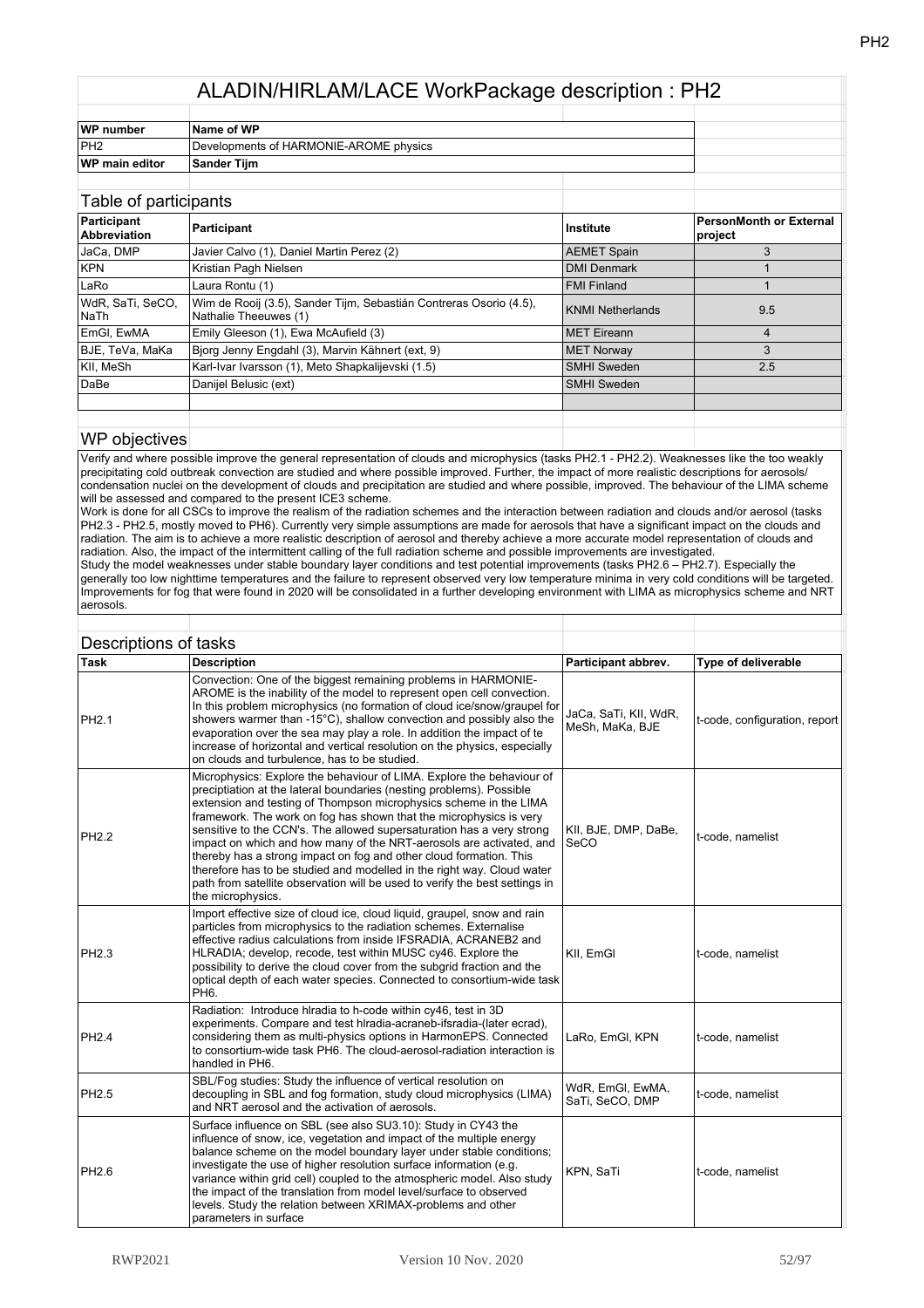| <b>PH2.7</b>            | A wind-farm parametrization (momentum drag) has been developed by<br>KNMI. This parametrization should be implemented in the ALADIN-<br>HIRLAM NWP system. | <b>NaTh</b>                     | t-code, namelist, database |
|-------------------------|------------------------------------------------------------------------------------------------------------------------------------------------------------|---------------------------------|----------------------------|
|                         |                                                                                                                                                            |                                 |                            |
| t-code deliverables     |                                                                                                                                                            |                                 |                            |
| <b>Task</b>             | Responsible                                                                                                                                                | Cycle                           | <b>Time</b>                |
| PH2.1                   | WdR, SaTi                                                                                                                                                  |                                 |                            |
| PH <sub>2.2</sub>       | KII                                                                                                                                                        |                                 |                            |
| PH2.3                   | <b>KPN</b>                                                                                                                                                 |                                 |                            |
| PH <sub>2.4</sub>       | LaRo                                                                                                                                                       |                                 |                            |
| PH2.5                   | WdR, SaTi                                                                                                                                                  | 43h2.2                          |                            |
| PH2.6                   | <b>KPN</b>                                                                                                                                                 |                                 |                            |
| <b>PH2.7</b>            | NaTh                                                                                                                                                       | CY46                            | Q4 2021                    |
| Non-t-code deliverables |                                                                                                                                                            |                                 |                            |
| <b>Task</b>             | Responsible                                                                                                                                                | Type of deliverable             | Time                       |
| PH <sub>2.1</sub>       | <b>WdR</b>                                                                                                                                                 | Namelist                        |                            |
| <b>PH2.2</b>            | KII                                                                                                                                                        | Namelist                        |                            |
| PH2.3                   | KII                                                                                                                                                        | Namelist                        |                            |
| PH <sub>2.4</sub>       | LaRo                                                                                                                                                       | Namelist                        |                            |
| PH2.5                   | SaTi                                                                                                                                                       | Namelist                        |                            |
| PH2.6                   | <b>KPN</b>                                                                                                                                                 | Namelist                        |                            |
| <b>PH2.7</b>            |                                                                                                                                                            | Namelist, wind farm<br>database |                            |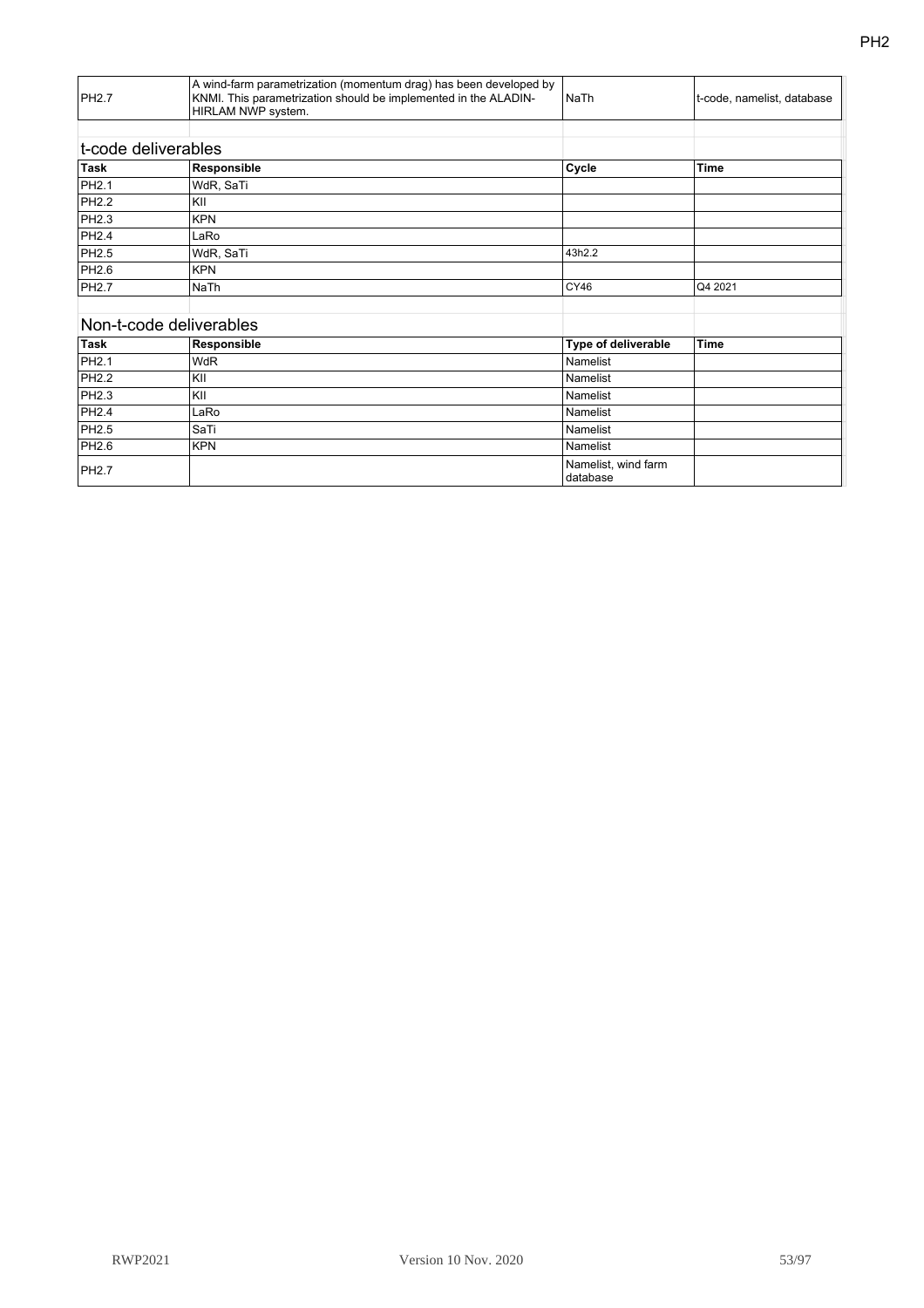| WP number             | Name of WP                    |  |  |
|-----------------------|-------------------------------|--|--|
| PH <sub>3</sub>       | Developments of ALARO physics |  |  |
| <b>WP</b> main editor | Bogdan Bochenek, Neva Pristov |  |  |
|                       |                               |  |  |

| Table of participants              |                                           |                      |                                    |
|------------------------------------|-------------------------------------------|----------------------|------------------------------------|
| Participant<br><b>Abbreviation</b> | Participant                               | Institute            | PersonMonth or External<br>project |
| PeSm, NePr                         | Peter Smerkol, Neva Pristov               | <b>ARSO Slovenia</b> |                                    |
| RaBr, JaMa, FiSv                   | Radmila Brožkova, Jan Mašek, Filip Švabik | <b>CHMI Czech</b>    | 17.25                              |
| MaHr, MaTu                         | Mario Hrastinski, Martina Tudor           | <b>DHMZ Croatia</b>  |                                    |
| BoBo, PiSe                         | Bogdan Bochenek                           | <b>IMGW Poland</b>   |                                    |
| ∣MiVa                              | Michiel Vanginderachter                   | <b>RMI Belgium</b>   |                                    |
| MaDi, MaDe                         | Martin Dian, Maria Derkova                | <b>SHMU Slovakia</b> | 4.5                                |
|                                    |                                           |                      |                                    |

## WP objectives

One of the ALADIN CMC is ALARO which is used in many operational applications, LAM EPS systems and climatological simulations. The aim is to improve or extend the existing parameterizations and continue developing new one (CSD). Next well tuned version could have non-saturated downdraught and few additional novelties (prognostic graupel, revision of mixing length and TOMs in TOUCANS). Validation of ALARO coupled with SURFEX will take place.Additionally, some effort will be put to new model output products (see PH5).

|                     | Descriptions of tasks                                      |                                       |                            |
|---------------------|------------------------------------------------------------|---------------------------------------|----------------------------|
| <b>Task</b>         | <b>Description</b>                                         | Participant abbrev.                   | <b>Type of deliverable</b> |
| PH3.1               | Radiation scheme – minor improvements, single precision    | JaMa                                  | doc, t-code                |
| PH3.2.1             | TOUCANS scheme - code re-organization, cleaning, debugging | RaBr, JaMa, PeSm                      | doc, t-code                |
| PH3.2.2             | TOUCANS scheme - mixing length computation                 | MaHr, RaBr                            | doc, t-code                |
| PH3.3               | Cloud scheme, shallow convection cloudiness                | JaMa, RaBr                            | doc, t-code                |
| PH3.4               | Non-saturated downdraught                                  |                                       | doc, t-code                |
| <b>PH3.5</b>        | Complementary Subgrid Drafts (CSD)                         |                                       | doc, t-code                |
| <b>PH3.6</b>        | Microphysics - prognostic graupl                           | BoBo, RaBr                            | doc, t-code                |
| PH3.7               | Surface aspects - coupling ALARO-1 and SURFEX              | MaDi, JaMa, RaBr,<br>FiSv, NePr, MaTu | doc, t-code                |
| PH3.8               | ALARO-1 validation and maintenance                         | JaMa, RaBr, MaDe,<br>MaTu, MiVa       | t-code                     |
| <b>PH3.9</b>        | Improvement of DDH tool for ALARO                          | MaHr                                  | t-code                     |
| t-code deliverables |                                                            |                                       |                            |
| Task                | Responsible                                                | Cycle                                 | Time                       |
| PH3.*               | JaMa, RaBr                                                 | cy4?                                  | regularly                  |
|                     | Non-t-code deliverables                                    |                                       |                            |
| <b>Task</b>         | Responsible                                                | Type of deliverable                   | <b>Time</b>                |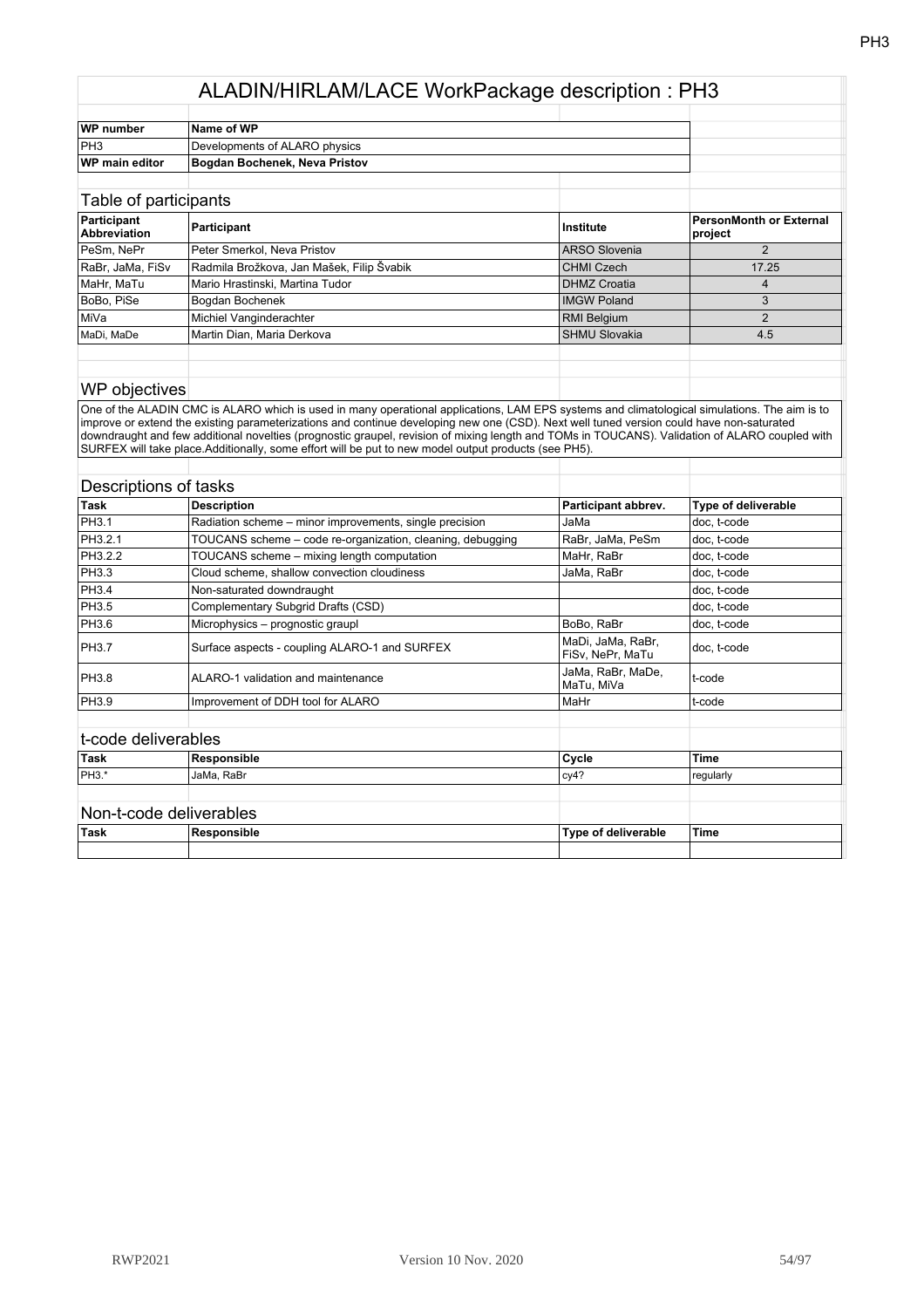| WP number      | <b>Name of WP</b>                                       |  |
|----------------|---------------------------------------------------------|--|
| IPH4           | Common 1D MUSC framework for parametrization validation |  |
| WP main editor | Sander Tijm, Wim de Rooij and Eric Bazile               |  |
|                |                                                         |  |

| Table of participants              |                                                                 |                     |                                    |
|------------------------------------|-----------------------------------------------------------------|---------------------|------------------------------------|
| Participant<br><b>Abbreviation</b> | Participant                                                     | Institute           | PersonMonth or External<br>project |
| <b>WdR</b>                         | Wim de Rooij (0.5)                                              | KNMI Netherlands    | 0.5                                |
| EoWh, EmGI                         | Emily Gleeson (0.5), Eoin Whelan                                | MET Eireann         | 0.5                                |
| ErBa, YvBo, RaHo,<br><b>JMP</b>    | Eric Bazile, Yves Bouteloup, Rachel Honnert, Jean-Marcel Piriou | Météo-France        |                                    |
| DaDe                               | Daan Degrauwe                                                   | <b>RMI Belgium</b>  | 0.5                                |
| MaTu                               | Martina Tudor                                                   | <b>DHMZ Croatia</b> | 0.5                                |
|                                    |                                                                 |                     |                                    |

#### WP objectives

Maintain and regularly upgrade a "common MUSC" 1D testing environment for Arome-France and Harmonie-Arome, for the evaluation of physics parametrizations against Cloudnet and LES data and idealized experiments.

In 2018/2019 a new version of MUSC has been developed at Met Eireann, which is much more user friendly. However, no special reference cases are part of this system, so the old test cases have to be added (GABLS-1, GABLS4, ARM-Cu, ASTEX and a Cabauw fog case). Desired new cases include e.g. a case with light precipitation (RICO), dry convection, and an idealized case for mixed-phase clouds.

The actual evaluation of Arome-France and Harmonie-Arome physics schemes in the 1D common MUSC against the available test cases is described in WP PH1 and PH2 (task PH2.4). LACE would also like to use the MUSC environment for validation and development purposes. Therefore a training and working days will be organized by LACE in cooperation with other ALADIN and HIRLAM users.

| Descriptions of tasks   |                                           |                            |                            |
|-------------------------|-------------------------------------------|----------------------------|----------------------------|
| Task                    | <b>Description</b>                        | Participant abbrev.        | <b>Type of deliverable</b> |
| <b>PH4.1</b>            | Maintain and upgrade "common MUSC" system | DaDe, RaHo, JMP, MaTu      |                            |
| PH4.2                   | Create and add (idealized) test cases     | WdR, JMP, EmGI             |                            |
| <b>PH4.3</b>            | MUSC training and working days            | l MaTu                     |                            |
| t-code deliverables     |                                           |                            |                            |
| <b>Task</b>             | Responsible                               | Cycle                      | <b>Time</b>                |
|                         |                                           |                            |                            |
| Non-t-code deliverables |                                           |                            |                            |
| <b>Task</b>             | Responsible                               | Type of deliverable        | <b>Time</b>                |
| <b>PH4.2</b>            | WdR, ErBa, BJE, EmGI                      | New (idealized) test cases |                            |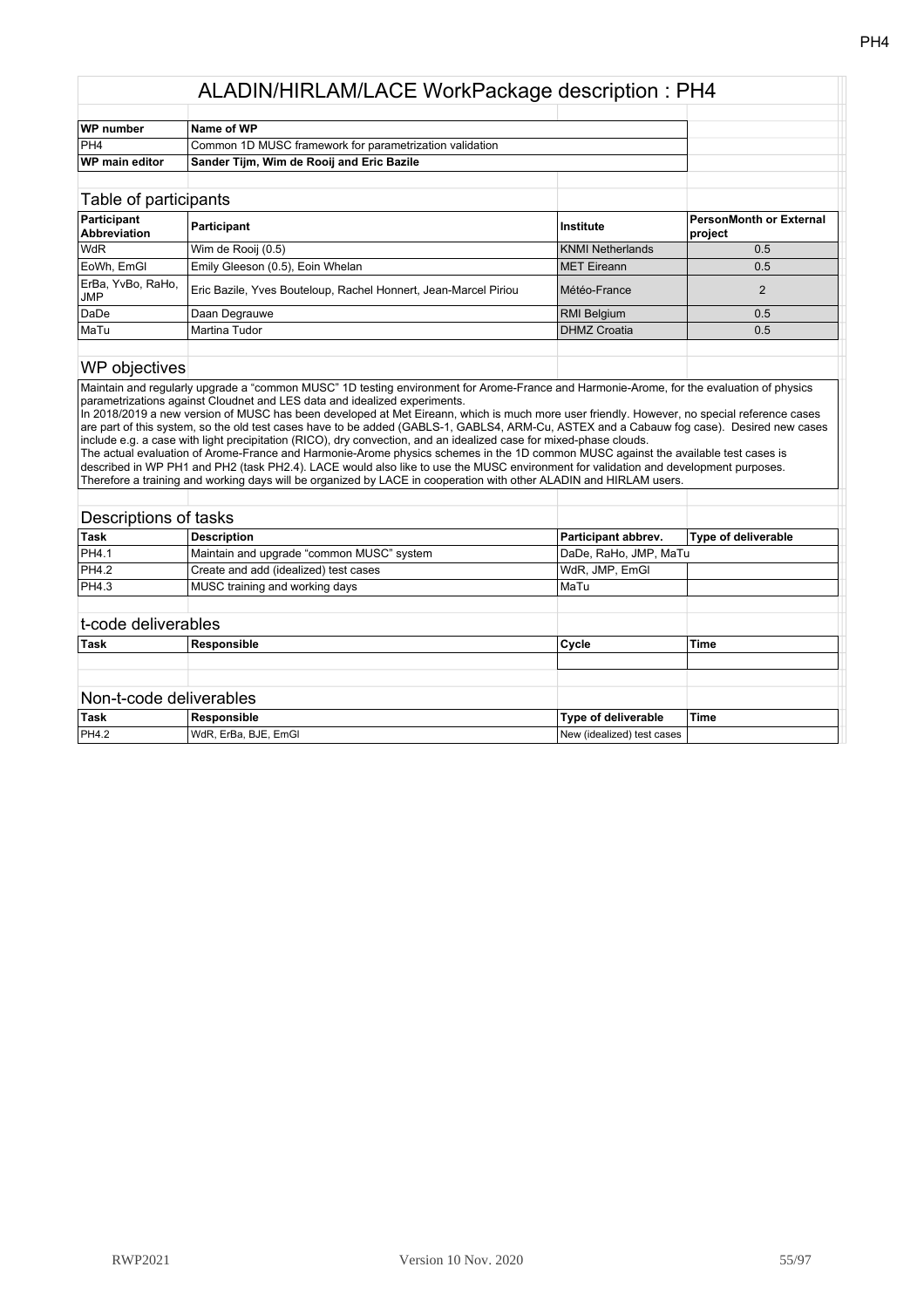| WP number             | Name of WP                             |  |
|-----------------------|----------------------------------------|--|
| IPH <sub>5</sub>      | Model Output Postprocessing Parameters |  |
| <b>WP</b> main editor | Maria Derkova                          |  |
|                       |                                        |  |

| Table of participants              |                                                                                           |                         |                                           |
|------------------------------------|-------------------------------------------------------------------------------------------|-------------------------|-------------------------------------------|
| Participant<br><b>Abbreviation</b> | Participant                                                                               | Institute               | <b>PersonMonth or External</b><br>project |
| NePr, JuCe                         | Neva Pristov (1), Jure Cedilnik (1.5)                                                     | <b>ARSO Slovenia</b>    | 2.5                                       |
| BeSa                               | <b>Bent Hansen Sass</b>                                                                   | <b>DMI Denmark</b>      | 0.25                                      |
| SaTi                               | Sander Tijm                                                                               | <b>KNMI Netherlands</b> | 0.5                                       |
| FrBo, OlJa, InEt,<br>RaHo, JMP     | Francois Bouyssel, Olivier Jaron, Ingrid Etchevers, Rachel Honnert,<br>Jean-Marcel Piriou | Météo-France            | 9                                         |
| AnSi                               | Andre Simon                                                                               | <b>SHMU Slovakia</b>    | 3                                         |
| MaDe                               | Maria Derkova                                                                             | <b>SHMU Slovakia</b>    | 0.5                                       |
| ChWi                               | Christoph Wittman (0.5 PM in PH5.2, 1 PM in PH5.3)                                        | <b>ZAMG Austria</b>     | 1.5                                       |
| FIWe                               | Florian Weidle (1 PM PH5.3)                                                               | <b>ZAMG Austria</b>     |                                           |
| InMu                               | Ines Muic                                                                                 | <b>DHMZ Croatia</b>     | 1.75                                      |
| KrHo                               | Kristian Horvath                                                                          | <b>DHMZ</b> Croatia     |                                           |
| MaTu                               | Martina Tudor (PH5.3)                                                                     | <b>DHMZ Croatia</b>     | 0.5                                       |
| GeMo                               | Gema Morales                                                                              | <b>AEMET Spain</b>      | 2                                         |
| MaKo                               | Marcin Kolonko                                                                            | <b>IMGW Poland</b>      | $\overline{2}$                            |
| KaEK, NaMa                         | Kamal El Karouni, Najla Marass                                                            | Maroc Meteo             | 2                                         |
| RiVa                               | Rilka Valcheva                                                                            | <b>NIMH Bulgaria</b>    |                                           |
| KoMI                               | Konstantin Mladenov                                                                       | <b>NIMH Bulgaria</b>    |                                           |
| AhMe                               | Ahto Mets                                                                                 | <b>ESTEA Estonia</b>    | $\mathfrak{p}$                            |
|                                    |                                                                                           |                         |                                           |

## WP objectives

An increasing need for new postprocessing parameters out of NWP systems for many applications such aeronautics, green energy sector, automatic forecasting and for various end-users is reflected in an ongoing work at every NMS. To avoid possible work duplication it is suggested to - at least partially - coordinate activities on the postprocessing developments. The aim of the WP is to prepare a working plan on the implementation of the selected parameters into the common code, and to implement, tune and validate these parameters into the common t-code.

|              | Descriptions of tasks                                                                               |                            |                            |
|--------------|-----------------------------------------------------------------------------------------------------|----------------------------|----------------------------|
| <b>Task</b>  | <b>Description</b>                                                                                  | Participant abbrev.        | <b>Type of deliverable</b> |
| PH5.1        | preparation of a workplan for implementation of selected<br>postprocessing parameters into the code | all                        | work plan                  |
| <b>PH5.2</b> | Improvements, tuning and validation of existing model output<br>postprocessing/diagnostic fields    |                            | t-code, reports            |
| PH5.3        | Development and implementation of new model output<br>postprocessing/diagnostic fields              |                            | t-code, reports            |
|              | t-code deliverables                                                                                 |                            |                            |
| Task         | Responsible                                                                                         | Cycle                      | <b>Time</b>                |
| PH5.2        | ??                                                                                                  | CY48-CY49                  | 2021                       |
| PH5.3        | ??                                                                                                  | CY48-CY49                  | 2021                       |
|              | Non-t-code deliverables                                                                             |                            |                            |
| Task         | Responsible                                                                                         | <b>Type of deliverable</b> | <b>Time</b>                |
| PH5.1        | ??                                                                                                  | work plan                  | 2021                       |
| PH5.2        | ??                                                                                                  | reports, notes             | 2021                       |
| <b>PH5.2</b> | ??                                                                                                  | reports, notes             | 2021                       |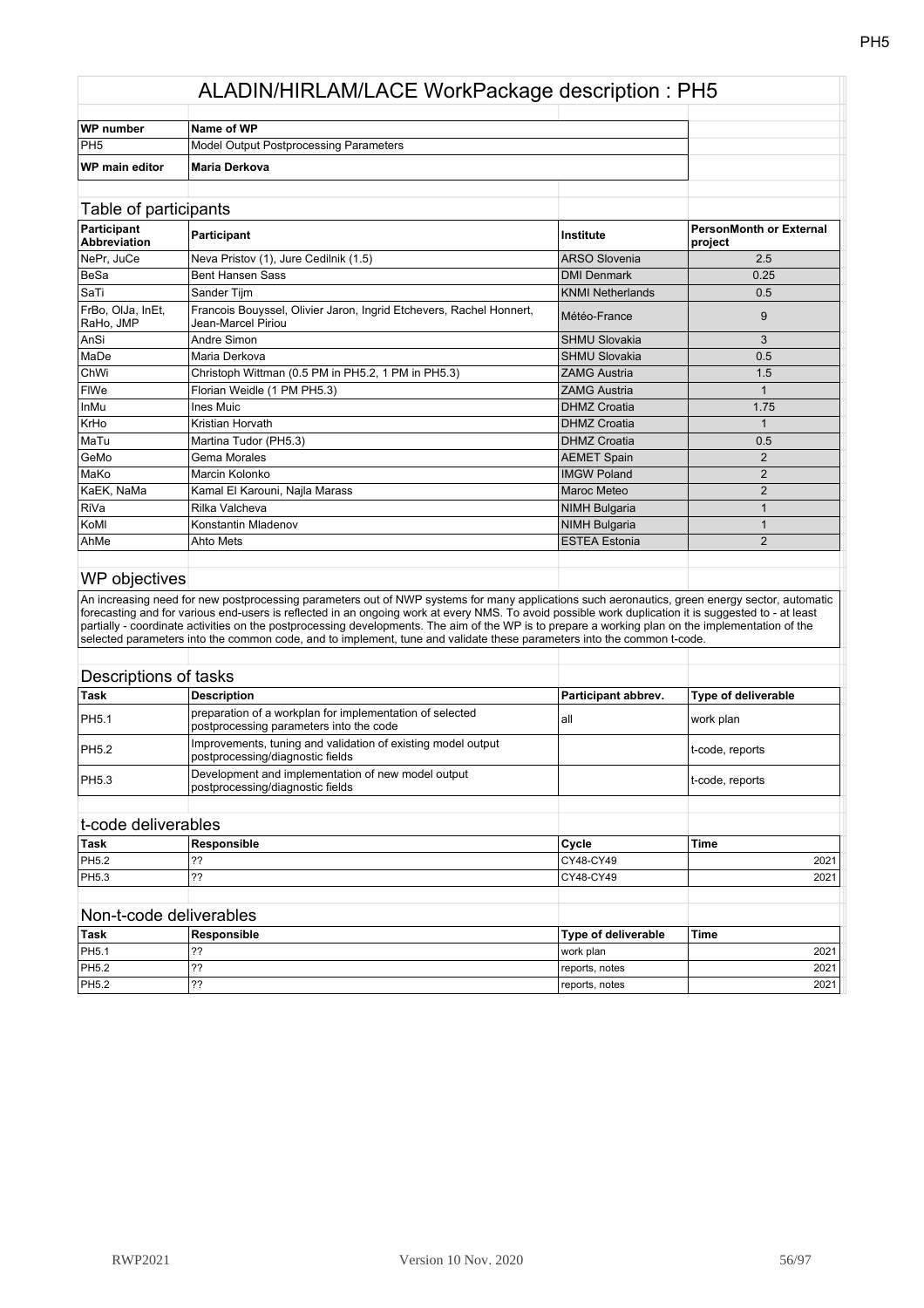| <b>WP</b> number      | Name of WP                                                                    |  |
|-----------------------|-------------------------------------------------------------------------------|--|
| IPH <sub>6</sub>      | <b>Study the cloud/aerosol/radiation (CAR) interactions</b><br><b>NEW !!!</b> |  |
| <b>WP main editor</b> | ∣Laura Rontu & Ján Mašek                                                      |  |

#### Table of participants

| Participant<br><b>Abbreviation</b> | Participant                            | Institute           | <b>PersonMonth or External</b><br>project |
|------------------------------------|----------------------------------------|---------------------|-------------------------------------------|
| <b>DMP</b>                         | Daniel Martin Perez                    | <b>AEMET Spain</b>  | 4                                         |
| EmGI                               | <b>Emily Gleeson</b>                   | <b>MET</b> Eireann  | 3                                         |
| JaMa                               | Ján Mašek                              | <b>CHMI Czech</b>   | 1.5                                       |
| KII                                | Karl-Ivar Ivarsson                     | <b>SMHI Sweden</b>  | 0.5                                       |
| KPN                                | Kristian Pagh Nielsen                  | <b>DMI Denmark</b>  | $\Omega$                                  |
| LaRo                               | Laura Rontu                            | <b>FMI Finland</b>  | 2.5                                       |
| PiSe                               | Piotr Sekula                           | <b>IMGW Poland</b>  | $\overline{2}$                            |
| MoMo, AbAm                         | Mohamed Mokhtari, Abdenour Ambar       | <b>ONM Algeria</b>  | 4                                         |
| UIAn                               | Ulf Andrae                             | <b>SMHI Sweden</b>  | 0.5                                       |
| YaSe, ViGu                         | Yann Seity, Vincent Guidard & his team | Météo-France        | 5                                         |
| AnSI                               | Ana Šljivić                            | <b>DHMZ Croatia</b> | $\overline{2}$                            |
| HaDh, RBR                          | Hajer Dhouioui, Rahma Ben Romdhane     | <b>INM Tunisia</b>  | 3                                         |
|                                    |                                        |                     |                                           |
|                                    |                                        |                     |                                           |
|                                    |                                        |                     |                                           |

## WP objectives

ONE LINE SUMMARY: Build a unified framework to treat cloud/aerosol/radiation (CAR) interactions from external aerosol concentration sources and optical properties to the radiation and cloud microphysics parametrizations available in ALADIN-HIRLAM system.

DETAILED DESCRIPTION: Basic decision is to use CAMS n.r.t. aerosol information, and to provide infrastracture enabling its exploitation in all ALADIN-HIRLAM CMCs. Ideally, design should be general enough in order to make possible future use of alternative aerosol data (e.g. from MOCAGE). Attention should be paid also to possible usage of CAMS aerosol climatology via traditional monthly climate files.

#### PH6.1 Preprocessing of near real time aerosol data

CAMS aerosol data are available as mass mixing ratios (MMRs) for a fixed selection of aerosol species. Because of their intended usage in both radiation and microphysics, split to these species must be kept during preparation of initial/coupling files. Therefore, the preprocessing step consists only of changing model geometry and transformation from GRIB to FA format. For this purpose, an easily portable dedicated utility must be developed and made available in an open repository. A possible candidate is the gl software currently applied for HARMONIE-AROME, which should be externalized to become available for the whole consortium. This work is connected with task SY2.10.

Anticipated usage by partners would be to set up ECMWF stream containing CAMS n.r.t. aerosol MMRs on desired domain, and adding them to initial/coupling files by running dedicated utility locally. Advantage of such solution with respect to centralized preprocessing is that telecom coupling files will remain unaffected, there will thus be no demands on their producers. Partners not interested will not get aerosol MMRs, while those interested will download them in native resolution (reduction of transferred data volume). For the high latitudes, extraction of MARS fields in rotated lat/lon geometry is the most size effective solution.

#### PH6.2 Implementing data flow of near real time aerosols

N.r.t. aerosol MMRs should be read from initial/coupling files as standard GFL fields. This will enable their advection and lateral coupling, as well as easy propagation across the model code, and possibly also into the output files. The goal is to pass n.r.t. aerosol MMRs to the level of APLPAR/APL\_AROME, where further processing for radiation and microphysics will be done.

#### PH6.3 Interfacing near real time aerosols with radiation

Radiation schemes ACRANEB2 and later also ECRAD will be interfaced with externally specified aerosol optical depths and inherent optical properties. For this purpose, subroutines converting CAMS aerosol MMRs to optical properties of aerosol mixture (layer optical depth, single scattering albedo and asymmetry factor) will have to be created and inserted under APLPAR/APL\_AROME. Relative humidity, that affects optical properties of hydrophilic aerosols, will be taken into account. Calculations will have to be done using spectral division that covers all assumed radiation schemes. Radiation schemes will have to be adapted so that they do not diagnose aerosol optical properties internally, but rely on externally specified values for the resulting aerosol mixture instead of individual aerosol types. The highest priority task is the adaptation of ACRANEB2. HIRLAM experience obtained using HLRADIA scheme in h-codes can be readily used for this. A simplified approach is suggested for the present default IFSRADIA (of cy25) while ECRAD may already be adapted to CAMS aerosol use.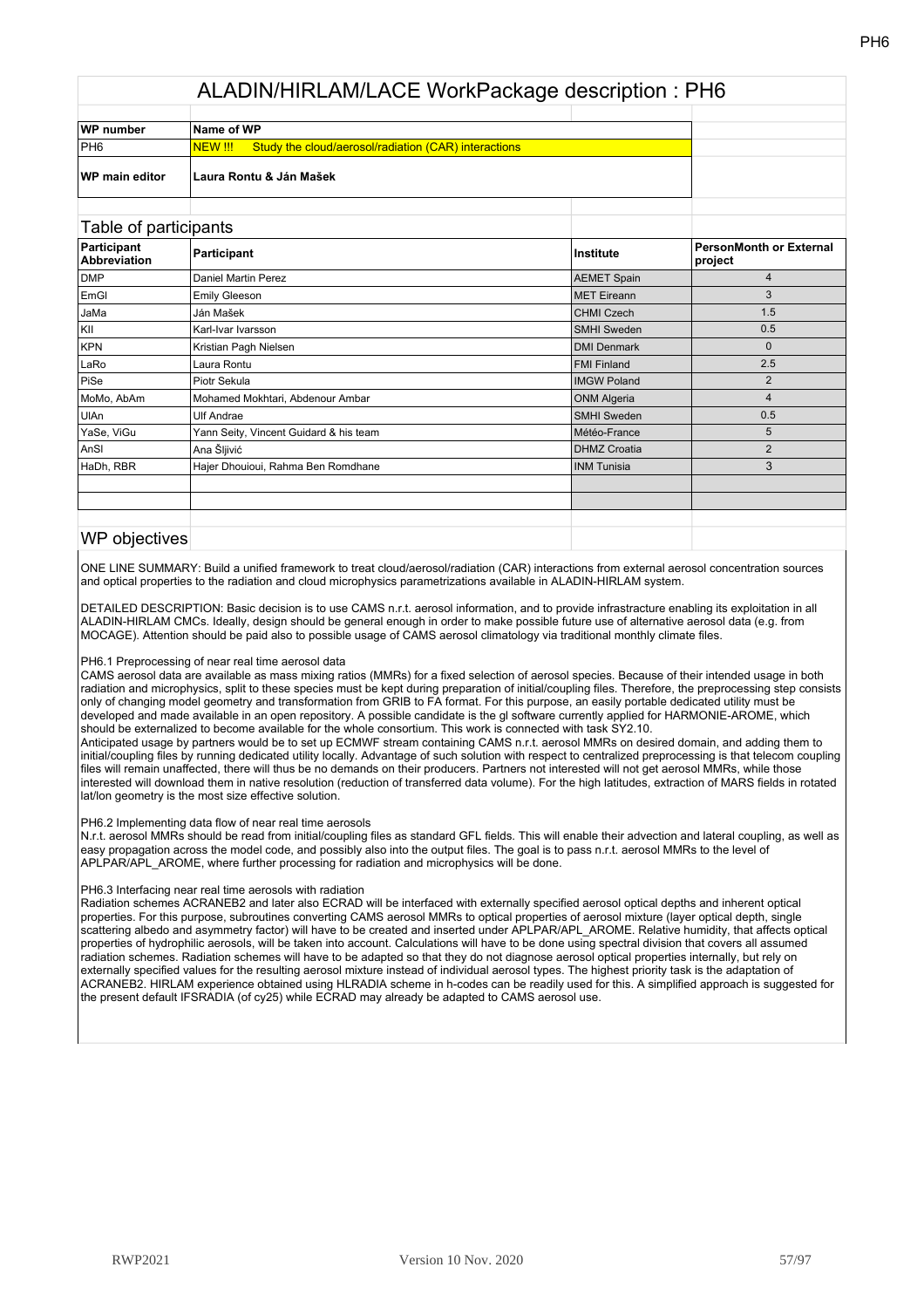PH6.4 Interfacing near real time aerosols with cloud microphysics

Cloud-precipitation microphysics needs cloud condensation nuclei (CCN) and ice forming nuclei (IFN) concentration numbers. Concentration number of each CAMS aerosol type will be obtained from its MMR, using assumed size distribution. Then they will be summed up to get CCN and IFN concentration numbers. This will be done by a new subroutine inserted in APLPAR/APL\_AROME. Only these two fields will be passed deeper to microphysics. The effective/equivalent radii of cloud particles for the radiation schemes may be calculated from the cloud particle distributions, estimated by the microphysics parametrizations.

#### PH6.5 Updating monthly aerosol climatology using CAMS data

The goal is to accommodate 2D aerosol MMR fields of CAMS reanalysis climatology in the monthly climate files. These 2D fields will enter model via initial file, and after reconstructing 3D aerosol MMRs (assuming idealized vertical profiles) they will be used in radiation and microphysics in the same way as n.r.t. aerosol MMRs. Climatological MMRs will not be a subject to advection and lateral coupling. HIRLAM experience in producing the climatological 2D fields for monthly climate files can be applied.

#### PH6.6 Validation and testing

Extensive model-observation intercomparisons for biomass burning, mineral dust intrusion, anthrophogenic and volcanic emission case studies will be carried out, in order to evaluate aerosol impact on local weather. Direct aerosol effects can be evaluated with different radiation schemes, preferably using the more advanced ones. The task will start extensively after completion of PH6.1–PH6.3(6.4), most probably after 2021.

|              | Descriptions of tasks                                          |                                                        |                     |
|--------------|----------------------------------------------------------------|--------------------------------------------------------|---------------------|
| <b>Task</b>  | <b>Description</b>                                             | Participant abbrev.                                    | Type of deliverable |
| <b>PH6.1</b> | Preprocessing of near real time aerosol data (see also SY2.10) | (JaMa), YaSe, UlAn                                     | code                |
| PH6.2        | Implementing data flow of near real time aerosols              | YaSe, DMP, MoMo,<br>ABAM                               | code                |
| PH6.3        | Interfacing near real time aerosols with radiation             | JaMa, EmGI, LaRo, KPN,<br>PiSe, AnSI                   | code                |
| PH6.4        | Interfacing near real time aerosols with cloud microphysics    | YaSe, KII, DMP, PiSe,<br>MoMo.AbAm.HaDh.<br><b>RBR</b> | code                |
| PH6.5        | Updating monthly aerosol climatology using CAMS data           | LaRo, UlAn, PiSe                                       | code                |
| PH6.6        | Validation and testing                                         | all participants of PH6                                | report              |
|              |                                                                |                                                        |                     |
|              |                                                                |                                                        |                     |
|              |                                                                |                                                        |                     |

#### t-code deliverables

| .     |             |       |                              |
|-------|-------------|-------|------------------------------|
| Task  | Responsible | Cycle | Time                         |
| PH6.1 | <b>UlAn</b> |       | 2021                         |
| PH6.2 | <b>DMP</b>  |       | 2021                         |
| PH6.3 |             |       | 2021?                        |
| PH6.4 | YaSe        |       | 2021? (after PH6.2 is ready) |
| PH6.5 | LaRo        |       | 2021                         |
|       |             |       |                              |
|       |             |       |                              |

| Non-t-code deliverables |             |                              |       |
|-------------------------|-------------|------------------------------|-------|
| ˈTask                   | Responsible | <b>Tvpe of deliverable</b>   | 'Time |
| IPH <sub>6</sub> .      |             | To be defined in SY2.10 2021 |       |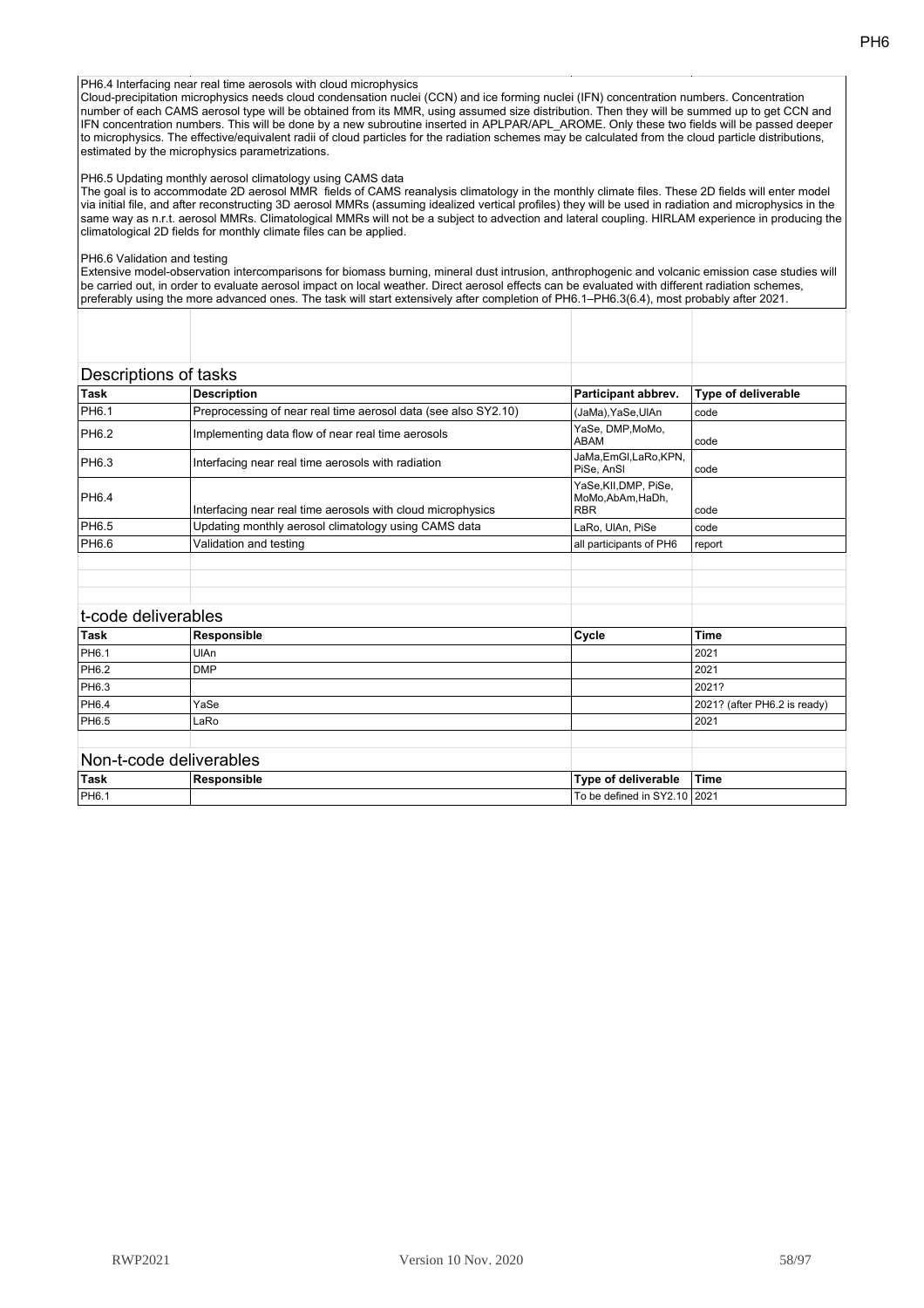| WP number             | Name of WP                                   |  |
|-----------------------|----------------------------------------------|--|
| PH7                   | Develop approaches for 3D physics<br>NEW !!! |  |
| <b>WP</b> main editor | Claude Fischer, Sander Tijm, Jan Masek       |  |

## Table of participants

| Participant                             | PersonMonth or External<br>project                                                                                                |
|-----------------------------------------|-----------------------------------------------------------------------------------------------------------------------------------|
|                                         |                                                                                                                                   |
| Didier Ricard (CNRM/GMME)               |                                                                                                                                   |
| Bent Hansen Sass, Kristian Pagh Nielsen | 1.25                                                                                                                              |
|                                         |                                                                                                                                   |
|                                         |                                                                                                                                   |
|                                         |                                                                                                                                   |
|                                         |                                                                                                                                   |
|                                         |                                                                                                                                   |
|                                         |                                                                                                                                   |
|                                         | Institute<br>Rachel Honnert, Ryad El Khatib (CNRM/GMAP), PhD student (4 months Météo-France<br>Météo-France<br><b>DMI Denmark</b> |

## WP objectives

The goal is to prepare for, and enable the use of three-dimensional effects in the physics parametrizations of the 3 CSCs. These 3D effects are indeed felt important for increasing the model realism and performance at hectometric scale. At present, physics parameterizations treat the model grid as a series of independent vertical columns. Future models are likely grid as a series of independent vertical columns. Future models are likely to require (quasi-)3D parametrizations for several processes which are partially resolved on those scales. Such approach is being tested in turbulence. The physics-dynamics interface may need to be adapted to permit this.

The effort has to be declined into two complementary directions: scientific and technical. On the scientific side, two main parametrizations are considered: turbulence for enabling horizontal mixing in addition to vertical mixing, and radiation for enabling shadowing effects. On the technical side, the implementation of horizontal mixing in the turbulence schemes will follow two distinct designs (one for AROME based on explicitly using horizontal derivative terms in the low level codes, and computing mixing within the SL stencil) and one for ALARO (based on using the SLHD approach and parameter tuning). Consistency will have to be checked: scientific one (to be defined !?); data flow and opportunity for code mutualization. "Ideally", the various scientific and technical ideas should be exchangeable across CSCs.

For radiation 3D effects are also important. Shadowing of clouds can be present over very large distances, especially when the sun is low over the horizon. It is not clear how to handle this but it is important to think about it when we look at 3D physics.

| Descriptions of tasks |                                                                                                                                                                                                                                                          |                                                                                                                         |                            |
|-----------------------|----------------------------------------------------------------------------------------------------------------------------------------------------------------------------------------------------------------------------------------------------------|-------------------------------------------------------------------------------------------------------------------------|----------------------------|
| <b>Task</b>           | <b>Description</b>                                                                                                                                                                                                                                       | Participant abbrev.                                                                                                     | <b>Type of deliverable</b> |
| PH7.1                 | 3D turbulence solution in the AROME/ARPEGE/IFS code structure: the<br>so-called "fullpos solution" consists in passing the horizontal gradients<br>down to APL AROME, in order to implement two schemes of<br>increasing complexity (see next two tasks) | RaHo, REK                                                                                                               | t-code, documentation      |
| <b>PH7.2</b>          | Increase the mixing into the cumulus deep clouds by adding turbulence<br>terms from Moeng et al. (2010). See also Verrelle et al. (2015)                                                                                                                 | <b>DiRi</b>                                                                                                             | t-code, documentation      |
| PH7.3                 | Göger et al. (2018) propose an extension of the 1D prognostic TKE<br>equation used in the COSMO model turbulence scheme, in order to add<br>the full three-dimensional effects in the shear production term                                              | PhD student, RaHo                                                                                                       | t-code, documentation      |
| <b>PH7.4</b>          | Technical code work in preparation for implementing the Méso-NH 3D<br>turbulence scheme consistently in AROME and Méso-NH                                                                                                                                | ?                                                                                                                       | t-code, documentation      |
| <b>PH7.5</b>          | Assess the role of horizontal mixing and gradients in 3D turbulence, at<br>the level of processes, using Méso-NH. Liaison with the 3D-turbulence<br>activity in AROME.                                                                                   | DiRi, RaHo                                                                                                              | non-t-code, report         |
| <b>PH7.6</b>          | Study 3D effects of radiation, shadowing effects and/or multi grid<br>approaches                                                                                                                                                                         | BHS, KPN                                                                                                                | report                     |
| t-code deliverables   |                                                                                                                                                                                                                                                          |                                                                                                                         |                            |
| <b>Task</b>           | Responsible                                                                                                                                                                                                                                              |                                                                                                                         | <b>Time</b>                |
| <b>PH7.1</b>          |                                                                                                                                                                                                                                                          | Cycle                                                                                                                   | end 2020 / 2021            |
| <b>PH7.2</b>          | RaHo<br><b>DiRi</b>                                                                                                                                                                                                                                      | CY48T1<br>?                                                                                                             | 2021 ?                     |
|                       |                                                                                                                                                                                                                                                          |                                                                                                                         |                            |
| PH7.3                 | RaHo                                                                                                                                                                                                                                                     | ?                                                                                                                       | 2021 ?                     |
| PH7.4                 | ?                                                                                                                                                                                                                                                        | ?                                                                                                                       | ?                          |
|                       | Non-t-code deliverables                                                                                                                                                                                                                                  |                                                                                                                         |                            |
| Task                  | Responsible                                                                                                                                                                                                                                              | <b>Type of deliverable</b>                                                                                              | <b>Time</b>                |
| PH7.[1-4]             | RaHo                                                                                                                                                                                                                                                     | scientific papers as work<br>makes progress. Probably<br>some contribution for PH7.<br>3 in the associated PhD<br>work. |                            |

PH7.5 DiRi report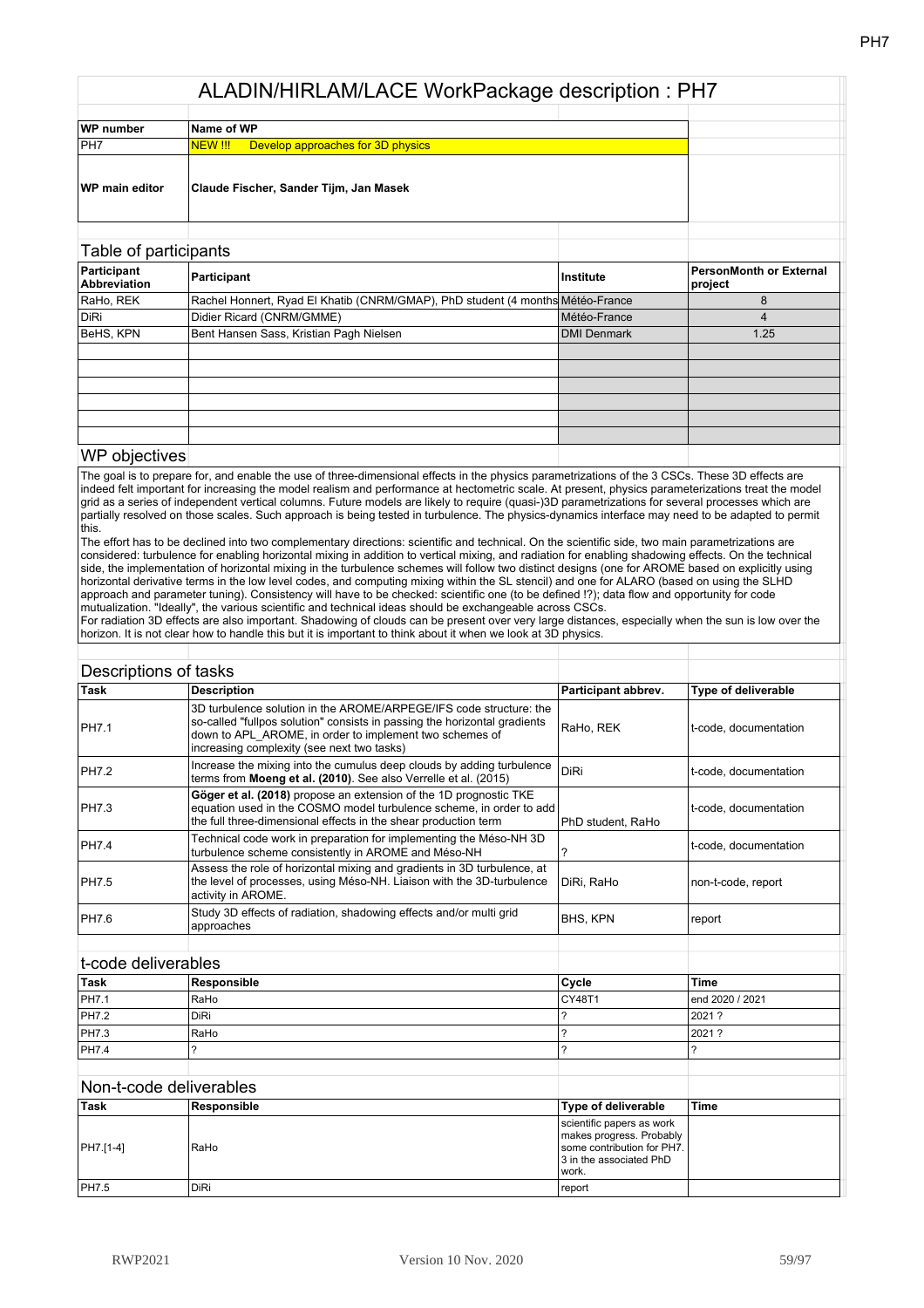| WP number             | Name of WP                                                   |  |
|-----------------------|--------------------------------------------------------------|--|
| PH8                   | Assess the use of ML for physics parametrizations<br>NEW !!! |  |
| <b>WP</b> main editor | Bent Hansen Sass                                             |  |

## Table of participants

| Participant<br><b>Abbreviation</b> | Participant                                         | ∣Institute          | <b>PersonMonth or External</b><br>project |
|------------------------------------|-----------------------------------------------------|---------------------|-------------------------------------------|
| PeUk                               | Peter Ukkonen (2.5)                                 | <b>DMI Denmark</b>  | 2.5                                       |
| KrNi                               | Kristian Pagh Nielsen (0.25)                        | <b>DMI Denmark</b>  | 0.25                                      |
| MeSh                               | Metodija Shapkalijavski (1)                         | <b>SMHI Sweden</b>  |                                           |
| PaMe                               | Paulo Medeiros (1)                                  | <b>SMHI Sweden</b>  |                                           |
| GeBe,EmGl                          | Geoffrey Bessardon (1), Emily Gleeson (0.5)         | <b>IMET Eireann</b> | 1.5                                       |
| IMiVa                              | Michiel Vanginderachter (0.5)                       | <b>RMI Belgium</b>  | 0.5                                       |
| MaTu                               | Martina Tudor                                       | <b>DHMZ Croatia</b> | 0.5                                       |
| BoBo, MaKo, MaSz                   | Bogdan Bochenek, Marcin Kolonko, Malgorzata Szczech | <b>IMGW Poland</b>  |                                           |
|                                    |                                                     |                     |                                           |

## WP objectives

 Machine Learning is becoming an interesting topic in NWP, not only in postprocesssing , but also in many other contexts of NWP. The potential of using Machine Learning (ML) techniques will be evaluated in physics parameterizations. Once the ML algorithms are trained they become very cheap computationally. In area's of the physics parameterizations that contain already an intrinsic uncertainty, they may help to make the model more cheap. Additionally it may be investigated whether they could be used for tuning the physics parameteriations. A good example is radiation, where crude simplications are made while the schemes themelves are very expensive. Also surface parameters and physiographic databases such as ECOCLIMAP 2nd Generation data may be improved using Machine Learning.

#### Descriptions of tasks

| <b>Task</b>  | <b>Description</b>                                                                                                                                                                                                                                                                                                                                                             | Participant abbrev.                         | Type of deliverable |
|--------------|--------------------------------------------------------------------------------------------------------------------------------------------------------------------------------------------------------------------------------------------------------------------------------------------------------------------------------------------------------------------------------|---------------------------------------------|---------------------|
| <b>PH8.1</b> | In view of the fact the the ML algorithms for radiation are based on increased<br>spectral resolution and many gases in gas optics model it is likely that the<br>result will be an accuracy increase, and possibly a speedup. - If feasible within<br>the time limits of 2021 this will be demonstrated for Harmonie-Arome., e.g.<br>using outcomes from the ESCAPE-2 project | PeUk, KrNi, MiVa                            | Report              |
| PH8.2        | Use ML techniques to tune physical parameters, e.g. surface parameters                                                                                                                                                                                                                                                                                                         | GeBe, MaTu, MeSh, PaMe,<br>BoBo, MaKo, MaSz | Report and/or code  |
| PH8.3        | Use ML to improve physiographic data, e.g. ECOCLIMAP 2nd gen. data                                                                                                                                                                                                                                                                                                             | GeBe. EmGl                                  | Report and code     |
|              |                                                                                                                                                                                                                                                                                                                                                                                |                                             |                     |
|              |                                                                                                                                                                                                                                                                                                                                                                                |                                             |                     |
|              |                                                                                                                                                                                                                                                                                                                                                                                |                                             |                     |
|              |                                                                                                                                                                                                                                                                                                                                                                                |                                             |                     |

#### t-code deliverables

| Task | $-1$<br>в. | 'Cycle | 'Time |
|------|------------|--------|-------|
|      |            |        |       |
|      |            |        |       |

# Non-t-code deldeliverables

| 'Task        | <b>Responsible</b>        | Type of deliverable      | 'Time         |
|--------------|---------------------------|--------------------------|---------------|
| <b>PH8.1</b> | PeUk.KrNi                 | Report including results | December 2021 |
| PH8.2        | AnSt, GeGe,MaTu,MeSh,PaMe | Report and/or code       | December 2021 |
| PH8.3        | 'GeBe, EmGl               | Report and Code          | December 2021 |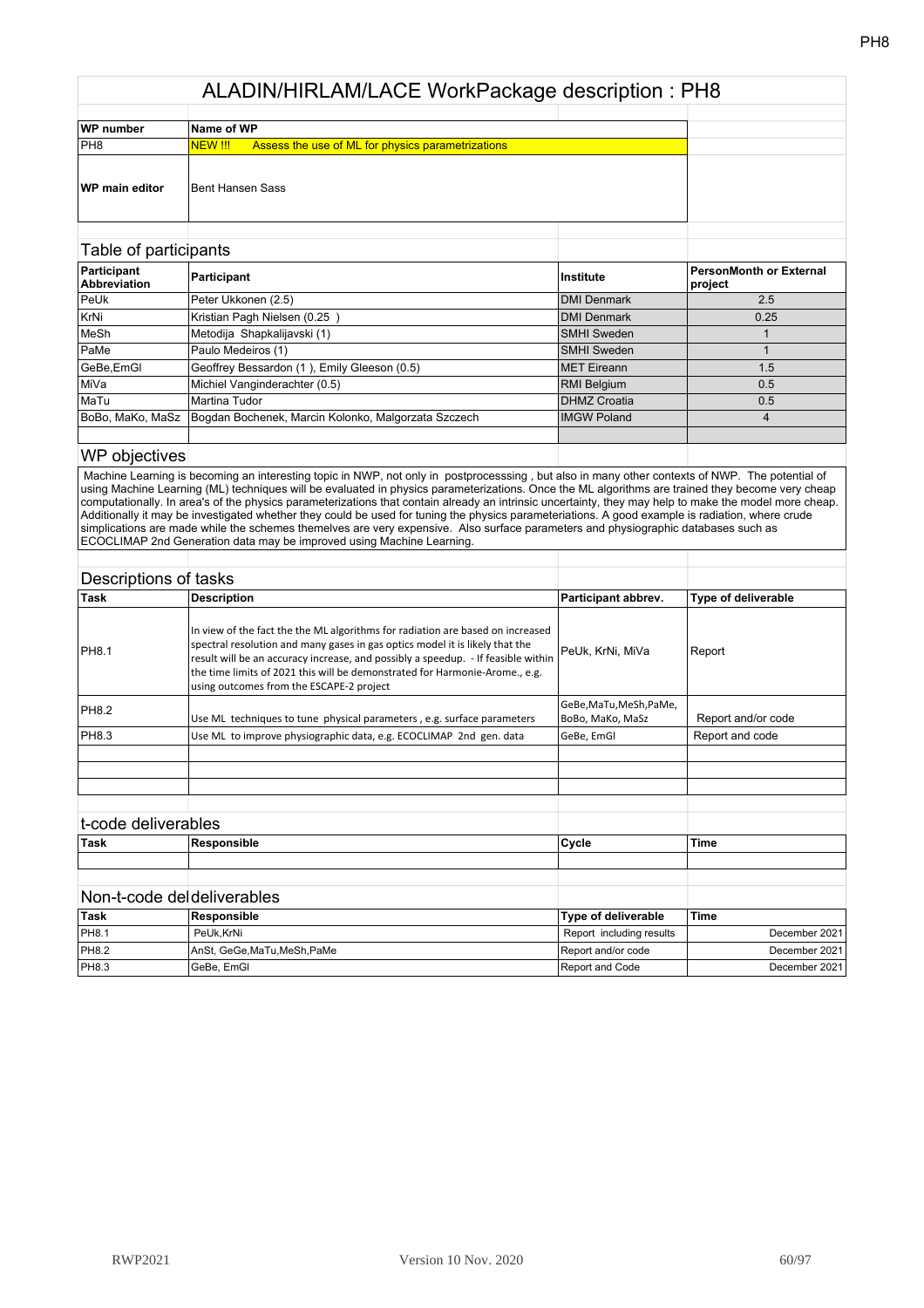| WP number             | Name of WP                                            |  |
|-----------------------|-------------------------------------------------------|--|
| PH <sub>9</sub>       | <b>Consistency and convergence of the CSC physics</b> |  |
| <b>WP main editor</b> | Daan Degrauwe & Martina Tudor                         |  |
|                       |                                                       |  |

| Table of participants       |                                |                    |                                    |
|-----------------------------|--------------------------------|--------------------|------------------------------------|
| Participant<br>Abbreviation | Participant                    | <b>Institute</b>   | PersonMonth or External<br>project |
| PaMa, FaVo                  | Pascal Marquet, Fabrice Voitus | Météo-France       |                                    |
| DaDe                        | Daan Degrauwe                  | <b>RMI Belgium</b> |                                    |
| LaRo                        | Laura Rontu                    | <b>FMI Finland</b> | 0.5                                |
| <b>JaMa</b>                 | Jan Masek                      | CHMI Czech         | 0.25                               |
| MaTu                        | Martina Tudor                  | DHMZ Croatia       |                                    |
|                             |                                |                    |                                    |
|                             |                                |                    |                                    |

## WP objectives

The coexistence of different canonical model configurations offers a valuable richness for research and operations, but it also requires efforts to maintain the sanity of this ecosystem. Ideally, individual parameterizations can be exchanged between the CMC's. This requires a common physicsdynamics interface and a good understanding of the relations (dependencies) between parameterizations, as well as knowledge of the validity range (in terms of resolution, but also in terms of e.g. geographical region) of the parameterizations. This work package seeks to make progress towards this ideal situation by investigating the validity ranges, by making an inventory of remaining scientific and technical blocking points for a further convergence between the CMC's, and by strengthening the foundations of the common physics-dynamics interface.

| Task                  | <b>Description</b>                                                                                                                                                                                                                                                                                                                                                                                                                                                                                   | Participant abbrev. | <b>Type of deliverable</b>                                                       |
|-----------------------|------------------------------------------------------------------------------------------------------------------------------------------------------------------------------------------------------------------------------------------------------------------------------------------------------------------------------------------------------------------------------------------------------------------------------------------------------------------------------------------------------|---------------------|----------------------------------------------------------------------------------|
| <b>PH9.1</b>          | Developing a methodology for investigation of the validity range of<br>individual physics parameterizations and canonical model<br>configurations (details refer to strategy document: http://www.umr-cnrm.<br>fr/aladin/IMG/pdf/strategy.pdf)                                                                                                                                                                                                                                                       | MaTu                | Documentation                                                                    |
| <b>PH9.2</b>          | Inventory on the scientific and technical blocking points for further<br>convergence. Document consistency of combinations of various<br>parameterizations schemes.                                                                                                                                                                                                                                                                                                                                  | DaDe, MaTu          | Documentation                                                                    |
| PH9.3                 | Futher explore the thermodynamics of the way the physics<br>parameterizations are coupled to the dynamical core. This consists of<br>(a) theoretical research on the validity of the assumptions that are<br>(often implicitly) made, and on the consistency between the various<br>flavours of the dynamics (hydrostatic, anelastic, quasi-elastic, fully<br>compressible) and the physics dynamics interface; (b) investigation of<br>the implications in NWP; and (c) implementation in the code. |                     | PaMa, FaVo, DaDe, Ma <sup>-</sup> Documentation, code in t-<br>cycle (long-term) |
| PH9.4                 | Ensure consistency across CSCs between treatment of aerosols,<br>clouds and radiation                                                                                                                                                                                                                                                                                                                                                                                                                | LaRo, JaMa, MaTu    | Documentation                                                                    |
|                       |                                                                                                                                                                                                                                                                                                                                                                                                                                                                                                      |                     |                                                                                  |
|                       |                                                                                                                                                                                                                                                                                                                                                                                                                                                                                                      |                     |                                                                                  |
| مملطمعمينامام ماممميه |                                                                                                                                                                                                                                                                                                                                                                                                                                                                                                      |                     |                                                                                  |

#### t-code deliverables **Task Responsible Cycle Time** PH9.3 DaDe ? (depending on outcome of theoretical research)

## Non-t-code deliverables

| ∣Task        | Responsible | <b>Type of deliverable</b> | <b>Time</b> |
|--------------|-------------|----------------------------|-------------|
| <b>PH9.1</b> | l MaTu      | report                     | End 2021    |
| PH9.2        | DaDe        | report                     | Mid 2021    |
| PH9.3        | PaMa        | report                     | End 2021    |
|              |             |                            |             |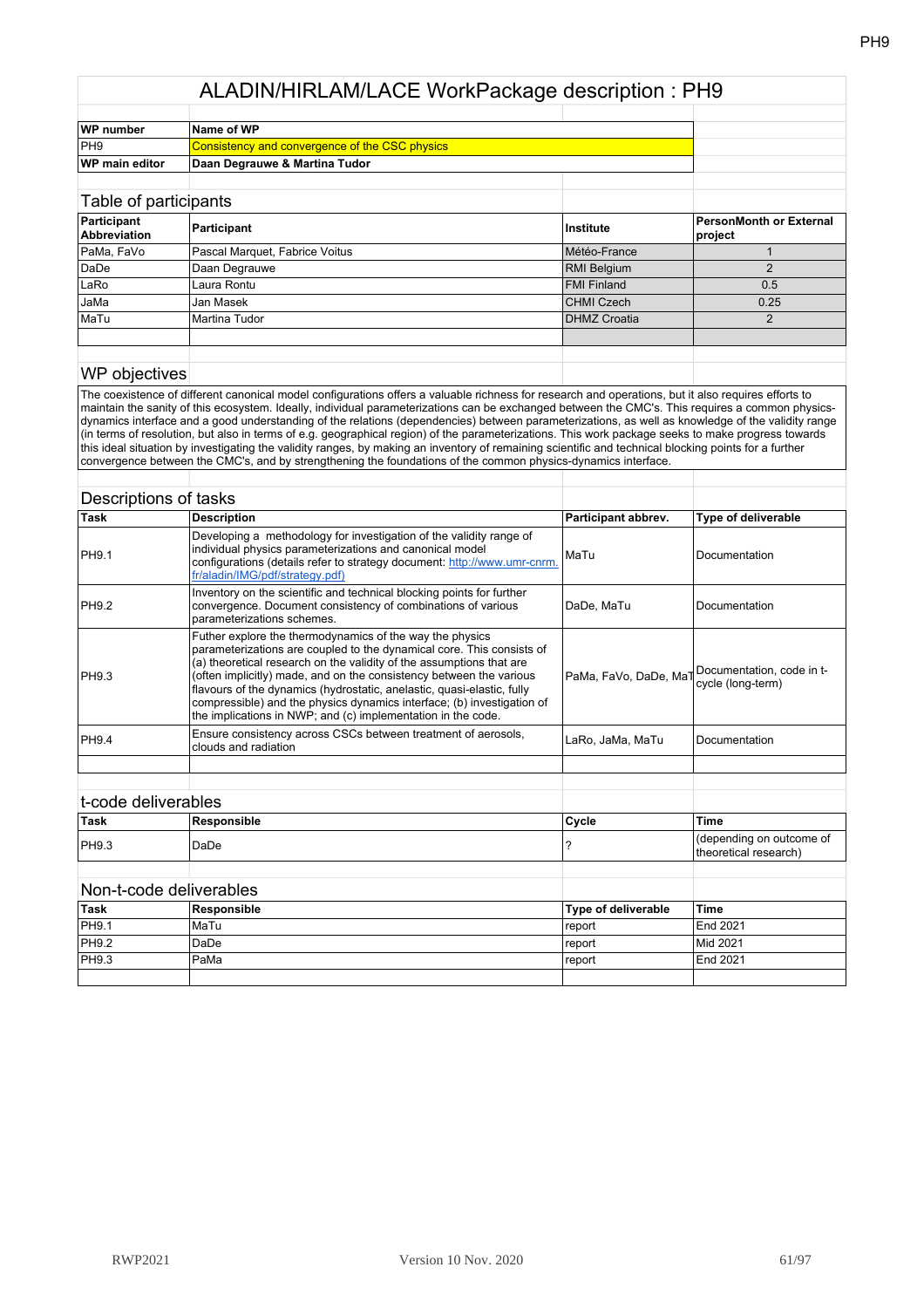| WP number             | Name of WP                                                                                 |  |
|-----------------------|--------------------------------------------------------------------------------------------|--|
| PH10                  | Litterature survey of existing fully stochastic physics parametrizations<br><b>INEW!!!</b> |  |
| <b>WP main editor</b> | Piet Termonia, Claude Fischer, Jeanette Onvlee                                             |  |

# Table of participants **Participant Abbreviation Participant Institute PersonMonth or External project** MeSh Metodija Shapkalijevski SMHI Sweden 1 FrBt, AxFl François Bouttier, Axelle Fleury (PhD) Météo-France 12 MiVa, JoVa Michiel Vanginderachter, Joris Van den Bergh RMI Belgium RMI Belgium 2 WiVe Wim Verkleij **Wim Windows 2** 2

#### WP objectives

Currently we have a few approaches for upper-air stochastic parameterizations in the ALH community: the cellular automata (CA) Bengtsson et al. and the physically based sampling method of Van Ginderachter et al. (2020). The first one has been tested in the code in the past. The second is far from being mature at this stage. Currently it is being explored whether the model errors can be "recognized" by machine learning techniques.The second paper also contains a brief, but recent literature review. Here we can extend that review to a more complete one. Both schemes strongly rely on the deep convection parameterization of the ALARO physics. The second approach could, in principle, be applied to turbulence. The aim of this WP is to explore the literature and to extend our R&D activities in this domain, specifically to other parameterizations than deep convection.

|                     | Descriptions of tasks                                                                                                                                                                                                                                 |                     |                     |
|---------------------|-------------------------------------------------------------------------------------------------------------------------------------------------------------------------------------------------------------------------------------------------------|---------------------|---------------------|
| <b>Task</b>         | <b>Description</b>                                                                                                                                                                                                                                    | Participant abbrev. | Type of deliverable |
| PH10.1              | Literature review on fully stochastic physics paramaterizations                                                                                                                                                                                       | MeSh, WiVe          | reports             |
| PH10.2              | train ML algorithms on hind casts to reproduce model errors                                                                                                                                                                                           | MiVa, JoVa          | reports             |
| PH10.3              | study several approaches for implementing some flavour of<br>stochasticity within the physics parametrizations. Note: one ref paper is<br>Kober & Craig (2016) for turbulence. This task references the PhD work<br>by Axelle in the CNRM/GMME group. | AxFl, FrBt          | reports             |
|                     |                                                                                                                                                                                                                                                       |                     |                     |
|                     |                                                                                                                                                                                                                                                       |                     |                     |
| t-code deliverables |                                                                                                                                                                                                                                                       |                     |                     |
| Task                | Responsible                                                                                                                                                                                                                                           | Cycle               | <b>Time</b>         |
|                     | Non-t-code deliverables                                                                                                                                                                                                                               |                     |                     |
| Task                | Responsible                                                                                                                                                                                                                                           | Type of deliverable | <b>Time</b>         |
|                     |                                                                                                                                                                                                                                                       |                     |                     |
|                     |                                                                                                                                                                                                                                                       |                     |                     |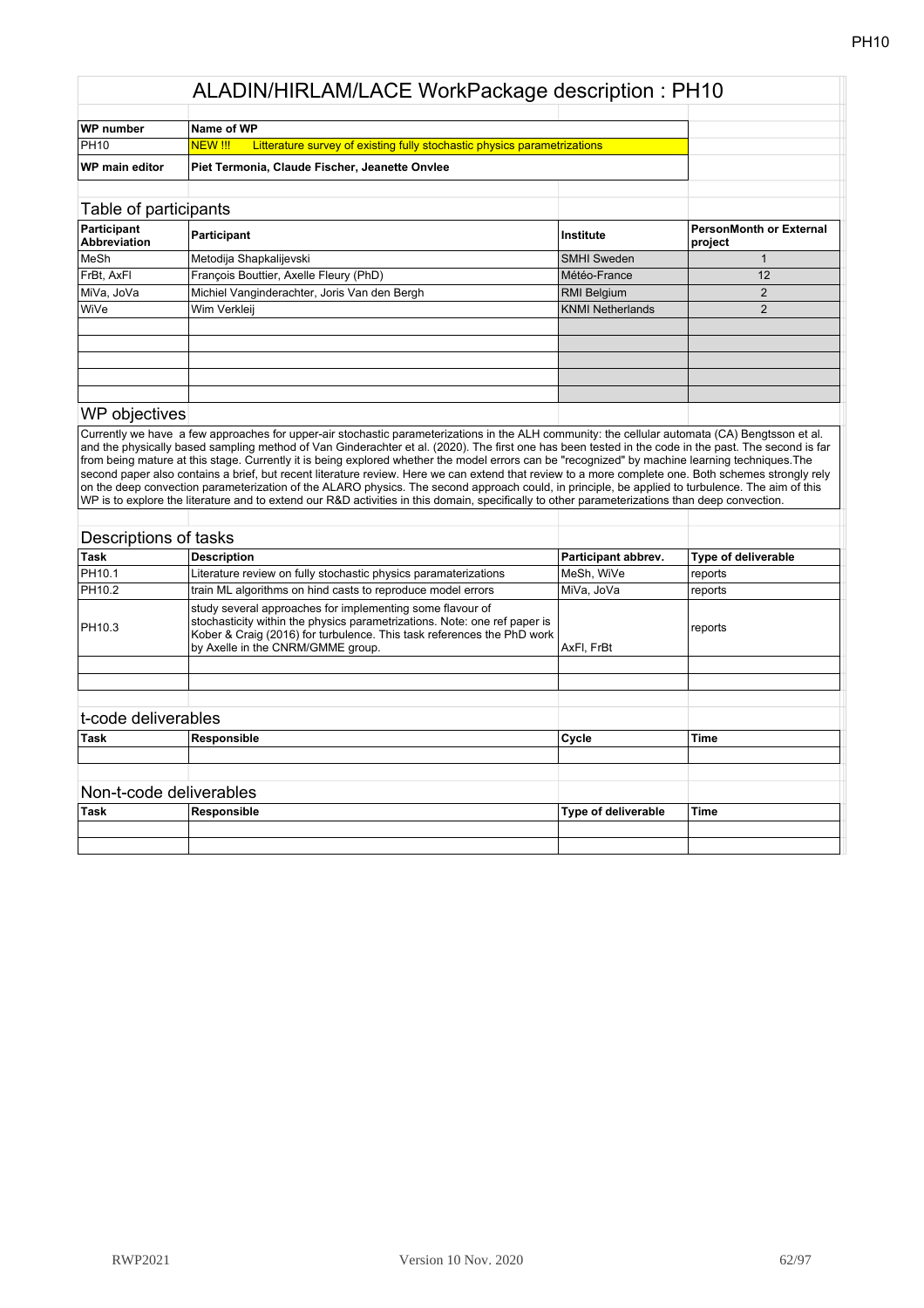| WP number             | Name of WP                                |  |
|-----------------------|-------------------------------------------|--|
| SU <sub>1</sub>       | Algorithms for surface assimilation       |  |
| <b>WP</b> main editor | <b>Rafiq Hamdi and Patrick Samuelsson</b> |  |

| Table of participants              |                                                                                                                                                               |                      |                                           |
|------------------------------------|---------------------------------------------------------------------------------------------------------------------------------------------------------------|----------------------|-------------------------------------------|
| Participant<br><b>Abbreviation</b> | Participant                                                                                                                                                   | Institute            | <b>PersonMonth or External</b><br>project |
| EkKo                               | Ekaterina Kourzeneva                                                                                                                                          | <b>FMI Finland</b>   | 3.5                                       |
| FaHd, ZaSa                         | Fatima Hdidou, Zahra Sahlaoui                                                                                                                                 | Maroc Meteo          | $\overline{2}$                            |
| ∣ÅsBa, MaHo, TrAs,<br>YuBa. JoBl   | Åsmund Bakketun (H2O*), Mariken Homleid (1.5, MetCoOp*, AROME-<br>Arctic*), Trygve Aspelien (1.6, H2O*), Yurii Batrak (Alterness), Jostein<br>Blyverket (H2O) | <b>MET Norway</b>    | 3                                         |
| CaBi                               | Camille Birman                                                                                                                                                | Météo-France         |                                           |
| RaHa, JaDp, IdDe                   | Rafiq Hamdi, Jan De Pue, Idir Dehmous                                                                                                                         | <b>RMI Belgium</b>   |                                           |
| ViTa                               | Viktor Tarjani                                                                                                                                                | <b>SHMU Slovakia</b> | $\mathfrak{p}$                            |
| PaSa, JeBo, MaLi,<br>ToLa          | Patrick Samuelsson (soil-moisture* 1), Jelena Bojarova (soil moisture*<br>1.5), Magnus Lindskog (MetCoOp* 0.5), Tomas Landelius (ext*)                        | <b>SMHI</b> Sweden   | $\Omega$                                  |
| HeKo                               | Helga Kollathne Toth                                                                                                                                          | <b>OMSZ Hungary</b>  | 3                                         |
|                                    |                                                                                                                                                               |                      |                                           |
|                                    |                                                                                                                                                               |                      |                                           |
|                                    |                                                                                                                                                               |                      |                                           |

#### WP objectives

Introduce and assess more advanced data assimilation algorithms in SODA framework

Within the ALADIN/LACE/SURFEX community, new algorithms for the various surface components will be developed and introduced, starting with soil and snow. These algorithms will be based principally on various flavours of the Kalman Filter (Extended Kalman Filter (EKF), Short Time Augmented Extended Kalman Filter (STAEKF), Ensemble Kalman Filter (EnKF), ...). To get familiar with them, assimilation experiments will start using SYNOP data. Then new satellite (retrieval) products will be considered, to be followed by satellite radiances and the development of observation operators.

The Kalman Filters implementations in SODA should be compatible with the various choices of surface physics present in SURFEX (see WP SU3): the force-restore method or the diffusion soil scheme, the different snow schemes and the Multi Energy Budget explicit canopy vegetation scheme, and combinations thereof.

A number of adaptations of the horizontal spatialization tool CANARI (OI scheme) will also be considered.

Information on precipitation and downward radiation fluxes provided by surface networks and satellite remote sensing will be used in the algorithms in order to get improved surface analyses.

HIRLAM specific plans:

Short term goals (2021): In cy43h, a development branch of new surface physics and SEKF assimilation in combination with TITAN/gridPP is running and is evaluated. Continue to evaluate which flavour of EKF works best for diffusion soil scheme and explicit snow scheme. Continue the use of conventional observations for assimilation (i.e. T2m and Rh2m) and gradually introduce satellite products, e.g. LAI. Continue also the development of assimilation of sea-ice surface temperature in SICE. In addition to CANARI HIRLAM is also exploring the potential of TITAN/gridPP as an alternative surface analysis system which allows e.g. a flexible utilisation of crowdsourcing data (e.g. Netatmo).

Medium to long term goals (2021-2022): Includes investigation of evolving B, checking of time scales and length of assim window + potential assimilation enhancements. Include assimilation of FLake variables. Work towards EnKF system coupled with the atmosphere including assimilation of raw radiances for surface control variables.

| Descriptions of tasks |                                                                                                                                                                                                                                                                                                                                                                              |                                                |                            |
|-----------------------|------------------------------------------------------------------------------------------------------------------------------------------------------------------------------------------------------------------------------------------------------------------------------------------------------------------------------------------------------------------------------|------------------------------------------------|----------------------------|
| <b>Task</b>           | <b>Description</b>                                                                                                                                                                                                                                                                                                                                                           | Participant abbrev.                            | <b>Type of deliverable</b> |
| <b>SU1.1</b>          | Develop/assess SEKF for soil, snow and vegetation using SYNOP data<br>in combination with the diffusion soil and the Explicit Snow (ES)<br>schemes in SURFEXv8.1                                                                                                                                                                                                             |                                                | see subtasks               |
| ISU1.1.1              | Further develop and evaluate SEKF for diffusion soil scheme as<br>implemented in SURFEX/SODA.                                                                                                                                                                                                                                                                                | ÅsBa, EkKo, MaLi,<br>JeBo, PaSa, MaHo,<br>TrAs | t-code                     |
| SU1.1.2               | Consider, develop and evaluate SEKF for explicit snow scheme as<br>implemented in SURFEX/SODA.                                                                                                                                                                                                                                                                               | EkKo, MaLi, JeBo,<br>PaSa, MaHo, TrAs,<br>ÅsBa | t-code                     |
| ISU1.1.3              | Combine the development in SU1.1.1-1.1.2 and set up a pre-<br>operational system based on (S)EKF for soil, snow and vegetation.                                                                                                                                                                                                                                              | EkKo, MaLi, JeBo,<br>PaSa, MaHo, TrAs,<br>ÅsBa | report                     |
| <b>SU1.1.4</b>        | Validation of EKF surface assimilation with SYNOP observations.                                                                                                                                                                                                                                                                                                              | ViTa, HeKo                                     | report                     |
| ISU1.2                | For CANARI in HARMONIE-AROME, (i) solve inconsistencies in<br>land/sea mask between SURFEX and climate files (ii) implement new<br>weigted T2m, Rh2m, and snow for first guess (based e.g. on patch info)<br>(iii) exclude need of climatological snow density.<br>For AROME & ARPEGE, item (iii) "exclude need of climatological snow<br>density" will be further explored. | CaBi. EkKo MaHo                                | t-code, configuration      |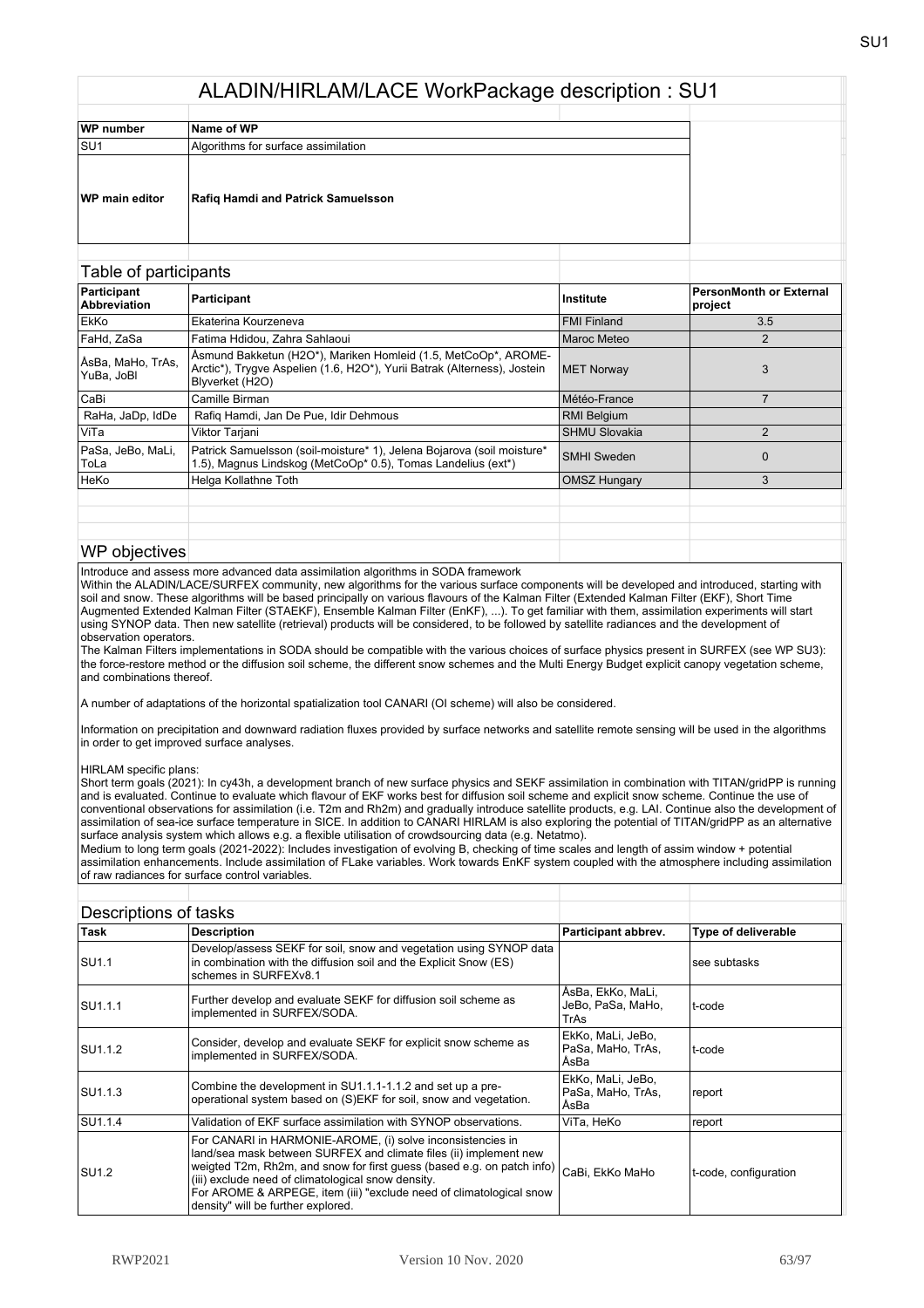| <b>SU1.3</b> | Further develop snow analysis and assimilation of snow extent in<br>CANARI/MESCAN/SODA.<br>Developments on snow analysis in CANARI for AROME-France and<br>ARPEGE.                                                                                                                                                                                                                                                                                                                                                                                                                                                      | EkKo, MaHo, LaRo<br>CaBi                                         | t-code<br>report             |
|--------------|-------------------------------------------------------------------------------------------------------------------------------------------------------------------------------------------------------------------------------------------------------------------------------------------------------------------------------------------------------------------------------------------------------------------------------------------------------------------------------------------------------------------------------------------------------------------------------------------------------------------------|------------------------------------------------------------------|------------------------------|
| <b>SU1.4</b> | Develop/assess EKF for sea ice, using satellite products in combination<br>with the SICE scheme. Includes bias-aware EKF.                                                                                                                                                                                                                                                                                                                                                                                                                                                                                               | YuBa, EkKo                                                       | t-code, code                 |
| <b>SU1.5</b> | Investigating the use of Land-SAF product when building the Jacobian<br>matrix for EKF/STAEKF                                                                                                                                                                                                                                                                                                                                                                                                                                                                                                                           | RaHa, JaDp, MaHo                                                 | t-code, configuration report |
| <b>SU1.6</b> | Surface analysis strategy for AROME-MAROC                                                                                                                                                                                                                                                                                                                                                                                                                                                                                                                                                                               | ZaSa, FaHd                                                       | configuration report         |
| <b>SU1.7</b> | Test and further develop the surface analysis tool based on gripp and<br>TITAN in combination with SODA. This is an alternative to CANARI.<br>Development of pysurfex. Solve the aerosol-update now done in<br>CANARI.                                                                                                                                                                                                                                                                                                                                                                                                  | TrAs, ÅsBa                                                       | t-code, code, report         |
| <b>SU1.8</b> | Continue earlier externally financed work on EnKF and assimilation of<br>raw radiances (e.g. soil moisture, temperature and snow (smos)). Also<br>investigate/develop needed forward models like CMEM/HUT work with<br>SSMIS, AMSR2 and MWRI and Sentinel 1 SAR data.<br>Investigate/design methodology for a consistent generation of upper air<br>and surface perturbations. Address problem of sampling of a long term<br>memory error. Enhance EnKF methodology to be suitable for a multy-<br>patches approach. In the long term this will lead towards consistent<br>surface and upper-air surface perturbations. | ToLa, JeBo, EkKo                                                 | t-code, code, report         |
| <b>SU1.9</b> | Strategic and practical direction towards a strongly coupled<br>atmosphere-surface assimilation system. Includes spatialization<br>methods using ensembles, ability to use satellite data. Connection to<br>BUMP (Background error on Unstructured Mesh Package). The plans<br>and ideas are coordinated with ECMWF. See also DA2.8.                                                                                                                                                                                                                                                                                    | PaSa, JFMa, RoRa,<br>DaSa, CaBi, ToLa,<br>TrAs, RaHa, JoBl, ÅsBa | report                       |
| SU1.10       | Develop an offline analysis environment based on full physics in<br>SURFEX forced by a near-real-time analysis which provides an initial<br>state for SURFEX variables in a new cycle.                                                                                                                                                                                                                                                                                                                                                                                                                                  | TrAs                                                             |                              |
|              |                                                                                                                                                                                                                                                                                                                                                                                                                                                                                                                                                                                                                         |                                                                  |                              |

| Task              | Responsible | Cycle                                              | <b>Time</b> |
|-------------------|-------------|----------------------------------------------------|-------------|
| SU1.1.1           | ÅsBa        | SURFEX code<br>contribution                        | End 2021    |
| SU1.1.2           | PaSa        | SURFEX code<br>contributions                       | End 2021    |
| SU <sub>1.2</sub> | EkKo, MaHo  | SURFEX code<br>contributions, cy46+                | End 2021    |
| SU1.3             | <b>EkKo</b> | SURFEX code<br>contributions, cy46+                | Mid 2021    |
| <b>SU1.4</b>      | YuBa        | SURFEX code<br>contributions, cy46+                | End 2021    |
| SU1.5             | RaHa        | SURFEX code<br>contributions                       | End 2021    |
| SU1.7             | TrAs        | cy4x contribution,<br>SURFEX code<br>contributions | End 2021    |
| <b>SU1.8</b>      | ToLa        | SURFEX code<br>contribution                        | End 2021    |

|                   | Non-t-code deliverables |                                              |                 |
|-------------------|-------------------------|----------------------------------------------|-----------------|
| Task              | Responsible             | Type of deliverable                          | <b>Time</b>     |
| SU1.1.3           | PaSa                    | Evaluation report                            | End 2021        |
| SU1.1.4           | ViTa                    | Evaluation report                            | <b>End 2020</b> |
| SU1.3             | CaBi                    | Evaluation report                            | <b>End 2020</b> |
| <b>SU1.4</b>      | YuBa                    | <b>HARMONIE</b> script<br>system             | End 2021        |
| SU1.5             | RaHa                    | Evaluation report                            | End 2021        |
| SU <sub>1.6</sub> | ZaSa                    | Evaluation report                            | <b>End 2020</b> |
| <b>SU1.7</b>      | TrAs                    | Harmonie script system,<br>Evaluation report | <b>End 2021</b> |
| <b>SU1.8</b>      | ToLa                    | <b>HARMONIE</b> script<br>system<br>report   | End 2021        |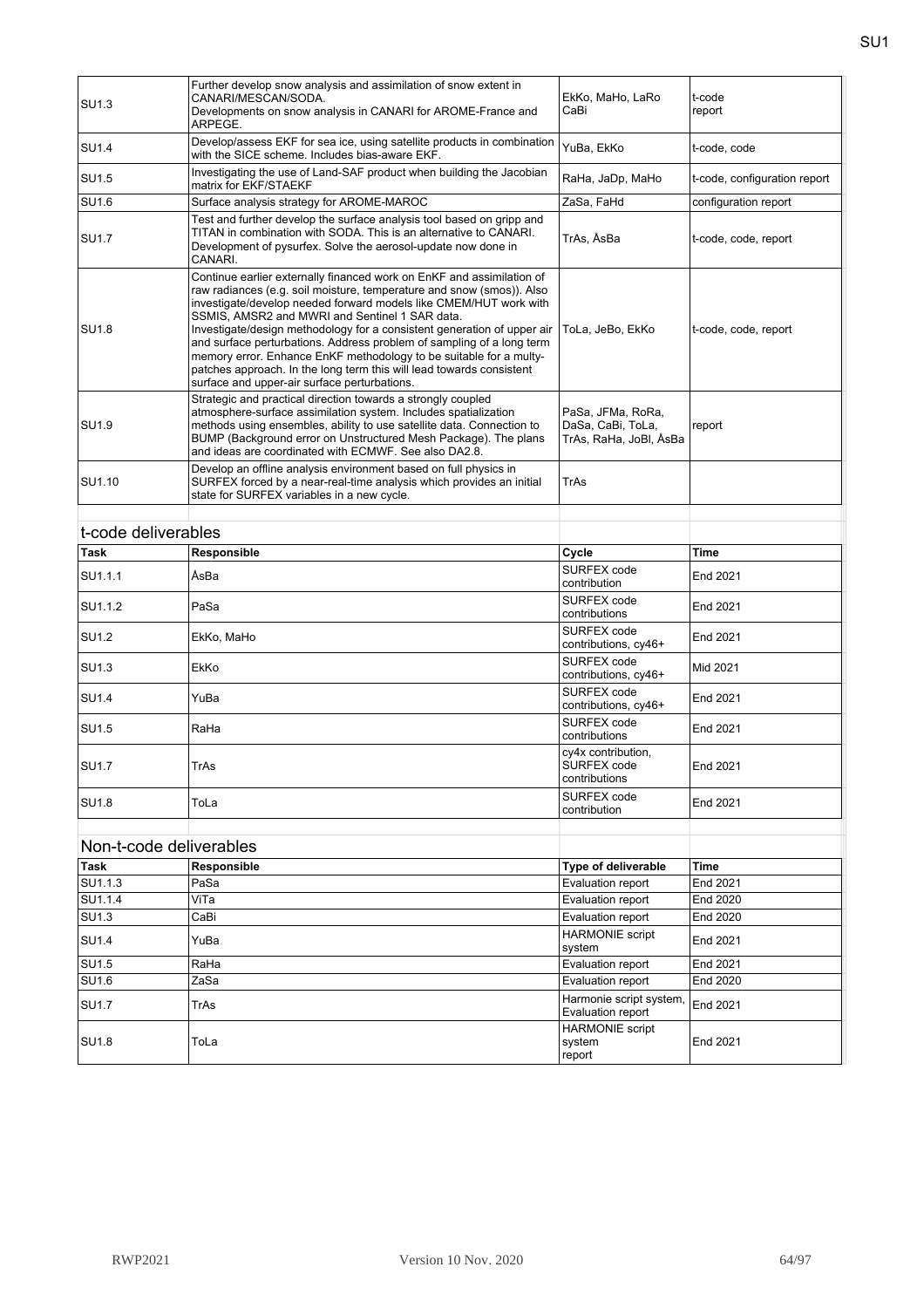| WP number       | Name of WP                                     |  |  |
|-----------------|------------------------------------------------|--|--|
| SU <sub>2</sub> | Use of observations in surface assimilation    |  |  |
| WP main editor  | <b>Stefan Schneider and Patrick Samuelsson</b> |  |  |
|                 |                                                |  |  |
|                 |                                                |  |  |

| Table of participants              |                                           |                         |                                           |
|------------------------------------|-------------------------------------------|-------------------------|-------------------------------------------|
| Participant<br><b>Abbreviation</b> | Participant                               | Institute               | PersonMonth or<br><b>External project</b> |
| EkKo                               | Ekaterina Kourzeneva                      | <b>FMI Finland</b>      |                                           |
| <b>BiCh</b>                        | Bin Cheng (UC INTAROS*)                   | <b>FMI Finland</b>      | $\mathbf 0$                               |
| LaRo                               | Laura Rontu (ext*)                        | <b>FMI Finland</b>      | 0                                         |
| JoDV                               | John de Vries (ext*)                      | <b>KNMI Netherlands</b> | $\mathbf{0}$                              |
| MaHo                               | Mariken Homleid (MetCoOp*, AROME-Arctic*) | <b>MET Norway</b>       | $\mathbf{0}$                              |
| YuBa                               | Yurii Batrak (ext*)                       | <b>MET Norway</b>       | $\mathbf{0}$                              |
| TrAs                               | Trygve Aspelien (1.6, H2O*)               | <b>MET Norway</b>       | 1.5                                       |
| CaBi                               | Camille Birman                            | Météo-France            |                                           |
| JaDp                               | Jan De Pue                                | <b>RMI Belgium</b>      |                                           |
| PaSa                               | Patrick Samuelsson (soil moisture* 1)     | <b>SMHI</b> Sweden      | $\mathbf{0}$                              |
| HeKo                               | Helga Toth Kollathne                      | <b>OMSZ Hungary</b>     |                                           |
| BaSz                               | Balázs Szintai                            | <b>OMSZ Hungary</b>     |                                           |
| <b>StSc</b>                        | Stefan Schneider                          | <b>ZAMG</b> Austria     | 6                                         |
| SaOs                               | Sandro Oswald                             | <b>ZAMG Austria</b>     | 0.5                                       |
|                                    |                                           |                         |                                           |
|                                    |                                           |                         |                                           |

#### WP objectives

New observations will be introduced from satellite products/radiances representing surface temperature (land/sea-ice/lake), Leaf-Area Index (LAI), surface soil moisture, snow cover, snow water equivalent, snow albedo (land, sea-ice), sea-ice cover. First, retrieved products (e.g. soil moisture or LAI) will be applied or calculated. As a next step, it will be attempted to utilize radiances more directly via suitable observation operators. Priority should be given to operationally available satellite products (temporary research products should in principle be avoided). Unconventional surface observations that will be considered include sea-ice mass balance (SIMBA) buoys.

This WP also includes the topic of data pre-processing. This involves e.g. if (and if so, how) satellite observation data shall be spatialized; how data can enter ODB, as a preparation for having the data available for assimilation in SU1

| <b>Description</b>                                                                                                                                                                                                                         | Participant<br>abbrev. | Type of<br>deliverable |
|--------------------------------------------------------------------------------------------------------------------------------------------------------------------------------------------------------------------------------------------|------------------------|------------------------|
| Examine available satellite soil moisture products for use in surface data<br>assimilation. The description of the sub-tasks contains the following<br>information: [soil moisture product] - [assimilation method] - [SURFEX<br>version]. |                        |                        |
| [ASCAT, AMSR-2, ] - [EnKF] - [8.1]                                                                                                                                                                                                         | ToLa, PaSa             | report, code           |
| [SCATSAR-SWI (combined Sentinel-1 + ASCAT product)] - [SEKF] - [8.1]                                                                                                                                                                       | <b>StSc</b>            | publication            |
| Examine available satellite sea-ice extent products and make them<br>available in ODB. E.g. OSI SAF                                                                                                                                        | YuBa, BiCh             | report, code           |
| Explore the possibility to use SIMBA buoys for assimilation of sea-ice<br>conditions.                                                                                                                                                      | BiCh, YuBa             | report                 |
| Examine available radiation/temperature products for use in surface data<br>assimilation. The description of the sub-tasks contains the following<br>information:<br>[satellite product] - [assimilation method] - [SURFEX version].       |                        |                        |
| [LSA-SAF radiation] - [ tbd ] - [ tbd ]                                                                                                                                                                                                    | RaHa, JaDp             | report                 |
| [surface temperature products (MSG, Sentinel-3)] - [(s)EKF] -[8.1]                                                                                                                                                                         | <b>StSc</b>            | report                 |
| [satellite derived skin temperature] - [2D OI in CANARI] - [AROME]                                                                                                                                                                         | CaBi                   | publication            |
| Examine the use of amateur weather obbservations (like Netatmo) in<br>surface assimlation, using gridpp (instead of CANARI)                                                                                                                | TrAs, JoVB             | report                 |
| Examine available snow products for use in surface data assimilation. The<br>description of the sub-tasks contains the following information: [snow<br>product] - [assimilation method] - [SURFEX version].                                |                        |                        |
| [H-SAF] - [sEKF] - [8.1]                                                                                                                                                                                                                   | EkKo, TrAs             |                        |
| Examine available vegetation products for use in surface data<br>assimilation. The description of the sub-tasks contains the following<br>information:<br>[satellite product] - [assimilation method] - [SURFEX version].                  |                        |                        |
| [Proba-V LAI] - [SEKF] - [8.1] daily updated LAI for AROME-Hungary                                                                                                                                                                         | BaSz, HeKo             | report                 |
| [Sentinel-2-based LAI] - [sEKF] - [8.1] daily updated LAI for Austria                                                                                                                                                                      | StSc, SaOs             | publication            |
| Examine available evapotranspiration products for use in surface data<br>assimilation. The description of the sub-tasks contains the following<br>information:<br>[product] - [assimilation method] - [SURFEX version].                    |                        |                        |
| [LSA SAF] - [SEKF] - [8.1]                                                                                                                                                                                                                 | JoDV                   | report                 |
|                                                                                                                                                                                                                                            | Descriptions of tasks  |                        |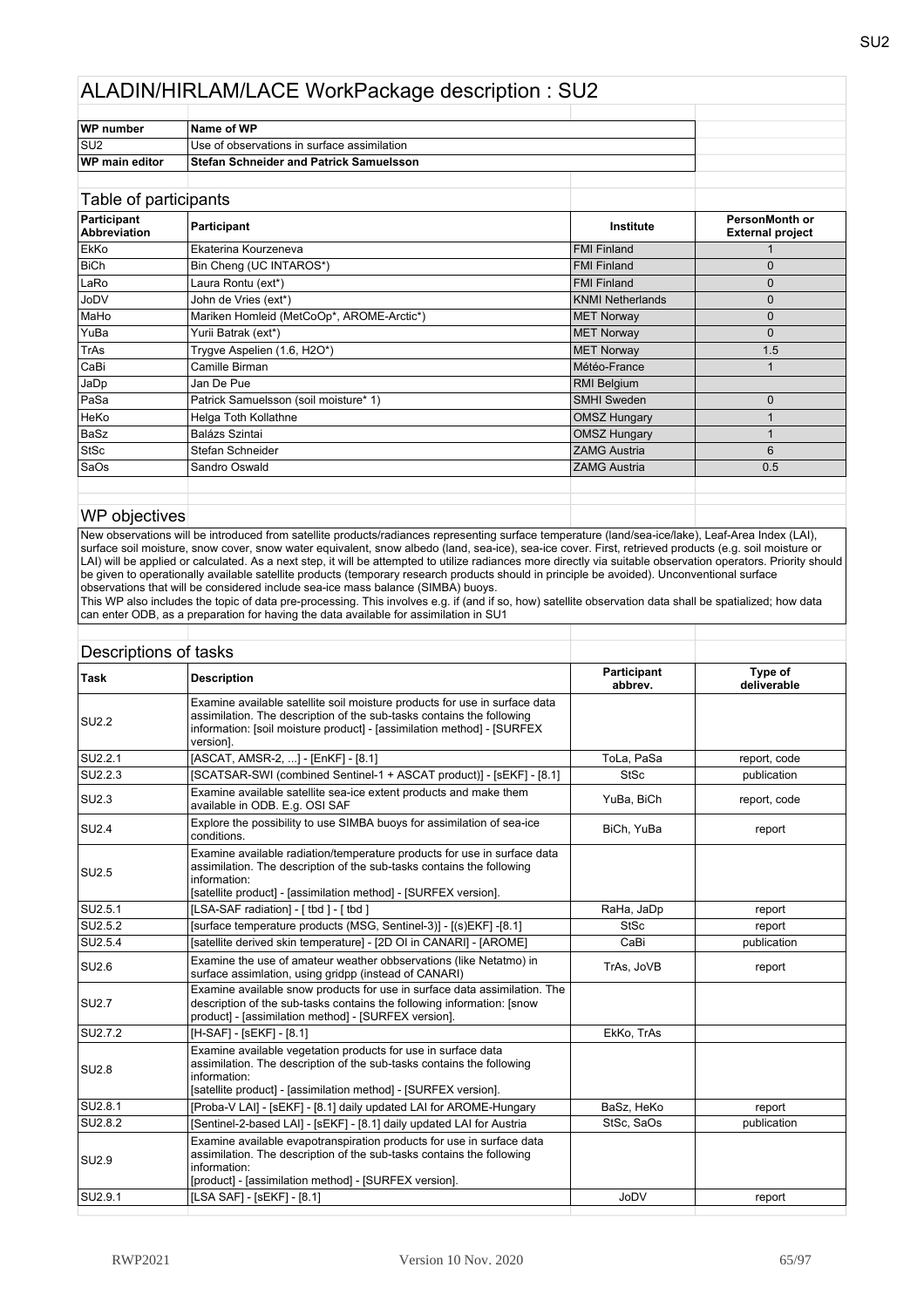| t-code deliverables |                         |                        |             |
|---------------------|-------------------------|------------------------|-------------|
| <b>Task</b>         | Responsible             | Cycle                  | <b>Time</b> |
|                     | Non-t-code deliverables |                        |             |
| <b>Task</b>         | Responsible             | Type of deliverable    | Time        |
| SU2.2.3             | <b>StSc</b>             | publication            | End of 2020 |
| <b>SU2.3</b>        | YuBa                    | report, script changes | End 2023    |
| <b>SU2.4</b>        | <b>BiCh</b>             | report                 | End 2021    |
| SU2.5.1             | RaHa                    | tbd                    | 2020/2021   |
| SU2.5.2             | <b>StSc</b>             | report                 | Q2 2021     |
| SU2.5.4             | CaBi                    | publication            | End 2021    |
| <b>SU2.6</b>        | TrAs                    | report                 | End 2021    |
| SU2.7.2             | LaRo                    | report                 | End 2021    |
| SU2.8.1             | BaSz                    | report                 | End 2021    |
| SU2.8.2             | <b>StSc</b>             | publication            | End 2022    |
| SU2.9.1             | JoDV                    | report                 | End 2021    |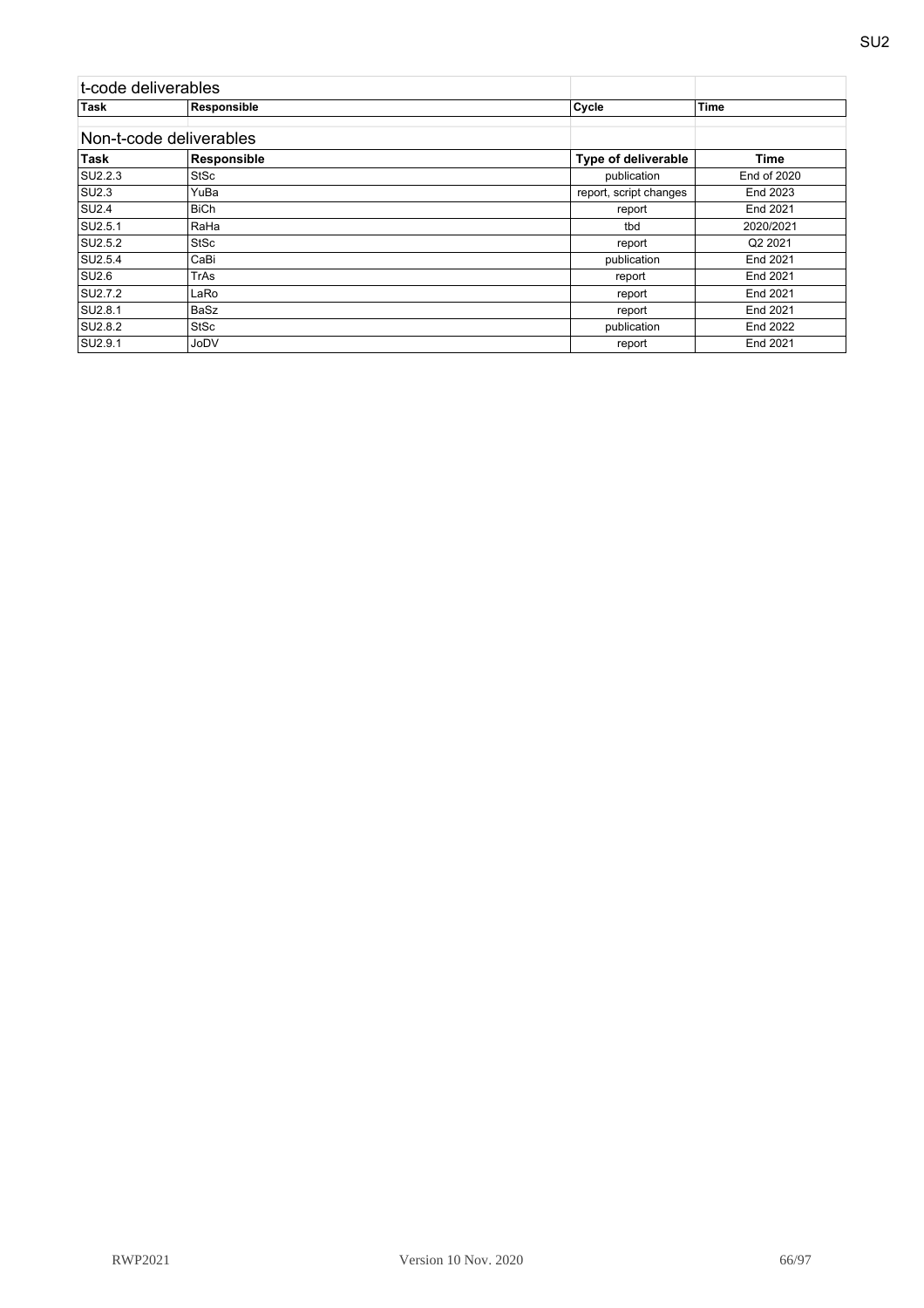| WP number             | Name of WP                                     |  |
|-----------------------|------------------------------------------------|--|
| SU3                   | SURFEX: validation of existing options for NWP |  |
| <b>WP</b> main editor | Patrick Samuelsson, Samuel Viana and Ján Mašek |  |
|                       |                                                |  |

| Table of participants            |                                                                                                                      |                         |                                           |
|----------------------------------|----------------------------------------------------------------------------------------------------------------------|-------------------------|-------------------------------------------|
| Participant<br>Abbreviation      | Participant                                                                                                          | Institute               | <b>PersonMonth or External</b><br>project |
| SaVi                             | Samuel Viana                                                                                                         | <b>AEMET Spain</b>      | $\overline{2}$                            |
| SuPa                             | Suzana Panežić                                                                                                       | <b>DHMZ Croatia</b>     |                                           |
| OISa                             | Olli Saranko (HERCULES*)                                                                                             | <b>FMI Finland</b>      | $\Omega$                                  |
| SiTh                             | Sigurður Þorsteinsson                                                                                                | <b>IMO</b> Iceland      |                                           |
| <b>JodVr</b>                     | John de Vries                                                                                                        | <b>KNMI Netherlands</b> | 2                                         |
| MaHo, TrAs, ÅsBa                 | Mariken Homleid (1), Trygve Aspelien (0.8, H2O*), Åsmund Bakketun<br>$(H2O*)$                                        | <b>MET Norway</b>       | 1.75                                      |
| EmGI                             | <b>Emily Gleeson</b>                                                                                                 | <b>MET</b> Eireann      | 1                                         |
| PaLM, AaBo, MaMi                 | Patrick Le Moigne, Aaron Boone, Marie Minvielle : CNRM/GMME                                                          |                         | 22                                        |
| YaSe, GhFa, CaBi,<br>AdNa        | Yann Seity, Ghislain Faure, Camille Birman, Adrien Napoly:<br>CNRM/GMAP                                              | Météo-France            |                                           |
| OuDo                             | Oussama Douba                                                                                                        | <b>ONM Algeria</b>      | 3                                         |
| RaHa, JaDp, FrDu,<br>StCa, NiGh  | Rafiq Hamdi (4), Jan De Pue (4), François Duchene (3), Steven<br>Caluwaerts (1), Nicolas Ghilain                     | <b>RMI Belgium</b>      | 12                                        |
| PaSa, JeBo, Kllv,<br>DaBe        | Patrick Samuelsson (1.25), Jelena Bojarova (0.25), Karl-Ivar Ivarsson<br>(0.25), Danijel Belusic (climate projects*) | <b>SMHI</b> Sweden      | 1.75                                      |
| StSc, FIWe, ChWi,<br><b>FIMe</b> | Stefan Schneider, Florian Weidle, Christoph Wittmann, Florian Meier                                                  | <b>ZAMG Austria</b>     | 6                                         |
| MaDi                             | Martin Dian                                                                                                          | <b>SHMU Slovakia</b>    | 4                                         |
| JaMa                             | Ján Mašek                                                                                                            | <b>CHMI Czech</b>       | $\overline{2}$                            |
|                                  |                                                                                                                      |                         |                                           |
|                                  |                                                                                                                      |                         |                                           |
|                                  |                                                                                                                      |                         |                                           |

#### WP objectives

Explore and validate available SURFEX physics components:

With respect to the nature tile, more advanced assimilation methods (SU1) and more types of observations (SU2) will also make it possible to utilize more physically based surface components, which are not really accessible in combination with OI. These components are in principle available from SURFEXv8/cy43, i.e. including e.g. diffusion soil scheme (DIF), multi-layer explicit snow scheme (ES), although the SURFEX team only recommend use of these componenets from SURFEXv8.1 and onwards. Please note, Multi-Energy Budget (MEB) is only available from v8.1. The DIF scheme also offers a number of hydrological options. Precisely, cy43t includes SURFEXv8.0 and cy43h includes SURFEXv8.1. Assessing the potential of the new options should be done in tight connection to the corresponding assimilation methods (SU1). Next step in surface processes to consider may be prognostic LAI which should provide better surface resistance and transpiration contorl and opens up for assimilation of LAI products.

Similar versions of these components are operational in the latest release of the HIRLAM model and have provided increased skill over certain areas. For HIRLAM NWP, in cy43h, we now have the new physicis componenets in ISBA of SURFEXv8.1, mainly ES, DIF, MEB running.

Continue routine validation against in-situ data and complement with e.g. non- conventional near-surface observations, flux tower data, and satellite products. All parameterizations include parameters with some level of uncertainty. Thus, given a new release of a ALADIN-HIRLAM cycle there are a number of parameters in SURFEX (currently with focus on ISBA) which, if they are tuned, may give yet a bit better performance of a certain setup (domain).

For the ocean part e.g. continue to evalute the efect of new ECUME flux formulations. The 1D ocean mixing layer model CMO has been tested and implemented in some AROME configurations at Météo-France (Overseas). The intention is to further improve this coupling for tropical cyclone prediction. The 1D sea ice model GELATO will be tested in Arpege and also in experimental arctic AROME.

The nature and sea tiles represent the dominating fraction of the surface which means that they are the most important tiles to model well from an atmospheric point of view. On the other hand, the inland water and town tiles are relatively small and therefore it is not as crucial to apply surface data assimilation for these tiles. Thus, new processes can be explored which are not necesseraliy connected to an assimilation method. For example, the lake model FLake is currently operational in a HARMONIE-AROME setup without data assimilation. The situation is similar for towns where the Town-Energy Balance (TEB) model is running.

Observations needed for the validation are partly provided by QA3, via tools like Monitor and HARP. However, some observations are not general enough to be provided by QA3. For example, local soil temperature profiles can be very valuable but such data are not wide enough in time and in space to be part of a general validation tool.

Scientifically consistent transition of ALARO-1 from directly called 2-level ISBA to SURFEX should be finalized, addressing also observed fibrillation issues. Goal is to have the necessary changes entering t-cycle (NWP SURFEX commit).

The more advanced surface physics componenets are relevant and applied by the ALADIN-HIRLAM climate modelling community. E.g. HCLIM is now active in use and development of cy43h for climate modelling and they will continue to idently biases and suggest improvements that can be directly beneficial for the NWP community. Please refer to HCLIM Rolling Work Plan here: https://docs.google. com/document/d/15EleJmdloUcRDQGnPEXoTmYUB4b0zszMxfHQjRFn6l4/edit?usp=sharing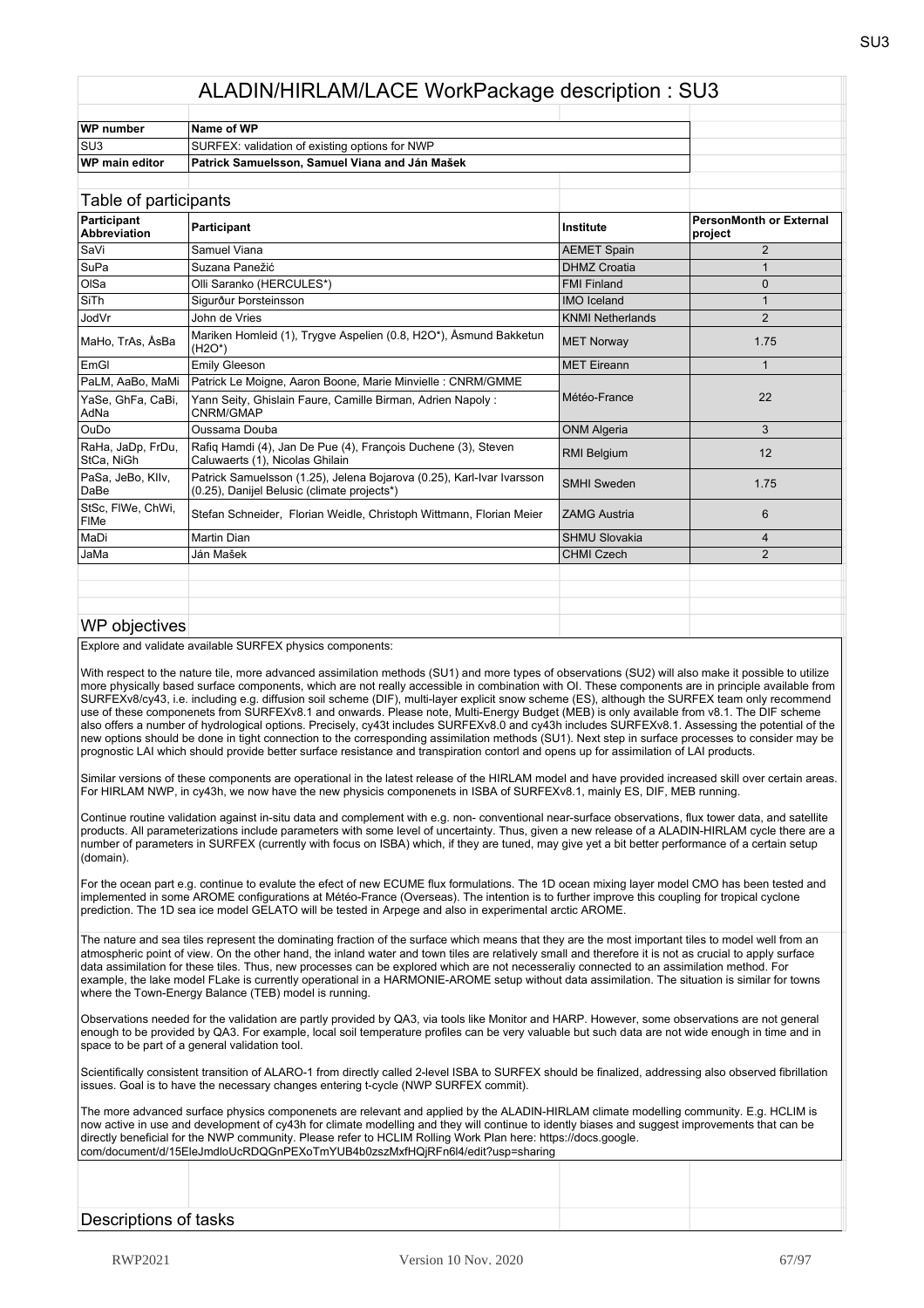| <b>Task</b>             | <b>Description</b>                                                                                                                                                                                                                          | Participant abbrev.                                                                                                           | Type of deliverable                   |
|-------------------------|---------------------------------------------------------------------------------------------------------------------------------------------------------------------------------------------------------------------------------------------|-------------------------------------------------------------------------------------------------------------------------------|---------------------------------------|
|                         | Test and validate the behaviour of individual components, as well as                                                                                                                                                                        |                                                                                                                               |                                       |
| SU3.1                   | the full combination, of DIF, ES, MEB in cy43/SURFEXv8.1. Utilize a<br>combination of offline SURFEX, MUSC, and the full 3D model<br>depending on the type of study. Also, utilize climate-mode simulations<br>(without data assimilation). | SaVi, PaSa, MaHo, EmGl,<br>JodVr, TrAs, PaLM, AaBo,<br>MaMi, YaSe, OuDo, CaBi,<br>RaHa, JaDp, FrDu, StCa,<br>FIWe, ChWi, FIMe | see subtasks                          |
| SU3.1.1                 | Over different domains, examine biases in cy43 when the full<br>combination of DIF, ES, MEB are activated in combination with<br>recommended namelist settings.                                                                             | SaVi, PaSa, MaHo,<br>EmGl. JodVr. TrAs.<br>CaBi                                                                               | report                                |
| SU3.1.2                 | By namelist modifications, parameter tuning and/or code modifications<br>try to reduce any biases identified in SU3.1.1                                                                                                                     | SaVi, PaSa, MaHo,<br>EmGl, JodVr, TrAs,<br>PaLM, AaBo, FIWe,<br>ChWi, FIMe                                                    | configuration, t-code                 |
| SU3.2                   | Develop methods for parameter optimization in SURFEX (ISBA) and<br>apply the method on an operational cycle to reach better performance.                                                                                                    | JodVr                                                                                                                         | t-code, code, configuration           |
| SU3.3                   | Activate TEB in kilometric NWP AROME/ALARO runs and in climate<br>runs.<br>Examine the potential use of, until now, non-utilized options in TEB.                                                                                            | RaHa, StCa<br>OISa                                                                                                            | report, configuration                 |
| SU3.4                   | Test DIF in the framework of (S)EKF assimilation of SWI (Soil Water<br>Index) in SURFEX 8.1, combined with AROME CY40/CY43. Validation<br>with SYNOP stations.                                                                              | <b>StSc</b>                                                                                                                   | report                                |
| SU3.5                   | Further improve AROME/CMO coupling for tropical cyclone prediction                                                                                                                                                                          | GhFa                                                                                                                          | report                                |
| SU3.7                   | Test and validate new ECUME formulations for the sea tile in cy43h.<br>Look more specifically into how the cloudiness (optical depth) is<br>affected over sea areas.                                                                        | SaVi, Kllv, (KrPN,<br>EmGI)                                                                                                   | report, configuation                  |
| <b>SU3.8</b>            | Implementation of ALARO-1 screen level interpolation in SURFEX                                                                                                                                                                              | SuPa, JaMa                                                                                                                    | report, t-code (?)                    |
| SU3.9                   | Validation of ALARO-1 with SURFEX (ISBA), implementation of<br>effective roughness.                                                                                                                                                         | MaDi, JaMa                                                                                                                    | report, t-code                        |
| SU3.10                  | Understand and improve the stable surface layer regime (XRIMAX,<br>stability functions, roughness, diagnostics, vertical (lowest model level)<br>and horizontal resolution). See also PH2.7.                                                | MaHo, DaBe, SiTh                                                                                                              |                                       |
| SU3.12                  | Evaluate prognostic LAI (A-gs) for HARMONIE-AROME, AROME and<br>ALARO                                                                                                                                                                       | JaDp, NiGh,                                                                                                                   |                                       |
| SU3.13                  | Coupling to hydrological processes (OASIS-TRIP)                                                                                                                                                                                             |                                                                                                                               |                                       |
|                         |                                                                                                                                                                                                                                             |                                                                                                                               |                                       |
| t-code deliverables     |                                                                                                                                                                                                                                             |                                                                                                                               |                                       |
| <b>Task</b>             | Responsible                                                                                                                                                                                                                                 | Cycle                                                                                                                         | <b>Time</b>                           |
| SU3.1.2                 | SaVi                                                                                                                                                                                                                                        | SURFEX code<br>contributions, namelist<br>changes                                                                             | End 2021                              |
| SU3.2                   | JodVr                                                                                                                                                                                                                                       | SURFEX code<br>contributions                                                                                                  | End of 2021                           |
| SU3.8                   | (SuPa), JaMa                                                                                                                                                                                                                                | SURFEX code<br>contributions                                                                                                  | Autumn 2021                           |
| SU3.9                   | MaDi, JaMa                                                                                                                                                                                                                                  | SURFEX code<br>contributions                                                                                                  | Autumn 2021                           |
|                         |                                                                                                                                                                                                                                             |                                                                                                                               |                                       |
| Non-t-code deliverables |                                                                                                                                                                                                                                             |                                                                                                                               |                                       |
| <b>Task</b>             | Responsible                                                                                                                                                                                                                                 | Type of deliverable                                                                                                           | <b>Time</b>                           |
| SU3.1.1                 | SaVi                                                                                                                                                                                                                                        | report                                                                                                                        | End 2021                              |
| SU3.2                   | JodVr                                                                                                                                                                                                                                       | script changes, namelist End 2021<br>changes                                                                                  |                                       |
| SU3.3                   | OISa                                                                                                                                                                                                                                        | report, namelist<br>changes                                                                                                   | End 2021                              |
| <b>SU3.4</b>            | <b>StSc</b>                                                                                                                                                                                                                                 | report                                                                                                                        | End 2021                              |
| SU3.5                   | GhFa                                                                                                                                                                                                                                        | report                                                                                                                        |                                       |
| SU3.7                   | SaVi                                                                                                                                                                                                                                        | report, namelist<br>changes                                                                                                   | End 2021                              |
| <b>SU3.8</b>            | SuPa                                                                                                                                                                                                                                        | report                                                                                                                        | End 2021<br>(if not finished in 2020) |
| SU3.9                   | MaDi                                                                                                                                                                                                                                        | report                                                                                                                        | End 2021                              |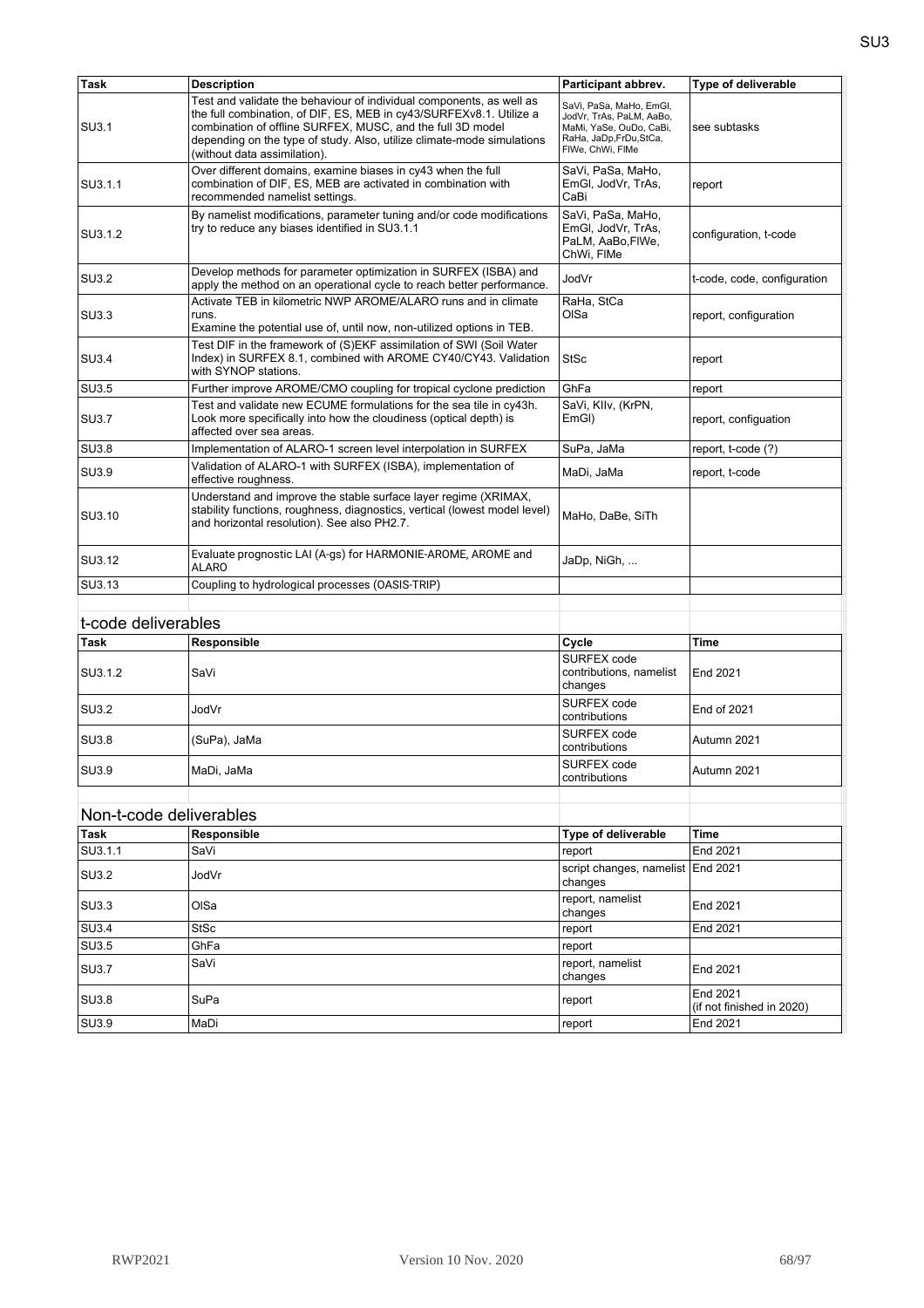| WP number      | Name of WP                              |  |
|----------------|-----------------------------------------|--|
| SU4            | SURFEX: development of model components |  |
| WP main editor | <b>Patrick Samuelsson</b>               |  |
|                |                                         |  |

| Table of participants              |                                                     |                     |                                    |
|------------------------------------|-----------------------------------------------------|---------------------|------------------------------------|
| Participant<br><b>Abbreviation</b> | Participant                                         | Institute           | PersonMonth or External<br>project |
| KPNi                               | Kristian Pagh Nielsen                               | <b>DMI Denmark</b>  |                                    |
| LaRo                               | Laura Rontu (1)                                     | <b>FMI Finland</b>  |                                    |
| BoPa                               | Bolli Palmason                                      | <b>IMO</b> Iceland  |                                    |
| YuBa                               | Yurii Batrak (Alterness*, AROME-Arctic*, FOCUS*)    | <b>MET Norway</b>   |                                    |
| AaBo                               | Aaron Boone: CNRM/GMME                              | Météo-France        | 4                                  |
| PaSa, MeSh                         | Patrick Samuelsson (2), Metodija Shapkalijevski (1) | <b>SMHI Sweden</b>  |                                    |
| EmGI                               | <b>Emily Gleeson</b>                                | <b>IMET</b> Eireann |                                    |
| RaHa, JaDP                         | Rafig Hamdi, Jan De Pue                             | RMI Belgium         |                                    |
| <b>SaVi</b>                        | Samuel Viana                                        | <b>AEMET Spain</b>  | 2.5                                |

#### WP objectives

Further develop SURFEX model components:

In SURFEX there is continuous development ongoing of existing, under-developed, or still missing, processes and diagnostics methods. During this RWP period development by NWP team members is planned to include:

an increase in sophistication for the Simple Ice scheme (SICE), a glacier model for permanent snow/glacier areas, orography related radiation (ORORAD) aspects, the Multi-Energy Budget (MEB) scheme for open land, additional parametrization of fractional snow and improvement of winter aspects in the urban model TEB, new formulations of vegetation roughness, new laternatives for surface-layer turbulence formulation. Any new development should be contributed via the SURFEX repository to ensure that contributions become part of new SURFEX releases and that they enter new NWP cycles in a consistent way.

| Descriptions of tasks |                                                                                                                                                                                                                            |                     |                     |
|-----------------------|----------------------------------------------------------------------------------------------------------------------------------------------------------------------------------------------------------------------------|---------------------|---------------------|
| <b>Task</b>           | <b>Description</b>                                                                                                                                                                                                         | Participant abbrev. | Type of deliverable |
| <b>SU4.1</b>          | Develop a physically based glacier model for SURFEX based on the<br>Explicit Snow Scheme. Includes glacier albedo aspects.                                                                                                 | BoPa, KPNi          | t-code              |
| <b>SU4.2</b>          | Further development of SICE (effect of melt pond, snow-ice formation,<br>improvement of albedo scheme). Dynamic (advection) of sea ice.                                                                                    | YuBa                | t-code              |
| SU4.3                 | Evaluate the orographic radiation (ORORAD) implementation in cy46h<br>and apply further modifications and developments. Probabaly update<br>SURFEX in cy46h to SURFEXv9 (which would include ORORAD).                      | LaRo, EmGl          | t-code              |
| SU4.5                 | Further development of MEB which can include separate soil column<br>under snow/non-snow, snow albedo in forest, effect of intercepted snow   PaSa, AaBo<br>on albedo.                                                     |                     | t-code              |
| <b>SU4.7</b>          | Improvement of the phenology in ISBA-Ags.                                                                                                                                                                                  | RaHa, JaDP          | t-code              |
| <b>SU4.8</b>          | New roughness formulation, including blendning height, in SURFEX<br>including the displacement height concept.                                                                                                             | SaVi, MeSh, JodVr   |                     |
| SU4.9                 | In SURFEXv8.1 of SODA the EKF algorithms are tightly connected to<br>the ISBA tile. However, algorithms and tiles should be separated from<br>each other. Work on this is ongoing initiated by sea-ice-EKF<br>development. | YuBa                |                     |
| SU4.10                | New surface layer turbulence a la Niels Woetmann Nielsen.                                                                                                                                                                  | <b>KPNi</b>         |                     |
| SU4.11                | Investigate problem related to non-melting of thin snow layers (too<br>stable over snow preventing sensible heat flux from above).                                                                                         | MeSh                | t-code              |
|                       |                                                                                                                                                                                                                            |                     |                     |

|              | t-code deliverables |                               |                    |
|--------------|---------------------|-------------------------------|--------------------|
| Task         | Responsible         | Cycle                         | <b>Time</b>        |
| <b>SU4.1</b> | BoPa                | SURFEX code<br>contributions  | End 2021           |
| <b>SU4.2</b> | YuBa                | SURFEX code<br>contributions  | End of 2021        |
| ISU4.3       | LaRo                | SURFEX code<br>contributions  | End of 2021        |
| <b>SU4.5</b> | PaSa                | SURFEX code<br>contributions  | End of 2020        |
| <b>SU4.7</b> | RaHa                | SURFEX code<br>Icontributions | <b>End of 2020</b> |
| <b>SU4.8</b> | MeSh                | SURFEX code<br>contributions  | End 2022           |
| <b>SU4.9</b> | YuBa                | SURFEX code<br>contributions  | End 2022           |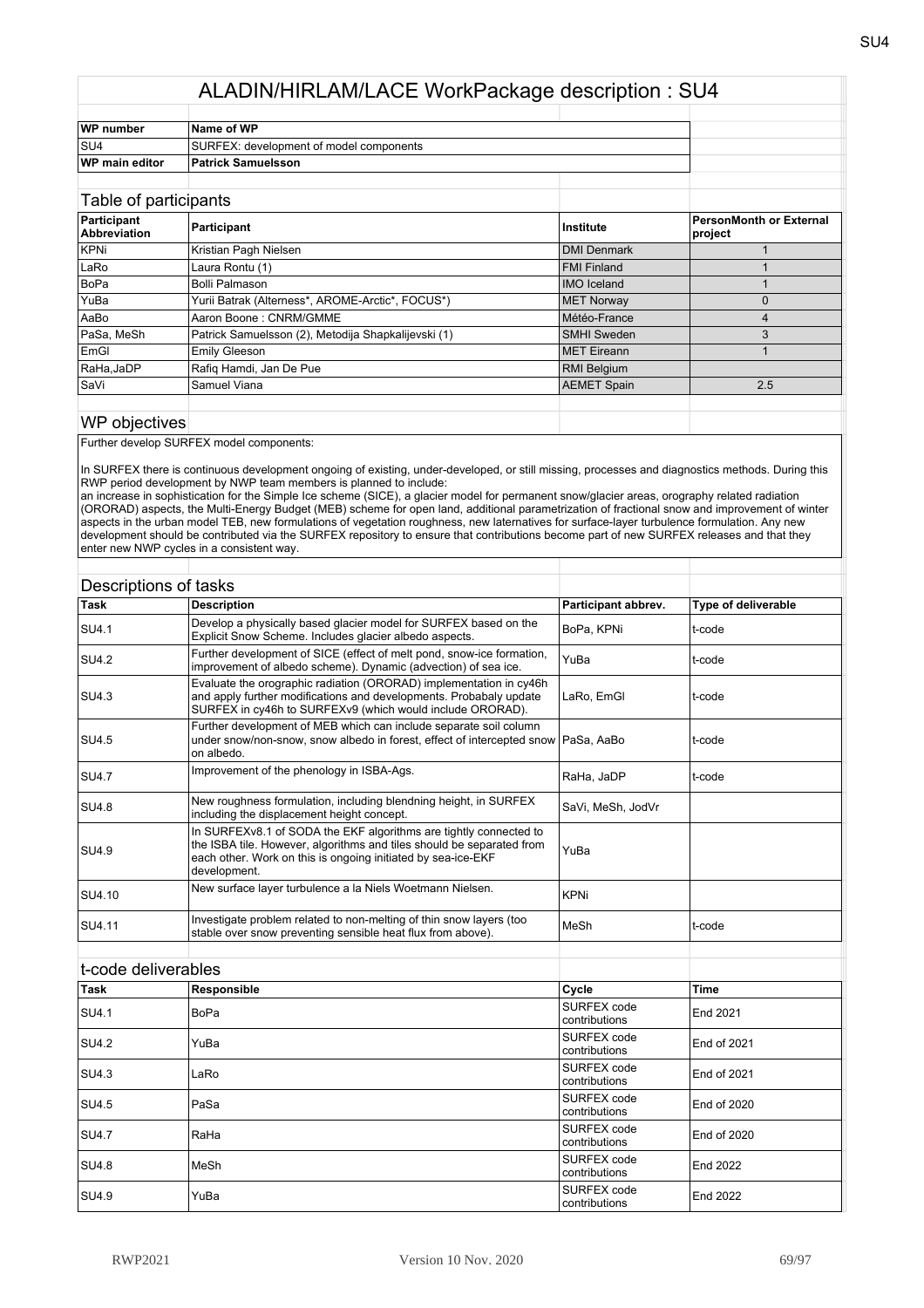| SU4.10                  | KpNi        | SURFEX code<br>Icontributions | End 2021    |
|-------------------------|-------------|-------------------------------|-------------|
| <b>SU4.11</b>           | MeSH        | SURFEX code<br>Icontributions | End 2021    |
|                         |             |                               |             |
| Non-t-code deliverables |             |                               |             |
| Task                    | Responsible | Type of deliverable           | <b>Time</b> |
|                         |             |                               |             |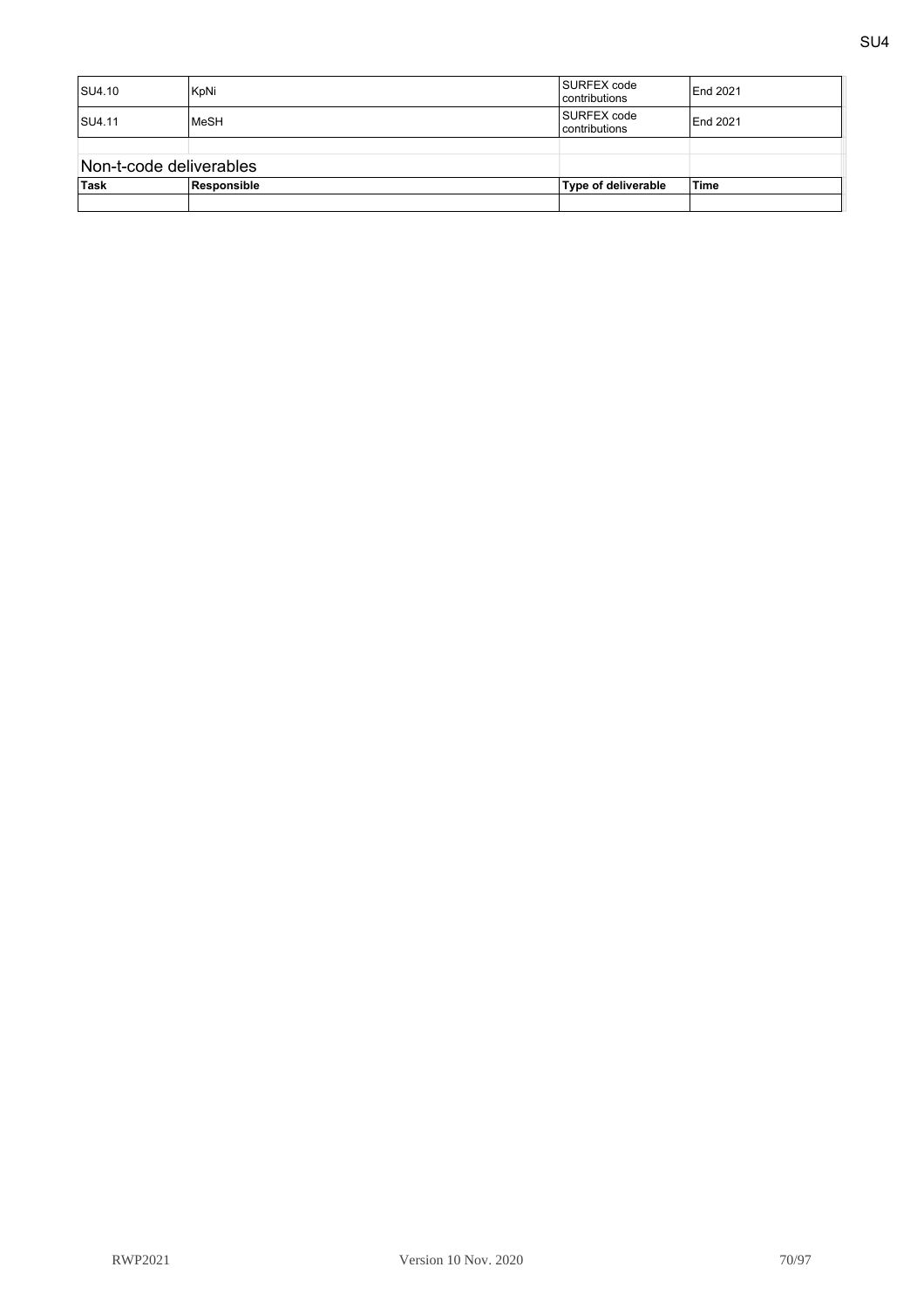| Name of WP                                                      |  |
|-----------------------------------------------------------------|--|
| Assess/improve quality of surface characterization              |  |
| <b>Ekaterina Kourzeneva, Patrick Samuelsson and Rafiq Hamdi</b> |  |
|                                                                 |  |

#### Table of participants **Participant**<br>Abbreviation **Abbreviation Participant Institute PersonMonth or External project** SaVi Samuel Viana AEMET Spain 1.5 EkKo, OlSa Ekaterina Kourzeneva (1), Olli Saranko (HERCULES\*) FMI Finland 1 BoPa Bolli Palmason IMO Iceland 2 **John de Vries And American Contract Contract Contract Contract Contract Contract Contract Contract Contract Contract Contract Contract Contract Contract Contract Contract Contract Contract Contract Contract Contract Contr** PaSa Patrick Samuelsson SMHI Sweden 1 StSc, SaOs Stefan Schneider, Sandro Oswald 2.5<br>
2.5<br>
DuUs Duygu Üstüner 3 **DuUs** Duygu Üstüner **MGM Turkey** 3 KaSa Kai Sattler DMI Denmark 1 EmGl, GeBe Emily Gleeson (ext\*), Geoffrey Bessardon (ext\*) MET Eireann MET Eireann 0 DiTz, FISu Diane Tzanos, Florian Suzat **Météo-France** Météo-France 6

#### WP objectives

Assess and improve quality of surface characterization:

The surface physiography data currently used are:

1) different versions of ECOCLIMAP (v2.2 - v2.5), some of them with corrected physiography for lakes, and ECOCLIMAP-SG (Second Generation) 2) the FAO, HWSD and Soilgrids sand, clay and soil-organic carbon databases,

3) national datasets on tree height for Sweden, Finland and Norway,

4) the GMTED2010 orography,

5) the Global Lake DataBase (GLDB) v3.

We will continue to critically examine these databases and correct if possible, fixing errors, using national data, etc. We will develop parts of the code (PGD, scripts) to use these maps in different versions of the system. We will study their impact and monitor the verification scores. Eventual modifications done on regional/domain level will be gathered to consortia wide versions of these databases. In collaboration with the SURFEX team at Météo-France such modifications may also lead to official updates of these databases, as published via the SURFEX web site by Météo-France. We will coordinate possible physiography development with other consortia via EWGLAM/SRNWP.

| Descriptions of tasks |                                                                                                                                                                                                                                       |                                                                                 |                                           |
|-----------------------|---------------------------------------------------------------------------------------------------------------------------------------------------------------------------------------------------------------------------------------|---------------------------------------------------------------------------------|-------------------------------------------|
| <b>Task</b>           | <b>Description</b>                                                                                                                                                                                                                    | Participant abbrev.                                                             | Type of deliverable                       |
| SU <sub>5.1</sub>     | ECOCLIMAP activities.<br>ECOCLIMAP cover map, corrections and studying the impact.<br>Examining for ALADIN countries and Spain.<br>Studying of urban areas. Improving ECOCLIMAP over China.                                           | BoPa, EkKo, PaSa,<br>TeVa, SaTi (in frames of<br>QA), DuUs, StSc, SaOs          | database, reports,<br>documentation, code |
| <b>SU5.2</b>          | Soil maps activities.<br>HWSD and Soilgrids corrections and studying impact. Corrections will<br>be done mainly for Denmark, Iceland, Greenland, Svalbard,<br>Scandinavia.<br>Examining for Iberia. Orography GMTED2010 in MF models. | BoPa, EkKo, PaSa,<br>MaHo, TeVa, SaVi, ???<br>+ SaTi (in frames of<br>QA), FISu | database, reports,<br>documentation, code |
| <b>SU5.3</b>          | Tree height data activities.<br>Identify and apply suitable combinations of tree height data.                                                                                                                                         | MaHo, TeVa, PaSa                                                                | report, code                              |
| <b>SU5.4</b>          | Lake database (GLDB)<br>Participate in GLDB developments and studying the impact.                                                                                                                                                     | EkKo, BoPa                                                                      | database, code, reports                   |
| <b>SU5.5</b>          | ECOCLIMAP SG activities.<br>Examining and participate in developments                                                                                                                                                                 | TeVa, SaVi, JodVr,<br>EkKo, OISa, EmGI,<br>DiTz, KaSa                           | report                                    |
| <b>SU5.7</b>          | Tools, and their documentation, for handling of physiography data.                                                                                                                                                                    | GeBe, BoPa, EmGl                                                                |                                           |
|                       |                                                                                                                                                                                                                                       |                                                                                 |                                           |

#### t-code deliverables

| <b>⊺ask</b> | .<br>nıc | 'Cvcle | 'Time |
|-------------|----------|--------|-------|
|             |          |        |       |

## Non-t-code deliverables

| Task         | Responsible | <b>Type of deliverable</b>                                    | <b>Time</b> |
|--------------|-------------|---------------------------------------------------------------|-------------|
| <b>SU5.1</b> | BoPa        | updated databases.<br>related h-code, reports                 | End 2021    |
| <b>SU5.2</b> | BoPa        | updated databases.<br>related h-code, reports                 | End 2021    |
| <b>SU5.3</b> | MaHo        | report                                                        | End 2021    |
| <b>SU5.4</b> | EkKo        | report, updated<br>databases, related h-<br>code if necessary | End 2021    |
| <b>SU5.4</b> | EkKo        | report                                                        | End 2021    |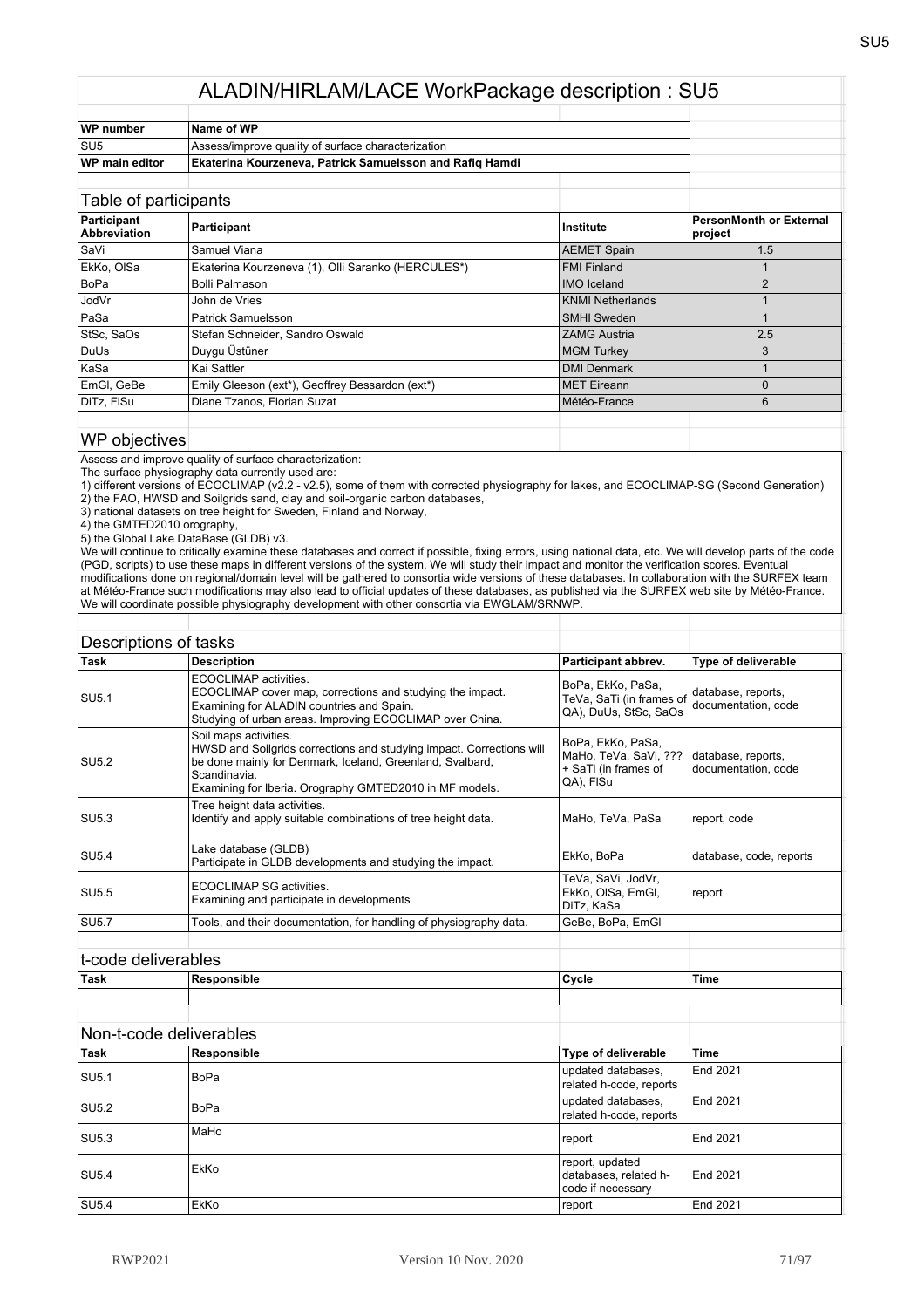| SU5.5 | TeVa | 'report | 12021<br>End       |
|-------|------|---------|--------------------|
| SU5.7 | GeBe | report  | 2021<br><b>End</b> |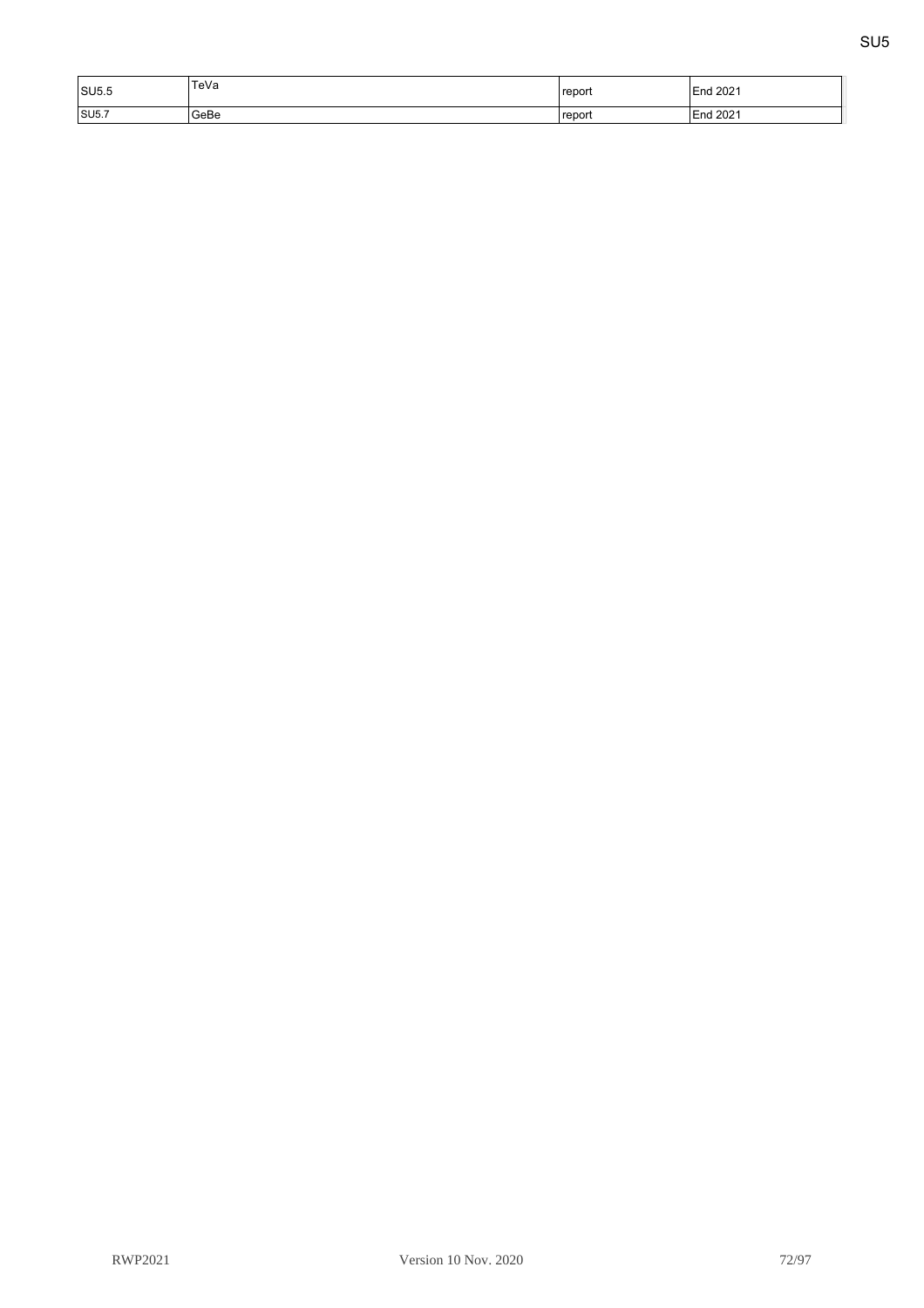| <b>WP</b> number      | Name of WP                          |  |  |
|-----------------------|-------------------------------------|--|--|
| Isu6                  | Coupling with sea surface/ocean     |  |  |
| <b>WP main editor</b> | Neva Pristov and Patrick Samuelsson |  |  |
|                       |                                     |  |  |

| Table of participants              |                                                                                                                                                                                                               |                       |                                    |
|------------------------------------|---------------------------------------------------------------------------------------------------------------------------------------------------------------------------------------------------------------|-----------------------|------------------------------------|
| Participant<br><b>Abbreviation</b> | Participant                                                                                                                                                                                                   | ∣Institute            | PersonMonth or External<br>project |
| SyMa, LaCo, SoBi,<br>ICiLB. MNBo   | Sylvie Malardel, Laetitia Corale (PhD), Soline Bielli (SRNS), Cindy<br>Lebeaupin-Brossier (MF/CNRM), Marie-Noëlle Bouin (MF/CNRM)                                                                             | Météo-France          | 10                                 |
| MaLi, PeSm, AnFe,<br>JuCe          | Matjaž Ličer, Peter Smerkol, Anja Fettich                                                                                                                                                                     | <b>IARSO Slovenia</b> | 3                                  |
| ErTh, NiSz, MaMu,<br>CyPa, YuBa    | Erin E. Thomas (xxpm, external project), Nicholas Szapiro (xxpm,<br>external project), Malte Müller (1pm, external project), Cyril Palerme<br>(xxpm, external project), Yurii Batrak (xxpm, external project) | <b>MET Norway</b>     |                                    |
| <b>BaKSa</b>                       | Basanta Kumar Samal (SEAI (Sustainable Energy Authority Ireland)*)                                                                                                                                            | <b>IMET Eireann</b>   |                                    |
|                                    |                                                                                                                                                                                                               |                       |                                    |
|                                    |                                                                                                                                                                                                               |                       |                                    |

#### WP objectives

Assess and improve quality of surface characterization:

- Currently the sea surface in our operational models is treated as a boundary condition represented by a rough surface (surface roughness but without waves) whose temperature is prescribed from other models and/or analysis. Our aim is to explore the benefits of a more realistic seaatmosphere coupling where the state of the sea surface is allowed to evolve with time during the forecast (e.g. temperature and waves) through coupling of the atmosphere with an ocean or sea surface model.

The aim is to establish a three-way ocean-atmosphere-wave coupling system where the interaction between sea surface and ocean is used. A good starting point is to test ocean-atmosphere and atmosphere-wave coupled system separately.

The first application (ARSO) was using ALARO, Princeton Ocean Model (POM) and WAM with OASIS coupler. The coupling is performed on the level of fluxes every time step and all three binaries are running together in parallel. On this system, extensive validation has been already performed for 2-way ocean-atmosphere coupling (ALARO CMC, POM) from both ocean and meteorological points of view. As ocean model POM was replaced with NEMO in 2019 and ALARO is going to use SURFEX, the coupling should be redone via SURFEX-OASIS. First coupling ALARO with WAM should be implemented, after NEMO can be added.

A coupled configuration AROME-NEMO has been implemented in 2020 at LACy (Laboratoire de l'Atmosphère et des Cyclones, joint centre between University of La Réunion, Météo-France and CNRS) for the Indian Ocean configuration of AROME. The coupling is made by OASIS through SURFEX. The oceanic model is initialized and coupled at the lateral boundaries by the MERCATOR analysis. Its validation is ongoing and is using a series tropical cyclones of the 2018-2019 season. The coupling of the AROME-NEMO configuration with the wave model WW3 is work in progress and will be validated in 2021. At LACy, the coupling with the waves will mainly be used for the development and testing of new flux parametrisations at the air-sea interface in case of extreme winds (TC).

During 2018 AROME/SURFEX was coupled to the wave model WW3 via OASIS by Lichuan Wu (SMHI) in a development version of cy43 of the HARMONIE-AROME configuration. Continued work on this setup is ongoing in Norway and Ireland. Norway focuses on coupling, in different configurations, of the HARMONIE-AROME with wave model WW3, sea-ice model CICE, ocean model ROMS and ocean 1D model GOTM in cy43. Ireland is working on coupling Harmonie-AROME with WW3 and target to make it operational for Ireland region by 2021. Further plans are to couple with ROMS ocean model (AROME-WW3-ROMS).

The ALADIN-HIRLAM climate modelling community has quite some activities in the area of coupling to other componenets like wave/ocean and routing/hydrology, including the coupling technic via OASIS. E.g. please refer to the HCLIM Rolling Work Plan here: https://docs.google. com/document/d/15EleJmdloUcRDQGnPEXoTmYUB4b0zszMxfHQjRFn6l4/edit?usp=sharing

|                     | Descriptions of tasks                                                                          |                                        |                     |
|---------------------|------------------------------------------------------------------------------------------------|----------------------------------------|---------------------|
| Task                | <b>Description</b>                                                                             | Participant abbrev.                    | Type of deliverable |
| SU6.1               | Set-up of coupled system AROME-WW3-NEMO                                                        |                                        |                     |
| SU6.1.1             | Validation of the set-up AROME-NEMO within cy43                                                | SyMa, LaCo, SoBi,<br>CiLB, MNBo        | t-code              |
| SU6.1.2             | Development and validation AROME-WW3-NEMO                                                      | SyMa, LaCo, SoBi,<br>CiLB, MNBo        | t-code              |
| SU6.2               | Set-up of coupled system ALARO-WAM-NEMO                                                        |                                        |                     |
| SU6.2.1             | Development and validation of an ALARO-WAM setup                                               | MaLi, PeSm, AnFe                       |                     |
| SU6.2.2             | Development of ALARO-WAM-NEMO                                                                  | MaLi, PeSm, AnFe                       |                     |
| SU6.3               | Development and set-up of coupled system HARMONIE-AROME-<br>OASIS- in different configurations |                                        |                     |
| SU6.3.1             | Wave model -WW3. With operational NWP application in mind.                                     | BaKSa, ErTh                            | t-code              |
| SU6.3.2             | Also with ocean model and sea-ice model -WW3-ROMS-SICE in<br>Norway                            | ErTh, NiSz, MaMu,<br>CyPa, YuBa, BaKSa | t-code              |
| SU6.3.3             |                                                                                                |                                        |                     |
|                     |                                                                                                |                                        |                     |
| t-code deliverables |                                                                                                |                                        |                     |
| Task                | Responsible                                                                                    | Cycle                                  | <b>Time</b>         |
| SU6.1.1             | SyMa                                                                                           | cy48t1                                 | <b>Begin 2021</b>   |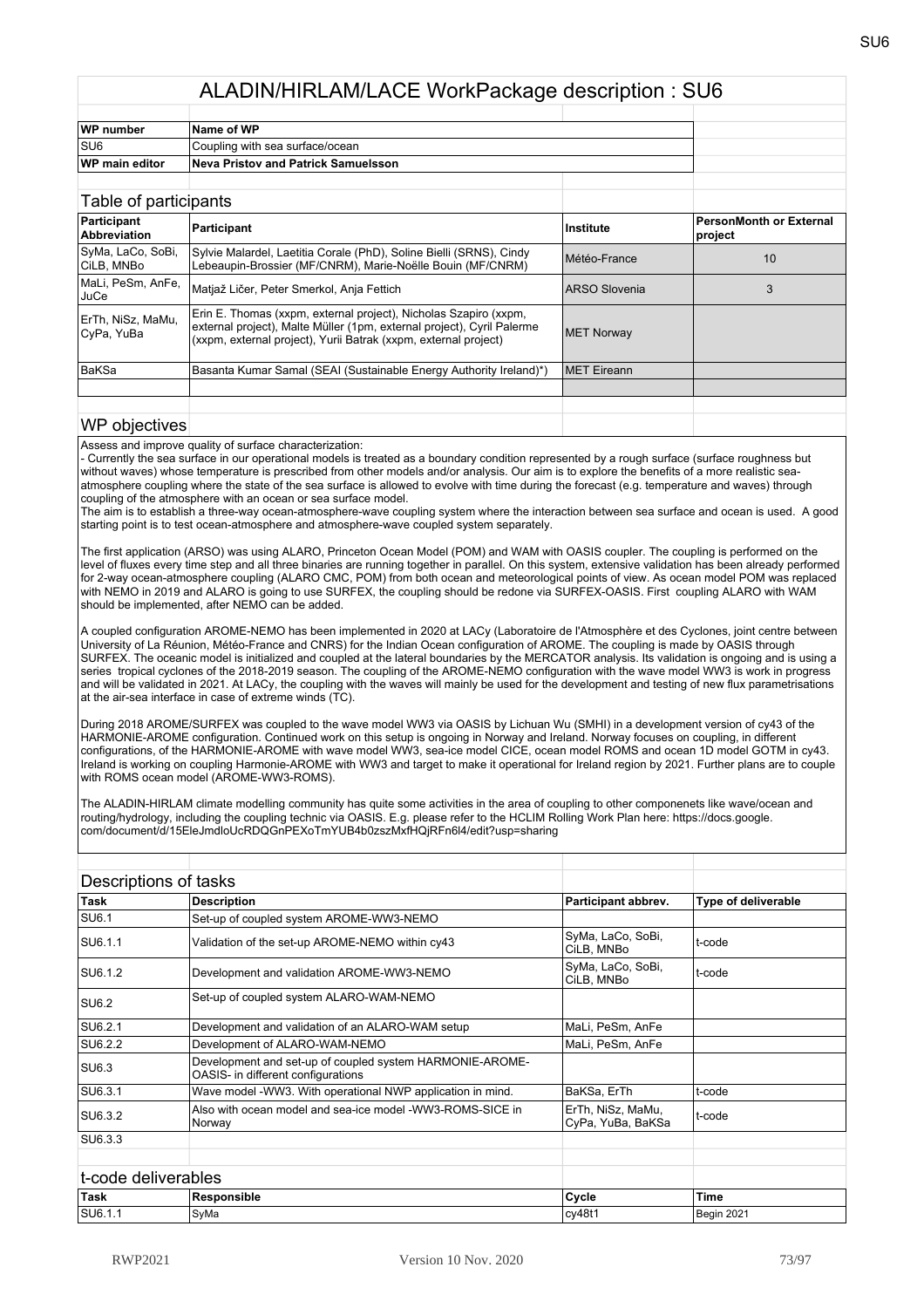| SU6.1.2                 | SyMa         | cy??                | ??              |
|-------------------------|--------------|---------------------|-----------------|
| SU6.2.1                 | PeSm         | cy43                | <b>End 2021</b> |
| SU6.3.1                 | <b>BaKSa</b> | cy43                | <b>End 2021</b> |
| SU6.3.2                 | MaMu, BaKSa  | cy??                | <b>End 2022</b> |
|                         |              |                     |                 |
|                         |              |                     |                 |
| Non-t-code deliverables |              |                     |                 |
| Task                    | Responsible  | Type of deliverable | <b>Time</b>     |
| SU6.2.1                 |              | report              | summer 2021     |
| SU6.2.2                 |              | report              | <b>End 2021</b> |
|                         |              |                     |                 |
|                         |              |                     |                 |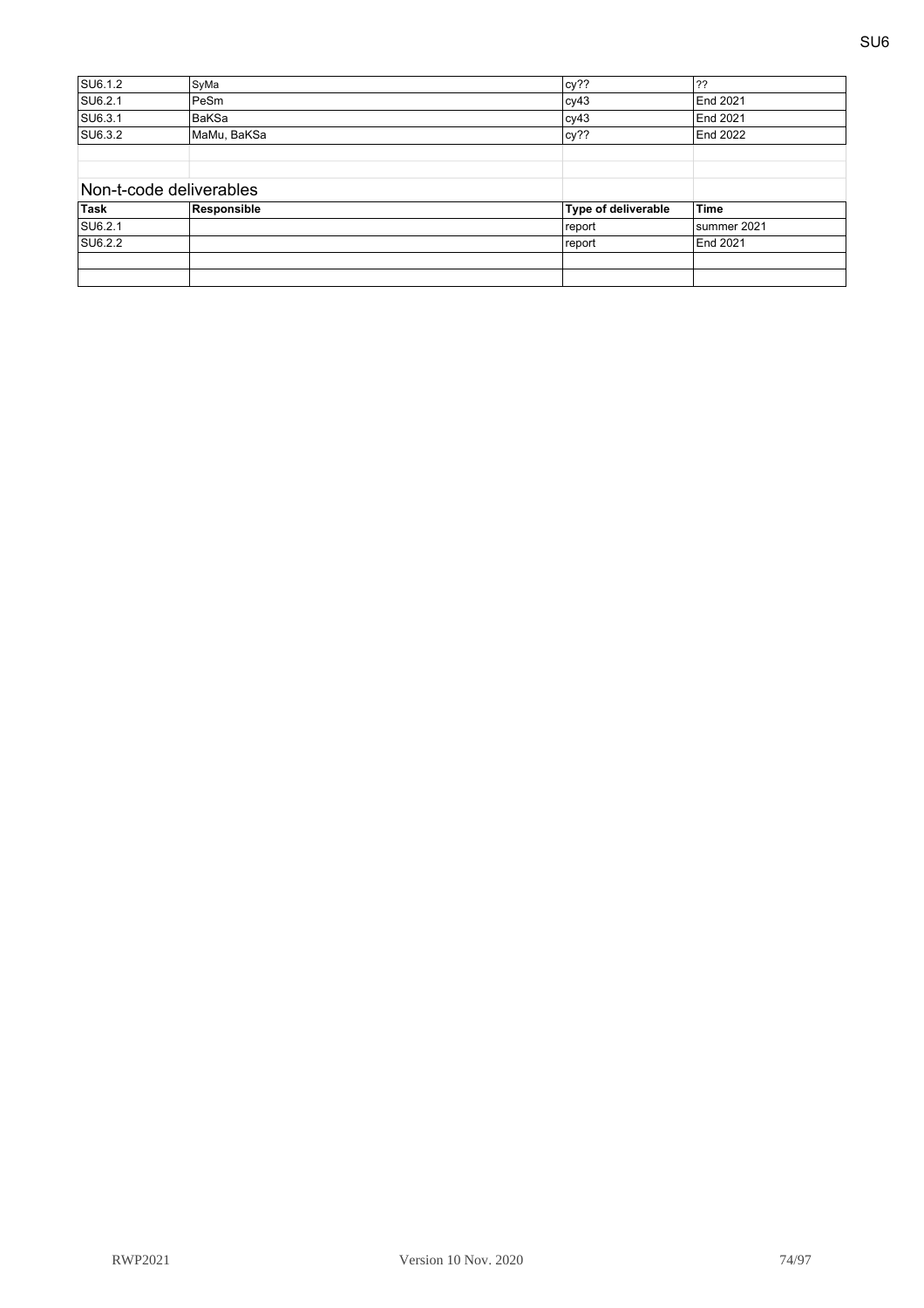| WP number             | Name of WP               |  |  |
|-----------------------|--------------------------|--|--|
| IE.                   | Arome-France EPS (PEARO) |  |  |
| <b>WP</b> main editor | <b>Claude Fischer</b>    |  |  |

| Table of participants                                                      |                                                                                                                                                                                           |              |                                    |
|----------------------------------------------------------------------------|-------------------------------------------------------------------------------------------------------------------------------------------------------------------------------------------|--------------|------------------------------------|
| Participant<br><b>Abbreviation</b>                                         | Participant                                                                                                                                                                               | Institute    | PersonMonth or External<br>project |
| LaRa, LaDe, LuRo,<br>MaPI, YaMi, PiCe,<br> CaLa, OINu, GhFa,<br>YaHa, MeWi | Laure Raynaud, Laurent Descamps, Lucie Rottner, Mathieu Plu, Yann<br>Michel, Pierrick Cébron, Carole Labadie, Olivier Nuissier, Ghislain<br>Faure, Yamina Hamidi, Meryl Wimmer: CNRM/GMAP | Météo-France | 45                                 |
| Frßt, HuMa, SaRa                                                           | François Bouttier, Hugo Marchal: CNRM/GMME                                                                                                                                                | Météo-France | 21                                 |
| OIMe, MiZa, MaTa                                                           | Olivier Mestre, Michael Zamo, Maxime Taillardat : DirOP/COMPAS                                                                                                                            | Météo-France |                                    |
| MoJi                                                                       | Mohamed Jidane                                                                                                                                                                            | Maroc Meteo  |                                    |
|                                                                            |                                                                                                                                                                                           |              |                                    |

#### WP objectives

Operational maintenance and improvement of the MF convection-permitting EPS system PEARO. Development of post-processing products. Scientific evaluation and investigation of novel ideas.

|                  | Descriptions of tasks                                                                                                                                                                                                                                |                                                                     |                               |
|------------------|------------------------------------------------------------------------------------------------------------------------------------------------------------------------------------------------------------------------------------------------------|---------------------------------------------------------------------|-------------------------------|
| Task             | <b>Description</b>                                                                                                                                                                                                                                   | Participant abbrev.                                                 | <b>Type of deliverable</b>    |
| E <sub>1.1</sub> | Maintenance and evolution of the PEARO-France system: follow<br>adaptations for e-suites, porting to next MF HPC & mirror suite                                                                                                                      | LaRa                                                                | non-t-code                    |
| E <sub>1.2</sub> | Probabilistic post-processing (including probabilistic objects), calibration<br>and verification                                                                                                                                                     | LaRa, LuRo, MaPl,<br>OIMe, MiZa, MaTa,<br>HaPe, FrBt, HuMa,<br>YaHa | non-t-code                    |
| E <sub>1.3</sub> | Link with AEARO: use Arome EDA perturbations in PEARO initial<br>conditions                                                                                                                                                                          | LaRa, YaMi, FrBt                                                    | non-t-code                    |
| E1.4             | Model perturbations for PEARO: assess SLHD, SPPT, SPP etc.                                                                                                                                                                                           | LaRa, LaDe, FrBt,<br>MeWi                                           | t-code & documentation        |
| E <sub>1.5</sub> | Improvements of the global EPS (PEARP), as the coupling system of<br>PEARO                                                                                                                                                                           | PiCe, CaLa                                                          | t-code                        |
| E1.6             | Development of an Arome-based EPS system for other Arome models<br>(Overseas, Morocco). Exploring specific topics for such specific EPS's<br>(perturbation strategies, impact of specific tunings, evaluation on<br>tropical cyclone predictability) | OINu, GhFa, MoJi                                                    | technical notes at this stage |
|                  |                                                                                                                                                                                                                                                      |                                                                     |                               |
|                  | مملطمعه والملم ملممم له                                                                                                                                                                                                                              |                                                                     |                               |

#### t-code deliverables

| <sup>∣</sup> Task | Responsible | Cycle | Time |
|-------------------|-------------|-------|------|
| E1.4              | LaRa        |       |      |
| E1.5              | 'PiCe       |       |      |
|                   |             |       |      |

| ∣Task  | Responsible                                                                     | Type of deliverable                       | Time |
|--------|---------------------------------------------------------------------------------|-------------------------------------------|------|
| E[1-6] | MF scientific staff. Comment: the work on SPP is part of Meryl<br>lWimmer's PhD | scientific notes and<br>papers, namelists |      |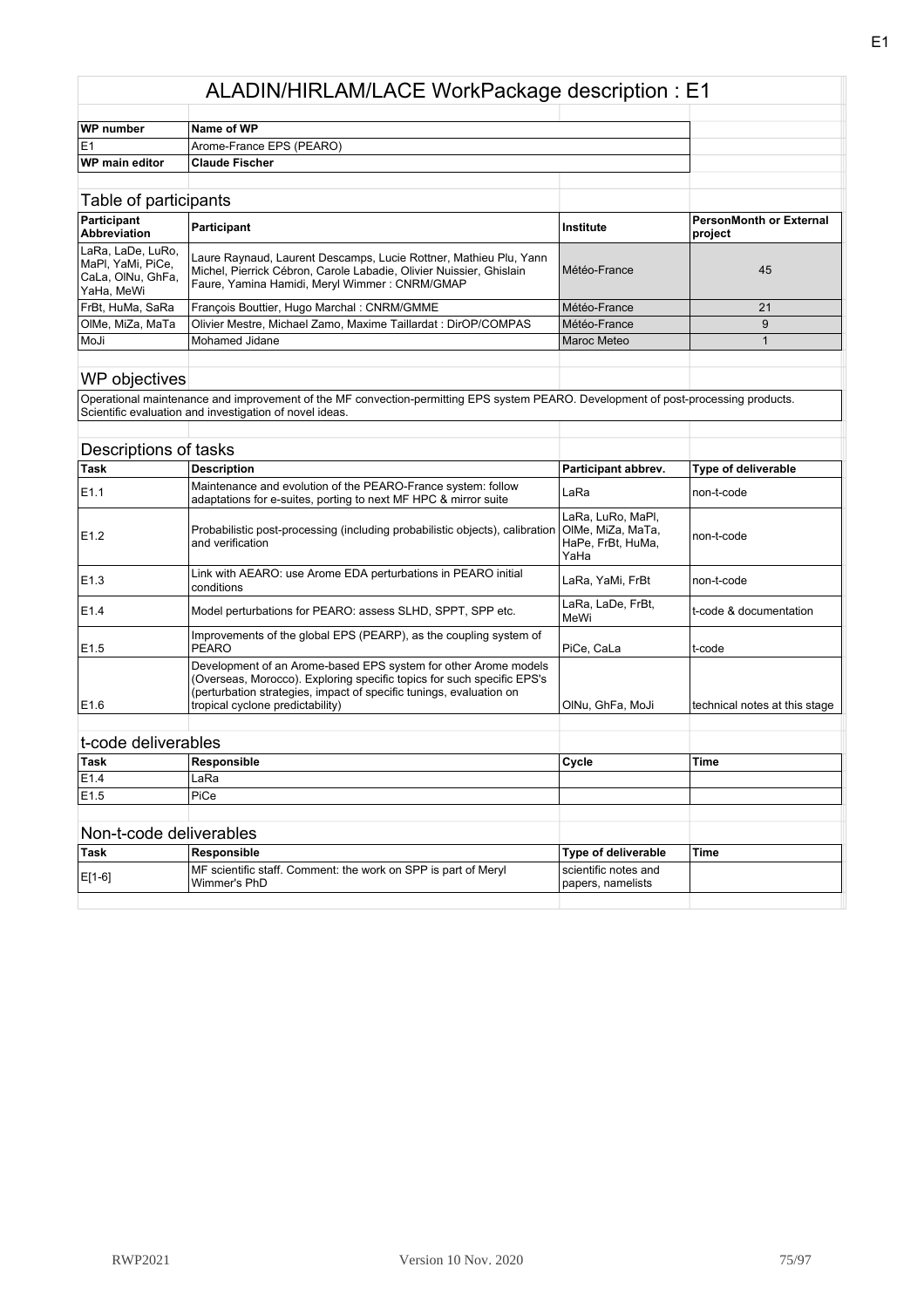| WP number             | Name of WP                                                                        |  |
|-----------------------|-----------------------------------------------------------------------------------|--|
| IE2.                  | Development of convection-permitting ensembles: HarmonEPS - Physics perturbations |  |
| <b>WP main editor</b> | Inger-Lise Frogner                                                                |  |
|                       |                                                                                   |  |

| Table of participants              |                               |                         |                                    |
|------------------------------------|-------------------------------|-------------------------|------------------------------------|
| Participant<br><b>Abbreviation</b> | Participant                   | Institute               | PersonMonth or External<br>project |
| JaKa                               | Janne Kauhanen                | <b>FMI Finland</b>      | 3                                  |
| KaHa                               | Karoliina Hamalainen          | <b>FMI Finland</b>      | 3                                  |
| ScdV                               | Sibbo van der Veen            | <b>KNMI Netherlands</b> | 3                                  |
| <b>WdR</b>                         | Wim De Rooy                   | <b>KNMI Netherlands</b> | 0.75                               |
| ArTs                               | Aristofanis Tsiringakis       | <b>KNMI Netherlands</b> | 2                                  |
| AIHa                               | Alan Hally                    | <b>MET</b> Eireann      | 2.5                                |
| <b>ILF</b>                         | Inger-Lise Frogner            | <b>MET Norway</b>       | 3                                  |
| TeVa                               | Teresa Valkonen (* Alertness) | <b>MET Norway</b>       | 0                                  |
| GeSm                               | Geert Smet                    | RMI Belgium             |                                    |
| <b>Mi</b> Va                       | Michiel Vanginderachter       | <b>RMI Belgium</b>      | $\overline{2}$                     |
| UIAn                               | <b>Ulf Andrae</b>             | <b>SMHI Sweden</b>      | $\overline{2}$                     |
|                                    |                               |                         |                                    |

#### WP objectives

 Study ways to represent uncertainty in the atmospheric model and how to best incorporate this into HarmonEPS. -The SPPT scheme will be further optimized.

-The SPP approach (Stochastically Perturbed Parametrization scheme) will be further developed.

### Descriptions of tasks

| Task   | <b>Description</b>                                                                                                                                                                                                                                                                                                                                                                                                                                                                                                                                                                                                    | Participant abbrev.                 | Type of deliverable |
|--------|-----------------------------------------------------------------------------------------------------------------------------------------------------------------------------------------------------------------------------------------------------------------------------------------------------------------------------------------------------------------------------------------------------------------------------------------------------------------------------------------------------------------------------------------------------------------------------------------------------------------------|-------------------------------------|---------------------|
| E2.1.1 | SPPT: Look into new ways of constructing SPPT. Perturbing<br>independently each parameterisation will be prioritized, as it would<br>probably allow for removing the tapering in the PBL by switching of<br>SPPT for turbulence.                                                                                                                                                                                                                                                                                                                                                                                      | AlHa, JaKa, KaHa                    | t-code              |
| E2.1.2 | Further comparison of ALARO and AROME members in RMI-EPS will<br>be done. Investigation of more extensive multiphysics in ALARO<br>members to be investigated.                                                                                                                                                                                                                                                                                                                                                                                                                                                        | GeSm. MiVa                          | Non-t-code          |
| E2.1.3 | SPP (Stochastically perturbed parameterizations) will be further<br>developed and tested, by adding more parameters to the scheme and<br>adjusting individually the parameter pdf's. The SPG pattern generator<br>will be further tested as well as correlated patterns for some<br>parameters. SPP will be adapted to new physics (e.g LIMA and ec-rad).<br>Combine with SPPT.<br>Tendency diagnostics will be further developed as it offers a very<br>detailed insight into the differences between different perturbations<br>methods. Sensitivity studies in the Arctic using MUSC will be carried out<br>(ext). | UIAn, ILF, SvdV, TeVa,<br>WdR, ArTs | t-code              |
|        |                                                                                                                                                                                                                                                                                                                                                                                                                                                                                                                                                                                                                       |                                     |                     |

## t-code deliverables

| <b>Task</b> | Responsible | Cycle              | 'Time    |
|-------------|-------------|--------------------|----------|
| E2.1.1      | 'AlHa       | cv43h then in t    | End 2021 |
| E2.1.3      | UlAn        | Redesigned in cy48 |          |
|             |             |                    |          |

| ˈTask  | Responsible | Type of deliverable                                          | 'Time    |
|--------|-------------|--------------------------------------------------------------|----------|
| E2.1.2 | GeSm        | <b>HarmonEPS</b><br>configuration test<br>(namelist changes) | End 2021 |
|        |             |                                                              |          |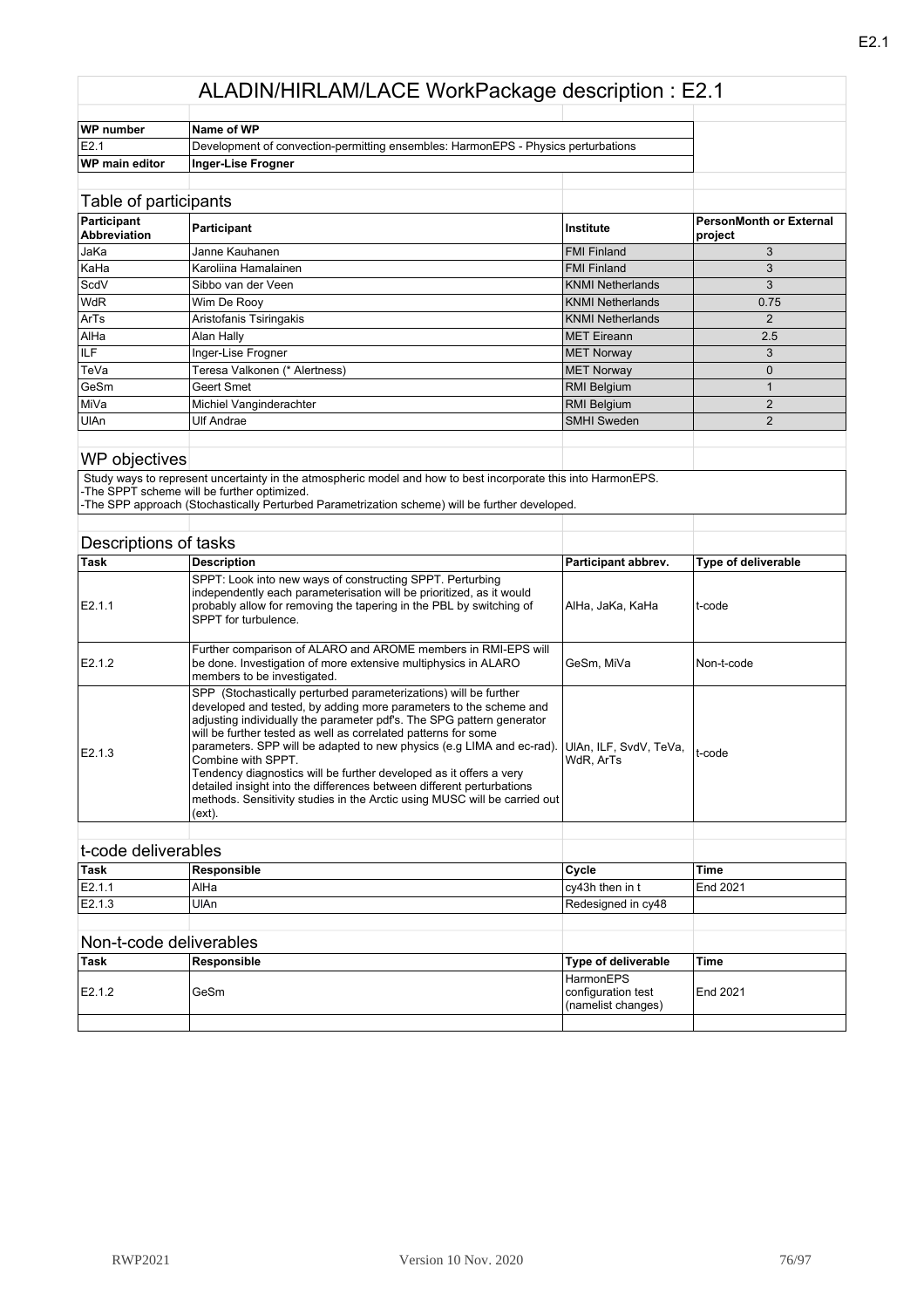| WP number             | Name of WP                                                                                   |  |  |
|-----------------------|----------------------------------------------------------------------------------------------|--|--|
| E2.2                  | Development of convection-permitting ensembles: HarmonEPS - Initial conditions perturbations |  |  |
| <b>WP main editor</b> | Inger-Lise Frogner                                                                           |  |  |
|                       |                                                                                              |  |  |

| Table of participants              |                                       |                    |                                    |
|------------------------------------|---------------------------------------|--------------------|------------------------------------|
| Participant<br><b>Abbreviation</b> | Participant                           | ∣Institute         | PersonMonth or External<br>project |
| PaEs                               | Pau Escriba                           | <b>AEMET Spain</b> |                                    |
| IILF                               | Inger-Lise Frogner                    | <b>MET Norway</b>  |                                    |
| RoRa                               | Roger Randriamampianina (* Alertness) | <b>MET Norway</b>  |                                    |
| JeBo                               | Jelena Bojarova                       | <b>SMHI</b> Sweden |                                    |
| MaLi                               | Magnus Lindskog                       | <b>SMHI Sweden</b> | 0.5                                |
|                                    |                                       |                    |                                    |

#### WP objectives

EDA will be developed further in 2021. LETKF, EDA and perturbations to the whole control vector (Brand) will be tested and compared. The ensemble should be suitable for data assimilation purposes, and special attention will be payed to this in 2021.

#### Descriptions of tasks

| Task               | <b>Description</b>                                                                                                                                                                                                                                                                                                                                                                                                                                                                                                                                                                                        | Participant abbrev. | Type of deliverable |
|--------------------|-----------------------------------------------------------------------------------------------------------------------------------------------------------------------------------------------------------------------------------------------------------------------------------------------------------------------------------------------------------------------------------------------------------------------------------------------------------------------------------------------------------------------------------------------------------------------------------------------------------|---------------------|---------------------|
| E2.2.1             | Optimize the EDA scheme with respect to the uncertainties of both<br>observation and background. Continue to test inflation of EDA with the<br>aim to reduce PertAna perturbations, or even to make them obsolete. It $\parallel$   ILF. RoRa<br>is seen that PertAna introduces noise in the first few hours of the<br>forecast, due to imbalances in the perturbed fields.                                                                                                                                                                                                                              |                     | Non-t-code          |
| E2.2.2             | Comparison of ensemble performance with different types of initial<br>conditions perturbations within variational or hybrid ensemble<br>variational data assimilation framework will continue : EDA, LETKF,<br>forcing perturbations and BRAND perturbations, with emphasis on<br>probabilistic verification and size of the ensemble. Upgrade the existing<br>LETKF algorithm (cy43) with the new developments in HARMON-EPS<br>(SPP, BCs and ICs Spread Increments, etc). Special attention to the<br>comparison with EDA performance. Explore available and non-tested<br>optimizations in LETKF code. | JeBo, PaEs          | Non-t-code          |
| E2.2.3             | Study the error propagation mechanism on meso-scales and how to<br>generate perturbations which represent the error growth.                                                                                                                                                                                                                                                                                                                                                                                                                                                                               | JeBo                | t-code              |
| E <sub>2.2.4</sub> | NEW: The ensemble should be suitable for data assimilation purposes,<br>investigating the impact ensemble generation techniques have on<br>sampling of the climatological as well as error-of-the-day covariances<br>(see also DA1.1)                                                                                                                                                                                                                                                                                                                                                                     | ILF, UIAn, MaLi     | Non-t-code          |

#### t-code deliverables

| Task | Responsible | Cycle | 'Time |
|------|-------------|-------|-------|
|      |             |       |       |
|      |             |       |       |
|      |             |       |       |

| Task   | Responsible  | Type of deliverable                                       | ∣Time           |
|--------|--------------|-----------------------------------------------------------|-----------------|
| E2.2.1 | ILF and RoRa | HarmonEPS<br>configuration test                           | <b>End 2021</b> |
| E2.2.2 | JeBo         | optimal configuration of<br>the variational EPS<br>svstem |                 |
| E2.2.3 | JeBo, PaEs   |                                                           | 2022            |
| E2.2.4 | ILF          | HarmonEPS configuration<br>test                           | 2022            |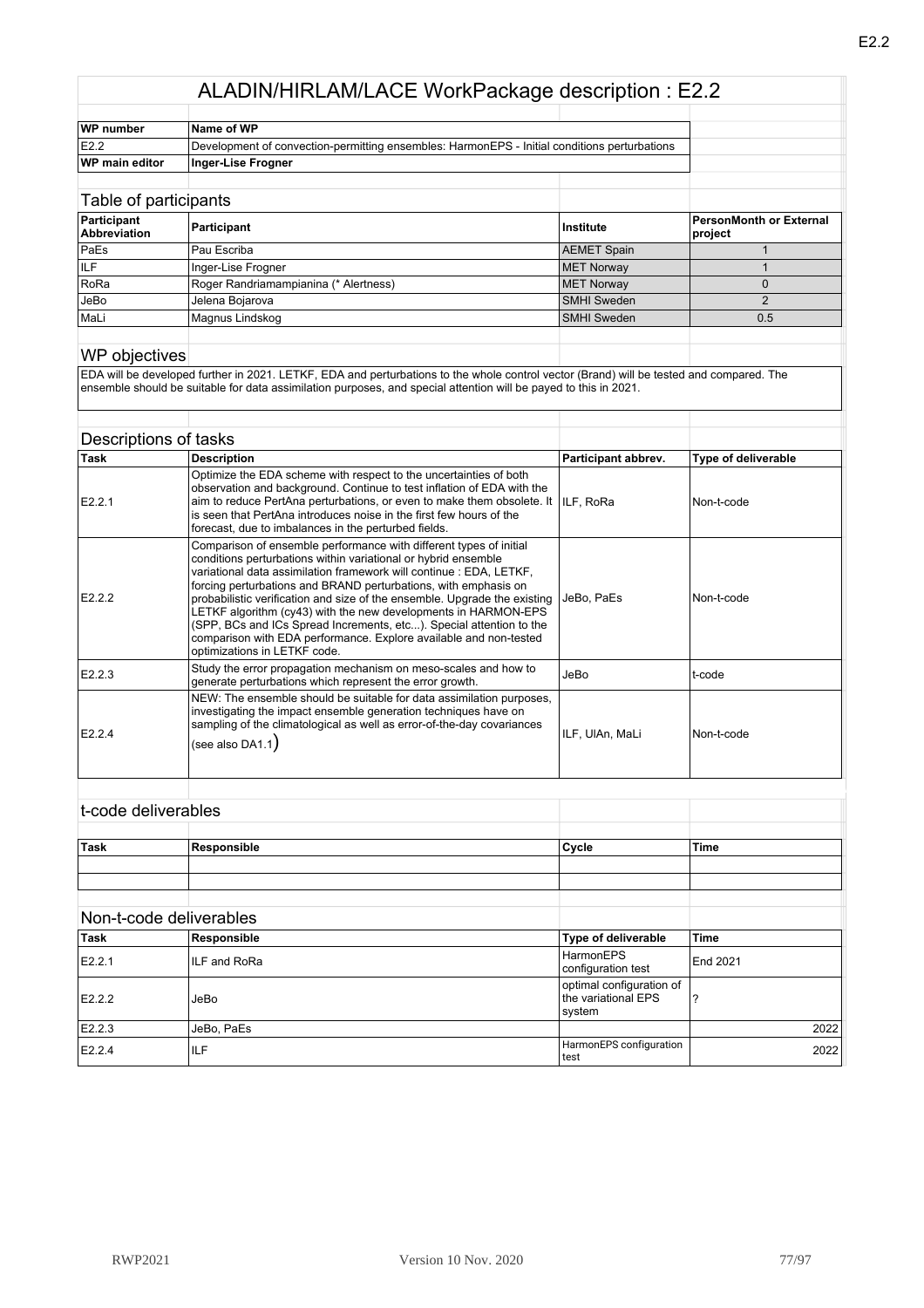| WP number             | Name of WP                                                                        |  |  |
|-----------------------|-----------------------------------------------------------------------------------|--|--|
| IE2.3                 | Development of convection-permitting ensembles: HarmonEPS - Surface perturbations |  |  |
| <b>WP main editor</b> | Inger-Lise Frogner                                                                |  |  |
|                       |                                                                                   |  |  |

| Table of participants              |                                          |                    |                                           |
|------------------------------------|------------------------------------------|--------------------|-------------------------------------------|
| Participant<br><b>Abbreviation</b> | Participant                              | Institute          | <b>PersonMonth or External</b><br>project |
| <b>HeFe</b>                        | Henrik Feddersen                         | <b>DMI Denmark</b> | 0.5                                       |
| <b>JdV</b>                         | John de Vries                            | KNMI Netherlands   |                                           |
| AnSi                               | Andrew Singleton                         | <b>MET Norway</b>  |                                           |
| HaMc                               | <b>Harold McInnes</b>                    | <b>MET Norway</b>  |                                           |
| RaGr                               | Rafael Grote (* Alertness and APPLICATE) | <b>MET Norway</b>  | O                                         |
| DaYa                               | Daniel Yazgi                             | <b>SMHI Sweden</b> |                                           |
| JeMo                               | Jennie Molinder (* PhD)                  | <b>SMHI Sweden</b> |                                           |
| GeSm                               | Geert Smet                               | <b>RMI Belgium</b> |                                           |
|                                    |                                          |                    |                                           |

#### WP objectives

Refine the surface perturbations and make them more realistic, include perturbations to the surface physics.

#### Descriptions of tasks

| ∣Task  | <b>Description</b>                                                                                                                                                                                                                                                                                                                                                                                                                                                                                                                                                                  | Participant abbrev.                   | <b>Type of deliverable</b> |
|--------|-------------------------------------------------------------------------------------------------------------------------------------------------------------------------------------------------------------------------------------------------------------------------------------------------------------------------------------------------------------------------------------------------------------------------------------------------------------------------------------------------------------------------------------------------------------------------------------|---------------------------------------|----------------------------|
| E2.3.1 | Revise soil moisture perturbations, as the current formulation often<br>leads to a drying of the perturbed members. Uncertainties in vegetation<br>fraction and leaf area index may depend on both vegetation type and<br>season and so different perturbations could be applied dependent on<br>those factors, this work will continue in 2021. Work on more<br>sophisticated SST perturbations, to introduce perturbations where the<br>uncertainty is believed to be largest (eq in sharp gradients of SST and<br>sea ice) will continue, and also perturbations to snow albedo. | RaGr, HeFe, GeSm,<br>JeMo, HaMc, DaYa | t-code                     |
| E2.3.2 | Surface physics: Continue study of perturbations in momentum, heat<br>and moisture flux parameterizations in the context of SURFEX8.1. Run<br>SURFEX 1D experiments with different formulations for the roughness<br>length for heat and moisture over different vegetation types. Use results<br>of these experiments to determine perturbation magnitudes for the<br>roughness length for heat and moisture in HarmonEPS experiments.                                                                                                                                             | AnSi, JdV, DaYa                       | t-code                     |
| E2.3.3 | Towards consistent surface and upper-air surface perturbations, in<br>connection with development of surface EnKF scheme (see SU1)                                                                                                                                                                                                                                                                                                                                                                                                                                                  | JeBo                                  | t-code                     |
|        |                                                                                                                                                                                                                                                                                                                                                                                                                                                                                                                                                                                     |                                       |                            |

| Task                    | Responsible | Cycle | <b>Time</b> |
|-------------------------|-------------|-------|-------------|
| E2.3.1                  | HaMc        |       | 2022        |
| E2.3.2                  | lAnSi       |       | 2022        |
| E2.3.3                  | JeBo        |       |             |
|                         |             |       |             |
| Non-t-code deliverables |             |       |             |

| <u>INOIT-COUC UCIIVOIDDICS</u> |             |                     |       |
|--------------------------------|-------------|---------------------|-------|
| Task                           | Responsible | Type of deliverable | 'Time |
|                                |             |                     |       |
|                                |             |                     |       |
|                                |             |                     |       |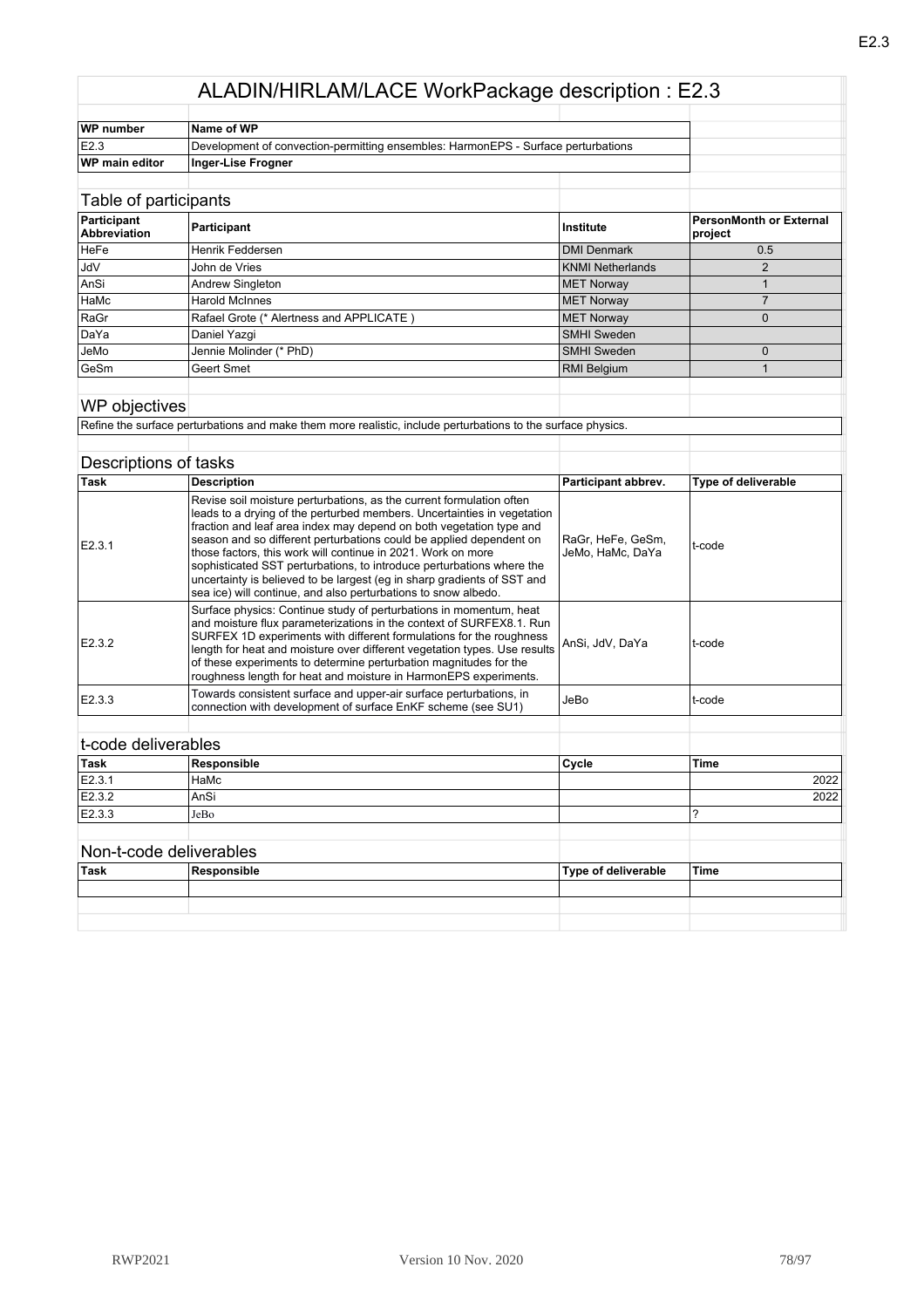| WP number                          | Name of WP                                                                                                                                                                                                                                                                         |                            |                                           |
|------------------------------------|------------------------------------------------------------------------------------------------------------------------------------------------------------------------------------------------------------------------------------------------------------------------------------|----------------------------|-------------------------------------------|
| E2.4                               | Development of convection-permitting ensembles: HarmonEPS - Lateral boundary perturbations                                                                                                                                                                                         |                            |                                           |
| WP main editor                     | <b>Inger-Lise Frogner</b>                                                                                                                                                                                                                                                          |                            |                                           |
|                                    |                                                                                                                                                                                                                                                                                    |                            |                                           |
| Table of participants              |                                                                                                                                                                                                                                                                                    |                            |                                           |
| Participant<br><b>Abbreviation</b> | Participant                                                                                                                                                                                                                                                                        | Institute                  | <b>PersonMonth or External</b><br>project |
| HeFe                               | Henrik Feddersen                                                                                                                                                                                                                                                                   | <b>DMI Denmark</b>         | 0.5                                       |
| WP objectives                      |                                                                                                                                                                                                                                                                                    |                            |                                           |
| Optimize use of ENS boundaries     |                                                                                                                                                                                                                                                                                    |                            |                                           |
| Descriptions of tasks              |                                                                                                                                                                                                                                                                                    |                            |                                           |
| Task                               | <b>Description</b>                                                                                                                                                                                                                                                                 | Participant abbrev.        | Type of deliverable                       |
| E2.4.1                             | SLAF and random field perturbations have shown good performance as<br>LBCs and initial perturbations at approximately the same level as IFS<br>ENS. Study if this is due to non-optimal use of IFS ENS perturbations.<br>Test possibility to improve ensemble spread by inflation. | HeFe                       | non t-code                                |
| E2.4.3                             | The humidity perturbations will be studied closer and we will investigate<br>methods that don't lead to unrealistic dry conditions.                                                                                                                                                | HeFe                       | non t-code                                |
| t-code deliverables                |                                                                                                                                                                                                                                                                                    |                            |                                           |
| <b>Task</b>                        | Responsible                                                                                                                                                                                                                                                                        | Cycle                      | <b>Time</b>                               |
|                                    |                                                                                                                                                                                                                                                                                    |                            |                                           |
| Non-t-code deliverables            |                                                                                                                                                                                                                                                                                    |                            |                                           |
| <b>Task</b>                        | <b>Responsible</b>                                                                                                                                                                                                                                                                 | <b>Type of deliverable</b> | <b>Time</b>                               |
| E2.4.1                             | <b>HeFe</b>                                                                                                                                                                                                                                                                        | Algorithm                  | End 2021                                  |
| E2.4.3                             | HeFe                                                                                                                                                                                                                                                                               | configuration              | End 2021                                  |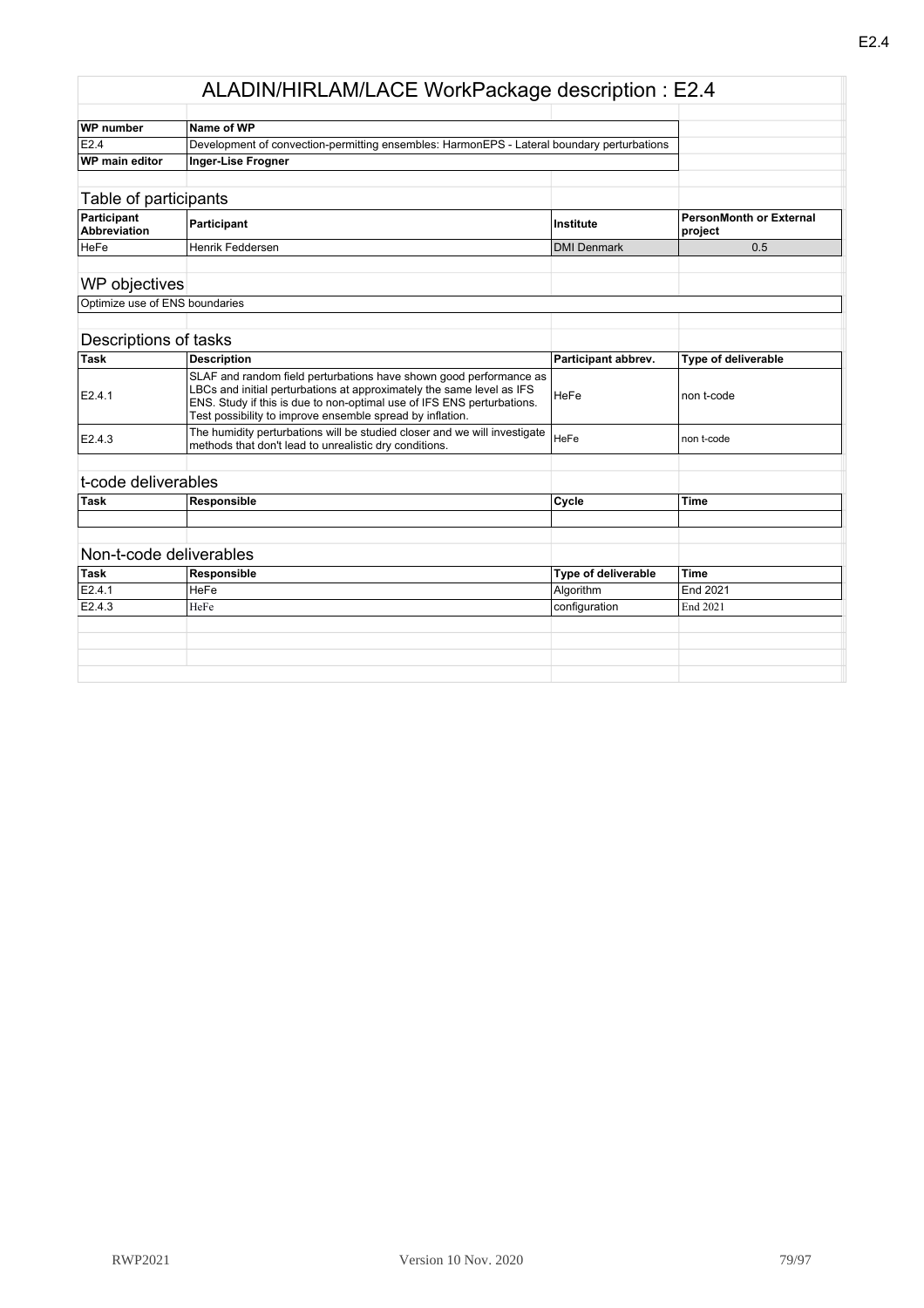| WP number                          | Name of WP                                                                   |                    |                                    |
|------------------------------------|------------------------------------------------------------------------------|--------------------|------------------------------------|
| E2.5                               | Development of convection-permitting ensembles: HarmonEPS - HarmonEPS system |                    |                                    |
| <b>WP</b> main editor              | Inger-Lise Frogner                                                           |                    |                                    |
|                                    |                                                                              |                    |                                    |
|                                    | Table of participants                                                        |                    |                                    |
| Participant<br><b>Abbreviation</b> | Participant                                                                  | Institute          | PersonMonth or External<br>project |
| <b>OIVi</b>                        | Ole Vignes                                                                   | <b>MET Norway</b>  |                                    |
| UIAn                               | <b>Ulf Andrae</b>                                                            | <b>SMHI Sweden</b> |                                    |
|                                    |                                                                              |                    |                                    |

# WP objectives

Provide continuous support for the implementation of new HarmonEPS developments.

#### Descriptions of tasks

| 'Task   | Description                                                                          | Participant abbrev. | <b>Type of deliverable</b> |
|---------|--------------------------------------------------------------------------------------|---------------------|----------------------------|
|         |                                                                                      |                     |                            |
|         |                                                                                      |                     |                            |
| E2.5.3  | Where needed, introduce system changes to support required<br>HarmonEPS development. | IOIVi. UIAn         | Inon-t-code                |
| E.2.5.4 | Implement SPG in new cycle                                                           | OIVi                | t-code                     |
|         |                                                                                      |                     |                            |

### t-code deliverables

| Task   | Responsible | Cycle             | 'Time |
|--------|-------------|-------------------|-------|
|        |             |                   |       |
| E2.5.4 | OIVi        | CY47t1 ? CY48-49? | 2021? |
|        |             |                   |       |

| .           |             |                     |       |
|-------------|-------------|---------------------|-------|
| <b>Task</b> | Responsible | Type of deliverable | 'Time |
|             |             |                     |       |
| E2.5.3      | OIVi. UIAn  | Suppor              | Cont. |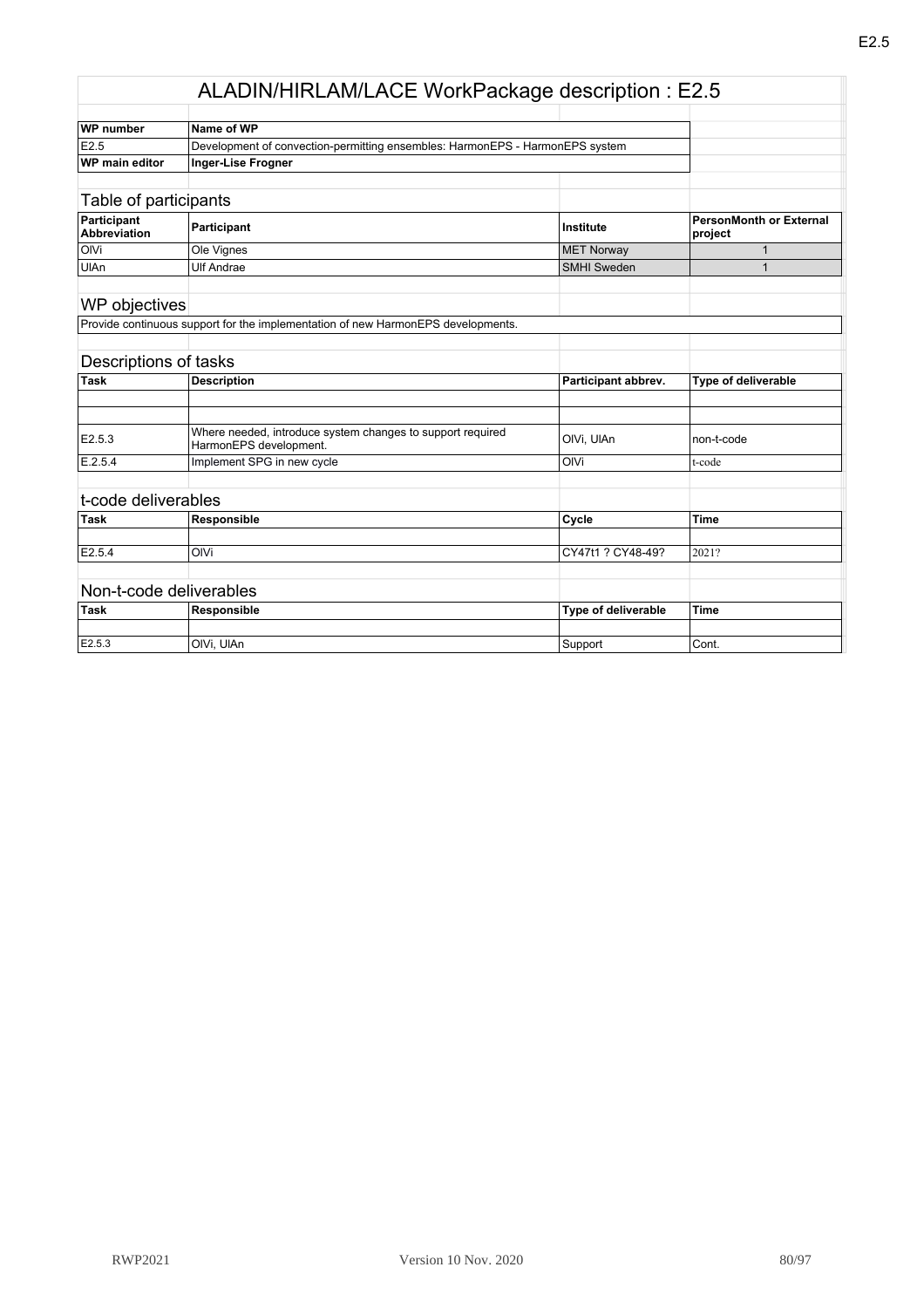| <b>WP</b> number      | Name of WP                                                                         |  |
|-----------------------|------------------------------------------------------------------------------------|--|
| IE3                   | Development, maintenance and operation of convection-permitting ensembles for LACE |  |
| <b>WP main editor</b> | <b>Clemens Wastl</b>                                                               |  |

#### Table of participants

| <b>NOVE DUILIVIDATILE</b>          |                          |                     |                                    |
|------------------------------------|--------------------------|---------------------|------------------------------------|
| Participant<br><b>Abbreviation</b> | Participant              | <b>Institute</b>    | PersonMonth or External<br>project |
| <b>ViHo</b>                        | Viktoria Homonnai        | <b>OMSZ Hungary</b> |                                    |
| KJR                                | Katalin Javorne Radnoczi | <b>OMSZ Hungary</b> |                                    |
| <b>CIWa</b>                        | <b>Clemens Wastl</b>     | <b>ZAMG Austria</b> | 7.5                                |
| <b>FIWe</b>                        | Florian Weidle           | <b>ZAMG Austria</b> |                                    |
| <b>EnKe</b>                        | Endi Keresturi           | <b>DHMZ Croatia</b> | 1.25                               |
| AIGu                               | Alper Güser              | <b>MGM Turkey</b>   |                                    |
|                                    |                          |                     |                                    |

#### WP objectives

Development, maintenance and operation of convection-permitting ensemble system based on non-hydrostatic AROME model. The aim would be to probabilistically forecast high-impact weather on local spatial scales and with short life-cycle.

| Descriptions of tasks |                                                                                                                                         |                     |                     |
|-----------------------|-----------------------------------------------------------------------------------------------------------------------------------------|---------------------|---------------------|
| Task                  | <b>Description</b>                                                                                                                      | Participant abbrev. | Type of deliverable |
| E3.1                  | Improve uncertainty representation of surface processes in convection<br>permitting C-LAEF system (e.g. new perturbations, new methods) | CIWa                | lt-code             |
| E3.2                  | Improve stochastic parameter perturbations (SPP) with special focus on<br>convective hazards (e.g. processes in microphysics).          | CIWa, EnKe          | lt-code             |
| E3.3                  | Optimization and tuning of operational AROME based EPS system C-<br>LAEF on cy43t2 at ECMWF HPC.                                        | FIWe. CIWa          | non-t-code          |
| E3.4                  | Introduction of ensemble data assimilation into convection-permitting<br>ensemble system at OMSZ. Continuous tuning and optimization.   | ViHo, KJR           | non-t-code          |
| E3.5                  | Adaptation of C-LAEF to Turkish Domain                                                                                                  | AIGu                | non-t-code          |
| t-code deliverables   |                                                                                                                                         |                     |                     |
| Task                  | Responsible                                                                                                                             | Cycle               | <b>Time</b>         |

| E3.1                    | CIWa | $\sim$ | 2021 |
|-------------------------|------|--------|------|
| E3.2                    | CIWa |        | 2021 |
|                         |      |        |      |
| Non t ando dolivarables |      |        |      |

| <sup>≀</sup> Task | Responsible | Type of deliverable           | 'Time |
|-------------------|-------------|-------------------------------|-------|
| E3.3              | FIWe, CIWa  | scripts, verification results | 2021  |
| E3.4              | ViHo. KJR   | scripts, verification results | 2021  |
| E3.5              | AlGu        | report, scientific study      | 2021  |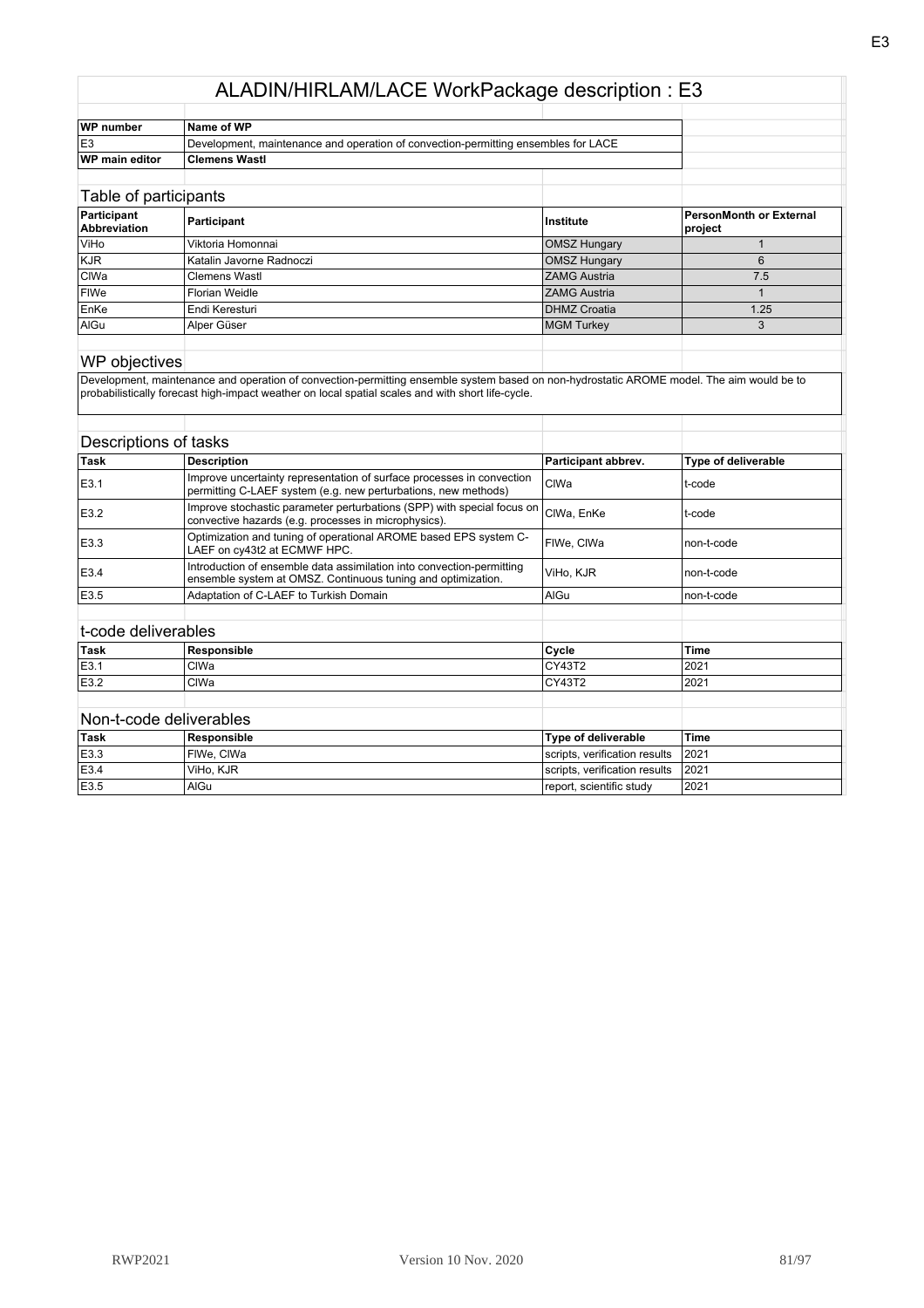| WP number<br>Name of WP |                                                |  |  |
|-------------------------|------------------------------------------------|--|--|
| lE4                     | Development, maintenance and operation of LAEF |  |  |
| <b>WP</b> main editor   | <b>Clemens Wastl</b>                           |  |  |
|                         |                                                |  |  |
|                         |                                                |  |  |

| Table of participants              |                  |                      |                                           |
|------------------------------------|------------------|----------------------|-------------------------------------------|
| Participant<br><b>Abbreviation</b> | Participant      | Institute            | <b>PersonMonth or External</b><br>project |
| MaBe                               | Martin Belluš    | <b>SHMU Slovakia</b> |                                           |
| <b>Malm</b>                        | l Martin Imrisek | <b>SHMU Slovakia</b> |                                           |
| MaDe                               | l Maria Derkova  | <b>SHMU Slovakia</b> |                                           |
|                                    |                  |                      |                                           |

#### WP objectives

ALADIN-LAEF research and development. Achieved results, new tested implementations and gained expertise are going to be used for the further improvement of our regional ensemble forecasting system. The second objective of this task is to maintain and monitor the operational suite of ALADIN-LAEF running at ECMWF HPCF. Stable operational suite of ALADIN-LAEF system is guaranteed and the delivery of probabilistic forecast products to the LACE partners is ensured. The R&D achievements are being presented at the workshops and published in the scientific journals.

| Descriptions of tasks |                                                                                                                                                                                               |                     |                     |
|-----------------------|-----------------------------------------------------------------------------------------------------------------------------------------------------------------------------------------------|---------------------|---------------------|
| <b>Task</b>           | <b>Description</b>                                                                                                                                                                            | Participant abbrev. | Type of deliverable |
| E4.1                  | Implementation of new random number generator (SPG) suitable for<br>LAM EPS environment in ALADIN-LAEF 5km                                                                                    | Malm                | t-code              |
| E4.2                  | Investigate the possibilities of stochastic perturbation of luxes instead of<br>tendencies. This should be beneficial with respect to the energy<br>balance preservation in perturbed models. | MaBe                | t-code              |
| E4.3                  | Preparation of flow-dependent B-matrix using the ALADIN-LAEF 5km<br>operational outputs.                                                                                                      | MaBe                | non-t-code          |
| E4.4                  | Operational implementation of ALADIN-LAEF 5km Phase II<br>configuration involving ENS BlendVar to improve the<br>simulation of upper-air ICs uncertainty                                      | MaBe, MaDe          | non-t-code          |
|                       |                                                                                                                                                                                               |                     |                     |
|                       |                                                                                                                                                                                               |                     |                     |
| t-code deliverables   |                                                                                                                                                                                               |                     |                     |
| <b>Task</b>           | Responsible                                                                                                                                                                                   | Cycle               | Time                |
| E4.1                  | MaBe                                                                                                                                                                                          | CY40T1              | 2020                |
| E4.2                  | MaBe                                                                                                                                                                                          | CY40T1              | 2020                |
|                       |                                                                                                                                                                                               |                     |                     |

| Non-t-code deliverables |             |                                              |      |
|-------------------------|-------------|----------------------------------------------|------|
| Task                    | Responsible | Type of deliverable                          | Time |
| E4.3                    | MaBe        | scripts, reports,<br>evaluation study        | 2021 |
| E4.4                    | MaBe, MaDe  | scripts, different<br>probabilistic products | 2021 |
|                         |             |                                              |      |
|                         |             |                                              |      |
|                         |             |                                              |      |
|                         |             |                                              |      |
|                         |             |                                              |      |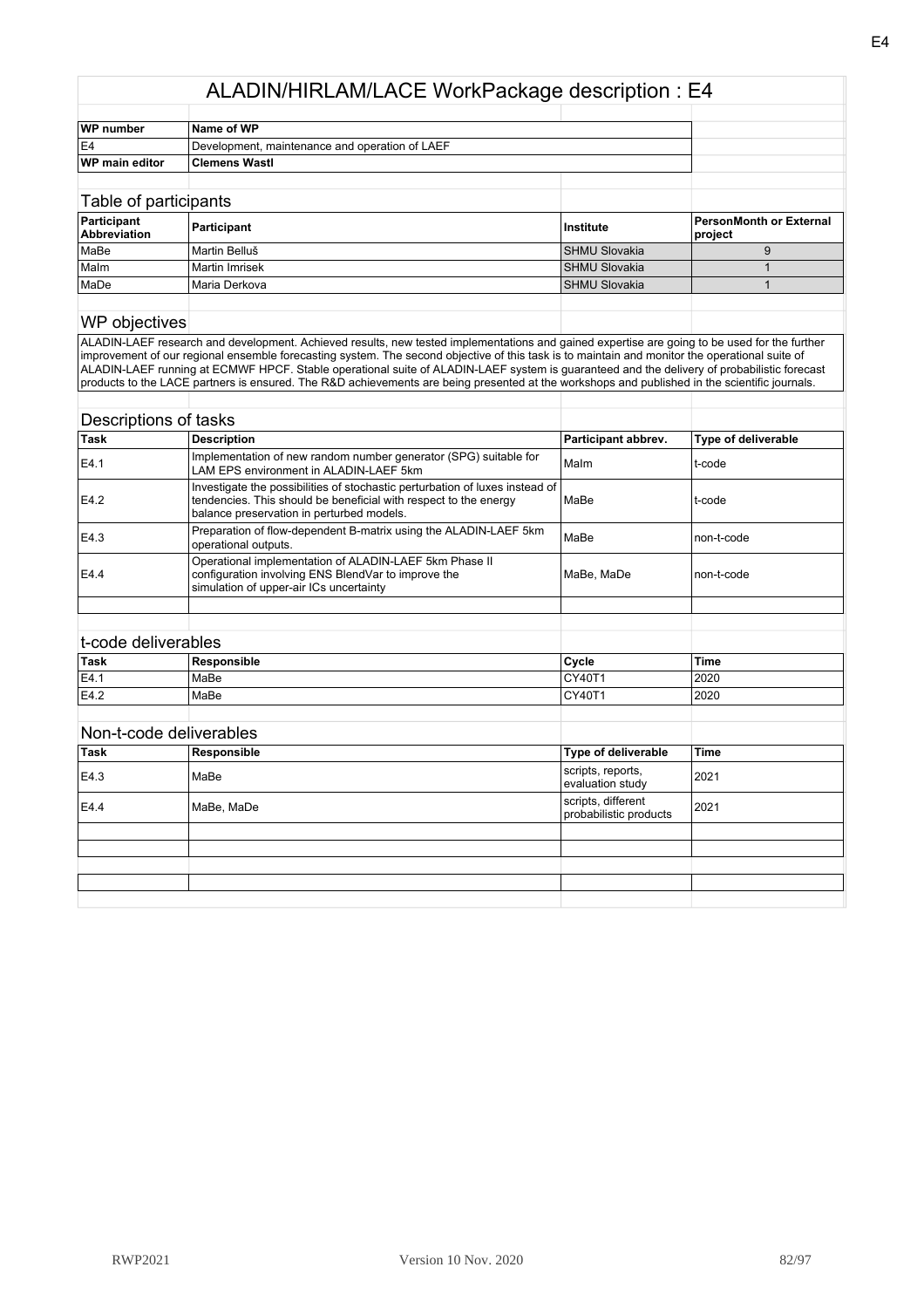| <b>WP</b> number      | Name of WP           |  |
|-----------------------|----------------------|--|
| IE <sub>6</sub>       | Ensemble calibration |  |
| <b>WP</b> main editor | Inger-Lise Frogner   |  |
|                       |                      |  |

| Table of participants       |                                           |                    |                                    |
|-----------------------------|-------------------------------------------|--------------------|------------------------------------|
| Participant<br>Abbreviation | Participant                               | Institute          | PersonMonth or External<br>project |
| DaQu                        | David Ouintero                            | <b>AEMET Spain</b> | 0.5                                |
| KiWh                        | Kirien Whan                               | KNMI Netherlands   |                                    |
| MaSc                        | <b>Maurice Schmeits</b>                   | KNMI Netherlands   |                                    |
| EmSa                        | Emine Say                                 | <b>MGM Turkey</b>  |                                    |
| <b>JBB</b>                  | John Biørnar Bremnes (* also ext MetCoOp) | MET Norway         |                                    |
|                             |                                           |                    |                                    |

#### WP objectives

Statistical calibration of LAM EPS data is a way of reducing model-specific systematic errors in areas with adequate observation coverage. For establishing statistical significance for the forecasting of severe (rare) events, ideally one should use ensemble re-forecasting over a climatologically relevant period (~30 years). However, this is prohibitively costly in terms of computer resources. We have therefore adopted simpler forms of calibration, which may be less capable of accounting for weather extremes, or perform less well in spatially heterogeneous terrain. In its present implementation in HarmonEPS, calibration is done for screen-level temperature and wind and precipitation. Spatially variable corrections are applied over the entire grid, not only in observation points, as it is seen as important to have calibrated forecasts everywhere and not only at observation sites. In spatially highly heterogeneous conditions, e.g. in mountain areas or at land-sea transitions, calibration is still problematic. Attention will be paid to the introduction of more advanced methods which are better capable of handling areas of such strong spatial inhomogeneity, as well as to the extension of the calibration to a wider range of parameters, such as visibility and gusts. During the last few years, advances have been made on several issues. More advanced methods like random forest, gradient boosting, and lately also neural networks have been applied and show promising results. Features derived from digital elevation models and land cover data have been created and can be used to partly explain spatial variations in the model error. Low quality measurements from private networks have increased the number of measurements extremely and proved useful, especially in otherwise sparse regions. The main challenge is to combine all of these; the computational aspects are of particular concern. More work is therefore needed.

#### Descriptions of tasks

| Task | <b>Description</b>                                                                                                                                                                                                                                                                                                                                   | Participant abbrev.      | Type of deliverable |
|------|------------------------------------------------------------------------------------------------------------------------------------------------------------------------------------------------------------------------------------------------------------------------------------------------------------------------------------------------------|--------------------------|---------------------|
| E6.1 | Apply recent and more flexible calibration methods that ideally are able<br>to utilize all available input data with the overall aim of making<br>calibrated forecasts at any point. The methods should be adapted so<br>that training on very large data sets and prediction at millions of grid<br>points is feasible in operational environments. | JBB, KiWh, MaSc,<br>EmSa | Non-t-code          |
| E6.2 | Extend calibration to more parameters (clouds, visibility and/or wind<br>gusts). At KNMI a new 3-year Harmonie CY40 reforecasting dataset will<br>be used, because the KEPS archive is too short yet for calibrating<br>forecasts of rare events.                                                                                                    | JBB. KiWh. DaQu          | l Non-t-code        |
|      |                                                                                                                                                                                                                                                                                                                                                      |                          |                     |

### t-code deliverables

| Task | . ס<br>.<br>. | 'Cvcle | Time |
|------|---------------|--------|------|
|      |               |        |      |
|      |               |        |      |

| <sup>≀</sup> Task | Responsible | Type of deliverable | 'Time |
|-------------------|-------------|---------------------|-------|
| E6.1              | <b>JBB</b>  | Calibration code    | 2021  |
| E6.2              | <b>JBB</b>  | Calibration code    | 2021  |
|                   |             |                     |       |
|                   |             |                     |       |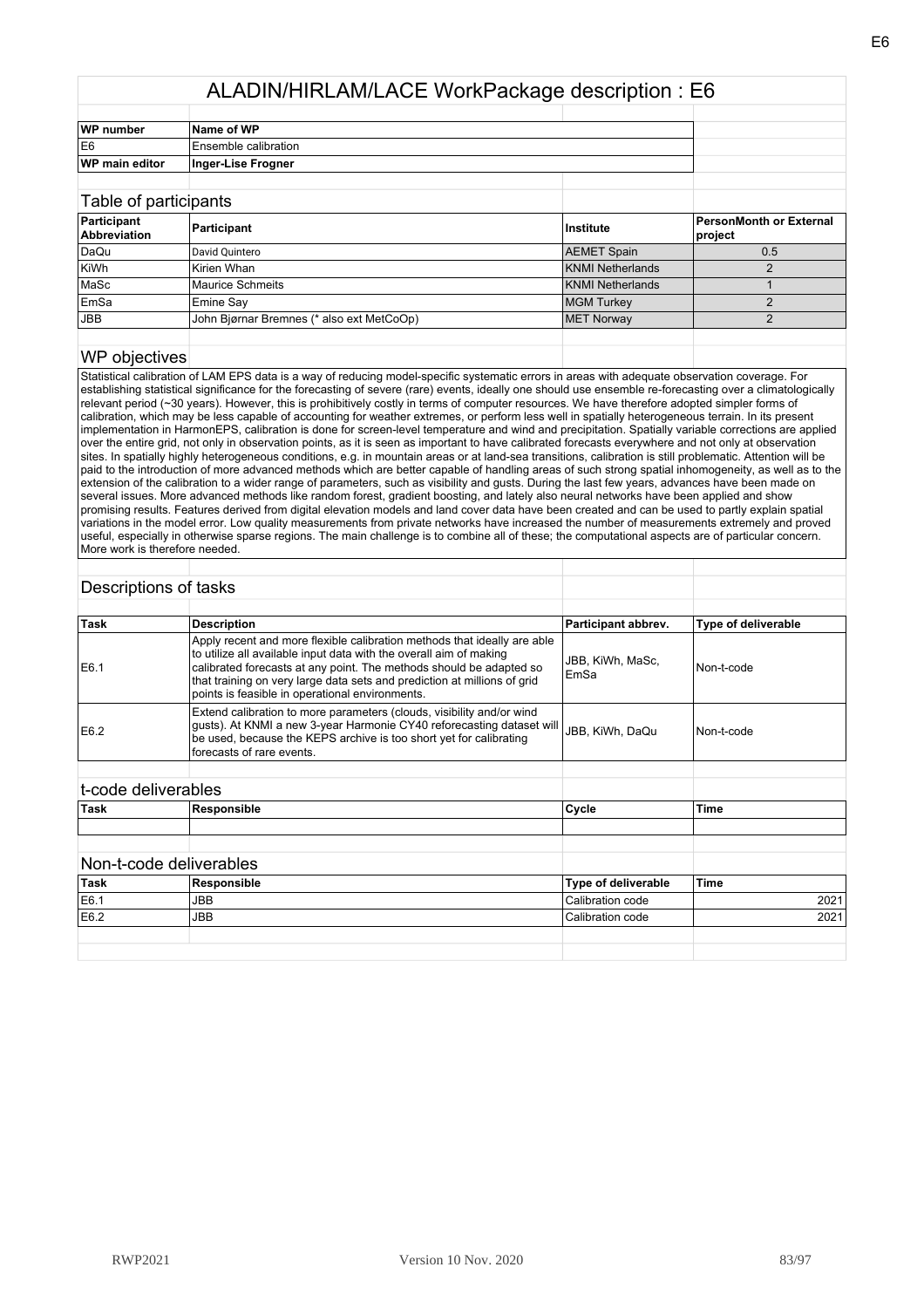| WP number             | Name of WP                                                    |  |
|-----------------------|---------------------------------------------------------------|--|
| IE7                   | NEW !!! Develop user-oriented approaches                      |  |
| <b>WP</b> main editor | Claude Fischer, Martina Tudor, Jeanette Onvlee, Piet Termonia |  |

| Table of participants              |                                                                                                 |                         |                                           |
|------------------------------------|-------------------------------------------------------------------------------------------------|-------------------------|-------------------------------------------|
| Participant<br><b>Abbreviation</b> | Participant                                                                                     | Institute               | <b>PersonMonth or External</b><br>project |
| GeSm. JvdB                         | Geert Smet, Joris van den Bergh                                                                 | <b>RMI Belgium</b>      |                                           |
| HeFe                               | Henrik Feddersen                                                                                | <b>DMI Denmark</b>      |                                           |
| CeAm, LaRa, ArMo,<br>LuRo, MaPl    | Cédric Amoré, Laure Raynaud, Arnaud Mounier, Lucie Rottner,<br>Matthieu Plu, + PhD (coll. IRSN) | Météo-France            | 17                                        |
| ChWi, CIWa, FIWe,<br><b>ChZi</b>   | Christoph Wittmann (1), Florian Weidle (0.5), Christoph Zingerle (1)                            | <b>ZAMG Austria</b>     | 2.5                                       |
| SiVe                               | Sibbo vd Veen                                                                                   | <b>KNMI Netherlands</b> |                                           |
| l SiTa                             | Simona Tascu                                                                                    | Meteo Romania           | $\mathfrak{p}$                            |
| AkJo, DaYa                         | Åke Johansson (1) and Daniel Yazgi (1)                                                          | <b>SMHI Sweden</b>      | $\mathcal{P}$                             |
| AlCa, MaCo, DaQu                   | Alfons Callado-Pallarés (0.5), Maria Cortes (0.5), David Quintero (0.5)                         | <b>AEMET Spain</b>      | 1.5                                       |
| EnKe, IrOd                         | Endi Keresturi, Iris Odak Plenković                                                             | <b>DHMZ Croatia</b>     | 4.25                                      |
|                                    |                                                                                                 |                         |                                           |

#### WP objectives

Ensemble outputs, also after improvement thanks to statistical calibration, provide reliable and sharp probabilistic forecasts. Although it is acknowledged that probabilistic forecasts are more skilful than deterministic ones, experience in different meteorological centres shows that the use of probabilistic forecasts is still not common. A major reason is the difficulty to communicate meaningful probabilistic forecasts out of the ensemble (Fundel et al, 2019), in a way that suits the users' needs. As a consequence, methods that bridge the gap with end-user applications and that facilitate the use of ensemble are needed. This theme include the development of methods that: (i) facilitate the *decision-making of end users* of probabilistic forecasts for early warnings of severe weather, and for assessing and communicating the uncertainty of the forecast, and (ii) demonstrate the *added value of ensemble outputs* for meteorologically sensitive domains of application, such as transport, agriculture, energy, etc. Methods issued from Artificial Intelligence can be explored to achieve such goals. Generic approaches are sought.

#### Descriptions of tasks

| Task  | <b>Description</b>                                                                                                                                                                                                                                                                                                                                                | Participant abbrev.                   | Type of deliverable                                                                 |
|-------|-------------------------------------------------------------------------------------------------------------------------------------------------------------------------------------------------------------------------------------------------------------------------------------------------------------------------------------------------------------------|---------------------------------------|-------------------------------------------------------------------------------------|
| E7.1  | Detection of precipitation objects in ensemble, use for evaluation,<br>visualisation, neighbouring. Detection of texture of precipitation.<br>Objective identification of convection objects and of severe storms,<br>using deep NN, clustering and evaluation against radar data, upscaled<br>probabilities                                                      | ArMo, LaRa, LuRo,<br>MaPI. FIWe       | scientific publication, trained<br>neural network for storm<br>detection from AROME |
| E7.2  | Early warnings of severe rainfall and severe wind, including Extreme<br>Forecast Index (EFI) and Shift of Tails (SOT). Verification of ensemble<br>forecasts targeted for early warning guidance to forecasters (Contrib.<br>DMI - ZAMG). Assess EFI product for 1.3km resolution EPS &<br>reforecast dataset (Contr. MF)                                         | HeFe, CeAm, LaRa,<br>MaPI, ChZi, AICa |                                                                                     |
| E7.3  | Development of decision making criteria for renewable energy: power<br>cut outs, solar energy production probabilistic forecast (SMART4RES).                                                                                                                                                                                                                      | GeSm, LaRa                            | report                                                                              |
| E7.4  | Development of decision making criteria for agriculture:                                                                                                                                                                                                                                                                                                          |                                       |                                                                                     |
| E7.5  | Development of decision making criteria for hydrological applications:                                                                                                                                                                                                                                                                                            | JvdB                                  |                                                                                     |
| E7.6  | Development of decision making criteria for transportation safety (road,<br>aviation, )                                                                                                                                                                                                                                                                           | JvdB, AkJo, DaYa,<br>SiVe, ChWi, ChZi |                                                                                     |
| E7.7  | Development of decision making criteria for Tourism, Event support (e.<br>q. festivals, sport events, etc.)                                                                                                                                                                                                                                                       | ChWi, ChZi                            |                                                                                     |
| E7.8  | Use of ensemble forecasts for emergency dispersion modelling (nuclear<br>or chemical): The objective is to design a small ensemble from PEARO<br>members that would be used as input data of atmospheric dispersion<br>models for emergency situations. Calibration, time junction, and<br>clustering will be investigated to build relevant scenarios for users. | LaRa, MaPI, PhD                       | scientific publication                                                              |
| E7.9  | Precipitation, snow and wind/qust maximum in a variable radius, based<br>on LAM-EPS uncertainty; specific airports calibrated EPSgramms;<br>developing a calibration on extremes for classical parameters as<br>temperature, wind and precipitation (in the framework of Eumetnet /<br>SRNWP-EPS)                                                                 | AlCa, MaCo, DaQu                      |                                                                                     |
| E7.10 | Continuation work on analog-based post-processing method to improve<br>the point forecast of high-resolution wind field. Investigate the possibility<br>to use such a method for the ensemble of other surface parameters like<br>T2m or RH2m.                                                                                                                    | MaBe, IrOd                            | non-t-code                                                                          |
| E7.11 | Creation of new ALADIN-LAEF probabilistic products to meet the<br>different users requirements that require technical solutions, new fullpos MaBe, SiTa, EnKe<br>fields (and grib coding) and minimize the required data traffic                                                                                                                                  |                                       | non-t-code                                                                          |
|       |                                                                                                                                                                                                                                                                                                                                                                   |                                       |                                                                                     |
|       |                                                                                                                                                                                                                                                                                                                                                                   |                                       |                                                                                     |
|       | t-code deliverables                                                                                                                                                                                                                                                                                                                                               |                                       |                                                                                     |
| Task  | <b>Responsible</b>                                                                                                                                                                                                                                                                                                                                                | Cycle                                 | <b>Time</b>                                                                         |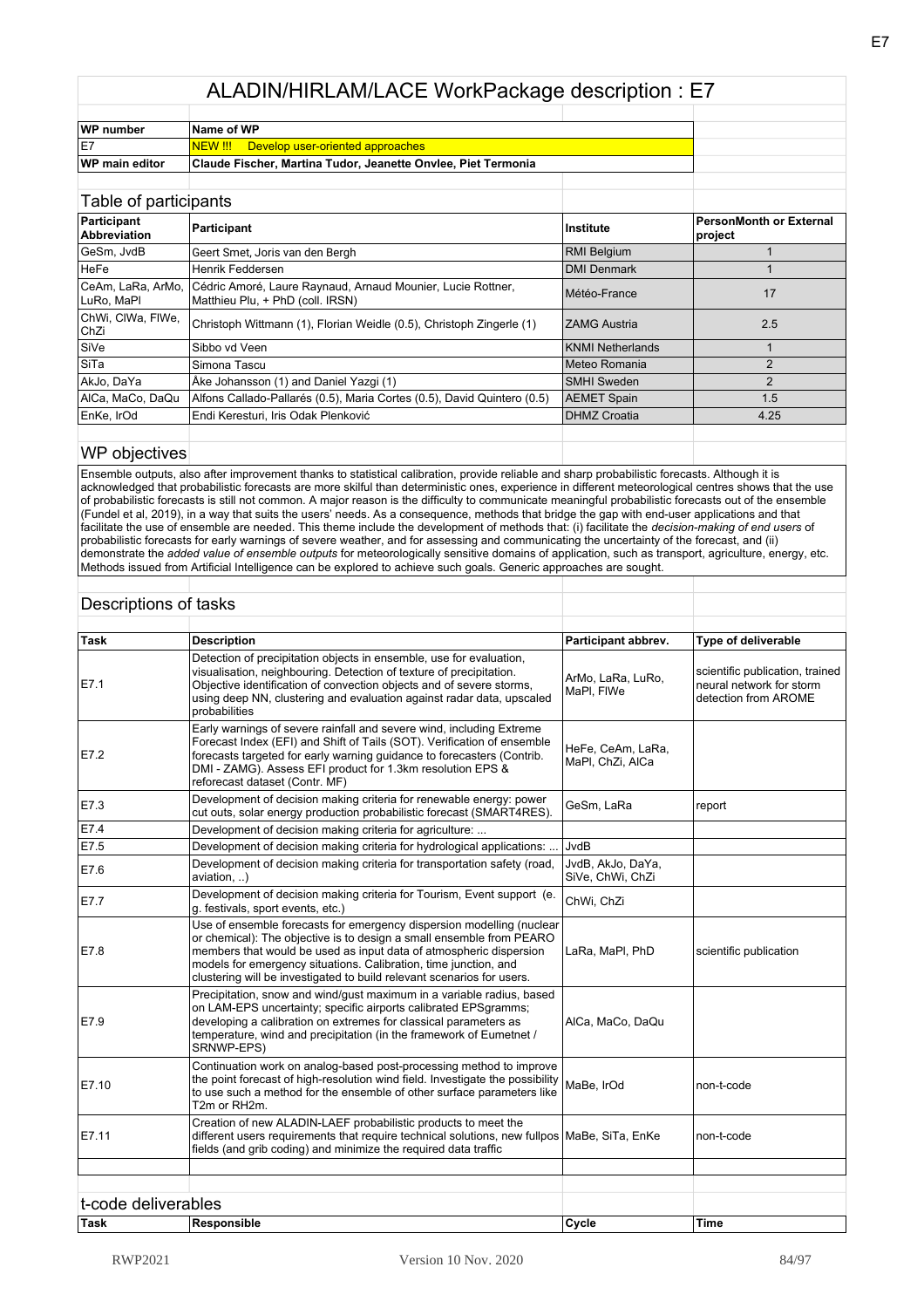| Non-t-code deliverables |             |                                                                        |             |
|-------------------------|-------------|------------------------------------------------------------------------|-------------|
| Task                    | Responsible | Type of deliverable                                                    | <b>Time</b> |
| E7.[1,2,8]              | MaPI        | for any deliverable of<br>this list of tasks                           |             |
| E7.3                    | LaRa        | public SMART4RES EU<br>project deliverables,<br>scientific publication |             |
|                         |             |                                                                        |             |
|                         |             |                                                                        |             |
|                         |             |                                                                        |             |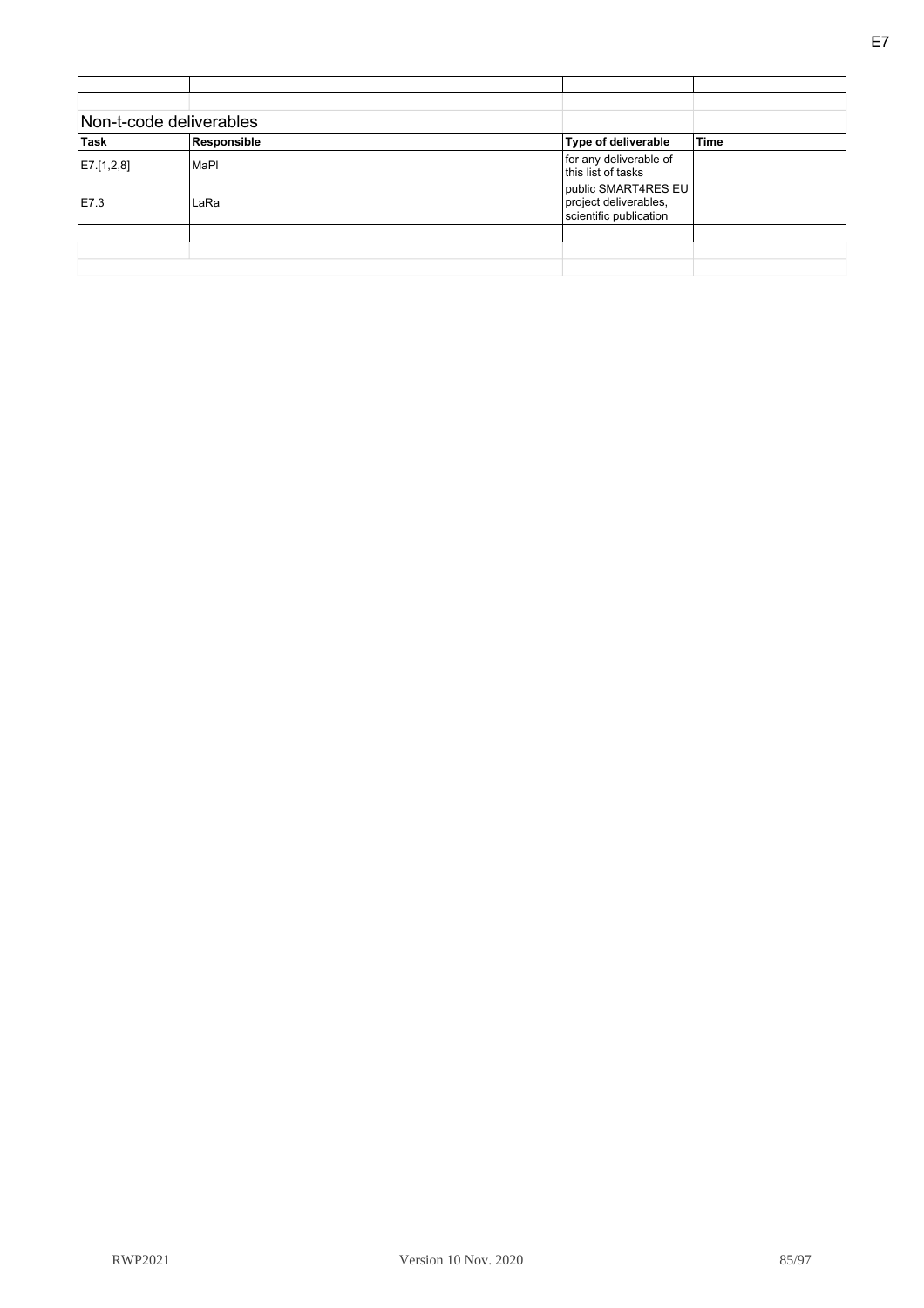| WP number      | Name of WP                           |  |
|----------------|--------------------------------------|--|
| MQA1           | Development of HARP                  |  |
| WP main editor | Christoph Zingerle, Bent Hansen Sass |  |
|                |                                      |  |

| Table of participants              |                           |                     |                                    |
|------------------------------------|---------------------------|---------------------|------------------------------------|
| Participant<br><b>Abbreviation</b> | Participant               | Institute           | PersonMonth or External<br>project |
| <b>BHS</b>                         | Bent Hansen Sass (0.25)   | <b>DMI Denmark</b>  | 0.25                               |
| AIDe                               | Alex Deckmyn (3pm)        | <b>RMI Belgium</b>  |                                    |
| AnSi                               | Andrew Singleton (4 pm)   | <b>MET Norway</b>   | $\Delta$                           |
| LeØs                               | Lene Østvand (1 pm)       | <b>MET Norway</b>   |                                    |
| <b>ChZi</b>                        | Christoph Zingerle (1 pm) | <b>ZAMG Austria</b> |                                    |
| FiSv                               | Filip Švábik              | <b>CHMI Czech</b>   |                                    |
|                                    |                           |                     |                                    |

#### WP objectives

HARP (Hirlam-Aladin R-package) is a common initiative dedicated to the development of verification tools in the Hirlam and Aladin consortia. A first toolbox for EPS (HARP-v1, 2015) and spatial verification (HARP-v2, 2017, including an update of EPS-verification) was established based on existing standard R-packages, R-packages developed in consortia institutes (e.g. for handling Grib and other specific spatial data formats, re-griding, …) and a number of specific R-routines. Current work is inspired by the decision to change philosphy: "**harp**" will no longer be based on R-scripts, but will come as a number of installable R-packages for in/output, point (incl. EPS) and spatial verification and visualization. The goal is to provide these R-packes to work with tidy data together with examples and tutorials on the web as well as in workshops.

Continuous assessment, improvement and (where needed) extension of the EPS, point and spatial verification methods and tools will take place according to user demand in 2020 and beyond. With the advent and successive extension of deterministic point-verification functionalities in "harp", the aim is to eventually replace the existing deterministic verification packages used within ALADIN and HIRLAM in the coming years. A frequent demand of users for more documentation was followed with a User-Guide, a number of How-to's and examples using real data. However, documentation and support for users need to be extended. In addition it is planned to prepare and distribute tutorials and hands-on exercises in the form of webinars and workshops to a greater extend. Furthermore, as a consequence of the change to R-packages and the re-shape of the harp structure, work on harp will still continue into the coming years, as there will be updates and new functionalities (e.g. more verification methods, data from different sources, ...) in the "harp" specific R-packages. It is planned to update the scripts and configuration so it can be run using R only or as a standalone container on operational computing environments. It is also aimed to merge the currently different setups of the EPS and spatial parts of HARP and converge them into one single system in the next few years.

| Descriptions of tasks |                                                                                                                                                                                                                                                                                                                                                                                                                        |                                      |                                                        |
|-----------------------|------------------------------------------------------------------------------------------------------------------------------------------------------------------------------------------------------------------------------------------------------------------------------------------------------------------------------------------------------------------------------------------------------------------------|--------------------------------------|--------------------------------------------------------|
| Task                  | <b>Description</b>                                                                                                                                                                                                                                                                                                                                                                                                     | Participant abbrev.                  | Type of deliverable                                    |
| MQA1.1                | Documentation of "harp" will be further extended. Up to date hands-on<br>examples and tutorials, available online and in workshops. It is<br>necessary to explain harp to the users starting from installation.<br>followed by the use of verification measures and finally explaining<br>visualization tools. A specific Web-meeting will be organized with<br>emphasis on User needs and next developments for harp. | AIDe, ChZi, AnSi, BeSa,<br>l FiSv    | documentation, code,<br>meetings, User training events |
| MQA1.2                | Continuing work on "harp" will focus to the successive extension of<br>deterministic point verification (incl. EPS) and spatial tools and the use<br>of different spatial observational data sources. Furthermore there will be<br>efforts taken to make use of ECMWF analysis and the treatment of<br>combined probabilities in EPS verification.                                                                     | AlDe, ChZi, AnSi, BeSa, code<br>LeØs |                                                        |
| MQA1.3                | Implementation in harp of the developments in WP MQA2<br>(development of new verification methods/metrics - spatial verification<br>of EPS's) and score cards                                                                                                                                                                                                                                                          | AIDe, ChZi, Ansi, BeSa               | l code                                                 |

| 'Task |  | Cycle | 'Time |
|-------|--|-------|-------|
|       |  |       |       |
|       |  |       |       |

|        | Non-t-code deliverables |                                                                                                                                                                        |             |
|--------|-------------------------|------------------------------------------------------------------------------------------------------------------------------------------------------------------------|-------------|
| Task   | Responsible             | Type of deliverable                                                                                                                                                    | <b>Time</b> |
| MQA1.1 | AIDe, ChZi, AnSi        | Extended<br>documentation,<br>examples and tutorials<br>will be available and<br>updated continuously.                                                                 | 2021        |
| MQA1.2 | AIDe, ChZi,AnSi         | Code update for harp,<br>tools for deterministic.<br>EPS and spatial<br>verification are<br>available. They are<br>successively integrated<br>in the existing code v3. | 2021        |
| MQA1.3 | AIDe, ChZi, AnSi        | Code for spatial tools for<br>EPS will be available in<br>the same manner as for<br>the spatial and EPS<br>parts.                                                      | 2021        |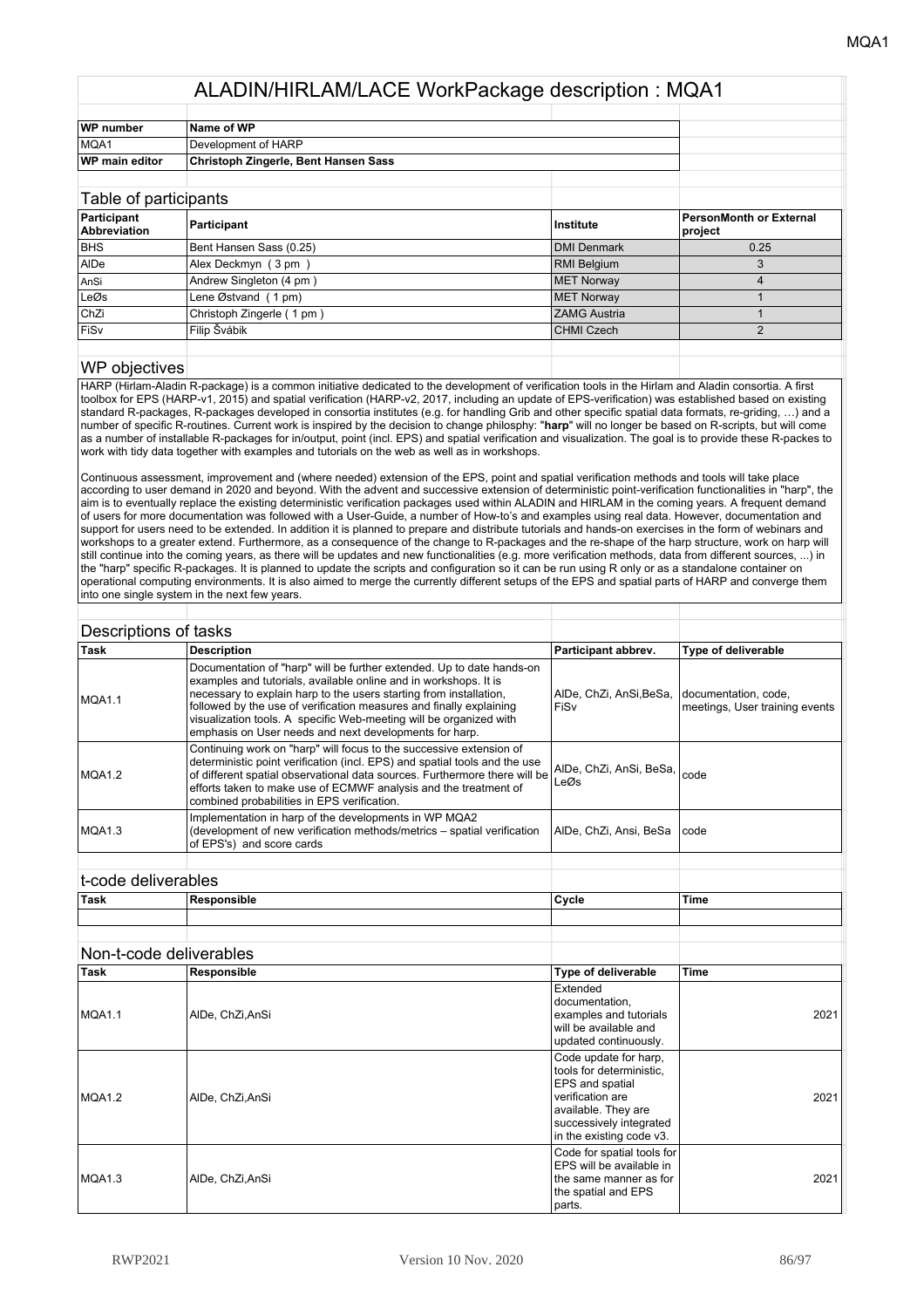| WP number             | Name of WP                                                       |  |
|-----------------------|------------------------------------------------------------------|--|
| MQA2                  | Development of new verification methods                          |  |
| <b>WP</b> main editor | Bent Hansen Sass, Christoph Zingerle, Joël Stein, Claude Fischer |  |
|                       |                                                                  |  |

| Table of participatits             |                                                                   |                      |                                           |
|------------------------------------|-------------------------------------------------------------------|----------------------|-------------------------------------------|
| Participant<br><b>Abbreviation</b> | Participant                                                       | Institute            | <b>PersonMonth or External</b><br>project |
| BeSa, HeFe,CaPe                    | Bent Hansen Sass, Henrik Feddersen, Carlos Peralta (1.75, 2, 1.5) | DMI Denmark          | 5.25                                      |
| GeMo                               | Gema Morales (1)                                                  | <b>AEMET Spain</b>   |                                           |
| GeGe.PiWa                          | Gertie Geertsema (2.25), Ping Wang (1)                            | KNMI Netherlands     | 3.25                                      |
| AIDe                               | Alex Deckmyn (1)                                                  | <b>RMI Belgium</b>   |                                           |
| JoSt, MaJe, FaSt                   | Joël Stein, Fabien Stoop: DirOP/COMPAS                            | Météo-France         | 4                                         |
| DaYa                               | Daniel Yazgi (1.5)                                                | <b>SMHI Sweden</b>   | 1.5                                       |
| l ChZi                             | Christoph Zingerle (1)                                            | <b>ZAMG Austria</b>  |                                           |
| BoTs                               | Boryana Tsenova                                                   | <b>NIMH Bulgaria</b> |                                           |
|                                    |                                                                   |                      |                                           |
|                                    |                                                                   |                      |                                           |

#### WP objectives

Research and development efforts focus on the three canonical system configurations (CSC's) which together make up the shared A-H System: Arome-France, Alaro-Cz and Harmonie-Arome. This work package concerns the development, validation and preparation of new verification methods for future use in the context of CSCs. New developments will potentially benefit all CSCs. - Existing EPS-point verification methods are not sufficient to grasp forecast quality of these systems in detail, especially when it comes to the problem of verifying different processes in clouds, convection and precipitation formation. In addition, density of standard meteorological observation networks, ground based or based on radiosondes, is far too low to represent the scale of convection permitting models or EPS's.

High resolution analysis and remote sensing observations (radar and satellite data) can provide important information on the 3D-structure of the atmosphere. However, each of these data sources has its limitations and their use in verification of convection-permitting models or ensembles is limited to specific features of the atmosphere. A focal point in the development of new verification techniques will be the availability of information about clouds, precipitation and convection from satellite and radar data. The existing spatial verification methods developed for deterministic models will be extended or adopted to high-resolution EPS systems in a number of steps . One simple approach to gain verification information in data sparse areas would be to verify EPS against analyses of deterministic models (e.g. ECMWF) (QA2.3). Score cards for deterministic models have been developed in the past years in OCTAVI (Météo-France) and in HARP to provide a quick overview of forecast quality. They will be extended with new scores, e.g. considering spatial and ensemble verification (QA2.4). NB: Verification methods for probabilistic forecasts of high-impact, rare events are developed in OCTAVI and HARP. It is in 2021 moved to work task E7 having a focus on results to be used to develop an associated guidance to duty forecasters. The further development of a tool to generate MSG simulated SEVIRI images is described in QA2.5. New neighborhood-based methods are applied to ensemble forecasts to introduce some spatial tolerance in the computation of probabilistic scores. This also opens a new way to compare deterministic and probabilistic forecasts in QA.2.6.

|             | Descriptions of tasks                                                                                                                                                                                                                                                                                                                                                                                                                                                                       |                                 |                                                                                                         |
|-------------|---------------------------------------------------------------------------------------------------------------------------------------------------------------------------------------------------------------------------------------------------------------------------------------------------------------------------------------------------------------------------------------------------------------------------------------------------------------------------------------------|---------------------------------|---------------------------------------------------------------------------------------------------------|
| <b>Task</b> | <b>Description</b>                                                                                                                                                                                                                                                                                                                                                                                                                                                                          | Participant abbrev.             | Type of deliverable                                                                                     |
| MQA2.1      | A number of spatial verification methods has been developed, mainly<br>dealing with precipitation verification. Code is available and will be<br>reviewed for its potential for further development into methods for<br>spatial-probabilistic verification. There will be a focus on the possible<br>usage of information from radar and satellite data other than what is<br>used in spatial precipitation analysis.                                                                       | ChZi                            | documentation                                                                                           |
| MQA2.2      | As an outcome of QA2.1 and previous analysis of available data, a<br>good knowledge of methods and data suited for development of spatial-<br>probabilistic verification is documented. This will be the basis for the<br>development of (a) new verification method(s), aiming to provide a<br>deeper insight into the ability of the model/EPS system to represent the<br>3-D state of the atmosphere and (b) the processes determining cloud,<br>convection and precipitation formation. | ChZi. AIDe                      | code                                                                                                    |
| MQA2.3      | Include new metrics to characterize forecast errors both in space and<br>time, e.g. relative to ECMWF or HARMONIE analysis. Develop this in<br>spatial verification context for ensembles. Transfer developments to<br>HARP for operational use. "Spatial agreement score" and " SLX" are<br>candidates for such implementation (DaYa, Hefe, Besa, AIDe).                                                                                                                                   | HeFe, BeSa, AIDe,<br>DaYa       | Develop and test code,<br>document results (common<br>code for HIRLAM and<br>ALADIN)                    |
| MQA2.4      | Further development of Score Card concept, including adaptation to<br>harp (CaPe) - Extend score cards to new verification parameters, e.g.<br>mixing height, and/or measures for spatial verification and probabilistic<br>verification.                                                                                                                                                                                                                                                   | CaPe, GeMo, GeGe,<br>JoSt. FaSt | Scripts/code (common code<br>for HIRLAM<br>and ALADIN) and<br>associated results of new<br>developments |
| MQA2.5      | Further development of tool to generate and present MSG SEVIRI<br>simulated radiance data                                                                                                                                                                                                                                                                                                                                                                                                   | PiWa                            | Code, user documentation,<br>validation study                                                           |
| MQA2.6      | New neigborhood-based methods are applied to the verification of<br>ensemble forecasts to allow the comparison of deterministic and<br>ensemble forecasts                                                                                                                                                                                                                                                                                                                                   | JoSt, FaSt                      | Code, validation study in a<br>peer-reviewed publication                                                |
| MQA2.7      | Investigation, probably with neighborhood-based methods, of:<br>the relationship between AROME-BG microphysics and lightning data<br>from ATDnet (available data since 2018)<br>- AROME-BG precipitation verification based on automatic stations<br>data.                                                                                                                                                                                                                                  | <b>BoTs</b>                     | Reporting                                                                                               |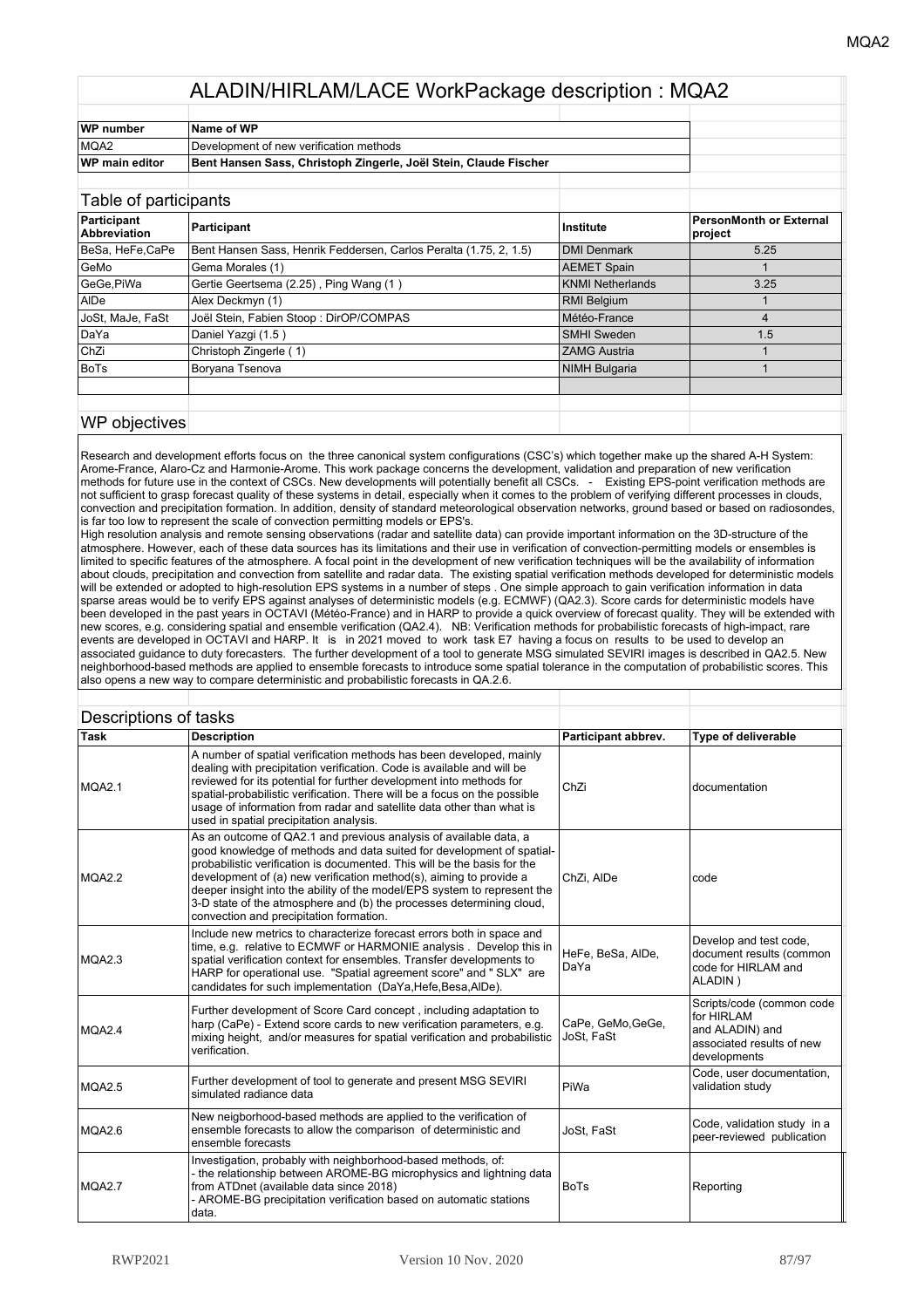| <sup>⊦</sup> Task   | Responsible | Cycle | Time |
|---------------------|-------------|-------|------|
| t-code deliverables |             |       |      |
|                     |             |       |      |
|                     |             |       |      |

|             | Non-t-code deliverables |                                                                                                                                                                                                     |             |
|-------------|-------------------------|-----------------------------------------------------------------------------------------------------------------------------------------------------------------------------------------------------|-------------|
| <b>Task</b> | Responsible             | Type of deliverable                                                                                                                                                                                 | <b>Time</b> |
| MQA2.1      | ChZi                    | Documentation of<br>recently developed<br>methods for spatial<br>verification. Focus is on<br>their potential to be<br>adapted or improved to<br>be used in spatial-<br>probabilistic verification. | 2           |
| MQA2.2      | ChZi, AIDe              | Prototype code to be<br>implemented in HARP<br>for spatial-EPS<br>verification (Q1.6)                                                                                                               | ?           |
| MQA2.3      | HeFe, BeSa, AlDe, DaYa  | Develop and test code,<br>document results<br>(common code for<br>HIRLAM and ALADIN)                                                                                                                | Dec 2021    |
| MQA2.4      | CaPe, GeGe, JoSt, FaSt  | scripts/code (common<br>for HIRLAM-ALADIN)<br>and results                                                                                                                                           | June 2021 ? |
| MQA2.5      | PiWa                    | Code and Validation                                                                                                                                                                                 | Dec 2021 ?  |
| MQA2.6      | JoSt, FaSt              | publication in<br>international review                                                                                                                                                              | June 2021   |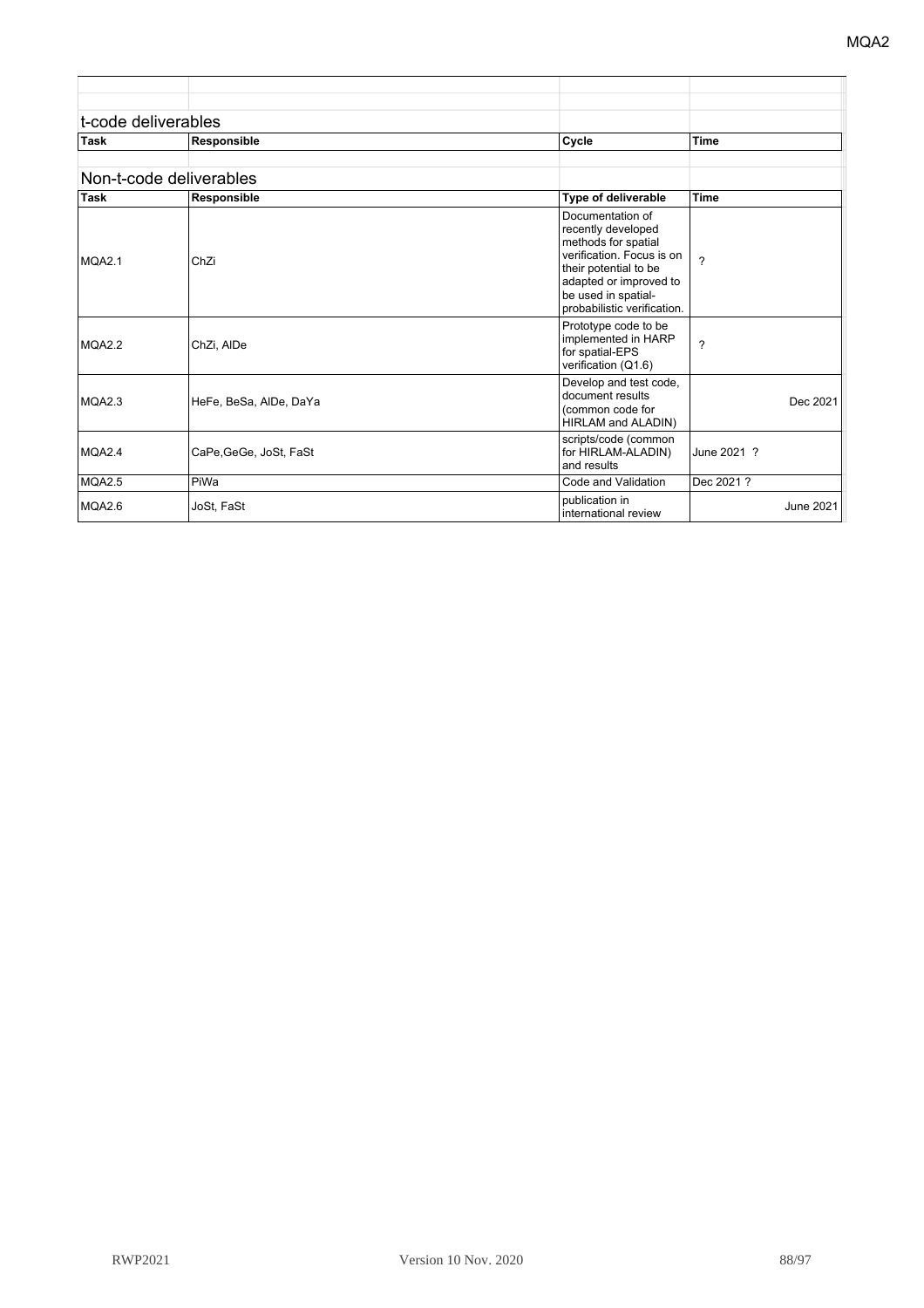| <b>WP</b> number      | Name of WP                                                                          |  |
|-----------------------|-------------------------------------------------------------------------------------|--|
| MQA3                  | Meteorological quality assessment of new cycles and alleviation of model weaknesses |  |
| <b>WP main editor</b> | Bent Hansen Sass, Joël Stein, Claude Fischer                                        |  |

#### Table of participants **Participant Abbreviation Participant Institute PersonMonth or External project** GeMo Gema Morales (2) Communication of the Communication of AEMET Spain Communication of the Communication of the Communication of the Communication of the Communication of the Communication of the Communication of the Com BeSa,XiYa Bent Hansen Sass, Xioahua Yang (3.75,0.25 ) DMI Denmark DMI Denmark 4 MaKa, EeSa Markku Kangas **FMI Finland** 2 SaTi, WiRo, PiWa Sander Tijm, Wim de Rooy, Ping Wang (0.25, 1.0, 1.0) KNMI Netherlands (KNMI Netherlands 2.25 EmGl Emily Gleeson ( 1.0 ) NET Eireann 1 RoRa Roger Randriamampianina (0.25 ) MET Norway MET Norway 0.25 AhMe, IvAn ,SuTo Ahto Mets , Ivar Ansper, Sulev Tokke ( 2.0, 0.5, 0.5 ) ESTEA Estonia and ESTEA Estonia Kalv,PaSa Karl-Ivar Ivarsson (0.5), Patrick Samuelsson (0.25) SMHI Sweden | 0.75 HaDh,RaRo Hajer Dhouioui (1), Rahma Ben Romdhane (1) **INM Tunisia** 2 MaPe Martin Petras (2) SHMU Slovakia 2 MaDe Maria Derkova (0.25 ) and the SHMU Slovakia of SHMU Slovakia 0.25 and 0.25 and 0.25 and 0.25 and 0.25 and 0.25 and 0.25 and 0.25 and 0.25 and 0.25 and 0.25 and 0.25 and 0.25 and 0.25 and 0.25 and 0.25 and 0.25 and 0.2 MaJe, FaSt,JMVi, FrPo,YaPr Marine Jeoffrion, Fabien Stoop, Jean-Marie Willemet, Francis Pouponneau, |<br>Yann Prigent : DirOP/COMPAS (4) YvBo, FrBo, GhFa, OlNu, CeLo, PaMa, LoBe, HaPe, others: **GMAP** Yves Bouteloup, François Bouyssel, Ghislain Faure, Olivier Nuissier, Cécile Loo, Pascal Marquet, Loïk Berre, Harold Petithomme, other colleagues from GMAP when needed Météo-France | 30 FIMe, FIWe, ChWi Florian Meier, Florian Weidle, Christoph Wittmann ZAMG Austria ZAMG Austria 2.5

#### WP objectives

The goal of this work package is to secure the meteorological quality of the CSCs in order to be competitive with other world class NWP forecasting systems. To achieve this a number of tasks are needed which aim at a detailed verification and diagnosis regarding skills and deficiencies of operational systems. Also impacts of proposed upgrades based on the results from other work packages in the RWP, e.g regarding improved formulation of physics, dynamics and data-assimilation, will be investigated in order to recommend which upgrades which upgrades should be implemented in the next common model cycle(s). - The scope of the work package differs from the technical validation of new model cycles that are under strong time constraints and - as a consequence - includes only some standard meteorological scores and a limited subjective evaluation.

The work tasks below are executed by the different CSCs according to their decisions and coordinated. The work package needs several types of tasks in order to contain the necessary activities to secure adequate development of the meteorological quality of the CSCs: The task MQA3.1 "System performance monitoring" includes a) regular production of verification and diagnostics from operational systems , b) coordinated model feedback to the consortium from NWP users , c) feedback of special relevance to the consortium coming from local teams. MQA3.2, MQA3.3 and MQA3.4 consider diagnosis of and possible actions to alleviate model weaknesses regarding , respectively, processes in the free atmosphere, at the surface and as a consequence of data-assimilation. As a consequence this implies possible suggestions for modified or new code to be included in next common model cycle(s).

MQA3.5 serves as a coordinating task since it is proposed that representatives from MQA3 tasks meet at least twice a year to coordinate work and discuss conclusions from the work. This will assist the process of creating updates to the RWP during the coming year.

| Descriptions of tasks |                                                                                                                                                                                                                                                                                                                                                                                                                                                                                                                                                                                                                                                                                                                                                                                                                                                                                                                                                                                                                                                                                                          |                                                                                                                       |                                                    |
|-----------------------|----------------------------------------------------------------------------------------------------------------------------------------------------------------------------------------------------------------------------------------------------------------------------------------------------------------------------------------------------------------------------------------------------------------------------------------------------------------------------------------------------------------------------------------------------------------------------------------------------------------------------------------------------------------------------------------------------------------------------------------------------------------------------------------------------------------------------------------------------------------------------------------------------------------------------------------------------------------------------------------------------------------------------------------------------------------------------------------------------------|-----------------------------------------------------------------------------------------------------------------------|----------------------------------------------------|
| Task                  | <b>Description</b>                                                                                                                                                                                                                                                                                                                                                                                                                                                                                                                                                                                                                                                                                                                                                                                                                                                                                                                                                                                                                                                                                       | Participant abbrev.                                                                                                   | <b>Type of deliverable</b>                         |
| MQA3.1                | "System performance monitoring"<br>Maintain routine production of verification and diagnostics from<br>la).<br>operational systems e.g. using tools developed in MQA1 and MQA2.<br>Relevant diagnostics on obs-monitoring is included. Report any relevant<br>abnormal behavior or availability of forecast and observations. Results<br>from ensembles should be an essential part of this, including comparisons<br>with other model systems, e.g. results from ECMWF. Operational times<br>series of scores to be maintained when relevant<br>b) feedback from coordinated user input, e.g. in the form of user Meetings<br>and reports communicating model experiences from users, e.g.<br>forecasters.<br>$\mathsf{c}$ ) feedback from local teams, e.g. special activities relevant for follow up<br>by the consortium. This may include problem cases to be documented<br>via specification of initial state plus boundary conditions and stored for<br>common use, e.g. at ECMWF. Documentation why problem case is<br>relevant for further studies by the whole consortium should be available. | Harmonie-Arome RCR<br>staff: BeSa, EeSa,<br>GeMo, XiYa, AhMe,<br>IvAn, SuTo, FIMe, FIWe,<br>ChWi, MaPe, HaDh,<br>RaRo | Documentation from verification<br>and diagnostics |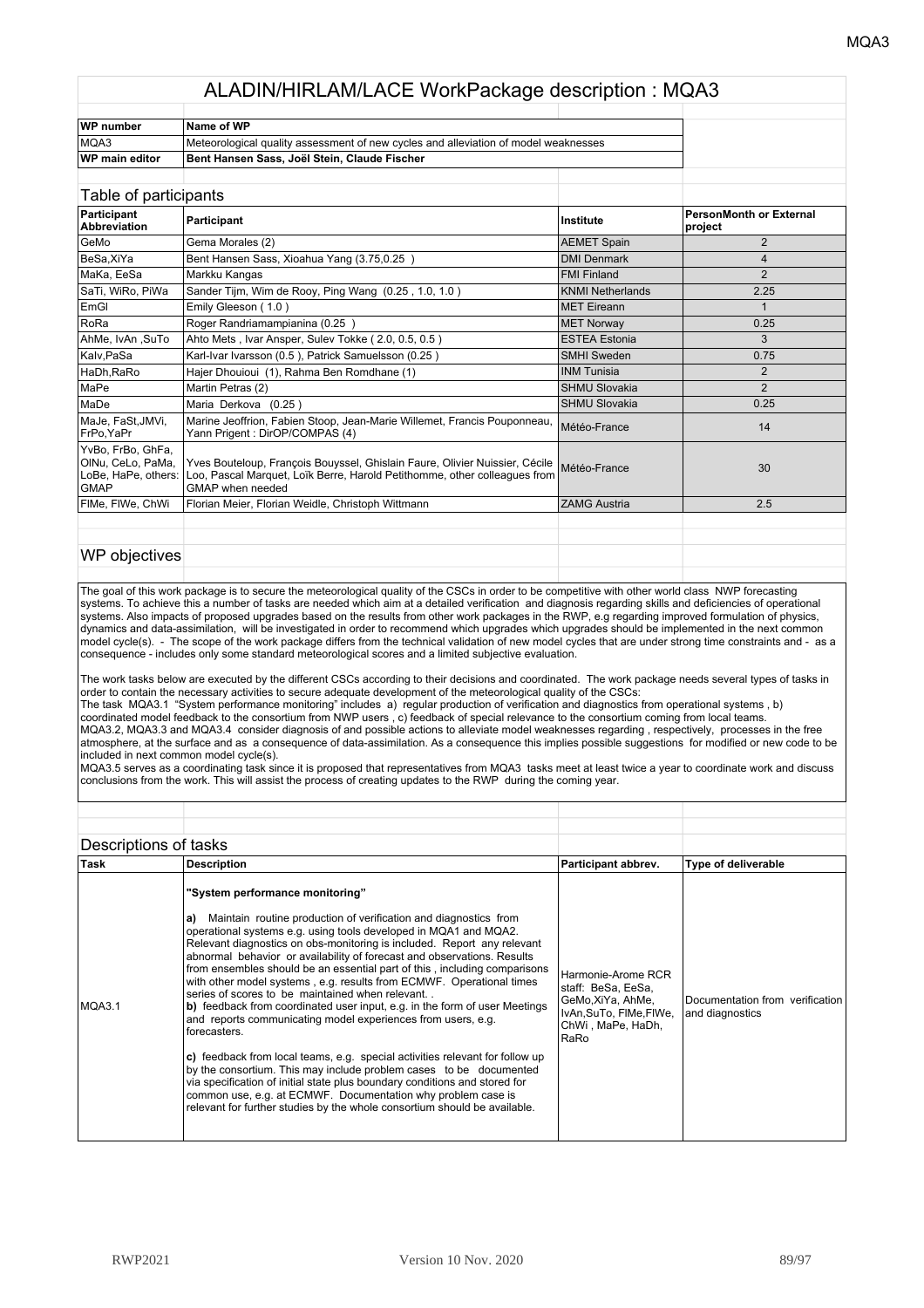|                         | "Diagnosis of model weaknesses (Atmosphere)"                                                                                                                                                                                                                                                                                                                                                                                                                                                                                                                                                                                                                                                                                                                                                                                                                                                                                                                                                                                                                                                                             |                                                                                 |                                                                  |
|-------------------------|--------------------------------------------------------------------------------------------------------------------------------------------------------------------------------------------------------------------------------------------------------------------------------------------------------------------------------------------------------------------------------------------------------------------------------------------------------------------------------------------------------------------------------------------------------------------------------------------------------------------------------------------------------------------------------------------------------------------------------------------------------------------------------------------------------------------------------------------------------------------------------------------------------------------------------------------------------------------------------------------------------------------------------------------------------------------------------------------------------------------------|---------------------------------------------------------------------------------|------------------------------------------------------------------|
| MQA3.2                  | a) Each CSC defines a number of tools to diagnose in detail the model<br>quality and decide how the tools are used to assess model quality in<br>relevant CSC setups of the model cycle to be tested. The tools are<br>expected to involve use of 2-D and 3-D analysis fields, based on different<br>observation sources, e.g. from satellites.<br>Examples: 2-D fields of deducing humidity related fields (vertically<br>integrated water, vertically integrated cloud condensate(s), radiance fields<br>from e.g. SEVIRI to be compared with model counterpart. Also precipitation<br>analyses over suitable areas, based on radar systems combined with in<br>situ observations will be used when feasible. The diagnosis will include in-<br>situ observations as much as possible (point observations from various<br>sources, e.g. from radiosondes, flights.<br>b) Diagnose properties and deficiencies of atmospheric processes of<br>current model version and compare with proposed updates from dynamics<br>and physics developments. Possibly propose code modifications to<br>improve the next model cycle | Harmonie-Arome staff:<br>SaTi, WiRo, Kalv,<br>GeMo, BeSa, AhMe,<br>IvAn, ChWi   | Report on diagnosed issues -<br>proposal for code modifications. |
|                         | "Diagnosis of model weaknesses (Surface) "                                                                                                                                                                                                                                                                                                                                                                                                                                                                                                                                                                                                                                                                                                                                                                                                                                                                                                                                                                                                                                                                               |                                                                                 |                                                                  |
| MQA3.3                  | a) Compare model profiles against profiles measured at European<br>meteorological masts (MaKa)<br>b) Verify surface solar- and infrared radiation against surface station<br>networks measuring these fluxes (EmGI)<br>c) Report results from operational use of MSG-SEVIRI data, e.g. as a<br>verification tool (PiWa)<br>d) Implement and test modified diagnostic formulas for the stable boundary layer<br>(?)                                                                                                                                                                                                                                                                                                                                                                                                                                                                                                                                                                                                                                                                                                       | Harmonie-Arome staff:<br>MaKa, EmGl, PiWa                                       | Report on diagnosed issues -<br>proposal for code modifications  |
|                         | 'Diagnosis of model weaknesses (data-assimilation) "                                                                                                                                                                                                                                                                                                                                                                                                                                                                                                                                                                                                                                                                                                                                                                                                                                                                                                                                                                                                                                                                     |                                                                                 |                                                                  |
| MQA3.4                  | Document impact of recent data-assimilation techniques (e.g. cloud<br>initialization, field alignment and 4D-VAR) on model spinup. Possibly<br>suggest or implement. Upgrades. For cloud initialization this includes<br>initialization of fog.                                                                                                                                                                                                                                                                                                                                                                                                                                                                                                                                                                                                                                                                                                                                                                                                                                                                          | Harmonie-Arome Staff:<br>RoRa and data-<br>assimilation team?                   | Report on diagnosed issues -<br>proposal for code modifications  |
| MQA3.5                  | " Coordination and follow up "<br>Staff from the CSCs working of on MQA3 will communicate (meet) at least<br>twice a year with the CSC leaders and possibly selected area leaders, e.g.<br>in connection with the consortium All-Staff workshop and the EWGLAM<br>meeting, in order to coordinate work and exchange experiences from<br>MQA3.1 - MQA3.4. A summary of recommendations will be written by the<br>end of the year to assist the planning of updates the coming year of the<br>RWP.                                                                                                                                                                                                                                                                                                                                                                                                                                                                                                                                                                                                                         | Harmonie-Arome staff:<br>SaTi, BeSa, RoRa,<br>PaSa, ALADIN-LACE:<br>MaDe (0.25) | Recommendations for updates<br>to the RWP (report)               |
| MQA3.6                  | AROME-France (and ARPEGE): the changes prepared for the operational<br>models are evaluated in an e-suite, by a comparison of the scores during a<br>verification period of at least two months, in order to assess their impact<br>compared with the operational version. During this period, a subjective<br>comparison is also organized with operational forecasters and their results<br>are also taken into account in the final choice. Note that the e-suire<br>verification encompasses both the global and LAM configurations of MF, as<br>well as both deterministic and probabilistic systems (EPS).                                                                                                                                                                                                                                                                                                                                                                                                                                                                                                         | MaJe, FaSt, JMVi, FrPo,<br>YaPr, MF/GMAP                                        | Documentation (report)                                           |
| t-code deliverables     |                                                                                                                                                                                                                                                                                                                                                                                                                                                                                                                                                                                                                                                                                                                                                                                                                                                                                                                                                                                                                                                                                                                          |                                                                                 |                                                                  |
| <b>Task</b>             | Responsible                                                                                                                                                                                                                                                                                                                                                                                                                                                                                                                                                                                                                                                                                                                                                                                                                                                                                                                                                                                                                                                                                                              | Cycle                                                                           | Time                                                             |
|                         |                                                                                                                                                                                                                                                                                                                                                                                                                                                                                                                                                                                                                                                                                                                                                                                                                                                                                                                                                                                                                                                                                                                          |                                                                                 |                                                                  |
| Non-t-code deliverables |                                                                                                                                                                                                                                                                                                                                                                                                                                                                                                                                                                                                                                                                                                                                                                                                                                                                                                                                                                                                                                                                                                                          |                                                                                 |                                                                  |
| <b>Task</b>             | Responsible                                                                                                                                                                                                                                                                                                                                                                                                                                                                                                                                                                                                                                                                                                                                                                                                                                                                                                                                                                                                                                                                                                              | <b>Type of deliverable</b>                                                      | Time                                                             |
| <b>MQA3.1</b>           | BeSa, EeSa, GeMo, XiYa                                                                                                                                                                                                                                                                                                                                                                                                                                                                                                                                                                                                                                                                                                                                                                                                                                                                                                                                                                                                                                                                                                   | Reports, e.g. on hirlam.<br>org, (code updates if<br>needed)                    | 3 - 4 reports in 2021                                            |
| MQA3.2                  | SaTi, WiRo, Kalv,GeMo,BeSa                                                                                                                                                                                                                                                                                                                                                                                                                                                                                                                                                                                                                                                                                                                                                                                                                                                                                                                                                                                                                                                                                               | GRIB files with results $+$<br>verification + source code                       | December 2021                                                    |
| MQA3.3                  | MaKa, EmGI, PiWa, SiTh                                                                                                                                                                                                                                                                                                                                                                                                                                                                                                                                                                                                                                                                                                                                                                                                                                                                                                                                                                                                                                                                                                   | Verification, report(s) +<br>source code, GRIB-files<br>with results            | December 2021                                                    |
| MQA3.4                  | RoRa and data-assimilation team                                                                                                                                                                                                                                                                                                                                                                                                                                                                                                                                                                                                                                                                                                                                                                                                                                                                                                                                                                                                                                                                                          | GRIB files with results,<br>verification, code with<br>updates                  | December 2021                                                    |
| MQA3.5                  | SaTi, BeSa, RoRa,PaSa                                                                                                                                                                                                                                                                                                                                                                                                                                                                                                                                                                                                                                                                                                                                                                                                                                                                                                                                                                                                                                                                                                    | Report(s) documenting<br>results of initiatives and<br>new cycles               | December 2021                                                    |
| MQA3.6                  | MaJe, FaSt, JMVi, FrPo, YaPr                                                                                                                                                                                                                                                                                                                                                                                                                                                                                                                                                                                                                                                                                                                                                                                                                                                                                                                                                                                                                                                                                             | E-suite report                                                                  | December 2021                                                    |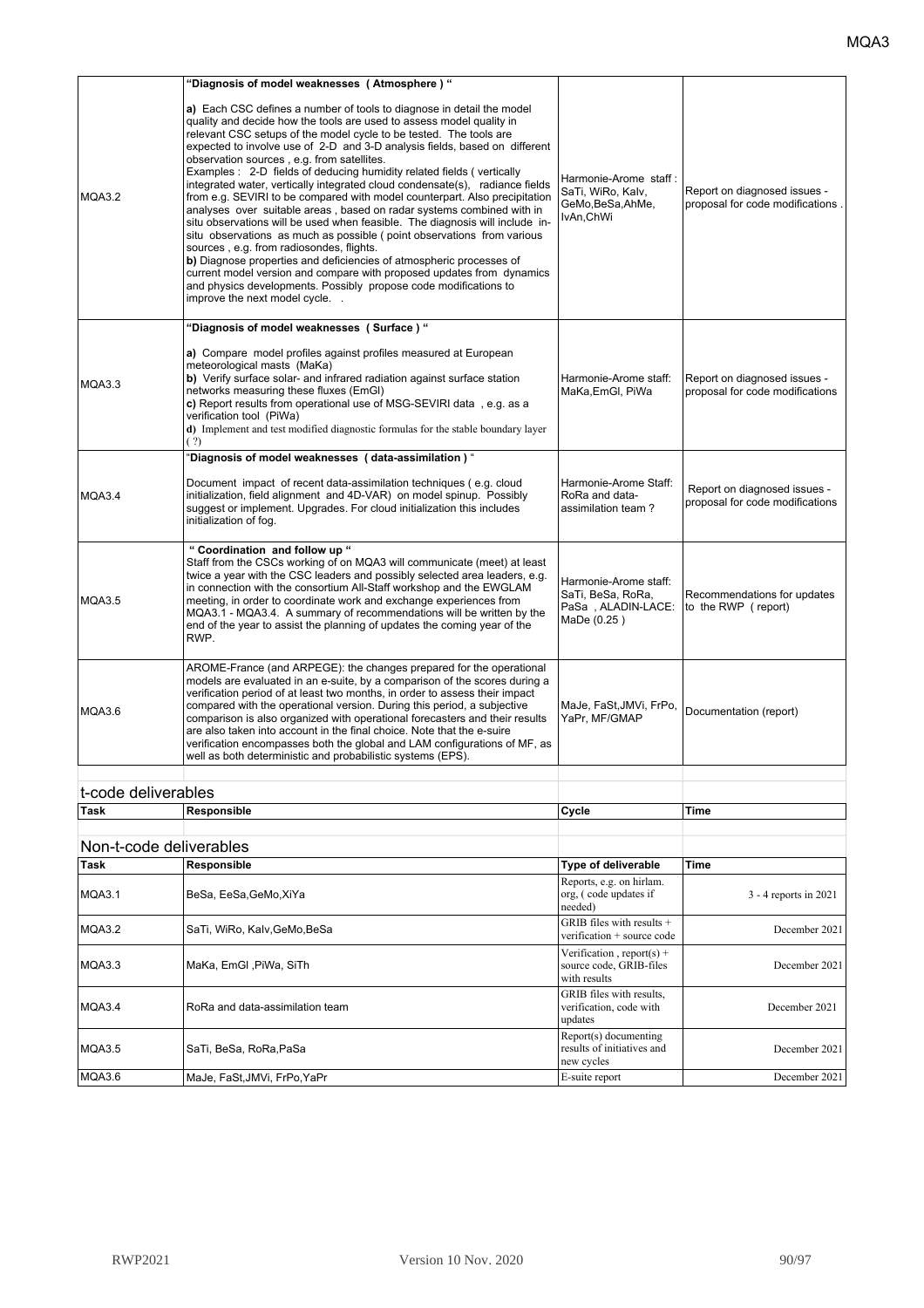| WP number        | Name of WP                    |  |
|------------------|-------------------------------|--|
| lsy <sup>.</sup> | Code optimization             |  |
| WP main editor   | Daniel Santos, Ryad El Khatib |  |
|                  |                               |  |

| Table of participants       |                                     |                      |                                    |
|-----------------------------|-------------------------------------|----------------------|------------------------------------|
| Participant<br>Abbreviation | Participant                         | Institute            | PersonMonth or External<br>project |
| DaSa                        | Daniel Santos                       | <b>AEMET Spain</b>   |                                    |
|                             |                                     |                      |                                    |
| BeUI                        | Bert van Ulft                       | KNMI Netherlands     |                                    |
| loivi                       | Ole Vignes                          | <b>MET Norway</b>    |                                    |
| NiSo                        | Niko Sokka                          | <b>FMI Finland</b>   |                                    |
| PhMa, REK                   | Philippe Marguinaud, Ryad El Khatib | Météo-France         |                                    |
| OISp                        | <b>Oldrich Spaniel</b>              | <b>SHMU Slovakia</b> |                                    |
|                             |                                     |                      |                                    |

#### WP objectives

To identify and overcome bottlenecks for code performance, comprehensive profiling is needed for each new cycle. Additionally, the model should be regularly benchmarked on as massively parallel machines as are available, not only for the model as a whole, but also for individual "dwarves", to assess where the greatest gains in efficiency may be made. In a massively parallel system, processor failure will likely occur regularly. Thus, benchmark tests should also assess how well the system can handle such failures and investigate the need for more sophisticated techniques to ensure fault-tolerance.

The factors affecting code scalability are quite complex. Expertise in this area is thin, and should be strengthened. Significant reductions in computational costs can presumably still be made by optimization of the code in terms of aspects like loop order; partnerships with relevant computing expertise centers will be sought to strengthen efforts there. One aspect that was fairly little studied until today (as of 2017) is the sensitivity of the code performance to memory latency and bandwidth.

A major bottleneck for scalability in any NWP model is the need for I/O: e.g. to read initial and boundary data and to write forecast fields at required intervals. This can be done more efficiently by using an I/O server or by dedicating specific nodes to I/O, by asynchronous I/O, and by minimizing I/O due to intermediate file format transformations.

The use of accelerators such as GPU's (Graphical Processing Units) can provide the model with a speedup of hopefully a factor of about ~3-4, and has an interesting potential for reduction of energy consumption, at the cost of recoding (into Data Specific language - DSL - or more simply by adding OpenAcc directives). In e.g. the ESCAPE project.

HIRLAM has approached the Barcelona Supercomputing Center to engage in a close collaboration on assessing and optimizing the IFS/AAAH LAM code performance and scalability. The aim is to start this with a HIRLAM-funded effort by BSC to make a basic code performance and scalability assessment, followed by a deeper (joint) investigation of several aspects such as the OpenMP implementation and the potential of single or mixed versus double precision. It is also intended that BSC will make available its basic performance and scalability assessment tools to the ALADIN-HIRLAM community and provide training to system experts in the use of these tools in benchmarking and optimization efforts. Meteo-France keeps close contact with ECMWF to adapt IFS optimizations to the AAAH LAM code.

|              | Descriptions of tasks                                                                                                                                                                                                                                                                                                                                                                                                                                                                                                                                                                                                                                               |                                            |                      |
|--------------|---------------------------------------------------------------------------------------------------------------------------------------------------------------------------------------------------------------------------------------------------------------------------------------------------------------------------------------------------------------------------------------------------------------------------------------------------------------------------------------------------------------------------------------------------------------------------------------------------------------------------------------------------------------------|--------------------------------------------|----------------------|
| <b>Task</b>  | <b>Description</b>                                                                                                                                                                                                                                                                                                                                                                                                                                                                                                                                                                                                                                                  | Participant abbrev.h                       | Type of deliverablei |
| <b>SY1.2</b> | Improve code design, interface and efficiency with optimizations of the<br>input/output part and reducing memory bandwidth (removing useless<br>initializations or copies) in particular when some routines of the physics<br>are called.                                                                                                                                                                                                                                                                                                                                                                                                                           | <b>REK</b>                                 | T-code?              |
| SY 1.3       | Explore machine learning techniques: Radiation scheme on GPUs<br>(ESCAPE 2 project)                                                                                                                                                                                                                                                                                                                                                                                                                                                                                                                                                                                 | KPN?                                       | Non-t-code           |
| ISY 1.4      | 4DVar profilling and optimization for operational uses. Extension zone<br>redefinition. The 4DVar code will be available by the end 2020 in<br>cy43h2.2 and phased to cy46                                                                                                                                                                                                                                                                                                                                                                                                                                                                                          | DaSa                                       |                      |
| SY1.5        | Continue exploring single vs double vs mixed precision studies for cy46                                                                                                                                                                                                                                                                                                                                                                                                                                                                                                                                                                                             | OIVi                                       | Non-t-code           |
| SY1.6        | Use of the outcomes from the HIRLAM founded project with Barcelona<br>Supercomputer Center about the Harmonie performance analysis<br>realized in 2020.<br>- Use the Extrae and Paraver for more regular analysis and possible<br>effects of new codes on the computational efficiency<br>- Use off Dinemas for ideal machine simulations (no latency, infinite<br>bandwidth)<br>- Explore the possibility of the use of the RPE fortran library to emulate<br>floating-point arithmetic using a specific number of significand bits to<br>evalute the best use of SP, DP or MP codes.<br>- Evaluate the different compilers efficiency in the ECMWF AMD<br>machine | <b>NiSo</b>                                | Non-t-code           |
| SY1.7        | Development and use of numerical performance simulators, enabling to<br>simulate the scalability properties of parts of the NWP codes on various PhMa<br>HPC architectures (this is a WP of ESCAPE)                                                                                                                                                                                                                                                                                                                                                                                                                                                                 |                                            | non-t-code           |
| SY1.8        | Further studies with single-precision versions of the NWP codes for the<br>forecast models                                                                                                                                                                                                                                                                                                                                                                                                                                                                                                                                                                          | PhMa, other GMAP staff t-code<br>tbd, OISp |                      |
| SY1.9        | Portability: Explore the use of Containers, use of Vitual Machines like<br>MUSC initiative, other HW architectures like ARMs an other similar<br>initiatives                                                                                                                                                                                                                                                                                                                                                                                                                                                                                                        | DaSa                                       | non-t-code           |
|              |                                                                                                                                                                                                                                                                                                                                                                                                                                                                                                                                                                                                                                                                     |                                            |                      |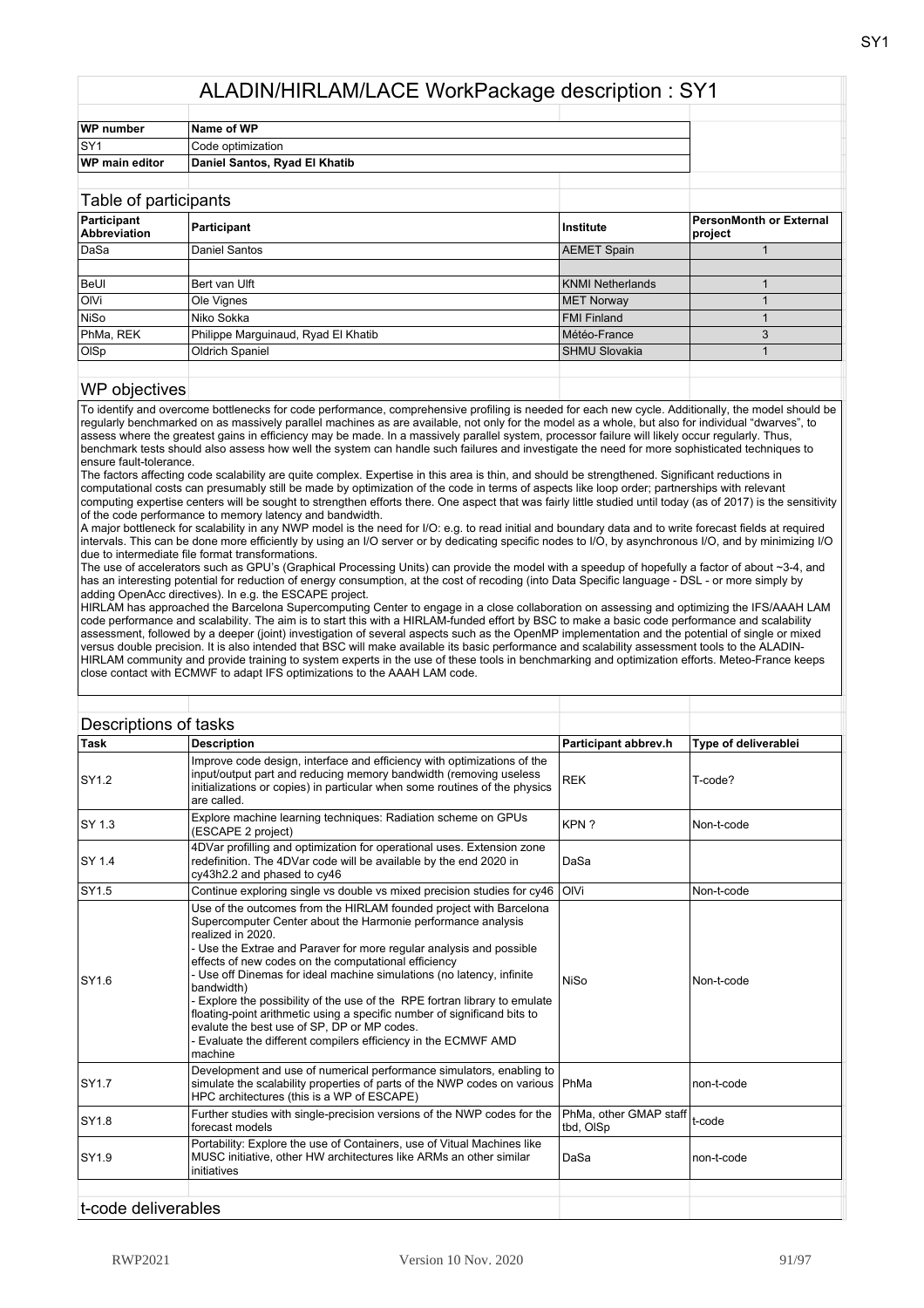| Task                    | Responsible | Cycle                                    | <b>Time</b> |
|-------------------------|-------------|------------------------------------------|-------------|
| <b>SY1.2</b>            | <b>REK</b>  | CY45T1, CY46T1                           | 2017-2018   |
| SY1.6                   | DaSa        | CY46T1, CY47T!                           | 2018-2019   |
| <b>SY1.8</b>            | PhMa        | CY43T2. CY46T1?                          | 2016-2018   |
| Non-t-code deliverables |             |                                          |             |
| Task                    | Responsible | Type of deliverable                      | <b>Time</b> |
| SY1.4, SY1.5            | OIVi        | Report and fixes                         | 2020        |
| SY1.6                   | DaSa        | Reports and code<br>optimization options | 2020        |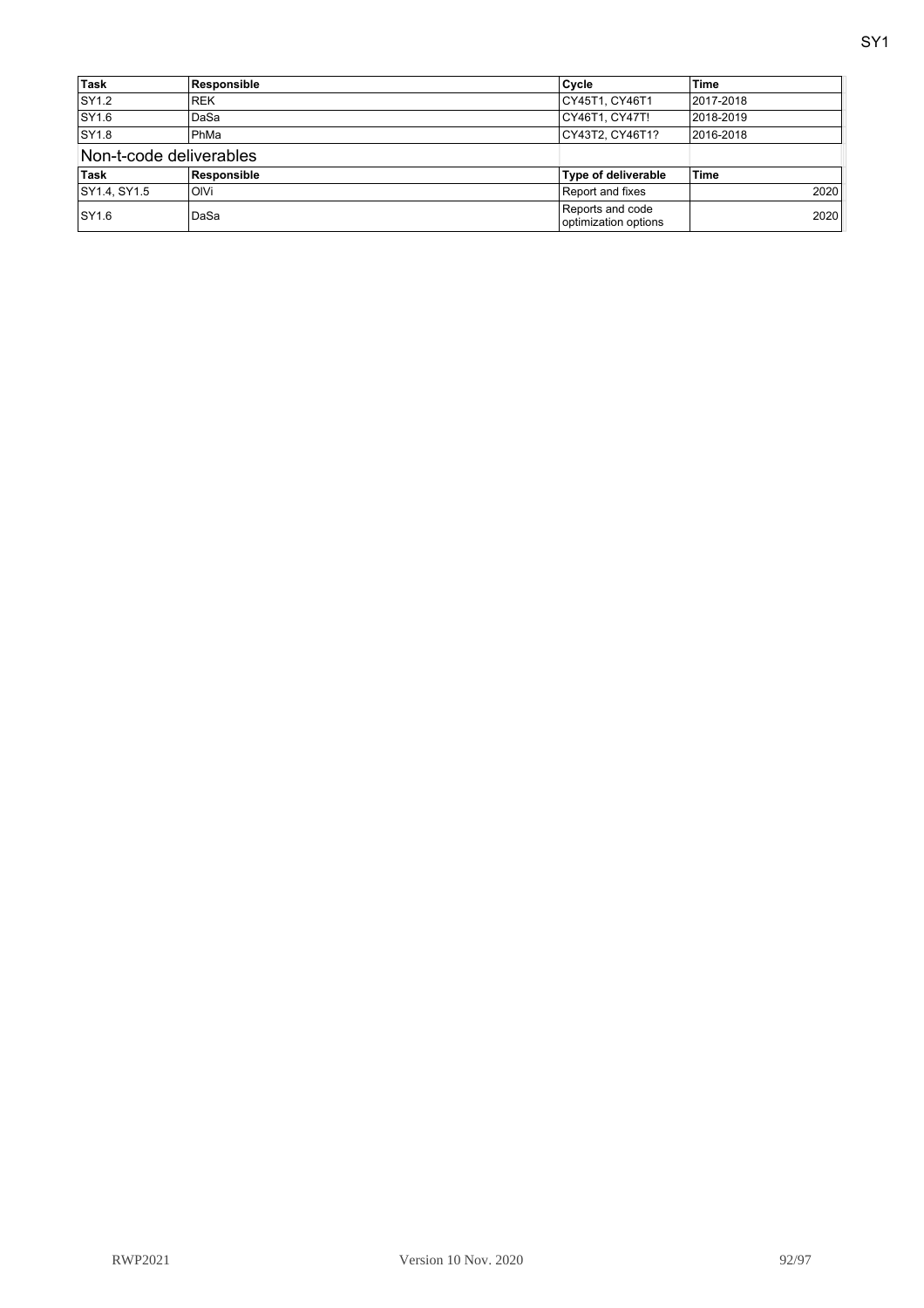| <b>WP</b> number      | Name of WP                                                   |  |
|-----------------------|--------------------------------------------------------------|--|
| ISY2                  | Maintenance and development of the Harmonie Reference System |  |
| <b>WP main editor</b> | Daniel Santos                                                |  |
|                       |                                                              |  |

| Table of participants              |                   |                         |                                    |
|------------------------------------|-------------------|-------------------------|------------------------------------|
| Participant<br><b>Abbreviation</b> | Participant       | ∣Institute              | PersonMonth or External<br>project |
| DaSa                               | Daniel Santos     | <b>AEMET Spain</b>      |                                    |
| NiSo                               | Niko Sokka        | <b>FMI Finland</b>      |                                    |
| BeUl                               | Bert van Ulft     | <b>KNMI Netherlands</b> |                                    |
| EoWh                               | Eoin Whelan       | <b>MET</b> Eireann      |                                    |
| <b>OIVi</b>                        | Ole Vignes        | <b>MET Norway</b>       |                                    |
| UIAn                               | <b>Ulf Andrae</b> | <b>SMHI Sweden</b>      | 0.5                                |
|                                    |                   |                         |                                    |

#### WP objectives

The Harmonie Reference System consists of source code, scripts, utilities and documentation for deterministic and probabilistic forecasting. A robust Harmonie Reference System which is demonstrably suitable for operational use is the main deliverable of the Hirlam collaboration. In the Harmonie Regular Cycle of Reference (RCR), one or more member services undertakes the responsibility to adopt the latest full release of the Harmonie Reference System as their operational model. The role of the RCR is to ensure and demonstrate the technical and meteorological capability of the model in an operational environment. The responsibility to act as RCR center rotates among Hirlam services, in line with major new releases. Until 2016 the RCR commitment only involved the deterministic model, but as HarmonEPS is nowadays an integral part of the system it will be included in future RCR commitments as well.

The Reference System contains more than the Harmonie-Arome canonical model configuration code, which at present consists of the Fortran code of the forecast model. The efforts on maintenance of the CSC part of the Reference System are part of the activities on maintance and development of the common code, as described in WP COM2.The efforts on maintenance and development of the remaining components of the Harmonie reference System (data assimilation and EPS code and scripts, the scripting system and related utilities) are described in this work package. Pre-release testing of new Reference releases is done at least on the RCR operational model domains. With the aim to reduce the gap between the Reference system and operational implementations at member services, a more direct and wider staff involvement is sought in coordinated prerelease porting, testing and tuning.

|                     | Descriptions of tasks                                                                                                                                                                                                                   |                     |                     |
|---------------------|-----------------------------------------------------------------------------------------------------------------------------------------------------------------------------------------------------------------------------------------|---------------------|---------------------|
| Task                | <b>Description</b>                                                                                                                                                                                                                      | Participant abbrev. | Type of deliverable |
| <b>SY 2.1</b>       | Consult Hirlam services on agreements to run a Harmonie RCR                                                                                                                                                                             |                     | Non-t-code          |
| <b>SY 2.2</b>       | Implementation, monitoring, pre-release validation and testing, release<br>and maintenance of non-CSC parts of the Reference System; support<br>of the Reference system at one or more operational platforms.                           |                     | Non-t-code          |
| ISY 2.3             | Test injection of observation data at ECMWF and operational platforms<br>running RCR                                                                                                                                                    |                     | Non-t-code          |
| <b>SY 2.4</b>       | Ensure platform equivalence between the Reference system at<br>ECMWF and operational RCR platforms on meteorological aspects                                                                                                            |                     | Non-t-code          |
| SY 2.5              | Continue the GRIB2 encoding in the remaning SURFEX outputs.                                                                                                                                                                             |                     | Non-t-code          |
| ISY 2.6             | Introduce more dinamical suite management by ecFlow using python<br>API. This task is related with SY3 WP about using JSON/TOML/YAML<br>languages in Harmonie-Arome scripting system                                                    |                     | Non-t-code          |
| SY 2.7              | Webbinars on GIT use and working practices. Stablish a GIT GUI.                                                                                                                                                                         |                     | Non-t-code          |
| <b>SY 2.8</b>       | Arrange virtual or presential training Harmonie and its components for<br>newcomers in 2021.                                                                                                                                            |                     | Non-t-code          |
| SY 2.9              | Design and implement mitraillete and/or Davaii and/or ECMWF testing<br>tool tests for Harmonie                                                                                                                                          |                     | Non-t-code          |
| SY 2.10             | Based on the multirepository strategy: build a prototype for gl as<br>external tool available for the whole consortium. Include, among other<br>features, the possibility of aerosol data treatment from CAMS as is<br>described in PH6 |                     | Non-t-code          |
| SY 2.11             | Progress on more portable model versions using Virtual Machine like<br>MUSC or cointainers                                                                                                                                              |                     | Non-t-code          |
| SY 2.12             | Implementation of Titan/GridPP primarly as part of HR setups and<br>crowdsourced data and also for new surface physics. Evaluate them as<br>a possible Canari replacement tool.                                                         |                     |                     |
| SY 2.13             | Perform the adaptations needed to a parallel coexistence of HARP and<br>Monitor after evaluation HARP det verification capabilities in MQA2.<br>The long term objetive will be to phase out Monitor                                     |                     | Non-t-code          |
| t-code deliverables |                                                                                                                                                                                                                                         |                     |                     |
| Task                | Responsible                                                                                                                                                                                                                             | Cycle               | <b>Time</b>         |
|                     |                                                                                                                                                                                                                                         |                     |                     |
|                     |                                                                                                                                                                                                                                         |                     |                     |
|                     | Non-t-code deliverables                                                                                                                                                                                                                 |                     |                     |
| Task                | <b>Responsible</b>                                                                                                                                                                                                                      | Type of deliverable | <b>Time</b>         |

#### **Task Responsible Type of deliverable Time** SY 2.2 DaSa Code, Scripts 2020 SY 2.5 Code, Documentation 2020<br>SY 2.6 OIVi Scripts 2020 SY 2.6 OlVi Scripts 2020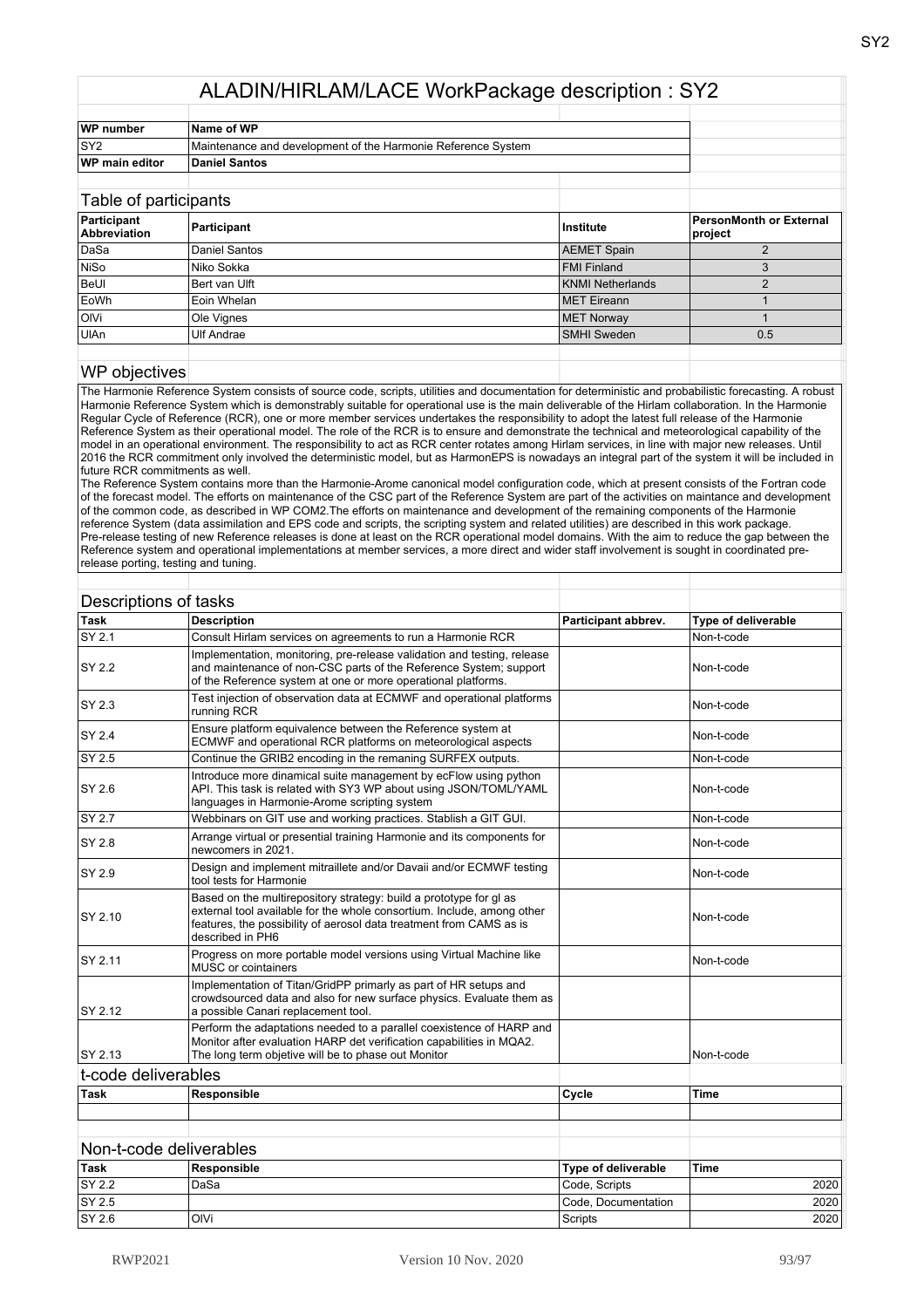| <b>WP</b> number      | Name of WP                                |  |
|-----------------------|-------------------------------------------|--|
| lSY3                  | Revision of the Harmonie scripting system |  |
| <b>WP main editor</b> | Daniel Santos                             |  |
|                       |                                           |  |

| Table of participants       |                  |                    |                                    |
|-----------------------------|------------------|--------------------|------------------------------------|
| Participant<br>Abbreviation | Participant      | Institute          | PersonMonth or External<br>project |
| DaSa                        | Daniel Santos(2) | <b>AEMET Spain</b> |                                    |
| KaSa                        | Kai Sattler      | DMI Denmark        |                                    |
| PaMe                        | Paulo Medeiros   | <b>SMHI</b> Sweden |                                    |
| NiSo                        | Niko Sokka       | FMI Finland        |                                    |
| AIDe                        | Alex Deckmyn     | <b>RMI Belgium</b> | 0.5                                |
| YuBa                        | Yurii Batrak     | <b>MET Norway</b>  | 0.5                                |
|                             |                  |                    |                                    |

#### WP objectives

A flexible scripting system is a key tool, to not only to run operational NWP suite, but is easy to extend to a number of other different potential applications, like nowcasting, reanalysis, or climate modeling. Although, in SY4 we want to explore the possibility to converge to a common scripting system for all AHL consortia members, in the meantime there is a clear necessity of maintaining the operational suites and research activities in HIRLAM.

The Harmonie scripting is a complex system with a lot of legacy codes and a variety of scripting languages. The scripts have been modified to be able to run HIRLAM to Harmonie and from mSMS scheduler to EcFlow. Also, these legacy codes have some obsolete parts and are mixture old scripting languages that are not well known by many users. During the last years we performed some steps to rewrite the scripting in an incremental way. One of these initiatives have conducted to the PrepLAM approach, which opens the possibility to set up a system that can use machine readable ASCII configuration, like toml, yaml or json, and emulates the same environment as the scripts expect today and the same scheduler flow. The aim of this approach is to separate configuration and logics part of the scripts to facilitate transparency, interoperability and testability of the scripting system. We expect these characteristics would be needed in a future common scripting system as well. A next step will be to continue rewriting of the ecFlow setup and job submission strategy. The rest of the scripting system can be rewritten in smaller steps to be consistent with the system convergence actions in ALH described in SY4.

|                     | Descriptions of tasks                                                                                                                                   |                        |                            |
|---------------------|---------------------------------------------------------------------------------------------------------------------------------------------------------|------------------------|----------------------------|
| Task                | <b>Description</b>                                                                                                                                      | Participant<br>abbrev. | <b>Type of deliverable</b> |
| SY3.1               | Possible impact of multi repo ideas in HIRLAM scripting organization and<br>necessity of bundeling                                                      | PaMe, RoSt             | Non t-code                 |
| SY3.2               | Adapt the scripting to cmake compilation environment and multi repository str RoSt, YuBa                                                                |                        | Non t-code                 |
| SY3.3               | Continue with the development of the new python submission strategy and<br>ecFlow interaction                                                           | DaSa                   | Non t-code                 |
| SY3.4               | Establish the most efficient separation between JSON/TOML/YAML<br>configuration files and logics                                                        | RoSt                   | Non t-code                 |
| <b>SY3.5</b>        | Continue the emulation of the former funtionalities of the Harmonie scripting<br>cleaning the obsolete parts and using the configuration files as input | KaSa                   | Non t-code                 |
| t-code deliverables |                                                                                                                                                         |                        |                            |
| <b>Task</b>         | Responsible                                                                                                                                             | Cycle                  | <b>Time</b>                |
|                     |                                                                                                                                                         |                        |                            |
|                     | Non-t-code deliverables                                                                                                                                 |                        |                            |
| Task                | Responsible                                                                                                                                             | Type of<br>deliverable | <b>Time</b>                |

SY3.1 DaSa 2021 DaGa Report and Scripts 2021 SY3.5 DaSa Scripts 2021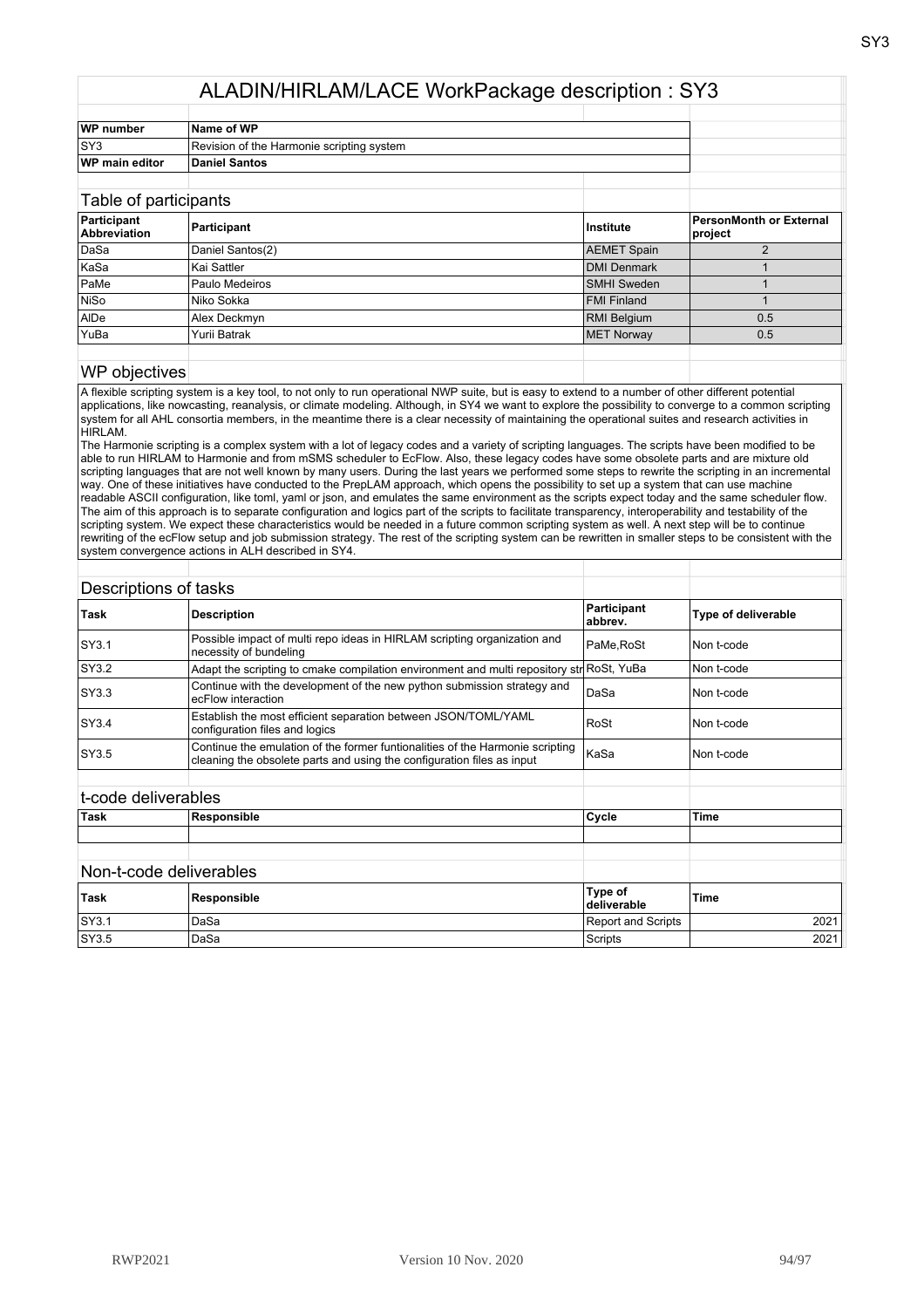| WP number             | Name of WP                                                                                                     |  |
|-----------------------|----------------------------------------------------------------------------------------------------------------|--|
| ISY4                  | NEW !!! Towards a more common working environment: explore practical choices, prototyping,<br><u>Scripting</u> |  |
| <b>WP main editor</b> | Daniel Santos-Munoz, Oldrich Spaniel, Claude Fischer, Alexandre Mary, Alex Deckmyn                             |  |

| Table of participants       |                                                                                        |                      |                                           |
|-----------------------------|----------------------------------------------------------------------------------------|----------------------|-------------------------------------------|
| Participant<br>Abbreviation | Participant                                                                            | Institute            | <b>PersonMonth or External</b><br>project |
|                             | AIMa, FISu, COOPE/ Alexandre Mary, Florian Suzat, COOPE/D, Harold Petithomme, GCO team | Météo-France         | 10                                        |
| <b>NiSo</b>                 | Niko Sokka                                                                             | FMI Finland          | 0.25                                      |
| DaSa                        | Daniel Santos                                                                          | <b>AEMET Spain</b>   |                                           |
| RoSt                        | <b>Roel Stappers</b>                                                                   | <b>MET Norway</b>    | າ                                         |
| <b>UIAn</b>                 | Ulf Andrae                                                                             | SMHI Sweden          |                                           |
| AIDe                        | Alex Deckmyn                                                                           | <b>RMI Belgium</b>   | 0.5                                       |
| <b>OISp</b>                 | Olda Spaniel                                                                           | <b>SHMU Slovakia</b> | 0.5                                       |
| MEYa                        | Metin Emre Yakut                                                                       | <b>MGM Turkey</b>    | $\mathcal{P}$                             |
|                             |                                                                                        |                      |                                           |

# WP objectives

This Work Package describes the specific concrete tasks for enabling the evolution of System working practices and tools. These tasks are complementary to the exploration tasks defined in COM2.2.

#### Descriptions of tasks

| <b>Task</b>  | <b>Description</b>                                                                                                                                                                                                                                                                                                                                                                                                                                                                                                                                                                                                                                                                             | Participant<br>abbrev.                            | Type of deliverable |
|--------------|------------------------------------------------------------------------------------------------------------------------------------------------------------------------------------------------------------------------------------------------------------------------------------------------------------------------------------------------------------------------------------------------------------------------------------------------------------------------------------------------------------------------------------------------------------------------------------------------------------------------------------------------------------------------------------------------|---------------------------------------------------|---------------------|
| SY4.1        | Create a prototype code repository setup (content and structure) and<br>bundling tool along the concepts developed in COM2.2.1.<br>-prototype a multiple repository organization for NWP core codes<br>-define a bundling tool, assess the one used by ECMWF. The ecbundle and<br>bundle yml definition infrastructure appears to be quite mature and should<br>be evaluated as overall solution.<br>-explore repository solutions for supplementary and new tools (testing tools,<br>scripting, etc.)                                                                                                                                                                                         | AIMa, COOPE/D,<br>GCO, RoSt, DaSa,<br><b>UlAn</b> |                     |
| <b>SY4.2</b> | Development of the unit testing based on DAVAI:<br>-define and add new components as is described in COM 2.2.2<br>-create an interface which allows users to execute the Davai tool on other<br>platforms and implement tests of components for different CSCs.<br>-further define and develop expert components (Note: "expert components"<br>are the tools used for evaluating the result of a given DAVAI test)<br>-further develop a user-friendly tool and interface for visualizing the results of<br>unit testing (eg. "ciboulaï")<br>-arrange training of key integrators to use the Davai tool, to allow them to<br>locally test possible code contributions on a more regular basis. | AIMa, FISu, HaPe,<br>RoSt, NiSo, MEYa,<br>OISp    |                     |
| SY4.3        | Create a prototype platform for exchange of technical information which is<br>well integrated with the multiple GIT repository infrastructure.                                                                                                                                                                                                                                                                                                                                                                                                                                                                                                                                                 | AIMa, FISu,<br>COOPE/D. GCO.<br>RoSt. DaSa        |                     |
| <b>SY4.4</b> | Scripting system:<br>-assess the use of VORTEX for scripting. Work on modernization and split<br>out of scripting aspects from NWP core code aspects for Harmonie is<br>described in SY3.                                                                                                                                                                                                                                                                                                                                                                                                                                                                                                      | RoSt, DaSa, NiSo,<br>UIAn. MEYa. AIDe             |                     |
|              |                                                                                                                                                                                                                                                                                                                                                                                                                                                                                                                                                                                                                                                                                                |                                                   |                     |
|              |                                                                                                                                                                                                                                                                                                                                                                                                                                                                                                                                                                                                                                                                                                |                                                   |                     |

| <u>t vuud uulivuluuluu</u> |             |                        |             |
|----------------------------|-------------|------------------------|-------------|
| Task                       | Responsible | Cycle                  | <b>Time</b> |
|                            |             |                        |             |
|                            |             |                        |             |
| Non-t-code deliverables    |             |                        |             |
| Task                       | Responsible | Type of<br>deliverable | <b>Time</b> |
|                            |             |                        |             |
|                            |             |                        |             |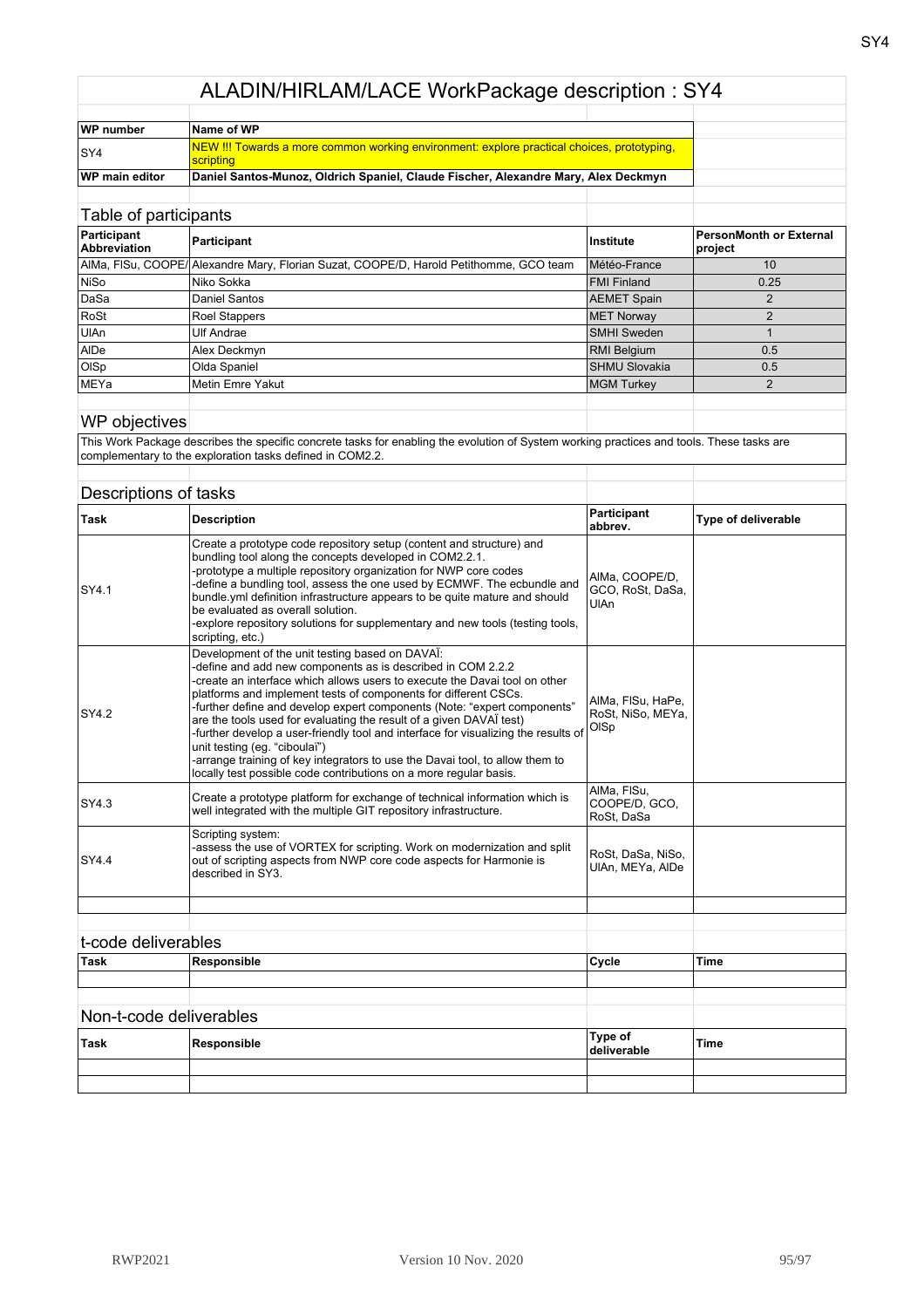| WP number             | Name of WP                                 |  |
|-----------------------|--------------------------------------------|--|
| IHR <sub>1</sub>      | (Sub)-km modelling                         |  |
| <b>WP</b> main editor | Sander Tijm, Martina Tudor, Claude Fischer |  |
|                       |                                            |  |

| Table of participants       |                                                                                     |                         |                                           |
|-----------------------------|-------------------------------------------------------------------------------------|-------------------------|-------------------------------------------|
| Participant<br>Abbreviation | Participant                                                                         | <b>Institute</b>        | <b>PersonMonth or External</b><br>project |
| JaCa, DMP, DaSa,<br>DaSu    | Javier Calvo (1), Daniel Martin Perez (0.5), Daniel Santos (?), David Suarez<br>(3) | <b>AEMET Spain</b>      | 4.5                                       |
| <b>JuCe</b>                 | Jure Cedilnik                                                                       | <b>ARSO Slovenia</b>    |                                           |
| <b>PeSm</b>                 | Petra Smolíková                                                                     | <b>CHMI Czech</b>       | 2                                         |
| lAnSi                       | André Simon                                                                         | <b>SHMU Slovakia</b>    | 4                                         |
| MaHr, IvDo                  | Mario Hrastinski, Iva Dominović                                                     | <b>DHMZ Croatia</b>     | 4                                         |
| XiYa                        | Xiaohua Yang                                                                        | <b>DMI Denmark</b>      |                                           |
| IvAn, AhMe, SuTö            | Ivar Ansper (4), Ahto Mets (1), Sulev Tõkke (1)                                     | <b>ESTEA Estonia</b>    | 6                                         |
| PiSe, MaSz, MaKo            | Piotr Sekula, Malgorzata Szcech, Marcin Kolonko,                                    | <b>IMGW Poland</b>      | 5                                         |
| NaTh, SaTi                  | Nathalie Theeuwes (3), Sander Tijm                                                  | <b>KNMI Netherlands</b> | 3                                         |
| MaNa                        | Marass Najla                                                                        | <b>Maroc Meteo</b>      |                                           |
| CoCl, JaFa                  | Colm Clancy (1), James Fannon (3)                                                   | MET Eireann             | 4                                         |
| EMSa, YuBa, HaMI            | Eirik Mikal Samuelsen (2)                                                           | Met Norway              | 2                                         |
| RaHo, SaAn, YaSe            | Rachel Honnert, Salomé Antoine, Yann Seity: CNRM/GMAP                               | Météo-France            | 17                                        |
| DiRi, BeVi, MaMa,<br>OICa   | Didier Ricard, Benoît Vié, Marc Mandement, Olivier Caumont : CNRM/GMME Météo-France |                         | 16                                        |
| Kllv                        | Karl-Ivar Ivarsson (0.25)                                                           | <b>SMHI Sweden</b>      | 0.25                                      |
|                             |                                                                                     |                         |                                           |

#### WP objectives

This work package sheet describes the intended efforts at the HIRLAM and ALADIN consortia towards research versions of (sub)-km AROME-France, HARMONIE-AROME and ALARO. These experiments require high resolution input data on physiography. In addition to this, HIRLAM will also consider options for data assimilation settings, ensemble configurations, and computational efficiency aspects. Furthermore they will study the optimal configuration for an operational resolution increase of the present 2.5km (ensemble) operational configurations, considering the best balance between aspects like horizontal and vertical resolution, domain size and ensemble configuration. These experiments will be done on several (maritime and continental) testbed domains.

Aspects to be studied are the numerical stability, particularly near steep topography; the meteorological and computational effects of using higher order than linear spectral grids; the possible need to tune physics parameterizations, the settings of horizontal and numerical diffusion; and the provision of adequate physiography data.

The model will be run in LES mode at resolutions down to tens of meters over areas where orographic data of sufficient resolution are available. The results should show if there are limitations in the spectral technique at such resolutions, for example at or near steep slopes. Simulations of different weather situations are needed in order to study the interactions between resolved and parametrized processes related to convection, turbulence, waves, radiation and microphysics.

Currently, in ALARO, operational dynamical adaptation of wind to high resolution topography uses rather old set-up and cycle. The aim is to find an optimum set-up of dynamics and turbulence (TOUCANS) scheme and to test the method for a range of resolutions in order to explore its limitations. At Météo-France, the aim is to resume R&D efforts for AROME at 500m mesh size, and implement a test configuration for a research field campaign dedicated to the process and forecasting of fog. The field campaign took place in the winter 2019-2020 in the South-West of France (SOFOG3D). Emphasis will be put on the evaluation of the microphysics schemes, with a focus on LIMA.

The research and development will also include work on horizontal and vertical diffusion (turbulence) on sub-km scales. The horizontal diffusion will be re-designed and tuned depending on the scale aimed to in the high resolution experiments.These scales approach the grey-zone of shallow convection and turbulence. The computation of the SLHD diffusion coefficient will be modified to become a function of the total flow deformation. The relation between the horizontal diffusion applied by the model dynamics (SLHD or conventional spectral horizontal diffusion) and the parameterized vertical diffusion will be studied for a range of resolutions.

Progress expected in the fields of our model dynamics (gridpoint version of SI, new sets of [d, W] variables in NH) may provide new possibilities for formulating improved versions of the turbulence schemes at hectometric resolution (use of gradients, representation of orography, bottom boundary condition etc.).

| Descriptions of tasks |                                                                                                                                                                                                                                                |                                                                                                              |                                          |
|-----------------------|------------------------------------------------------------------------------------------------------------------------------------------------------------------------------------------------------------------------------------------------|--------------------------------------------------------------------------------------------------------------|------------------------------------------|
| Task                  | <b>Description</b>                                                                                                                                                                                                                             | Participant<br>abbrev.                                                                                       | Type of deliverable                      |
| HR1.1                 | Experiments at sub-km resolutions. Test various horizontal/vertical<br>resolutions using high-resolution surface elevation data (SRTM). Compare<br>Harmonie-Arome at various hectometric resolutions against LES and<br>observations.          | JuCe, BoBo, CoCl,<br>XiYa, DaSu, JaCa,<br>DMP, EMSa,<br>NaTh. IvAn. AhMe.<br>SuTö, AnSi, PiSe,<br>MaSz. MaKo | report                                   |
| HR1.2                 | Numerical methods on the km- and hectometric scale: study the limitations<br>of the spectral approach and, possibly, the semi-Lagrangian scheme. Test<br>limitations of the semi-implicit time-stepping for use at hectometric<br>resolutions. | CoCl                                                                                                         | report                                   |
| HR1.3                 | An update of the AROME-France 500m configuration, perhaps first near an<br>airport, later for the field campaign dedicated to fog.                                                                                                             | RaHo, SaAn,<br>YaSe, MaNa                                                                                    | namelists                                |
| <b>HR1.4</b>          | Establish a model setup that would run dynamical adaptation of wind using<br>the latest export version and establish optimal tuning of dynamics and<br>TOUCANS.                                                                                | MaHr. IvDo. AnSi                                                                                             | report, scripts, namelists, t-<br>code ? |